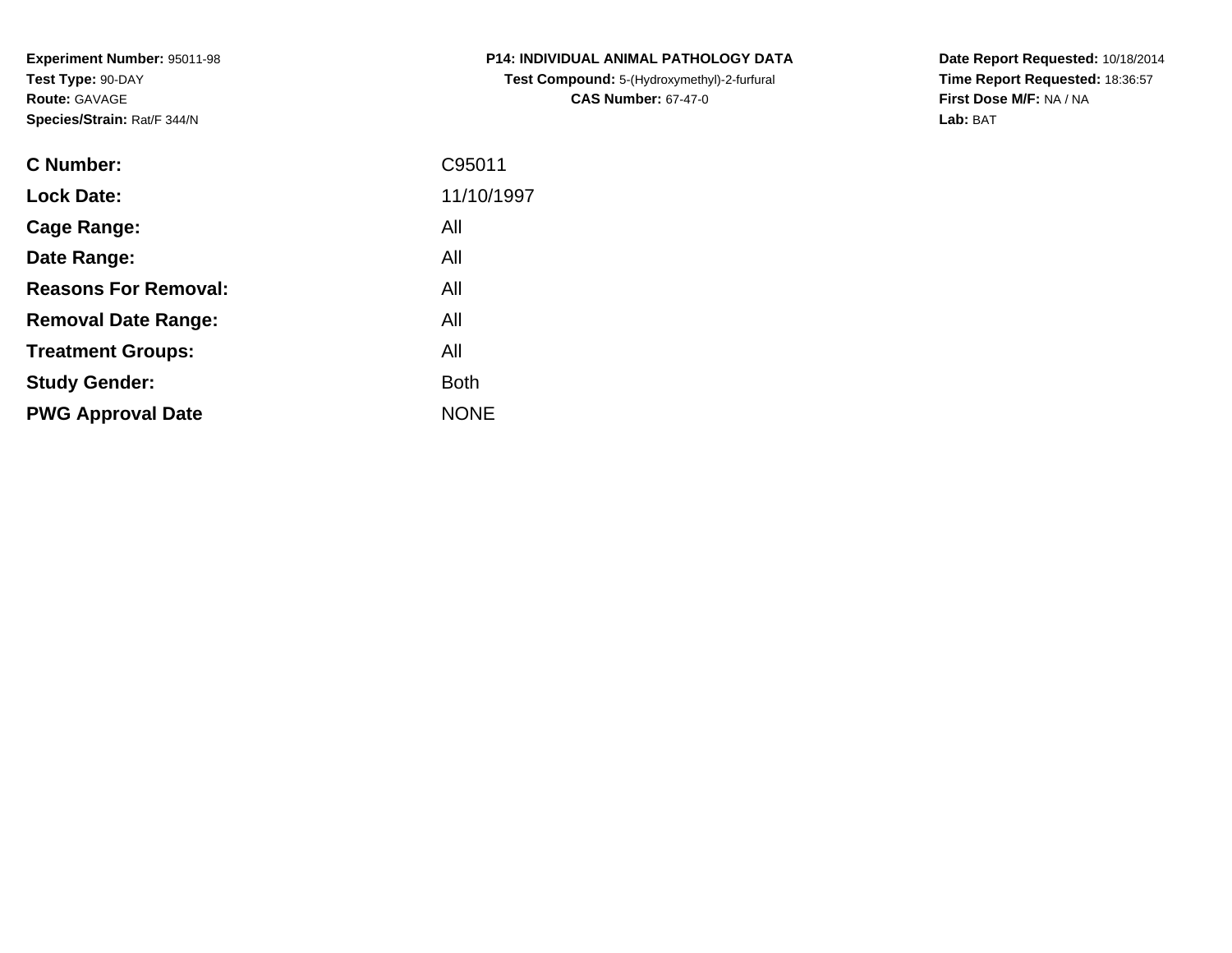| <b>Experiment Number: 95011-98</b><br>Test Type: 90-DAY<br><b>Route: GAVAGE</b> |                      | <b>P14: INDIVIDUAL ANIMAL PATHOLOGY DATA</b><br>Test Compound: 5-(Hydroxymethyl)-2-furfural<br><b>CAS Number: 67-47-0</b> | Date Report Requested: 10/18/2014<br>Time Report Requested: 18:36:57<br>First Dose M/F: NA / NA |
|---------------------------------------------------------------------------------|----------------------|---------------------------------------------------------------------------------------------------------------------------|-------------------------------------------------------------------------------------------------|
| Species/Strain: Rat/F 344/N<br><b>ANIMAL ID: 121</b>                            | <b>TRT#: 1</b>       | <b>SEX: Male</b>                                                                                                          | Lab: BAT<br>DAY ON TEST: 94                                                                     |
|                                                                                 | <b>DOSE: 0 MG/KG</b> | <b>DISP:</b> Terminal Sacrifice                                                                                           | <b>HISTO: 9705201</b>                                                                           |
|                                                                                 |                      | *** NECROPSIED - NO MICROSCOPIC EXAMINATION                                                                               |                                                                                                 |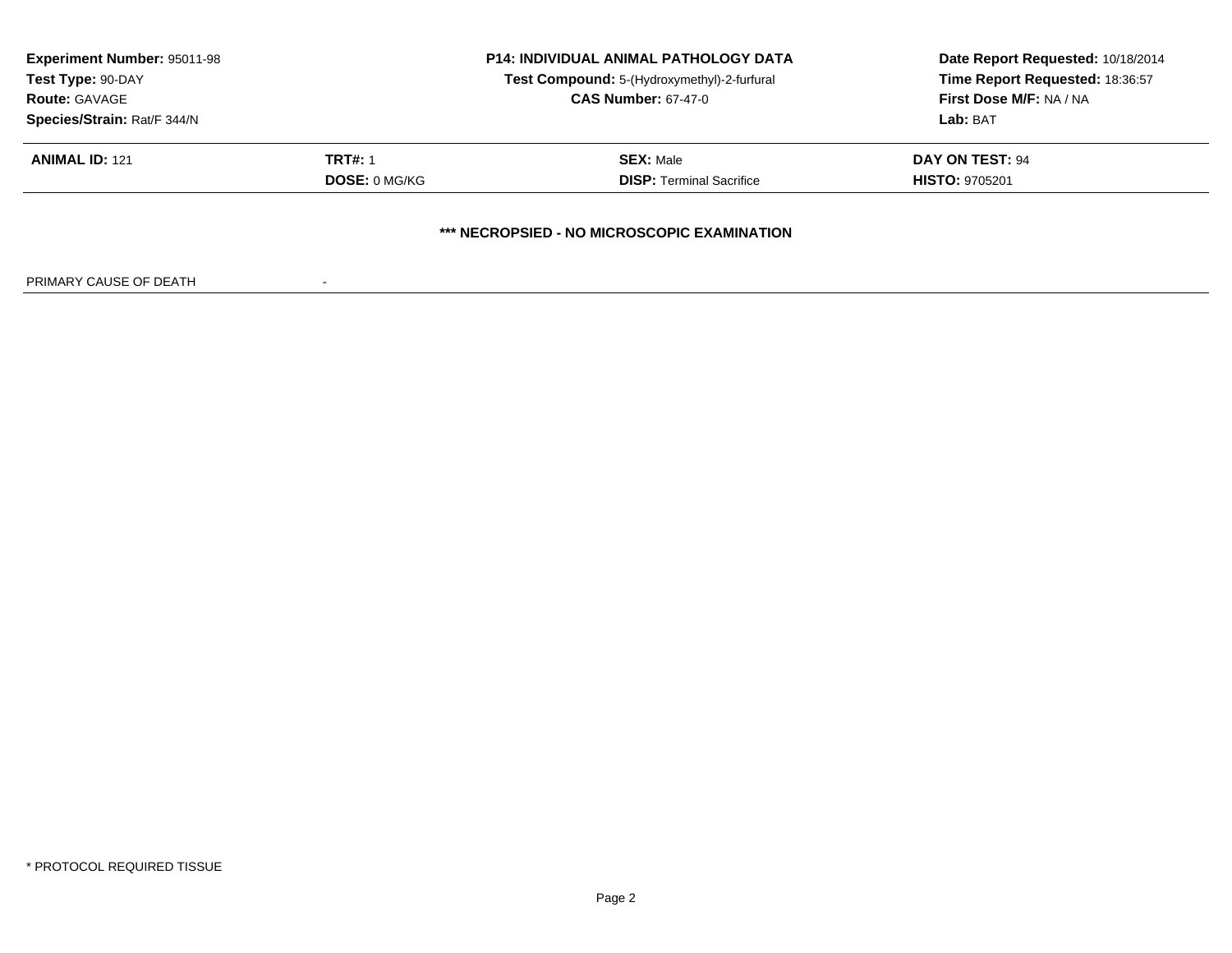| <b>Experiment Number: 95011-98</b> |                      | <b>P14: INDIVIDUAL ANIMAL PATHOLOGY DATA</b> | Date Report Requested: 10/18/2014 |
|------------------------------------|----------------------|----------------------------------------------|-----------------------------------|
| Test Type: 90-DAY                  |                      | Test Compound: 5-(Hydroxymethyl)-2-furfural  | Time Report Requested: 18:36:57   |
| <b>Route: GAVAGE</b>               |                      | <b>CAS Number: 67-47-0</b>                   | First Dose M/F: NA / NA           |
| Species/Strain: Rat/F 344/N        |                      |                                              | Lab: BAT                          |
| <b>ANIMAL ID: 122</b>              | <b>TRT#: 1</b>       | <b>SEX: Male</b>                             | DAY ON TEST: 94                   |
|                                    | <b>DOSE: 0 MG/KG</b> | <b>DISP: Terminal Sacrifice</b>              | <b>HISTO: 9705202</b>             |
|                                    |                      | ORGAN AND ACCOUNTABLE SITE STATUS            |                                   |
| <b>NORMAL</b>                      |                      |                                              |                                   |
| * Brain                            | * Spinal Cord        |                                              |                                   |
| PRIMARY CAUSE OF DEATH             |                      |                                              |                                   |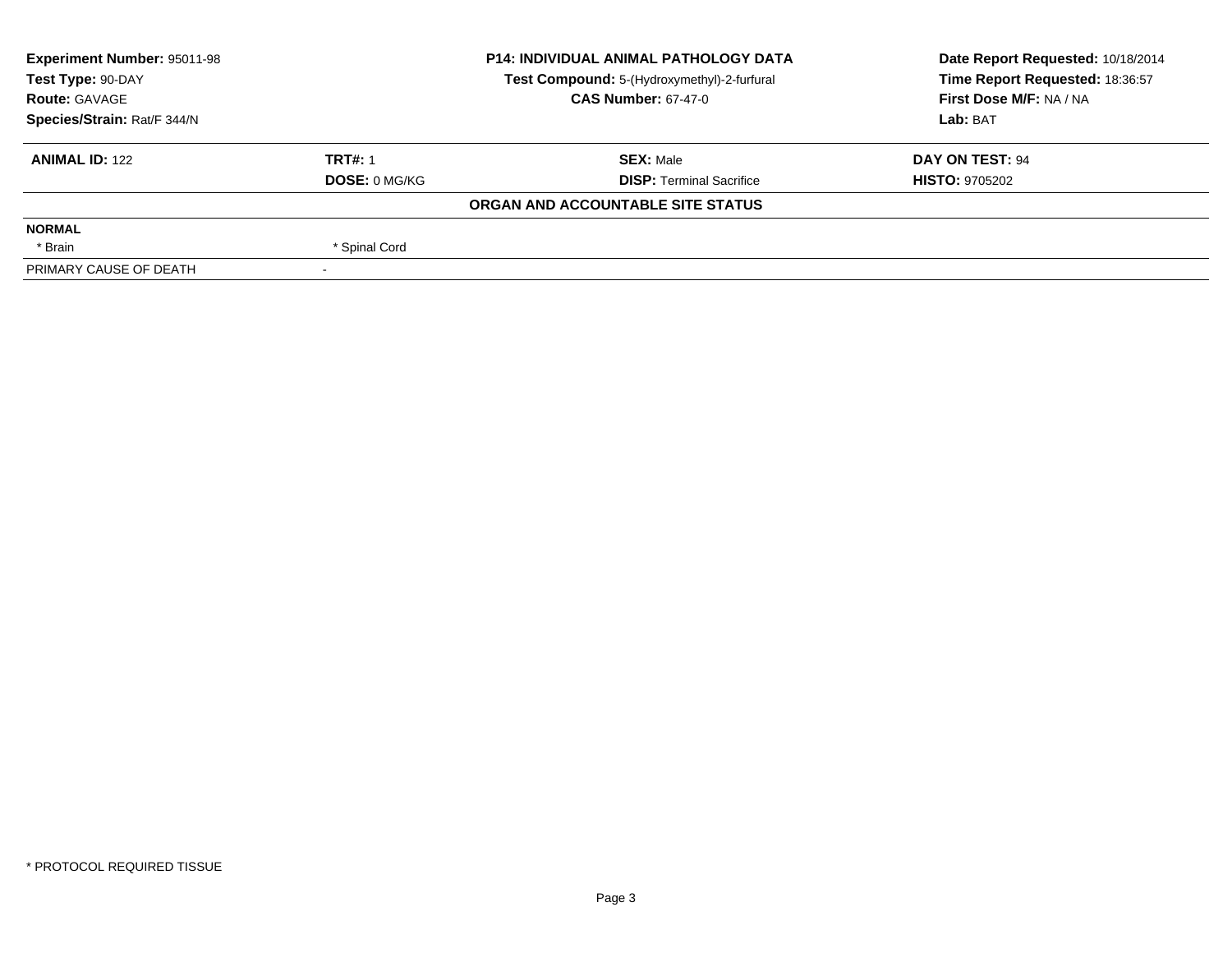| <b>Experiment Number: 95011-98</b><br>Test Type: 90-DAY<br><b>Route: GAVAGE</b> |                      | <b>P14: INDIVIDUAL ANIMAL PATHOLOGY DATA</b><br>Test Compound: 5-(Hydroxymethyl)-2-furfural<br><b>CAS Number: 67-47-0</b> | Date Report Requested: 10/18/2014<br>Time Report Requested: 18:36:57<br>First Dose M/F: NA / NA |
|---------------------------------------------------------------------------------|----------------------|---------------------------------------------------------------------------------------------------------------------------|-------------------------------------------------------------------------------------------------|
| Species/Strain: Rat/F 344/N<br><b>ANIMAL ID: 123</b>                            | <b>TRT#: 1</b>       | <b>SEX: Male</b>                                                                                                          | Lab: BAT<br>DAY ON TEST: 94                                                                     |
|                                                                                 | <b>DOSE: 0 MG/KG</b> | <b>DISP: Terminal Sacrifice</b>                                                                                           | <b>HISTO: 9705203</b>                                                                           |
|                                                                                 |                      | *** NECROPSIED - NO MICROSCOPIC EXAMINATION                                                                               |                                                                                                 |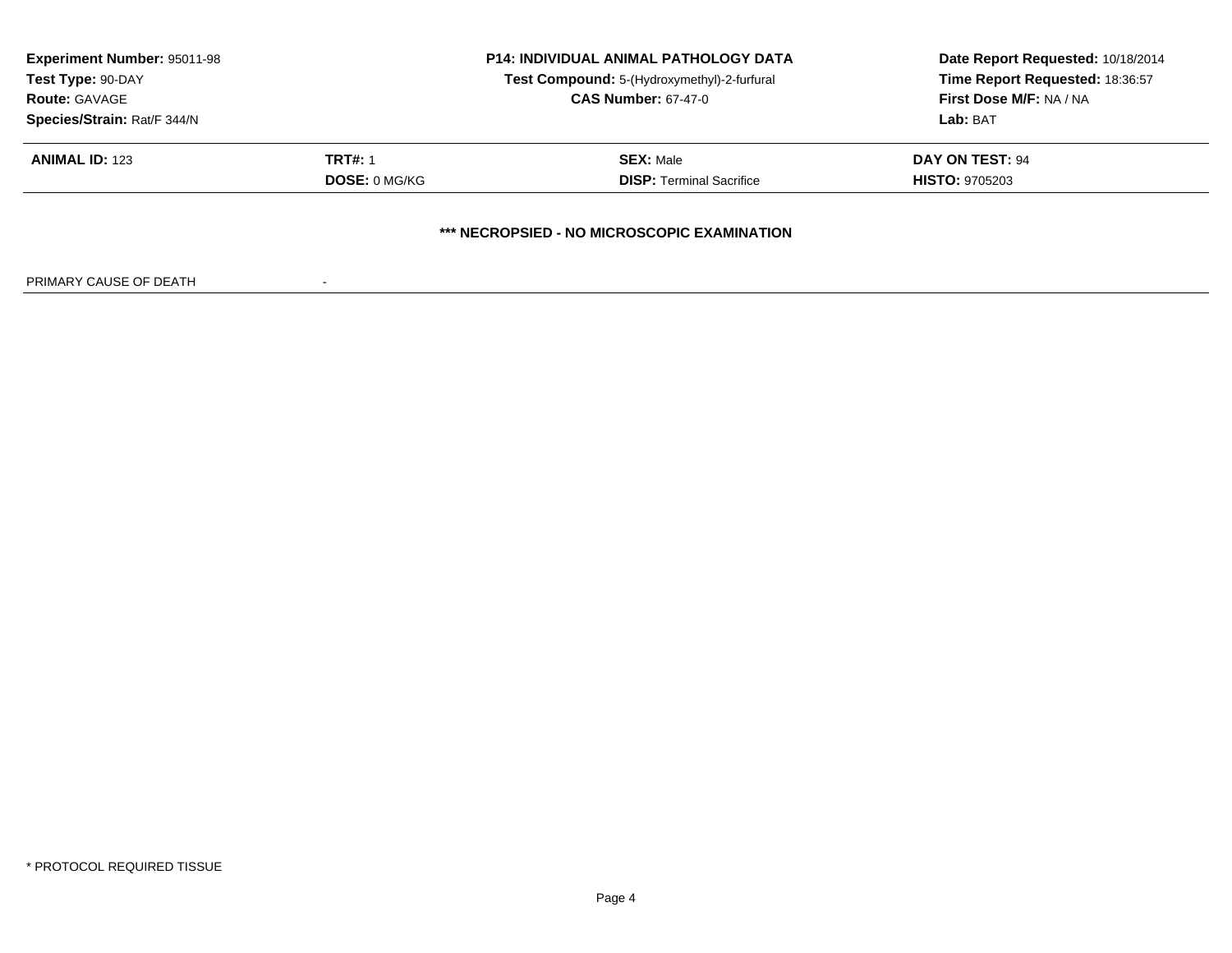| <b>Experiment Number: 95011-98</b> |                      | <b>P14: INDIVIDUAL ANIMAL PATHOLOGY DATA</b> | Date Report Requested: 10/18/2014 |
|------------------------------------|----------------------|----------------------------------------------|-----------------------------------|
| Test Type: 90-DAY                  |                      | Test Compound: 5-(Hydroxymethyl)-2-furfural  | Time Report Requested: 18:36:57   |
| <b>Route: GAVAGE</b>               |                      | <b>CAS Number: 67-47-0</b>                   | First Dose M/F: NA / NA           |
| Species/Strain: Rat/F 344/N        |                      |                                              | Lab: BAT                          |
| <b>ANIMAL ID: 124</b>              | <b>TRT#: 1</b>       | <b>SEX: Male</b>                             | DAY ON TEST: 94                   |
|                                    | <b>DOSE: 0 MG/KG</b> | <b>DISP: Terminal Sacrifice</b>              | <b>HISTO: 9705204</b>             |
|                                    |                      | ORGAN AND ACCOUNTABLE SITE STATUS            |                                   |
| <b>NORMAL</b>                      |                      |                                              |                                   |
| * Brain                            | * Spinal Cord        |                                              |                                   |
| PRIMARY CAUSE OF DEATH             |                      |                                              |                                   |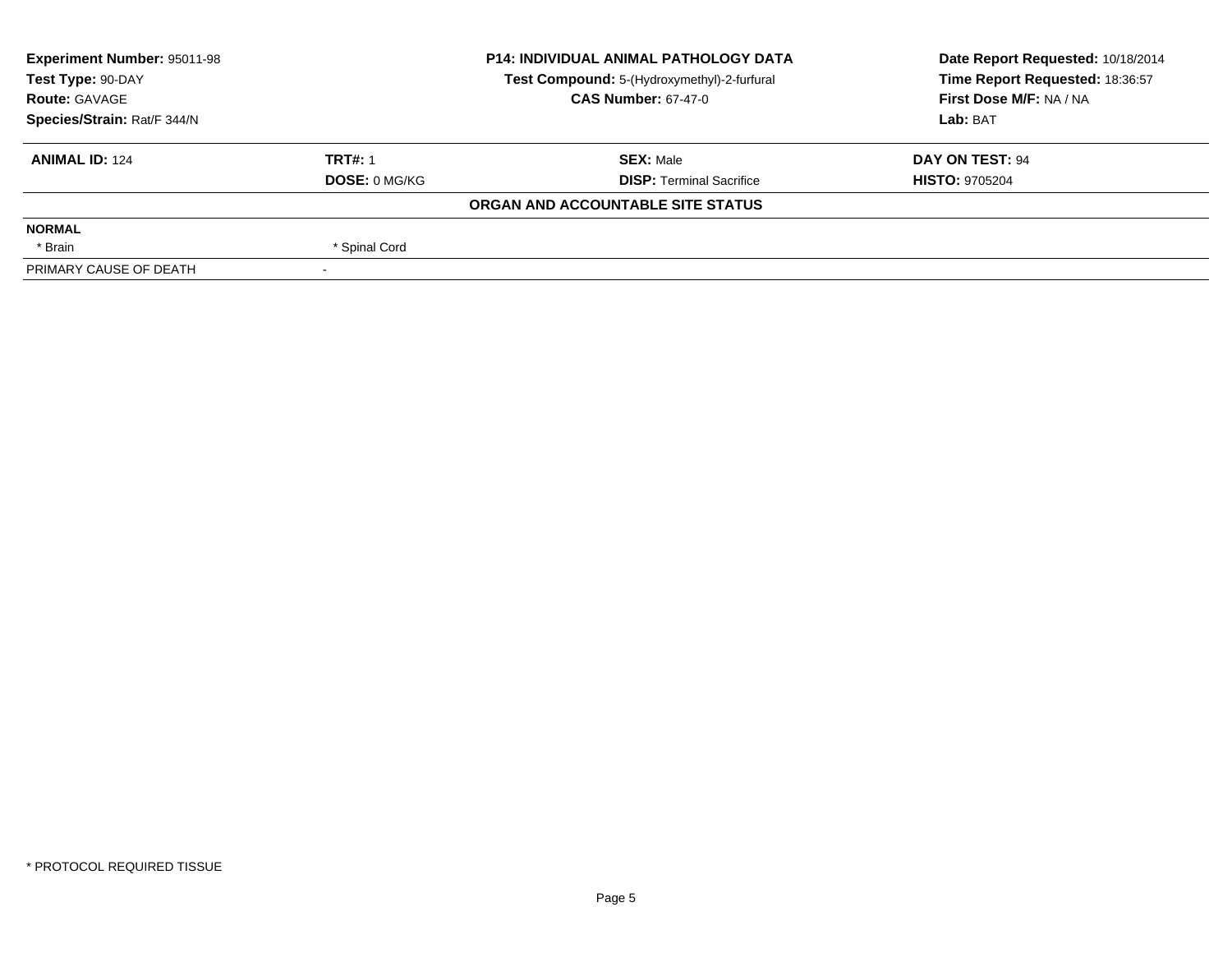| <b>Experiment Number: 95011-98</b><br>Test Type: 90-DAY<br><b>Route: GAVAGE</b> |                      | <b>P14: INDIVIDUAL ANIMAL PATHOLOGY DATA</b><br>Test Compound: 5-(Hydroxymethyl)-2-furfural<br><b>CAS Number: 67-47-0</b> | Date Report Requested: 10/18/2014<br>Time Report Requested: 18:36:57<br>First Dose M/F: NA / NA |
|---------------------------------------------------------------------------------|----------------------|---------------------------------------------------------------------------------------------------------------------------|-------------------------------------------------------------------------------------------------|
| Species/Strain: Rat/F 344/N<br><b>ANIMAL ID: 125</b>                            | <b>TRT#: 1</b>       | <b>SEX: Male</b>                                                                                                          | Lab: BAT<br>DAY ON TEST: 94                                                                     |
|                                                                                 | <b>DOSE: 0 MG/KG</b> | <b>DISP: Terminal Sacrifice</b>                                                                                           | <b>HISTO: 9705205</b>                                                                           |
|                                                                                 |                      | *** NECROPSIED - NO MICROSCOPIC EXAMINATION                                                                               |                                                                                                 |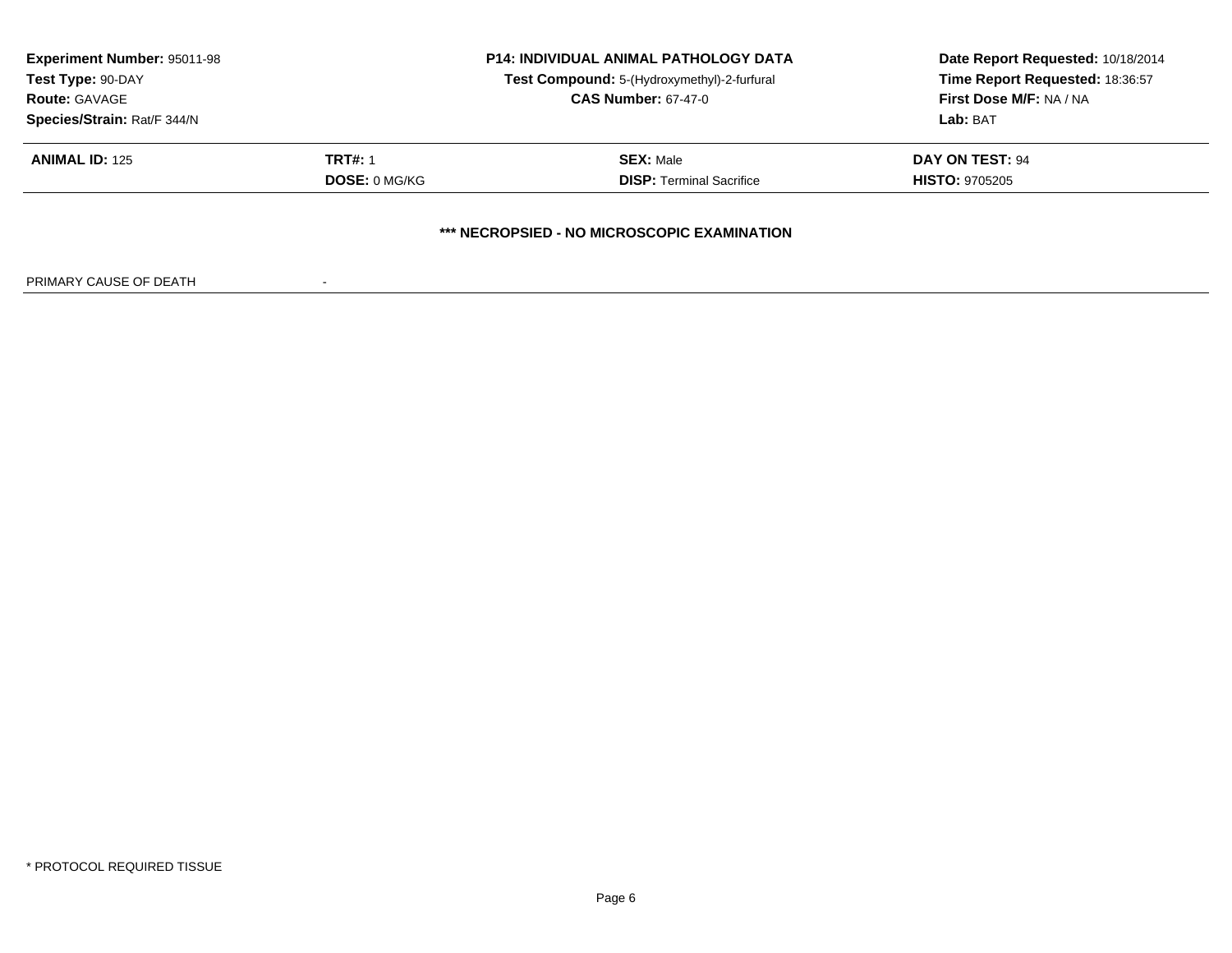| <b>Experiment Number: 95011-98</b> |                      | <b>P14: INDIVIDUAL ANIMAL PATHOLOGY DATA</b> | Date Report Requested: 10/18/2014 |
|------------------------------------|----------------------|----------------------------------------------|-----------------------------------|
| Test Type: 90-DAY                  |                      | Test Compound: 5-(Hydroxymethyl)-2-furfural  | Time Report Requested: 18:36:57   |
| <b>Route: GAVAGE</b>               |                      | <b>CAS Number: 67-47-0</b>                   | First Dose M/F: NA / NA           |
| Species/Strain: Rat/F 344/N        |                      |                                              | Lab: BAT                          |
| <b>ANIMAL ID: 126</b>              | <b>TRT#: 1</b>       | <b>SEX: Male</b>                             | DAY ON TEST: 94                   |
|                                    | <b>DOSE: 0 MG/KG</b> | <b>DISP: Terminal Sacrifice</b>              | <b>HISTO: 9705206</b>             |
|                                    |                      | ORGAN AND ACCOUNTABLE SITE STATUS            |                                   |
| <b>NORMAL</b>                      |                      |                                              |                                   |
| * Brain                            | * Spinal Cord        |                                              |                                   |
| PRIMARY CAUSE OF DEATH             |                      |                                              |                                   |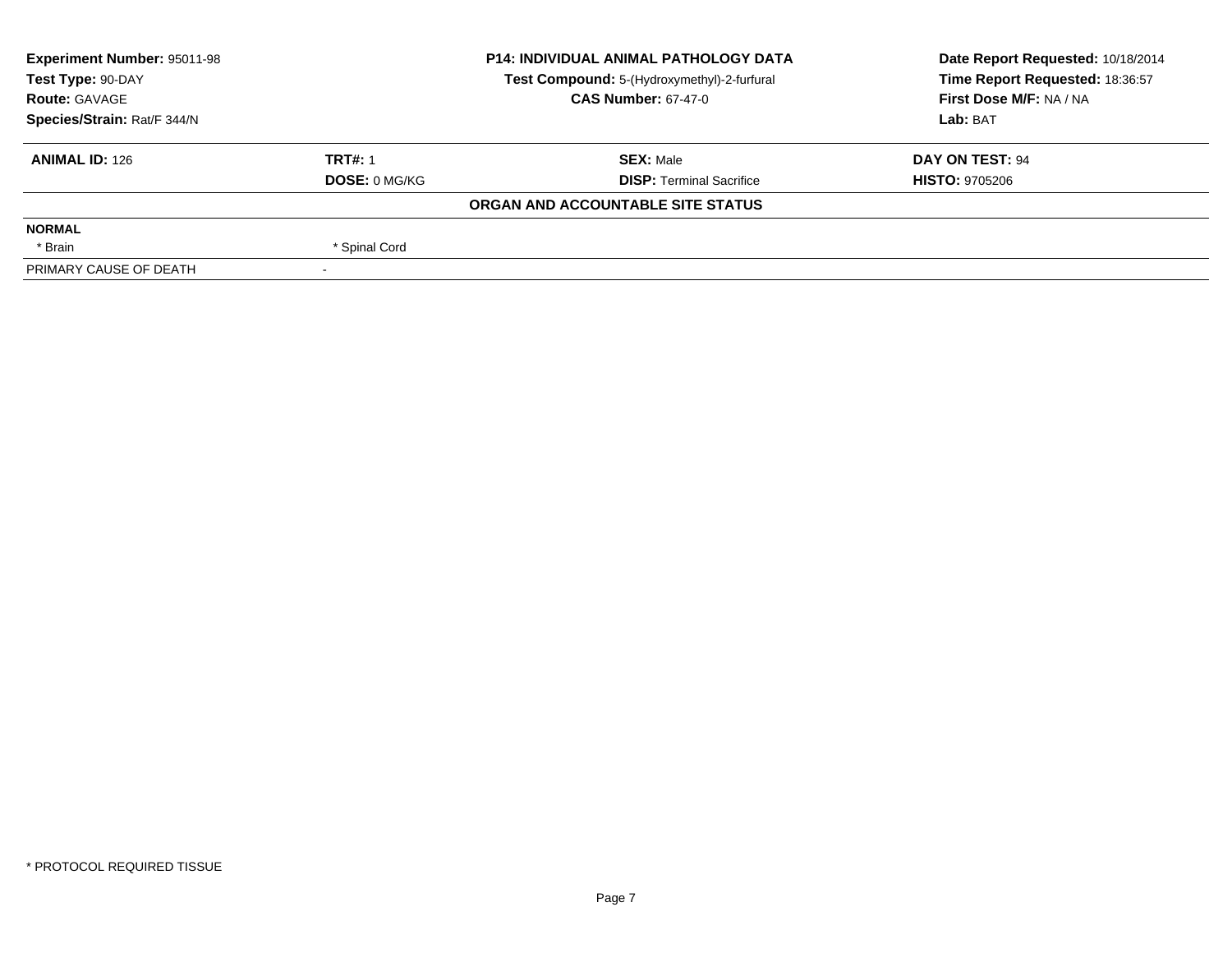| <b>Experiment Number: 95011-98</b><br>Test Type: 90-DAY |                      | <b>P14: INDIVIDUAL ANIMAL PATHOLOGY DATA</b><br>Test Compound: 5-(Hydroxymethyl)-2-furfural | Date Report Requested: 10/18/2014<br>Time Report Requested: 18:36:57 |
|---------------------------------------------------------|----------------------|---------------------------------------------------------------------------------------------|----------------------------------------------------------------------|
| <b>Route: GAVAGE</b>                                    |                      | <b>CAS Number: 67-47-0</b>                                                                  | <b>First Dose M/F: NA / NA</b>                                       |
| Species/Strain: Rat/F 344/N                             |                      |                                                                                             | Lab: BAT                                                             |
| <b>ANIMAL ID: 127</b>                                   | <b>TRT#: 1</b>       | <b>SEX: Male</b>                                                                            | DAY ON TEST: 94                                                      |
|                                                         | <b>DOSE: 0 MG/KG</b> | <b>DISP:</b> Terminal Sacrifice                                                             | <b>HISTO: 9705207</b>                                                |
|                                                         |                      | *** NECROPSIED - NO MICROSCOPIC EXAMINATION                                                 |                                                                      |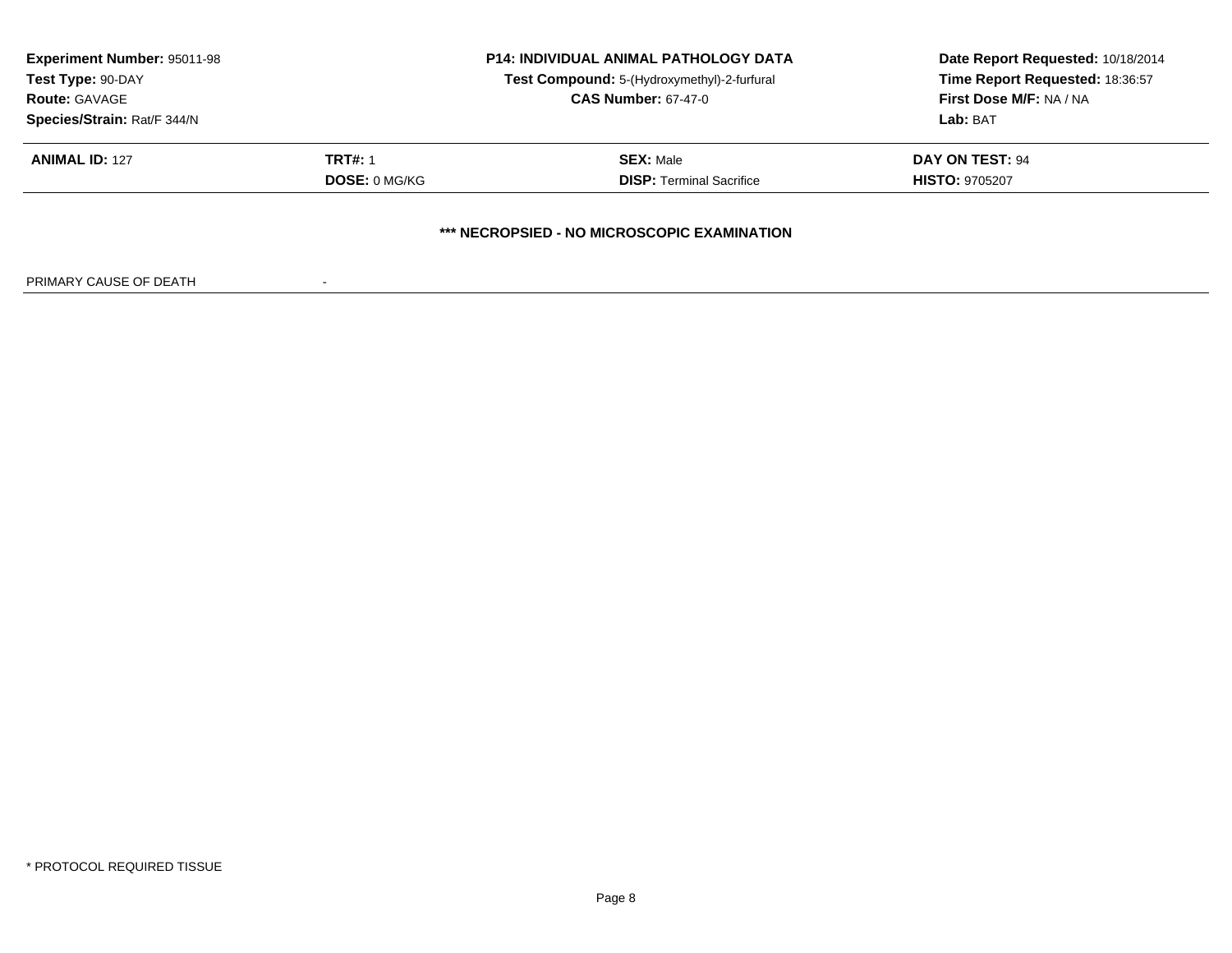| <b>Experiment Number: 95011-98</b> |                | <b>P14: INDIVIDUAL ANIMAL PATHOLOGY DATA</b> | Date Report Requested: 10/18/2014 |
|------------------------------------|----------------|----------------------------------------------|-----------------------------------|
| Test Type: 90-DAY                  |                | Test Compound: 5-(Hydroxymethyl)-2-furfural  | Time Report Requested: 18:36:57   |
| <b>Route: GAVAGE</b>               |                | <b>CAS Number: 67-47-0</b>                   | First Dose M/F: NA / NA           |
| Species/Strain: Rat/F 344/N        |                |                                              | Lab: BAT                          |
| <b>ANIMAL ID: 128</b>              | <b>TRT#: 1</b> | <b>SEX: Male</b>                             | DAY ON TEST: 94                   |
|                                    | DOSE: 0 MG/KG  | <b>DISP: Terminal Sacrifice</b>              | <b>HISTO: 9705208</b>             |
|                                    |                | ORGAN AND ACCOUNTABLE SITE STATUS            |                                   |
| <b>NORMAL</b>                      |                |                                              |                                   |
| * Brain                            | * Spinal Cord  |                                              |                                   |
| PRIMARY CAUSE OF DEATH             |                |                                              |                                   |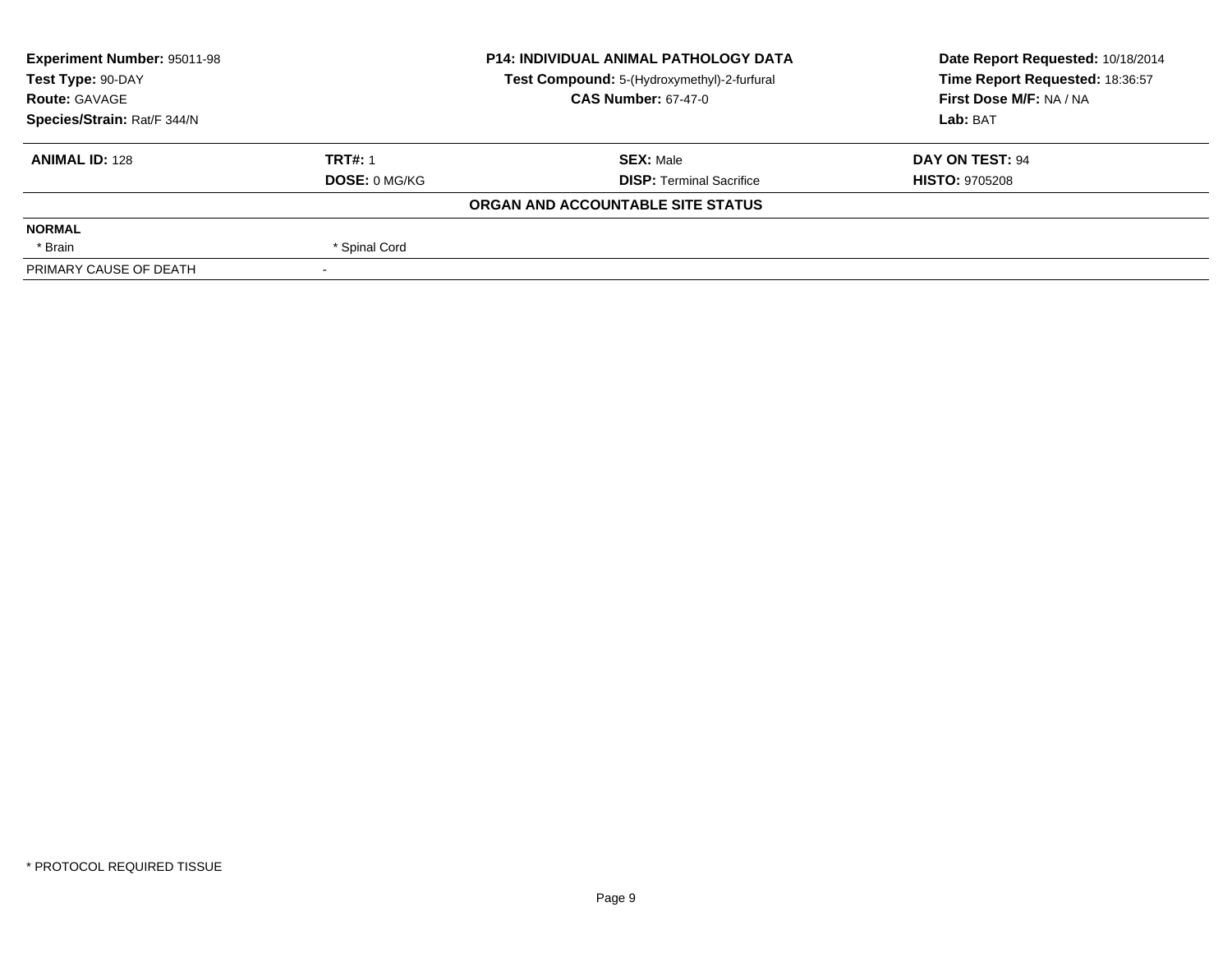| <b>Experiment Number: 95011-98</b> |                      | <b>P14: INDIVIDUAL ANIMAL PATHOLOGY DATA</b> | Date Report Requested: 10/18/2014 |
|------------------------------------|----------------------|----------------------------------------------|-----------------------------------|
| Test Type: 90-DAY                  |                      | Test Compound: 5-(Hydroxymethyl)-2-furfural  | Time Report Requested: 18:36:57   |
| <b>Route: GAVAGE</b>               |                      | <b>CAS Number: 67-47-0</b>                   | First Dose M/F: NA / NA           |
| Species/Strain: Rat/F 344/N        |                      |                                              | Lab: BAT                          |
| <b>ANIMAL ID: 129</b>              | <b>TRT#: 1</b>       | <b>SEX: Male</b>                             | DAY ON TEST: 94                   |
|                                    | <b>DOSE: 0 MG/KG</b> | <b>DISP: Terminal Sacrifice</b>              | <b>HISTO: 9705209</b>             |
|                                    |                      | ORGAN AND ACCOUNTABLE SITE STATUS            |                                   |
| <b>NORMAL</b>                      |                      |                                              |                                   |
| * Brain                            | * Spinal Cord        |                                              |                                   |
| PRIMARY CAUSE OF DEATH             |                      |                                              |                                   |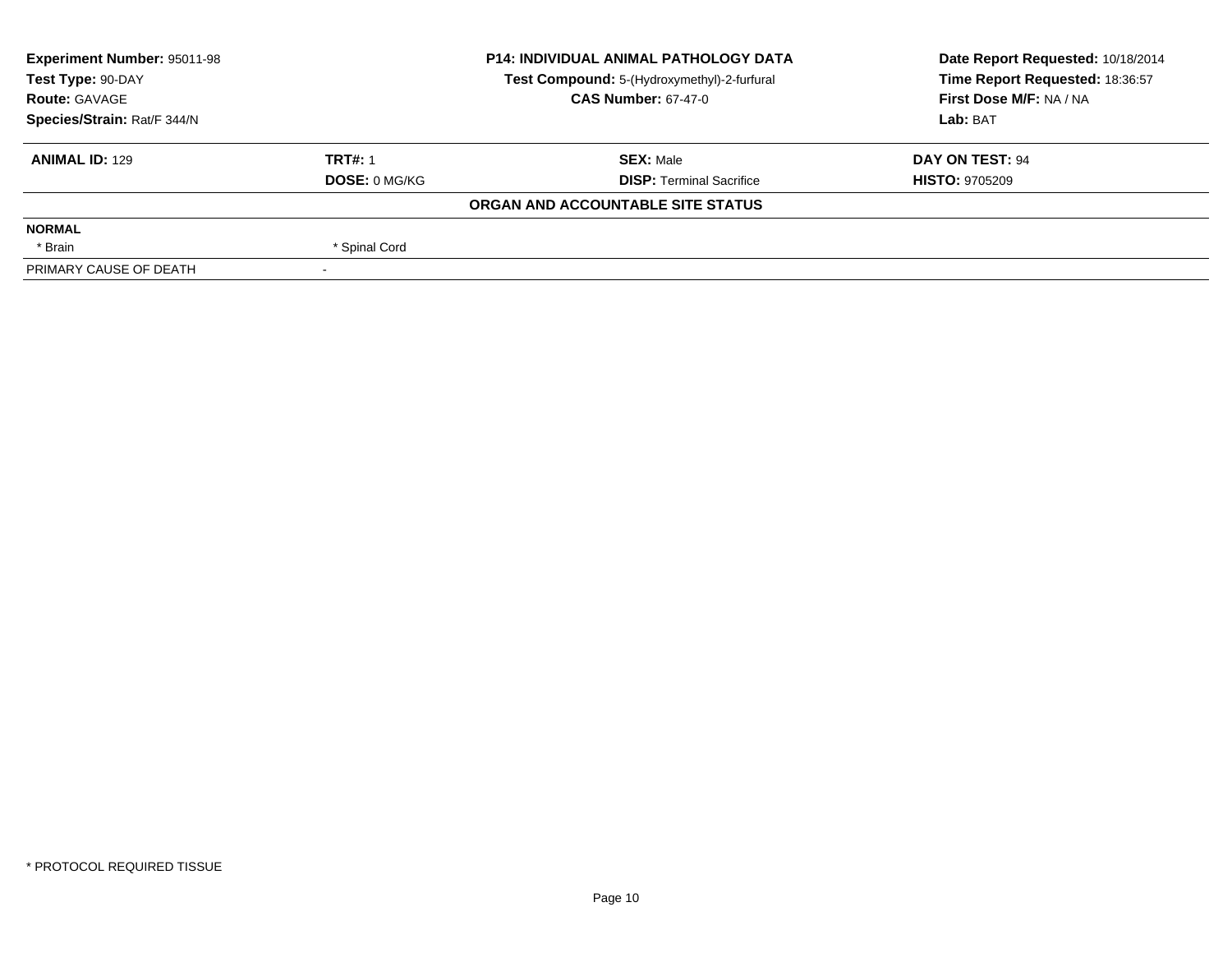| <b>Experiment Number: 95011-98</b> | <b>P14: INDIVIDUAL ANIMAL PATHOLOGY DATA</b> |                                             | Date Report Requested: 10/18/2014 |
|------------------------------------|----------------------------------------------|---------------------------------------------|-----------------------------------|
| Test Type: 90-DAY                  |                                              | Test Compound: 5-(Hydroxymethyl)-2-furfural | Time Report Requested: 18:36:57   |
| <b>Route: GAVAGE</b>               |                                              | <b>CAS Number: 67-47-0</b>                  | First Dose M/F: NA / NA           |
| Species/Strain: Rat/F 344/N        |                                              |                                             | Lab: BAT                          |
| <b>ANIMAL ID: 130</b>              | <b>TRT#: 1</b>                               | <b>SEX: Male</b>                            | DAY ON TEST: 94                   |
|                                    | <b>DOSE: 0 MG/KG</b>                         | <b>DISP: Terminal Sacrifice</b>             | <b>HISTO: 9705210</b>             |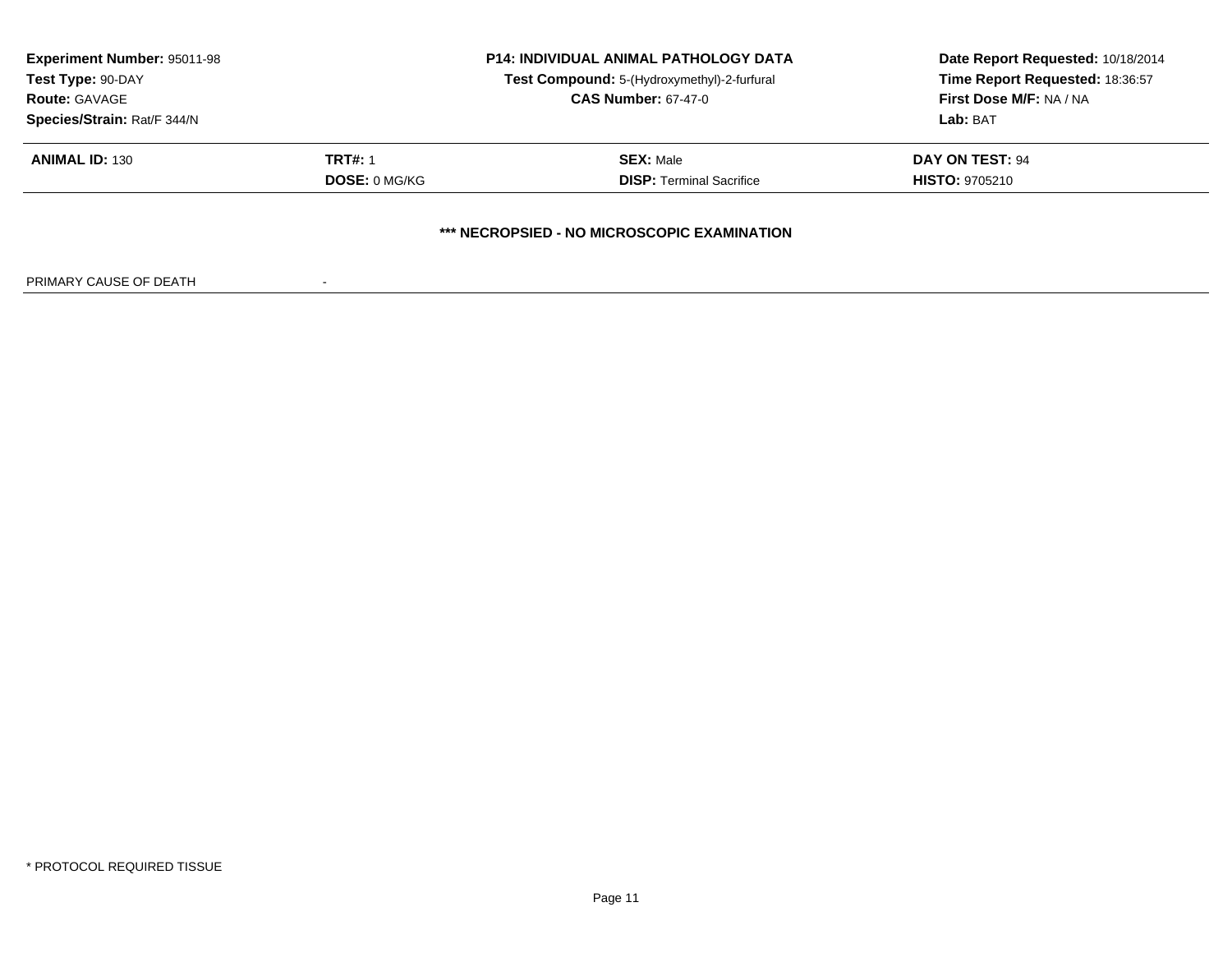| <b>Experiment Number: 95011-98</b><br>Test Type: 90-DAY<br><b>Route: GAVAGE</b><br>Species/Strain: Rat/F 344/N |                                  | <b>P14: INDIVIDUAL ANIMAL PATHOLOGY DATA</b><br>Test Compound: 5-(Hydroxymethyl)-2-furfural<br><b>CAS Number: 67-47-0</b> | Date Report Requested: 10/18/2014<br>Time Report Requested: 18:36:57<br><b>First Dose M/F: NA / NA</b><br>Lab: BAT |
|----------------------------------------------------------------------------------------------------------------|----------------------------------|---------------------------------------------------------------------------------------------------------------------------|--------------------------------------------------------------------------------------------------------------------|
| <b>ANIMAL ID: 131</b>                                                                                          | <b>TRT#: 3</b><br>DOSE: 94 MG/KG | <b>SEX: Male</b><br><b>DISP:</b> Terminal Sacrifice                                                                       | <b>DAY ON TEST: 94</b><br><b>HISTO: 9705211</b>                                                                    |
|                                                                                                                |                                  | *** NECROPSIED - NO MICROSCOPIC EXAMINATION                                                                               |                                                                                                                    |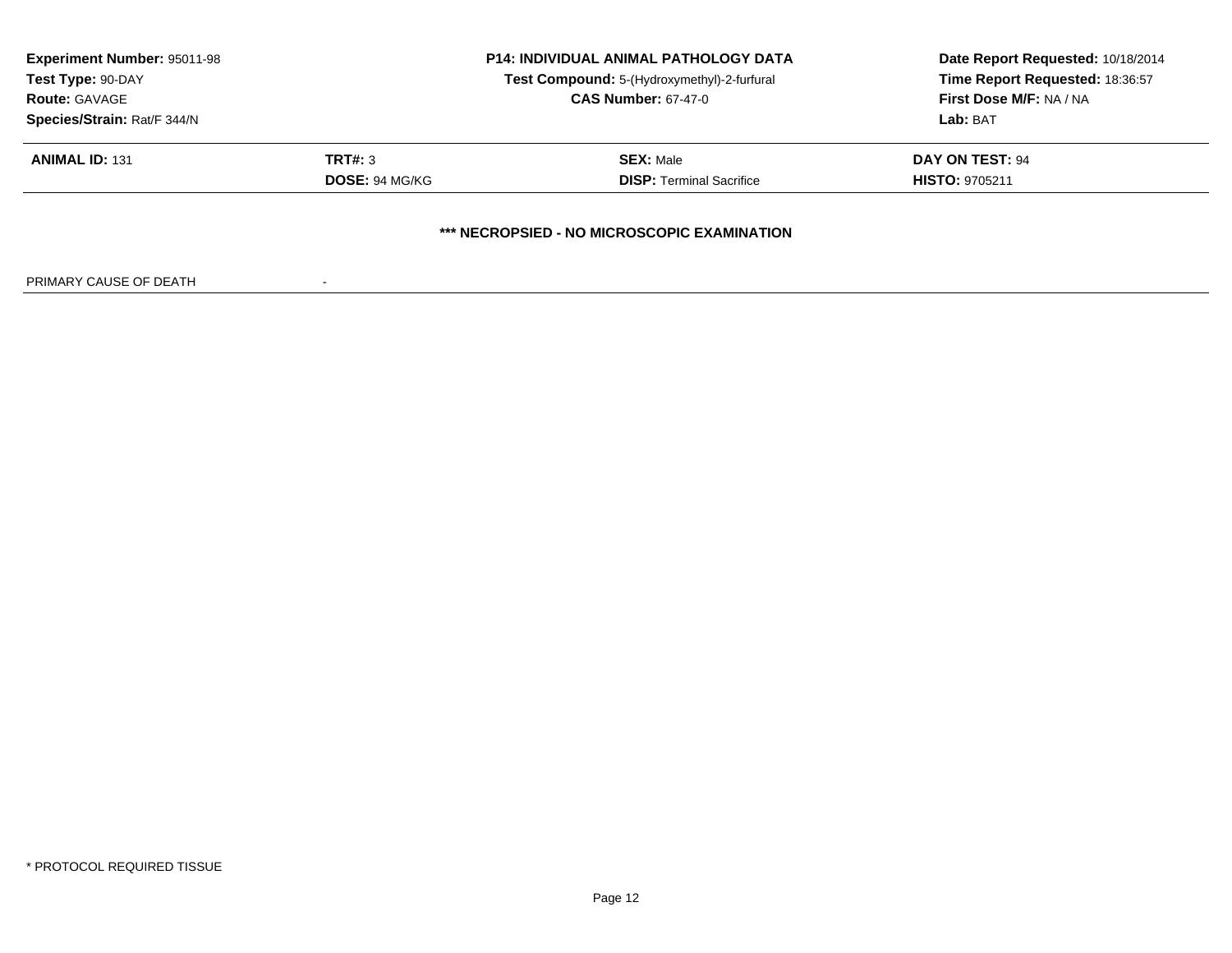| <b>Experiment Number: 95011-98</b> |                | <b>P14: INDIVIDUAL ANIMAL PATHOLOGY DATA</b> | Date Report Requested: 10/18/2014 |
|------------------------------------|----------------|----------------------------------------------|-----------------------------------|
| Test Type: 90-DAY                  |                | Test Compound: 5-(Hydroxymethyl)-2-furfural  | Time Report Requested: 18:36:57   |
| <b>Route: GAVAGE</b>               |                | <b>CAS Number: 67-47-0</b>                   | First Dose M/F: NA / NA           |
| Species/Strain: Rat/F 344/N        |                |                                              | Lab: BAT                          |
| <b>ANIMAL ID: 132</b>              | TRT#: 3        | <b>SEX:</b> Male                             | DAY ON TEST: 94                   |
|                                    | DOSE: 94 MG/KG | <b>DISP:</b> Terminal Sacrifice              | <b>HISTO: 9705212</b>             |
|                                    |                | ORGAN AND ACCOUNTABLE SITE STATUS            |                                   |
| <b>NORMAL</b>                      |                |                                              |                                   |
| * Brain                            | * Spinal Cord  |                                              |                                   |
| PRIMARY CAUSE OF DEATH             |                |                                              |                                   |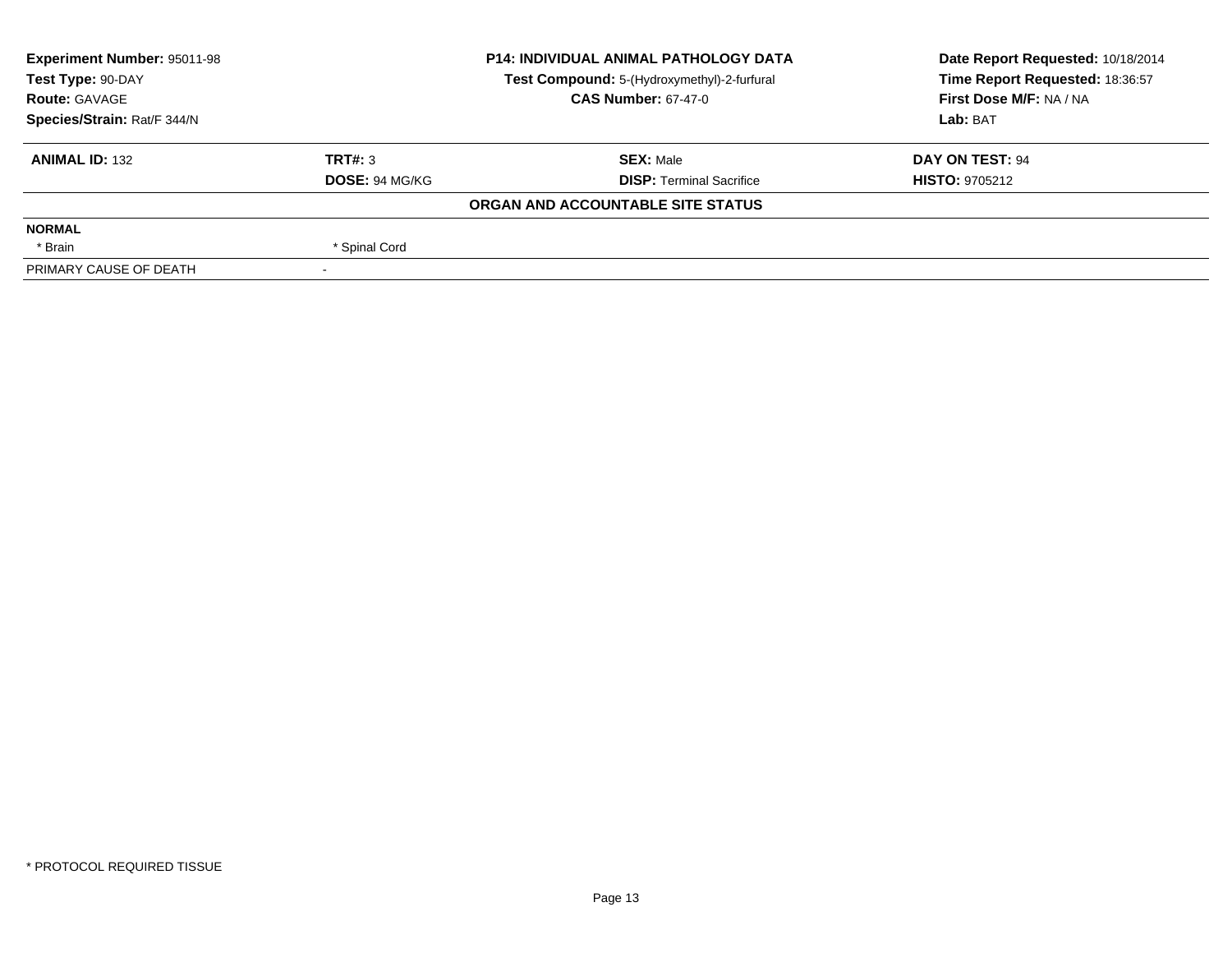| Time Report Requested: 18:36:57 |
|---------------------------------|
|                                 |
| First Dose M/F: NA / NA         |
|                                 |
| <b>DAY ON TEST: 94</b>          |
| <b>HISTO: 9705213</b>           |
|                                 |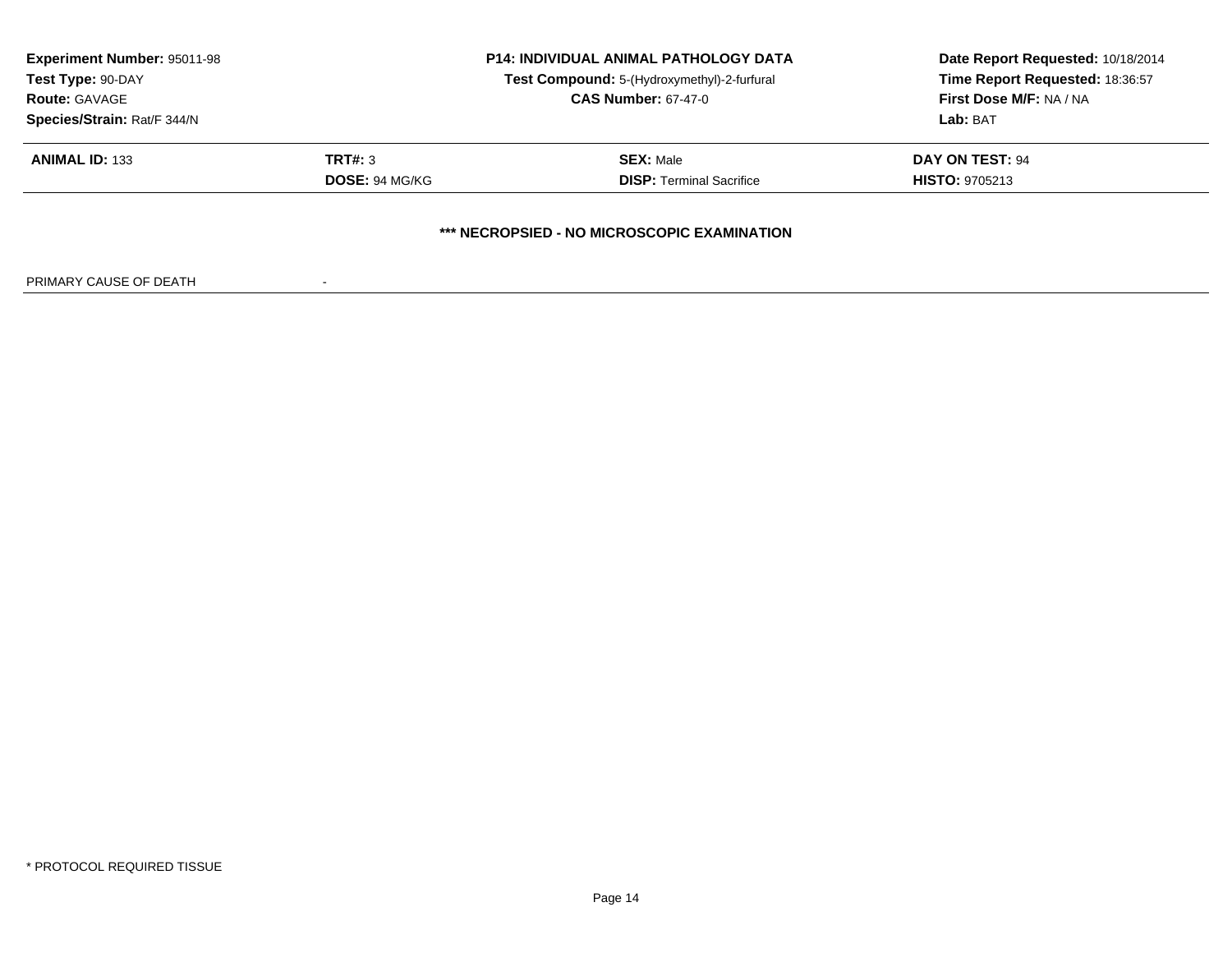| <b>Experiment Number: 95011-98</b> |                       | <b>P14: INDIVIDUAL ANIMAL PATHOLOGY DATA</b> | Date Report Requested: 10/18/2014<br>Time Report Requested: 18:36:57 |
|------------------------------------|-----------------------|----------------------------------------------|----------------------------------------------------------------------|
| Test Type: 90-DAY                  |                       | Test Compound: 5-(Hydroxymethyl)-2-furfural  |                                                                      |
| <b>Route: GAVAGE</b>               |                       | <b>CAS Number: 67-47-0</b>                   | First Dose M/F: NA / NA                                              |
| Species/Strain: Rat/F 344/N        |                       |                                              | Lab: BAT                                                             |
| <b>ANIMAL ID: 134</b>              | <b>TRT#: 3</b>        | <b>SEX: Male</b>                             | DAY ON TEST: 94                                                      |
|                                    | <b>DOSE: 94 MG/KG</b> | <b>DISP: Terminal Sacrifice</b>              | <b>HISTO: 9705214</b>                                                |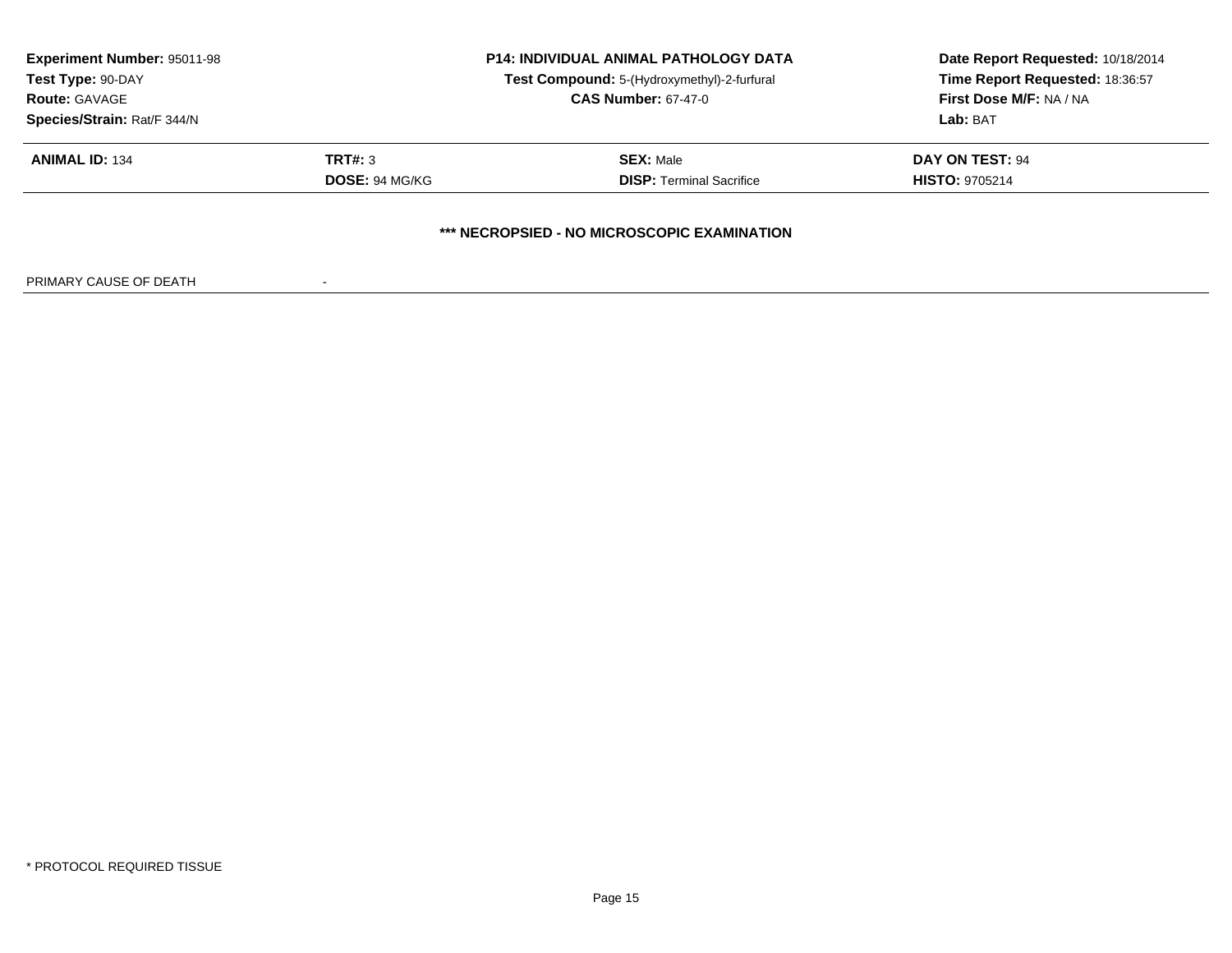| <b>Experiment Number: 95011-98</b> |                | <b>P14: INDIVIDUAL ANIMAL PATHOLOGY DATA</b> | Date Report Requested: 10/18/2014 |
|------------------------------------|----------------|----------------------------------------------|-----------------------------------|
| Test Type: 90-DAY                  |                | Test Compound: 5-(Hydroxymethyl)-2-furfural  | Time Report Requested: 18:36:57   |
| <b>Route: GAVAGE</b>               |                | <b>CAS Number: 67-47-0</b>                   | First Dose M/F: NA / NA           |
| Species/Strain: Rat/F 344/N        |                |                                              | Lab: BAT                          |
| <b>ANIMAL ID: 135</b>              | TRT#: 3        | <b>SEX:</b> Male                             | DAY ON TEST: 94                   |
|                                    | DOSE: 94 MG/KG | <b>DISP:</b> Terminal Sacrifice              | <b>HISTO: 9705215</b>             |
|                                    |                | ORGAN AND ACCOUNTABLE SITE STATUS            |                                   |
| <b>NORMAL</b>                      |                |                                              |                                   |
| * Brain                            | * Spinal Cord  |                                              |                                   |
| PRIMARY CAUSE OF DEATH             |                |                                              |                                   |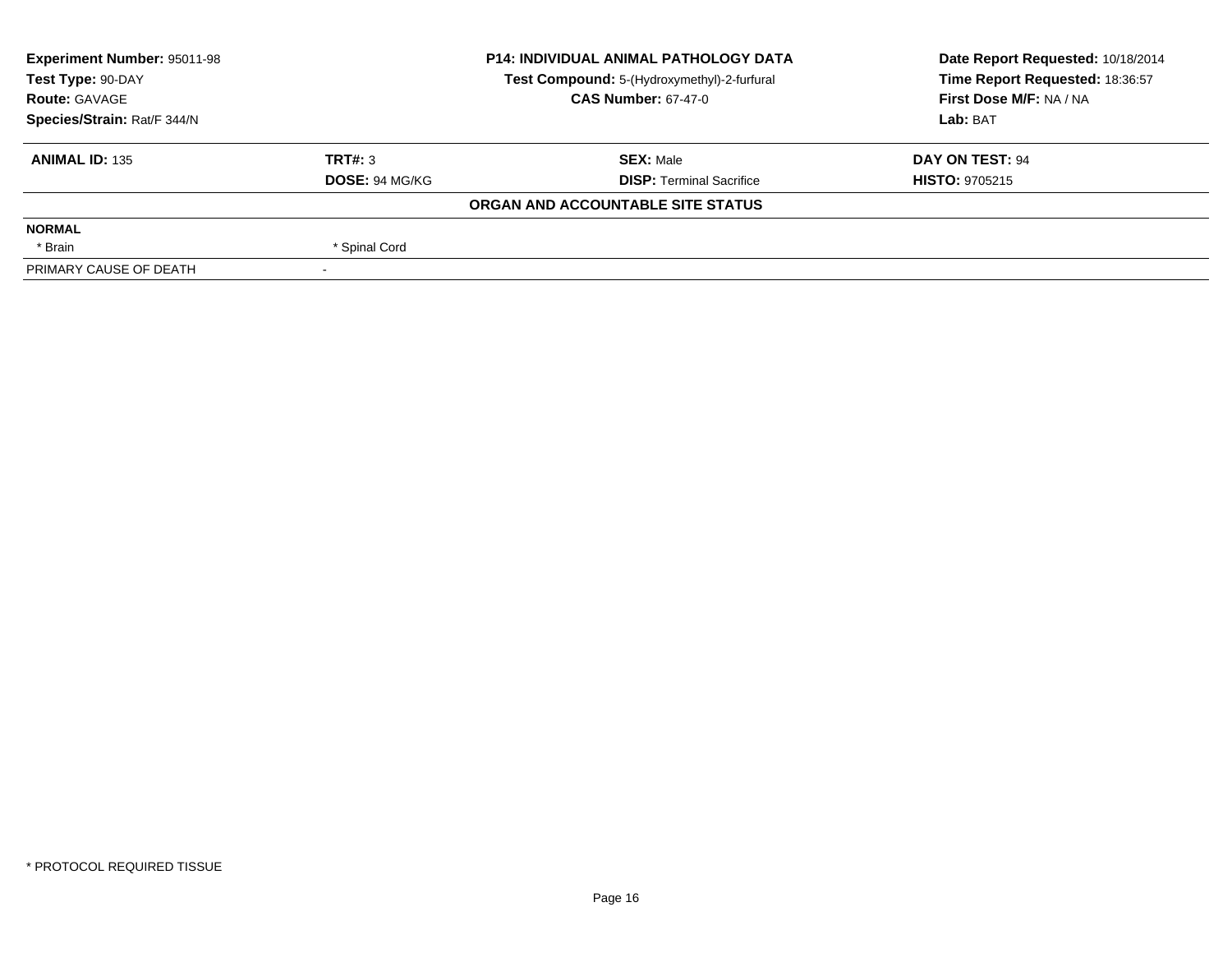| <b>Experiment Number: 95011-98</b> |                | <b>P14: INDIVIDUAL ANIMAL PATHOLOGY DATA</b> | Date Report Requested: 10/18/2014 |
|------------------------------------|----------------|----------------------------------------------|-----------------------------------|
| Test Type: 90-DAY                  |                | Test Compound: 5-(Hydroxymethyl)-2-furfural  | Time Report Requested: 18:36:57   |
| <b>Route: GAVAGE</b>               |                | <b>CAS Number: 67-47-0</b>                   | First Dose M/F: NA / NA           |
| Species/Strain: Rat/F 344/N        |                |                                              | Lab: BAT                          |
| <b>ANIMAL ID: 136</b>              | TRT#: 3        | <b>SEX:</b> Male                             | DAY ON TEST: 94                   |
|                                    | DOSE: 94 MG/KG | <b>DISP:</b> Terminal Sacrifice              | <b>HISTO: 9705216</b>             |
|                                    |                | ORGAN AND ACCOUNTABLE SITE STATUS            |                                   |
| <b>NORMAL</b>                      |                |                                              |                                   |
| * Brain                            | * Spinal Cord  |                                              |                                   |
| PRIMARY CAUSE OF DEATH             |                |                                              |                                   |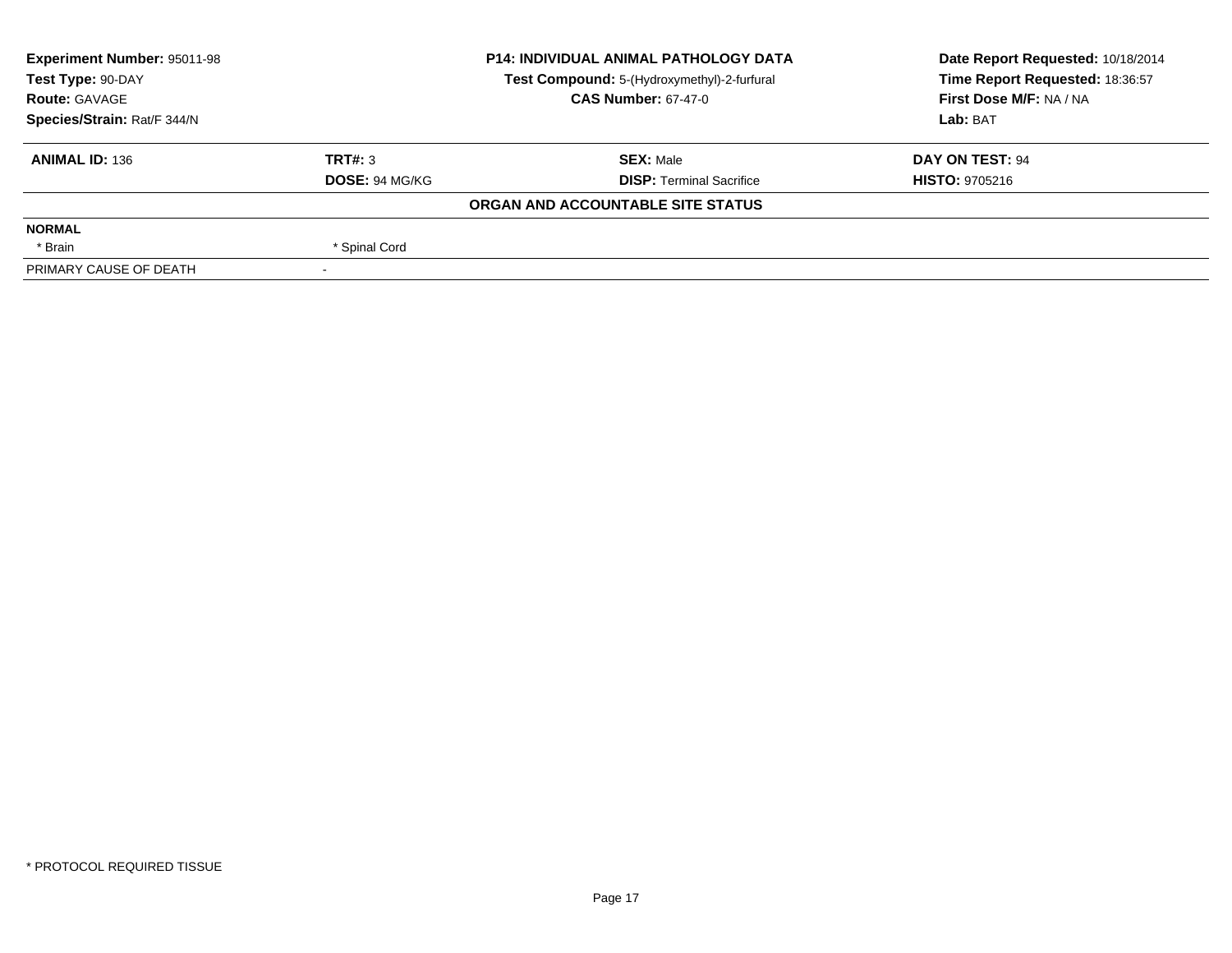| <b>Experiment Number: 95011-98</b> |                       | <b>P14: INDIVIDUAL ANIMAL PATHOLOGY DATA</b> | Date Report Requested: 10/18/2014 |
|------------------------------------|-----------------------|----------------------------------------------|-----------------------------------|
| Test Type: 90-DAY                  |                       | Test Compound: 5-(Hydroxymethyl)-2-furfural  | Time Report Requested: 18:36:57   |
| <b>Route: GAVAGE</b>               |                       | <b>CAS Number: 67-47-0</b>                   | First Dose M/F: NA / NA           |
| Species/Strain: Rat/F 344/N        |                       |                                              | Lab: BAT                          |
| <b>ANIMAL ID: 137</b>              | <b>TRT#: 3</b>        | <b>SEX: Male</b>                             | DAY ON TEST: 94                   |
|                                    | <b>DOSE: 94 MG/KG</b> | <b>DISP: Terminal Sacrifice</b>              | <b>HISTO: 9705217</b>             |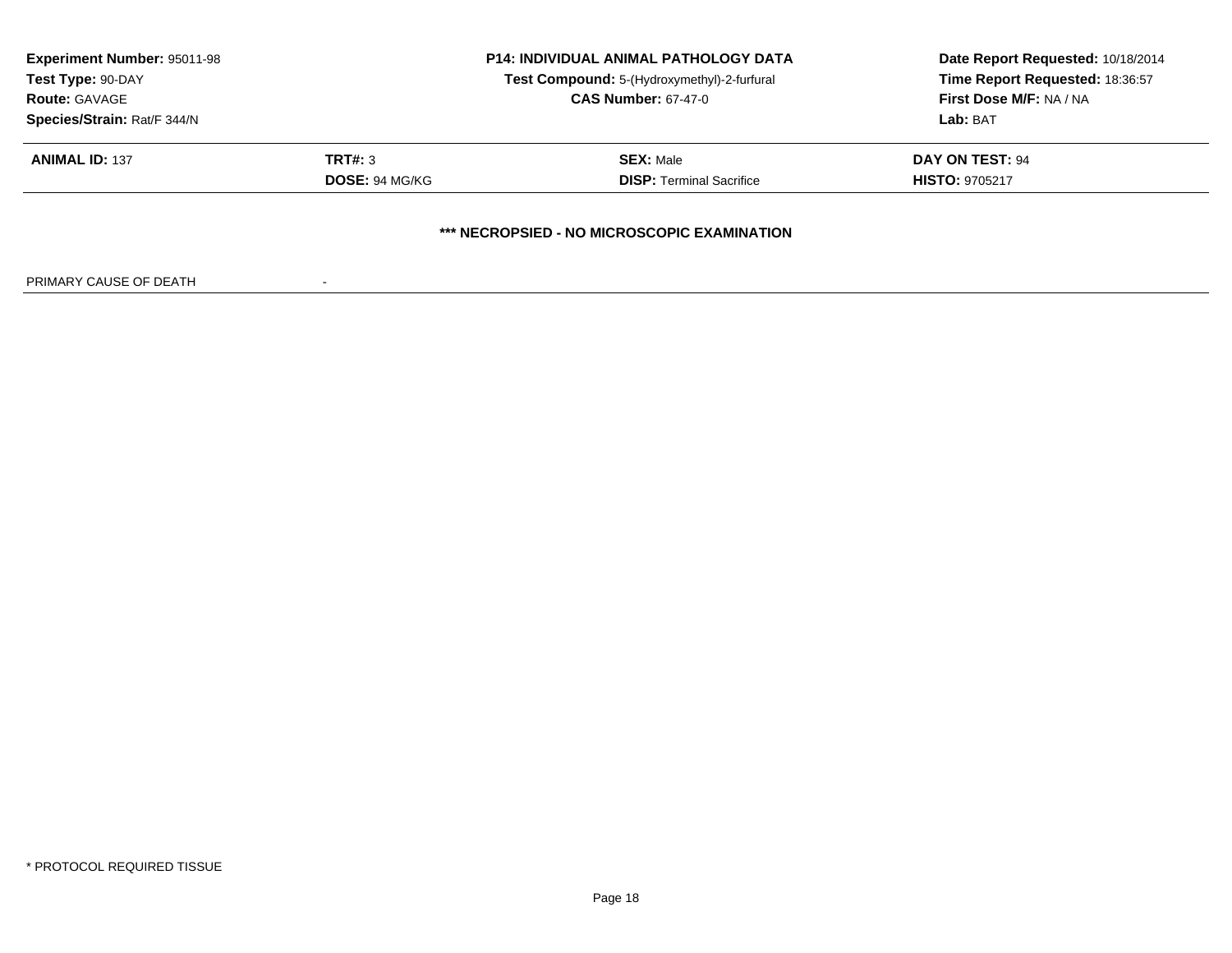| <b>Experiment Number: 95011-98</b> |                | <b>P14: INDIVIDUAL ANIMAL PATHOLOGY DATA</b> | Date Report Requested: 10/18/2014 |
|------------------------------------|----------------|----------------------------------------------|-----------------------------------|
| Test Type: 90-DAY                  |                | Test Compound: 5-(Hydroxymethyl)-2-furfural  | Time Report Requested: 18:36:57   |
| <b>Route: GAVAGE</b>               |                | <b>CAS Number: 67-47-0</b>                   | First Dose M/F: NA / NA           |
| Species/Strain: Rat/F 344/N        |                |                                              | Lab: BAT                          |
| <b>ANIMAL ID: 138</b>              | TRT#: 3        | <b>SEX:</b> Male                             | DAY ON TEST: 94                   |
|                                    | DOSE: 94 MG/KG | <b>DISP:</b> Terminal Sacrifice              | <b>HISTO: 9705218</b>             |
|                                    |                | ORGAN AND ACCOUNTABLE SITE STATUS            |                                   |
| <b>NORMAL</b>                      |                |                                              |                                   |
| * Brain                            | * Spinal Cord  |                                              |                                   |
| PRIMARY CAUSE OF DEATH             |                |                                              |                                   |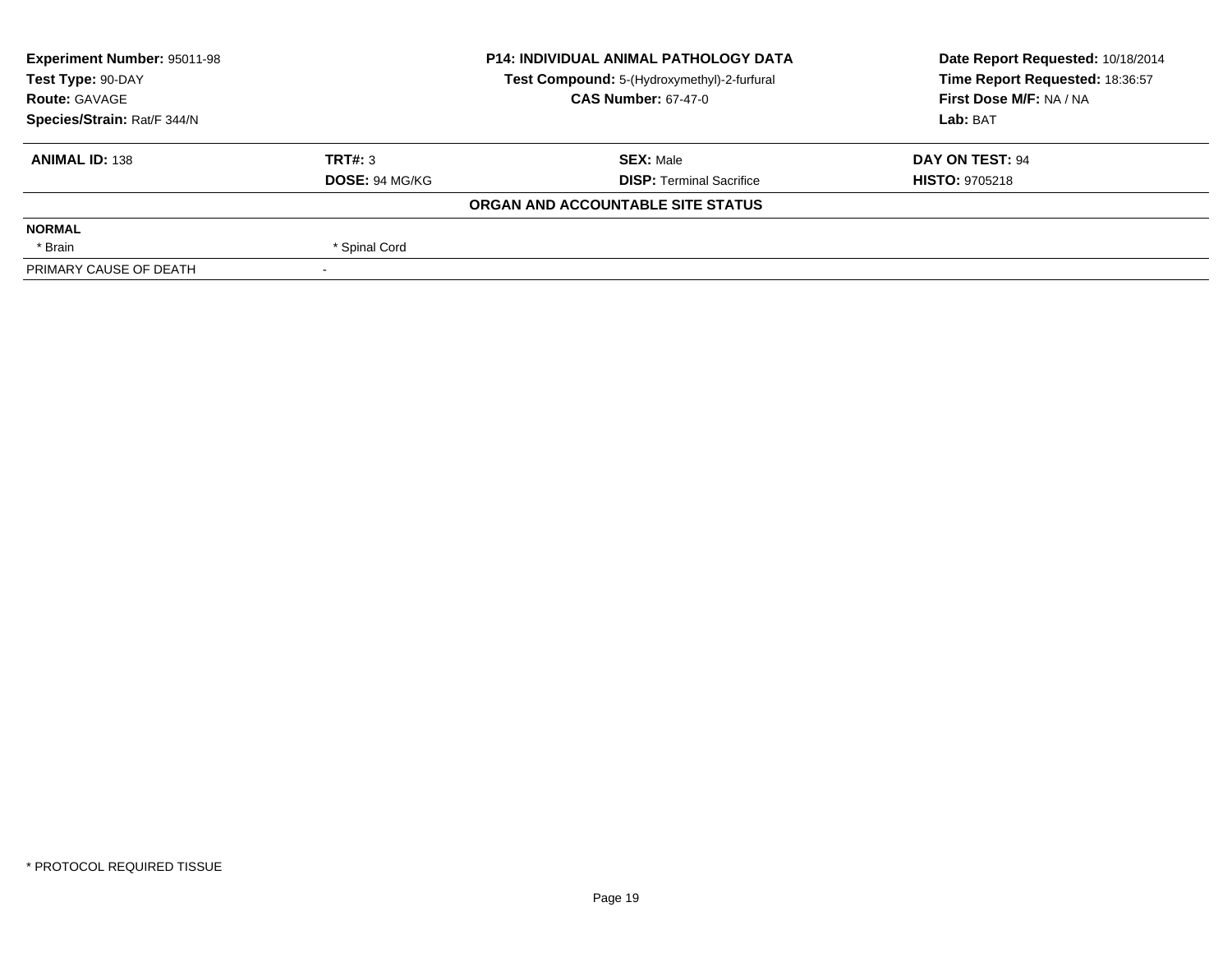| <b>Experiment Number: 95011-98</b> |                | <b>P14: INDIVIDUAL ANIMAL PATHOLOGY DATA</b> | Date Report Requested: 10/18/2014 |
|------------------------------------|----------------|----------------------------------------------|-----------------------------------|
| Test Type: 90-DAY                  |                | Test Compound: 5-(Hydroxymethyl)-2-furfural  | Time Report Requested: 18:36:57   |
| <b>Route: GAVAGE</b>               |                | <b>CAS Number: 67-47-0</b>                   | First Dose M/F: NA / NA           |
| Species/Strain: Rat/F 344/N        |                |                                              | Lab: BAT                          |
| <b>ANIMAL ID: 139</b>              | TRT#: 3        | <b>SEX:</b> Male                             | DAY ON TEST: 94                   |
|                                    | DOSE: 94 MG/KG | <b>DISP:</b> Terminal Sacrifice              | <b>HISTO: 9705219</b>             |
|                                    |                | ORGAN AND ACCOUNTABLE SITE STATUS            |                                   |
| <b>NORMAL</b>                      |                |                                              |                                   |
| * Brain                            | * Spinal Cord  |                                              |                                   |
| PRIMARY CAUSE OF DEATH             |                |                                              |                                   |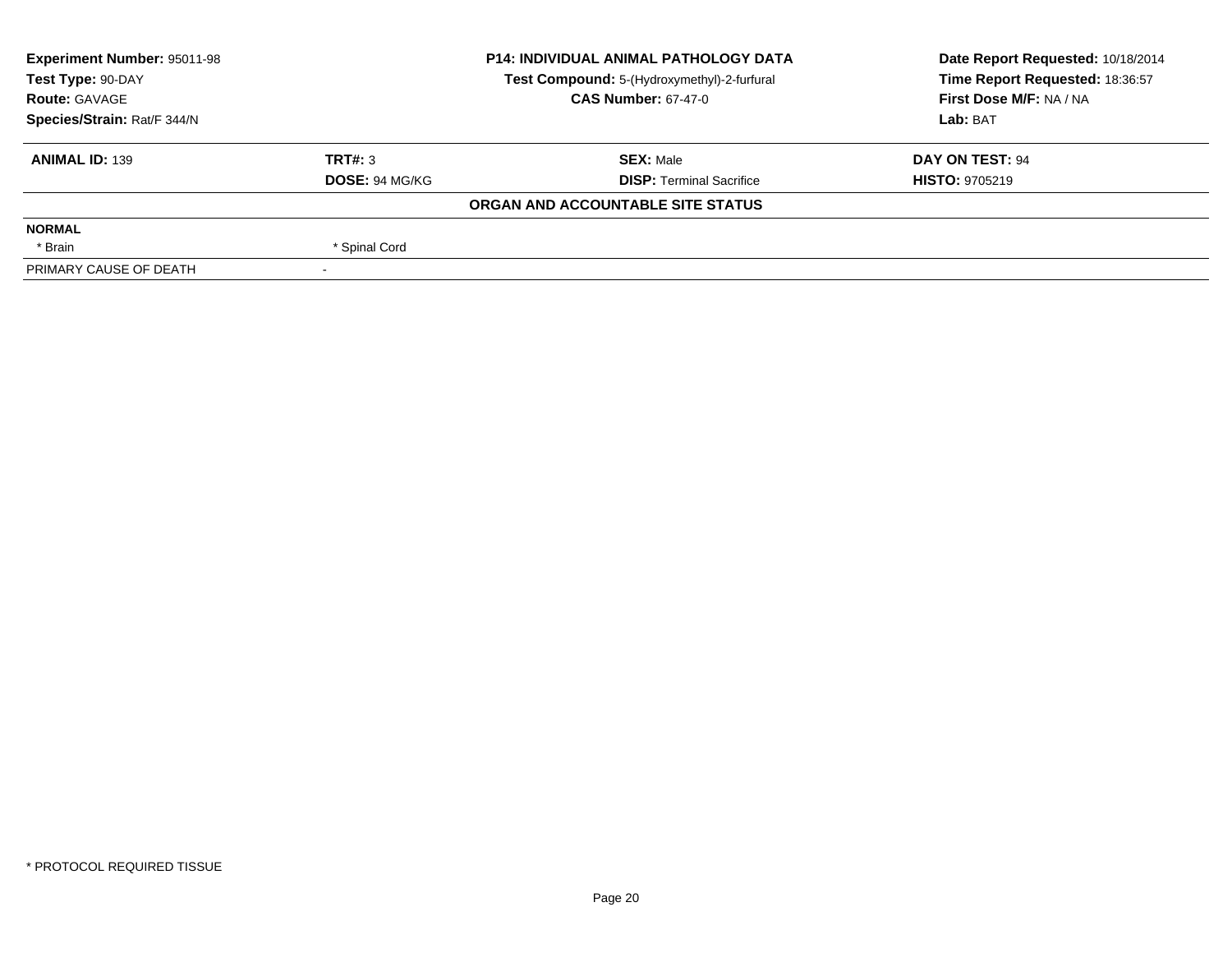| <b>Experiment Number: 95011-98</b><br>Test Type: 90-DAY<br><b>Route: GAVAGE</b><br>Species/Strain: Rat/F 344/N |                                  | <b>P14: INDIVIDUAL ANIMAL PATHOLOGY DATA</b><br>Test Compound: 5-(Hydroxymethyl)-2-furfural<br><b>CAS Number: 67-47-0</b> | Date Report Requested: 10/18/2014<br>Time Report Requested: 18:36:57<br><b>First Dose M/F: NA / NA</b><br>Lab: BAT |
|----------------------------------------------------------------------------------------------------------------|----------------------------------|---------------------------------------------------------------------------------------------------------------------------|--------------------------------------------------------------------------------------------------------------------|
| <b>ANIMAL ID: 140</b>                                                                                          | <b>TRT#: 3</b><br>DOSE: 94 MG/KG | <b>SEX: Male</b><br><b>DISP:</b> Terminal Sacrifice                                                                       | <b>DAY ON TEST: 94</b><br><b>HISTO: 9705220</b>                                                                    |
|                                                                                                                |                                  | *** NECROPSIED - NO MICROSCOPIC EXAMINATION                                                                               |                                                                                                                    |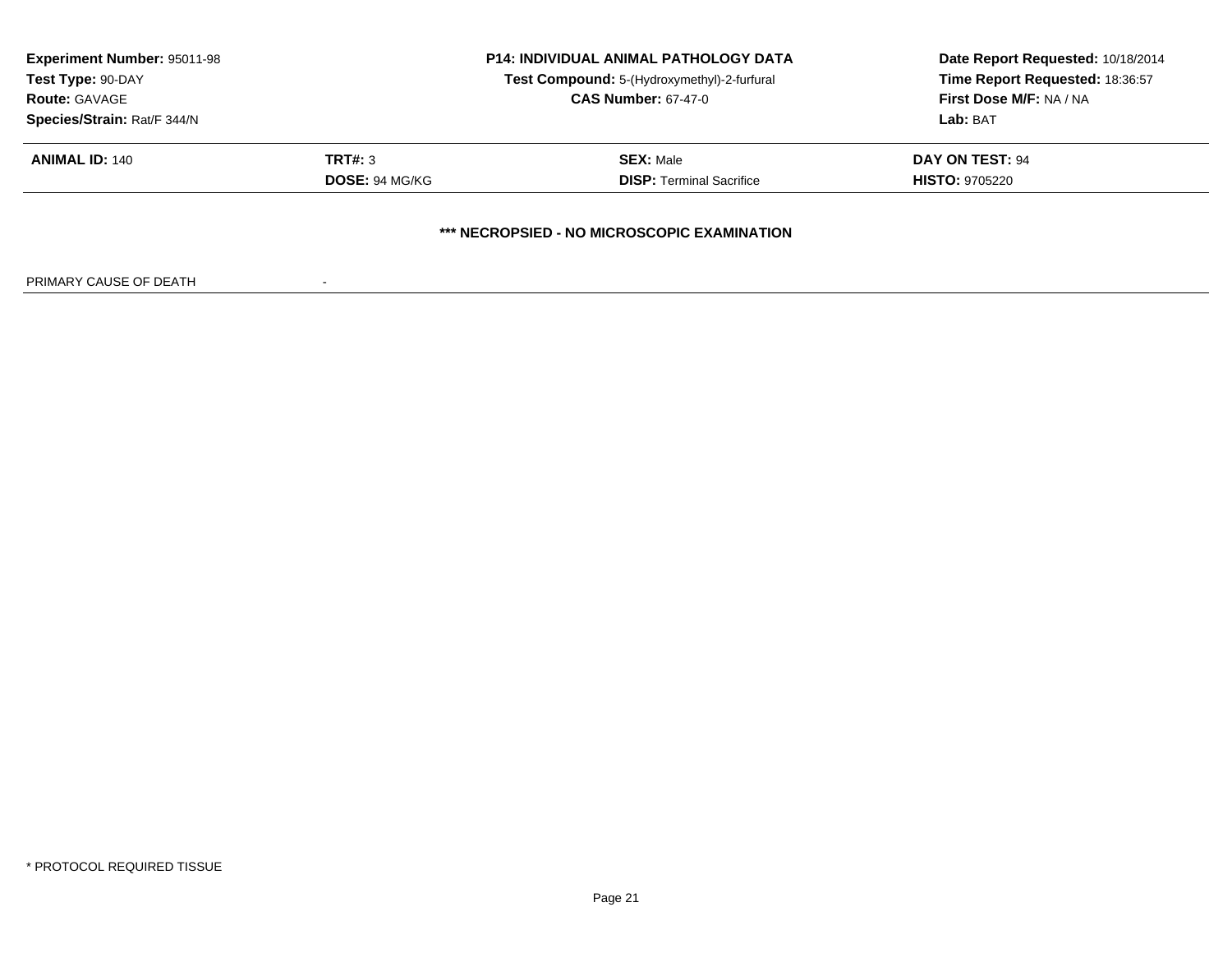| <b>Experiment Number: 95011-98</b><br>Test Type: 90-DAY<br><b>Route: GAVAGE</b><br>Species/Strain: Rat/F 344/N |                                             | <b>P14: INDIVIDUAL ANIMAL PATHOLOGY DATA</b><br>Test Compound: 5-(Hydroxymethyl)-2-furfural<br><b>CAS Number: 67-47-0</b> | Date Report Requested: 10/18/2014<br>Time Report Requested: 18:36:57<br><b>First Dose M/F: NA / NA</b><br>Lab: BAT |
|----------------------------------------------------------------------------------------------------------------|---------------------------------------------|---------------------------------------------------------------------------------------------------------------------------|--------------------------------------------------------------------------------------------------------------------|
| <b>ANIMAL ID: 141</b>                                                                                          | <b>TRT#: 5</b><br><b>DOSE: 188</b><br>MG/KG | <b>SEX: Male</b><br><b>DISP:</b> Terminal Sacrifice                                                                       | DAY ON TEST: 94<br><b>HISTO: 9705221</b>                                                                           |
|                                                                                                                |                                             | *** NECROPSIED - NO MICROSCOPIC EXAMINATION                                                                               |                                                                                                                    |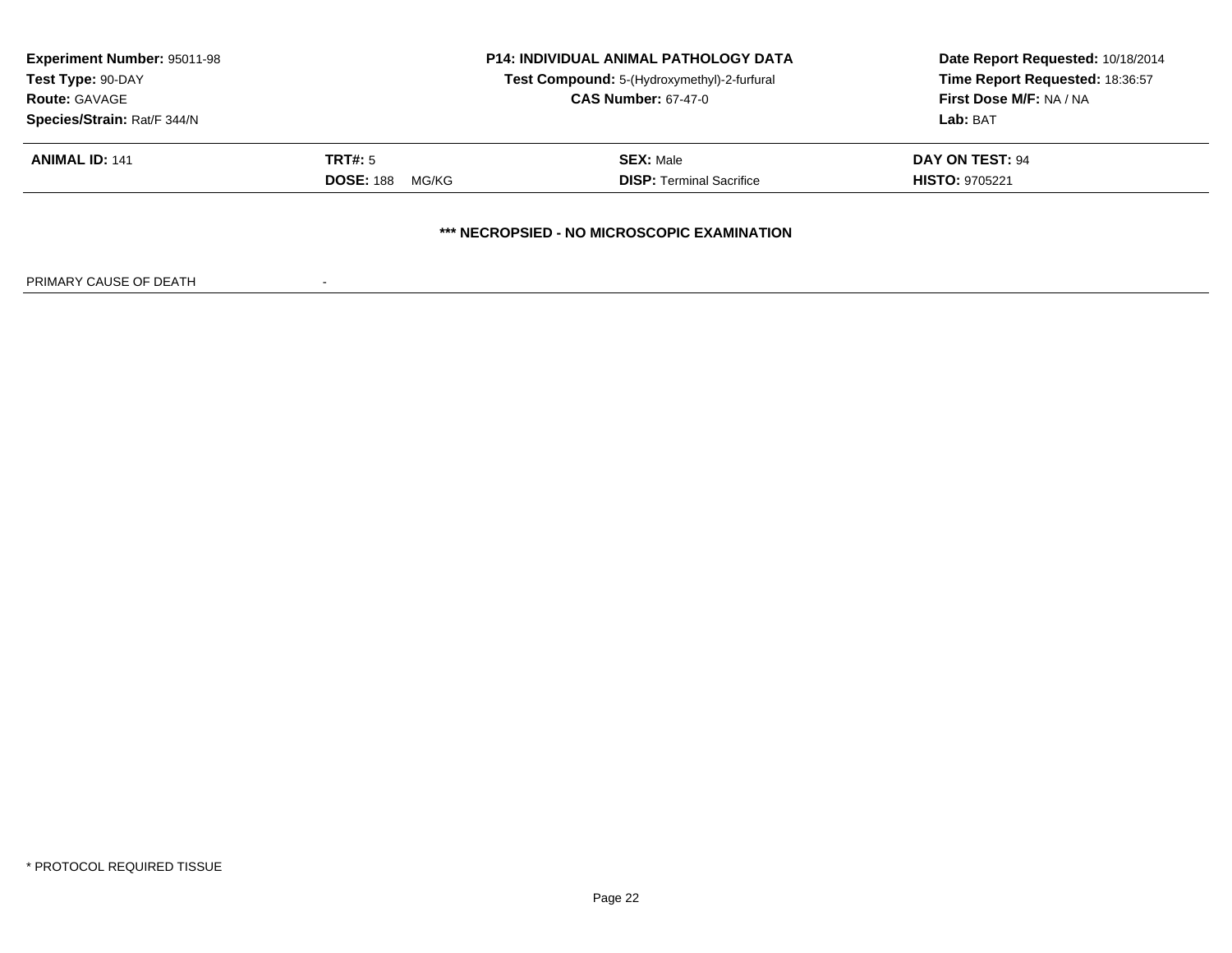| <b>Experiment Number: 95011-98</b><br>Test Type: 90-DAY<br><b>Route: GAVAGE</b><br>Species/Strain: Rat/F 344/N |                                      | <b>P14: INDIVIDUAL ANIMAL PATHOLOGY DATA</b><br>Test Compound: 5-(Hydroxymethyl)-2-furfural<br><b>CAS Number: 67-47-0</b> | Date Report Requested: 10/18/2014<br>Time Report Requested: 18:36:57<br>First Dose M/F: NA / NA<br>Lab: BAT |
|----------------------------------------------------------------------------------------------------------------|--------------------------------------|---------------------------------------------------------------------------------------------------------------------------|-------------------------------------------------------------------------------------------------------------|
| <b>ANIMAL ID: 142</b>                                                                                          | TRT#: 5<br><b>DOSE: 188</b><br>MG/KG | <b>SEX: Male</b><br><b>DISP: Terminal Sacrifice</b>                                                                       | DAY ON TEST: 94<br><b>HISTO: 9705222</b>                                                                    |
|                                                                                                                |                                      | *** NECROPSIED - NO MICROSCOPIC EXAMINATION                                                                               |                                                                                                             |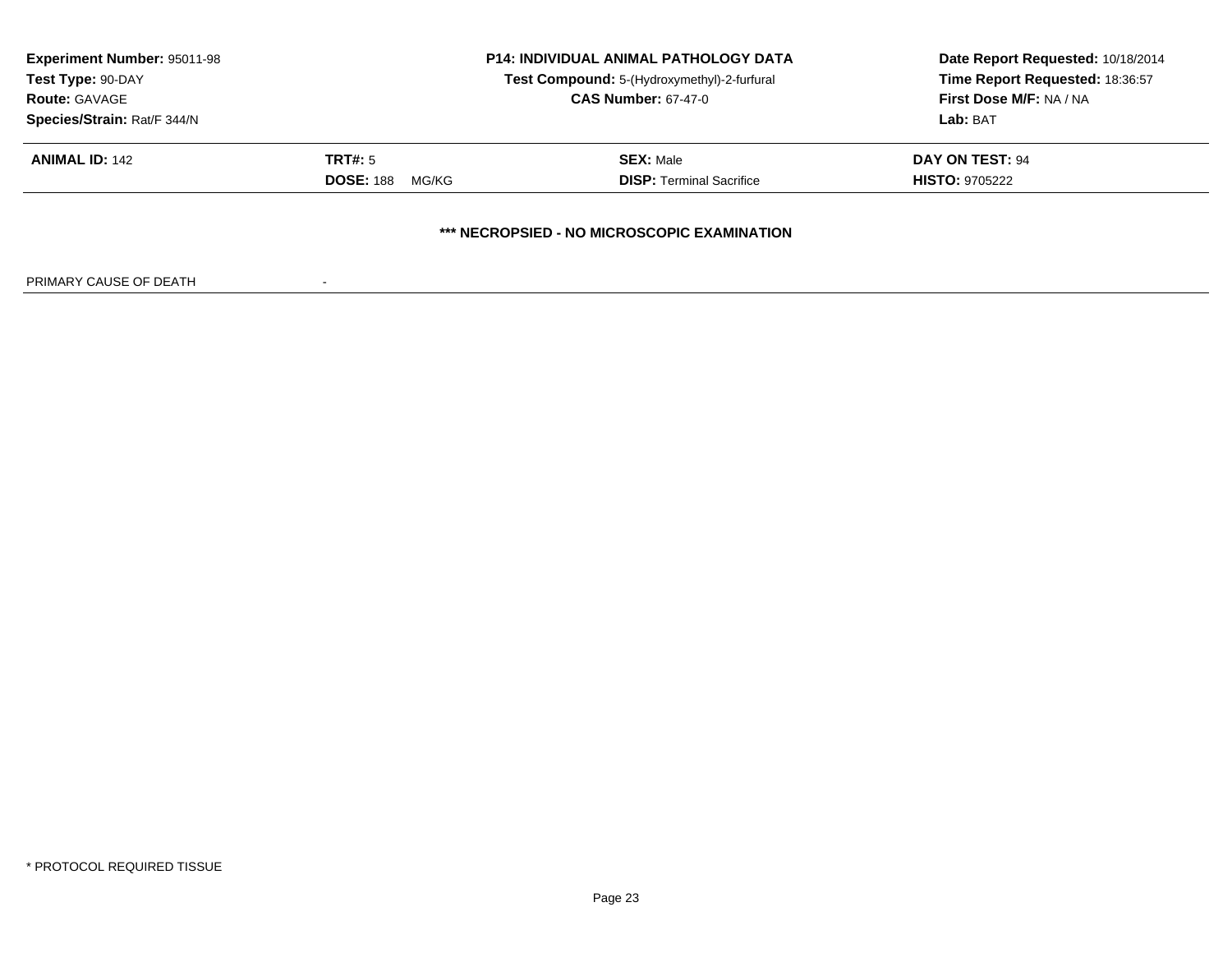| <b>Experiment Number: 95011-98</b><br>Test Type: 90-DAY<br><b>Route: GAVAGE</b><br>Species/Strain: Rat/F 344/N |                                      | <b>P14: INDIVIDUAL ANIMAL PATHOLOGY DATA</b><br>Test Compound: 5-(Hydroxymethyl)-2-furfural<br><b>CAS Number: 67-47-0</b> | Date Report Requested: 10/18/2014<br>Time Report Requested: 18:36:57<br>First Dose M/F: NA / NA<br>Lab: BAT |
|----------------------------------------------------------------------------------------------------------------|--------------------------------------|---------------------------------------------------------------------------------------------------------------------------|-------------------------------------------------------------------------------------------------------------|
| <b>ANIMAL ID: 143</b>                                                                                          | TRT#: 5<br><b>DOSE: 188</b><br>MG/KG | <b>SEX: Male</b><br><b>DISP: Terminal Sacrifice</b>                                                                       | DAY ON TEST: 94<br><b>HISTO: 9705223</b>                                                                    |
|                                                                                                                |                                      | *** NECROPSIED - NO MICROSCOPIC EXAMINATION                                                                               |                                                                                                             |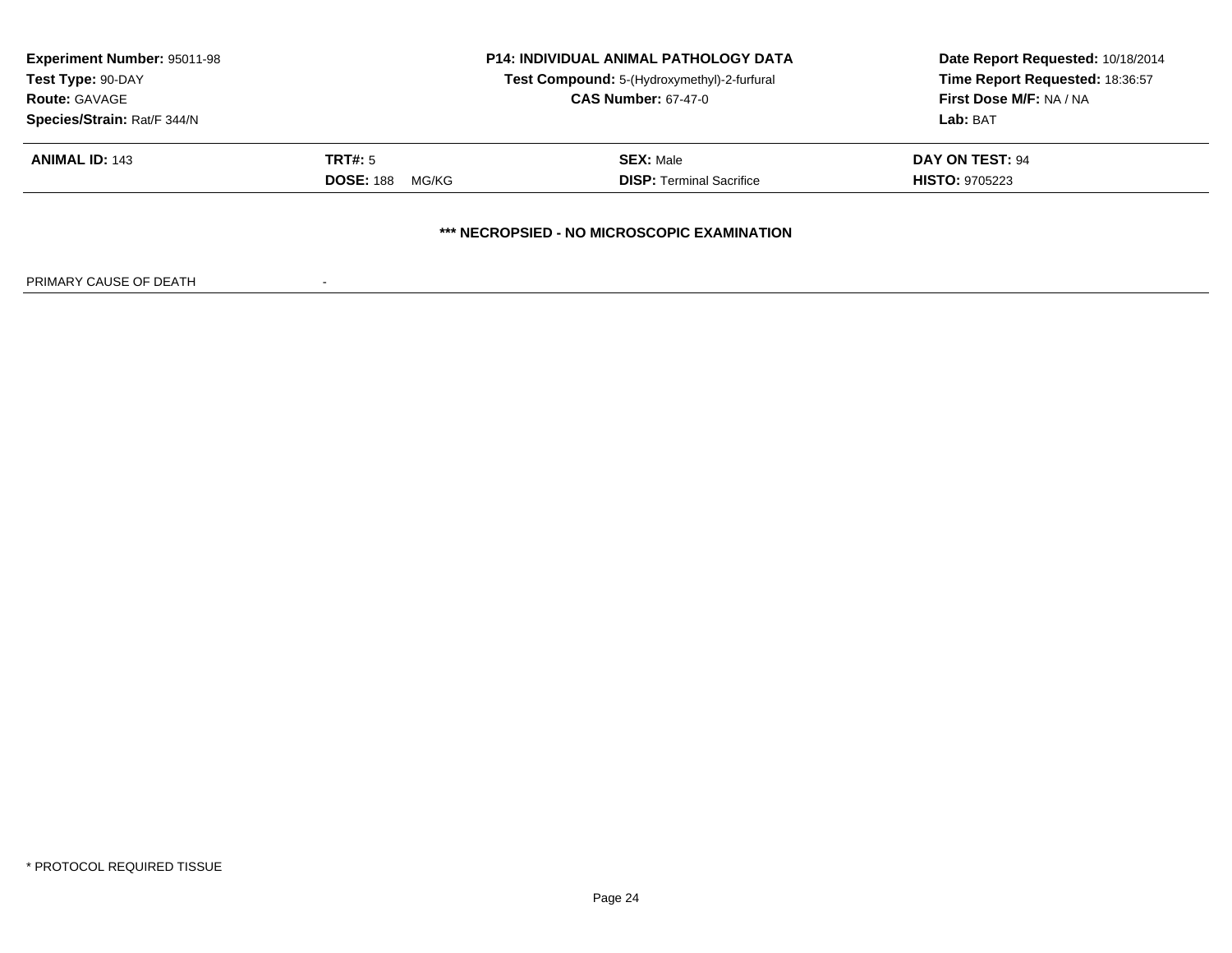| <b>Experiment Number: 95011-98</b>                               | <b>P14: INDIVIDUAL ANIMAL PATHOLOGY DATA</b> |                                   | Date Report Requested: 10/18/2014 |
|------------------------------------------------------------------|----------------------------------------------|-----------------------------------|-----------------------------------|
| Test Type: 90-DAY<br>Test Compound: 5-(Hydroxymethyl)-2-furfural |                                              | Time Report Requested: 18:36:57   |                                   |
| <b>Route: GAVAGE</b>                                             |                                              | <b>CAS Number: 67-47-0</b>        | First Dose M/F: NA / NA           |
| Species/Strain: Rat/F 344/N                                      |                                              |                                   | Lab: BAT                          |
| <b>ANIMAL ID: 144</b>                                            | TRT#: 5                                      | <b>SEX: Male</b>                  | DAY ON TEST: 94                   |
|                                                                  | <b>DOSE: 188</b><br>MG/KG                    | <b>DISP: Terminal Sacrifice</b>   | <b>HISTO: 9705224</b>             |
|                                                                  |                                              | ORGAN AND ACCOUNTABLE SITE STATUS |                                   |
| <b>NORMAL</b>                                                    |                                              |                                   |                                   |
| * Brain                                                          | * Spinal Cord                                |                                   |                                   |
| PRIMARY CAUSE OF DEATH                                           |                                              |                                   |                                   |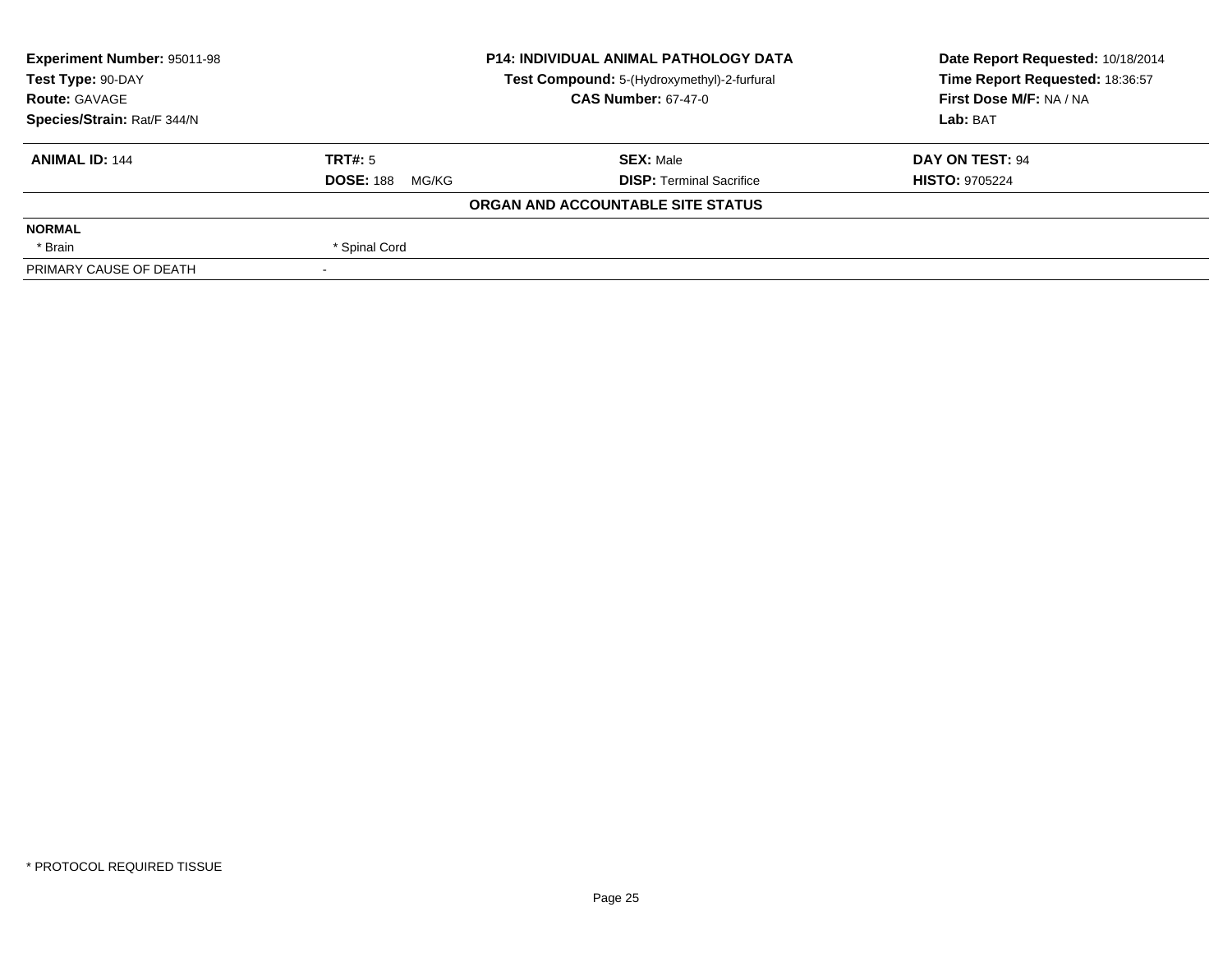| <b>Experiment Number: 95011-98</b> | <b>P14: INDIVIDUAL ANIMAL PATHOLOGY DATA</b><br>Test Compound: 5-(Hydroxymethyl)-2-furfural |                                   | Date Report Requested: 10/18/2014 |  |
|------------------------------------|---------------------------------------------------------------------------------------------|-----------------------------------|-----------------------------------|--|
| Test Type: 90-DAY                  |                                                                                             |                                   | Time Report Requested: 18:36:57   |  |
| <b>Route: GAVAGE</b>               |                                                                                             | <b>CAS Number: 67-47-0</b>        | First Dose M/F: NA / NA           |  |
| Species/Strain: Rat/F 344/N        |                                                                                             |                                   | Lab: BAT                          |  |
| <b>ANIMAL ID: 145</b>              | TRT#: 5                                                                                     | <b>SEX: Male</b>                  | DAY ON TEST: 94                   |  |
|                                    | <b>DOSE: 188</b><br>MG/KG                                                                   | <b>DISP: Terminal Sacrifice</b>   | <b>HISTO: 9705225</b>             |  |
|                                    |                                                                                             | ORGAN AND ACCOUNTABLE SITE STATUS |                                   |  |
| <b>NORMAL</b>                      |                                                                                             |                                   |                                   |  |
| * Brain                            | * Spinal Cord                                                                               |                                   |                                   |  |
| PRIMARY CAUSE OF DEATH             |                                                                                             |                                   |                                   |  |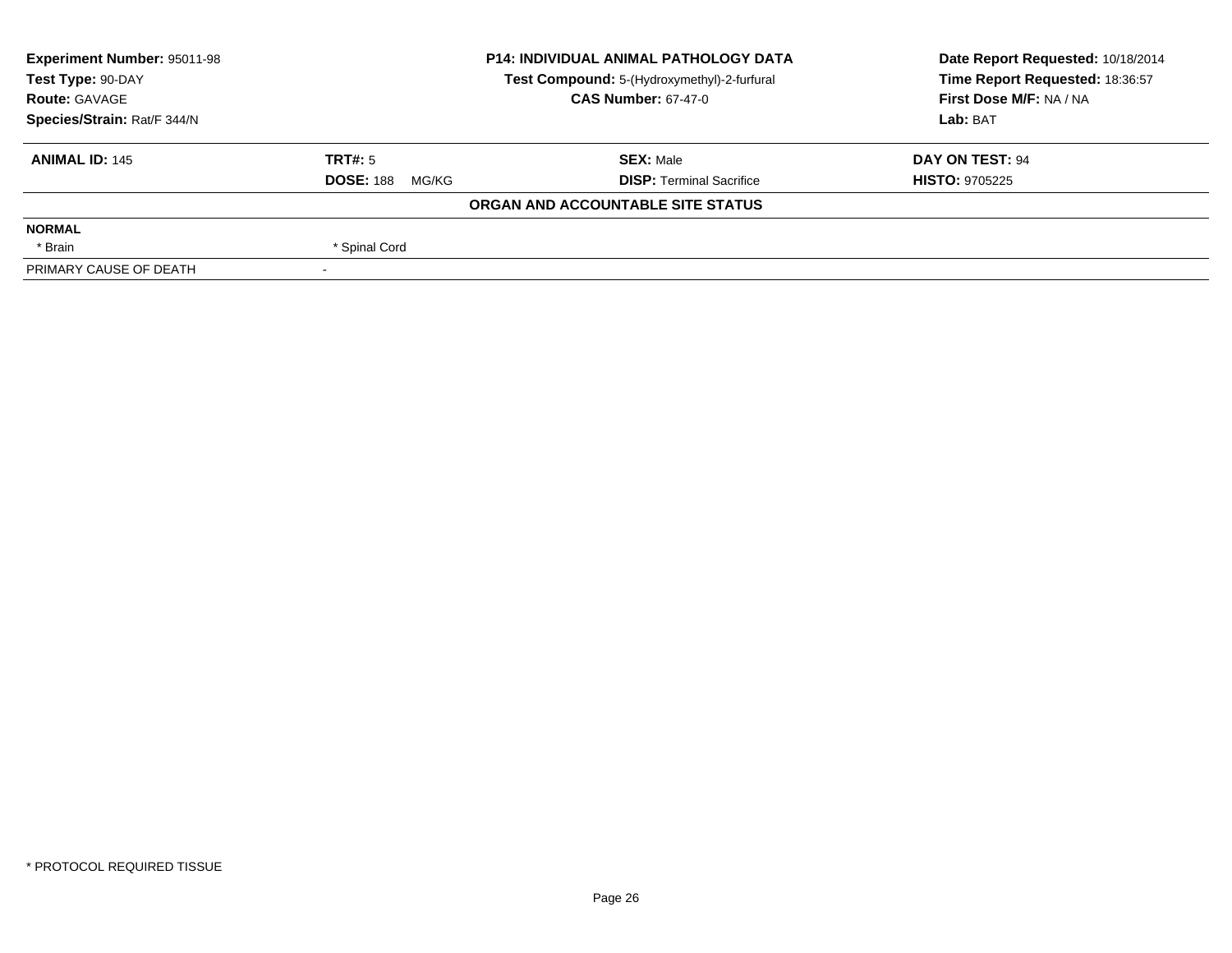| <b>Experiment Number: 95011-98</b>                               | <b>P14: INDIVIDUAL ANIMAL PATHOLOGY DATA</b> |                                   | Date Report Requested: 10/18/2014 |  |
|------------------------------------------------------------------|----------------------------------------------|-----------------------------------|-----------------------------------|--|
| Test Type: 90-DAY<br>Test Compound: 5-(Hydroxymethyl)-2-furfural |                                              | Time Report Requested: 18:36:57   |                                   |  |
| <b>Route: GAVAGE</b>                                             |                                              | <b>CAS Number: 67-47-0</b>        | First Dose M/F: NA / NA           |  |
| Species/Strain: Rat/F 344/N                                      |                                              |                                   | Lab: BAT                          |  |
| <b>ANIMAL ID: 146</b>                                            | TRT#: 5                                      | <b>SEX: Male</b>                  | DAY ON TEST: 94                   |  |
|                                                                  | <b>DOSE: 188</b><br>MG/KG                    | <b>DISP: Terminal Sacrifice</b>   | <b>HISTO: 9705226</b>             |  |
|                                                                  |                                              | ORGAN AND ACCOUNTABLE SITE STATUS |                                   |  |
| <b>NORMAL</b>                                                    |                                              |                                   |                                   |  |
| * Brain                                                          | * Spinal Cord                                |                                   |                                   |  |
| PRIMARY CAUSE OF DEATH                                           |                                              |                                   |                                   |  |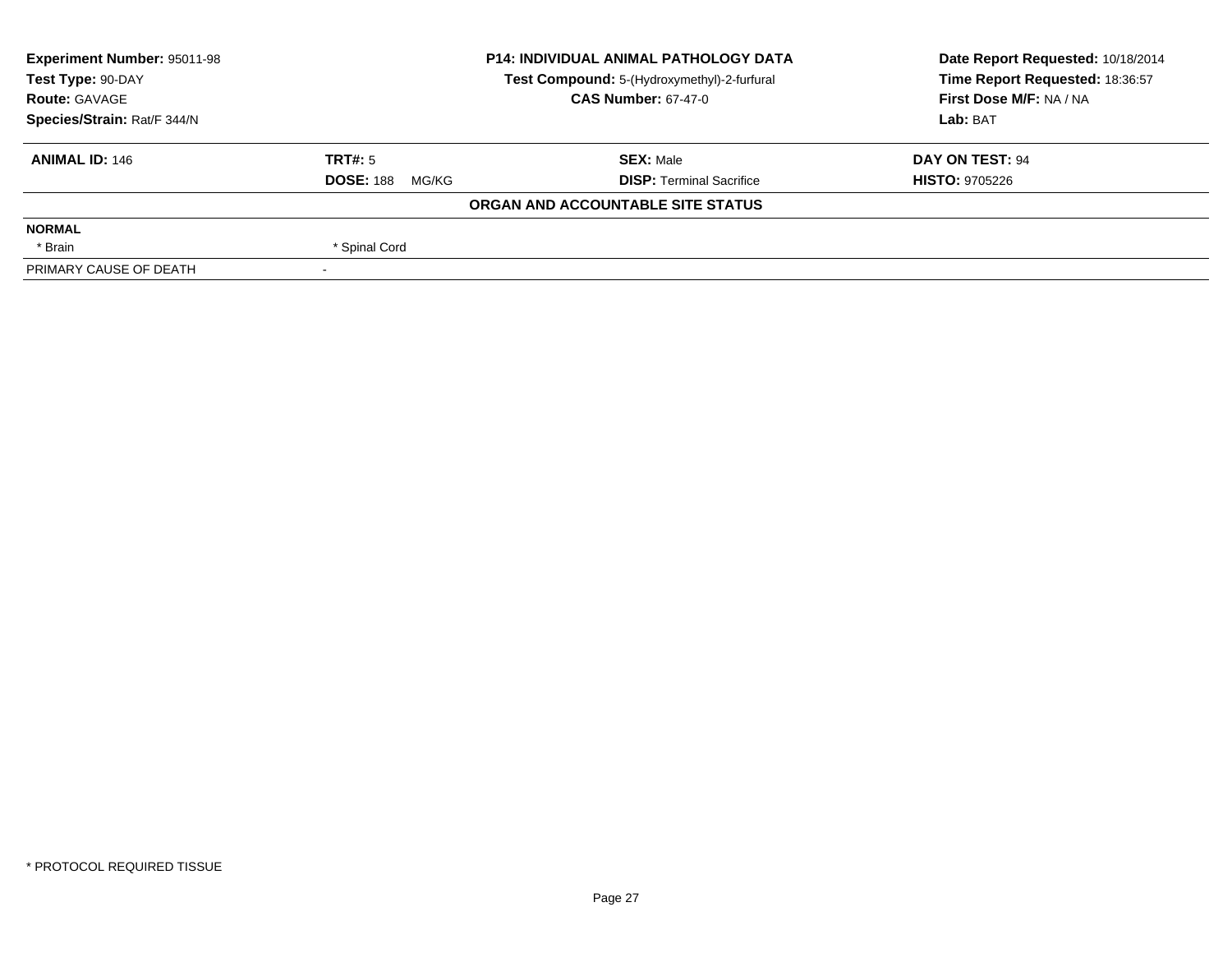| <b>Experiment Number: 95011-98</b><br>Test Type: 90-DAY<br><b>Route: GAVAGE</b><br>Species/Strain: Rat/F 344/N | <b>P14: INDIVIDUAL ANIMAL PATHOLOGY DATA</b><br>Test Compound: 5-(Hydroxymethyl)-2-furfural<br><b>CAS Number: 67-47-0</b> |                                                     | Date Report Requested: 10/18/2014<br>Time Report Requested: 18:36:57<br>First Dose M/F: NA / NA<br>Lab: BAT |
|----------------------------------------------------------------------------------------------------------------|---------------------------------------------------------------------------------------------------------------------------|-----------------------------------------------------|-------------------------------------------------------------------------------------------------------------|
| <b>ANIMAL ID: 147</b>                                                                                          | <b>TRT#: 5</b><br><b>DOSE: 188</b><br>MG/KG                                                                               | <b>SEX: Male</b><br><b>DISP: Terminal Sacrifice</b> | DAY ON TEST: 94<br><b>HISTO: 9705227</b>                                                                    |
|                                                                                                                |                                                                                                                           | *** NECROPSIED - NO MICROSCOPIC EXAMINATION         |                                                                                                             |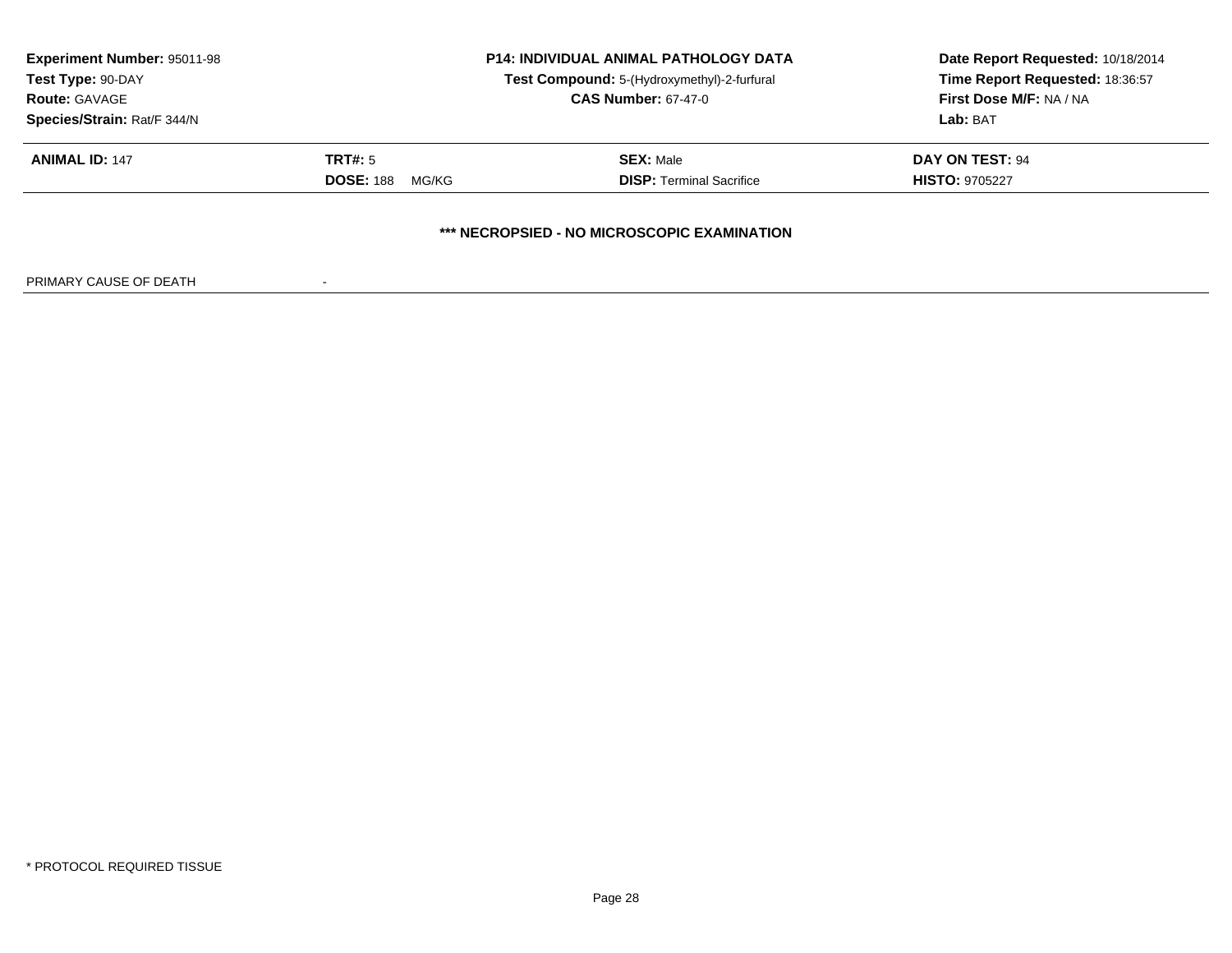| <b>Experiment Number: 95011-98</b><br><b>P14: INDIVIDUAL ANIMAL PATHOLOGY DATA</b><br>Test Compound: 5-(Hydroxymethyl)-2-furfural<br>Test Type: 90-DAY |                            | Date Report Requested: 10/18/2014<br>Time Report Requested: 18:36:57<br><b>First Dose M/F: NA / NA</b> |                        |
|--------------------------------------------------------------------------------------------------------------------------------------------------------|----------------------------|--------------------------------------------------------------------------------------------------------|------------------------|
| <b>Route: GAVAGE</b><br>Species/Strain: Rat/F 344/N                                                                                                    | <b>CAS Number: 67-47-0</b> |                                                                                                        | Lab: BAT               |
| <b>ANIMAL ID: 148</b>                                                                                                                                  | TRT#: 5                    | <b>SEX: Male</b>                                                                                       | <b>DAY ON TEST: 94</b> |
|                                                                                                                                                        | <b>DOSE: 188</b><br>MG/KG  | <b>DISP: Terminal Sacrifice</b>                                                                        | <b>HISTO: 9705228</b>  |
|                                                                                                                                                        |                            | *** NECROPSIED - NO MICROSCOPIC EXAMINATION                                                            |                        |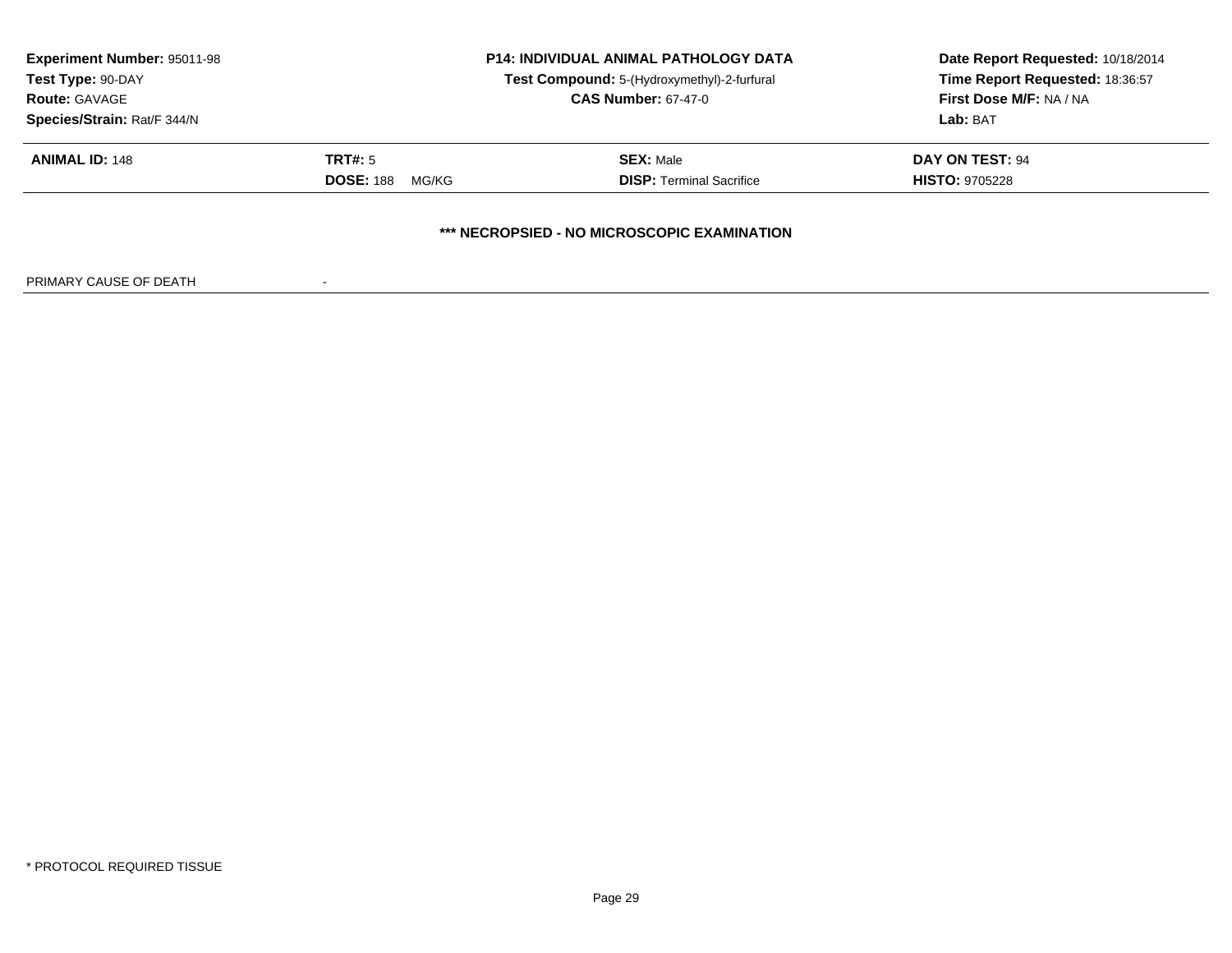| <b>Experiment Number: 95011-98</b> | <b>P14: INDIVIDUAL ANIMAL PATHOLOGY DATA</b><br>Test Compound: 5-(Hydroxymethyl)-2-furfural |                                   | Date Report Requested: 10/18/2014 |  |
|------------------------------------|---------------------------------------------------------------------------------------------|-----------------------------------|-----------------------------------|--|
| Test Type: 90-DAY                  |                                                                                             |                                   | Time Report Requested: 18:36:57   |  |
| <b>Route: GAVAGE</b>               |                                                                                             | <b>CAS Number: 67-47-0</b>        | First Dose M/F: NA / NA           |  |
| Species/Strain: Rat/F 344/N        |                                                                                             |                                   | Lab: BAT                          |  |
| <b>ANIMAL ID: 149</b>              | TRT#: 5                                                                                     | <b>SEX: Male</b>                  | DAY ON TEST: 94                   |  |
|                                    | <b>DOSE: 188</b><br>MG/KG                                                                   | <b>DISP: Terminal Sacrifice</b>   | <b>HISTO: 9705229</b>             |  |
|                                    |                                                                                             | ORGAN AND ACCOUNTABLE SITE STATUS |                                   |  |
| <b>NORMAL</b>                      |                                                                                             |                                   |                                   |  |
| * Brain                            | * Spinal Cord                                                                               |                                   |                                   |  |
| PRIMARY CAUSE OF DEATH             |                                                                                             |                                   |                                   |  |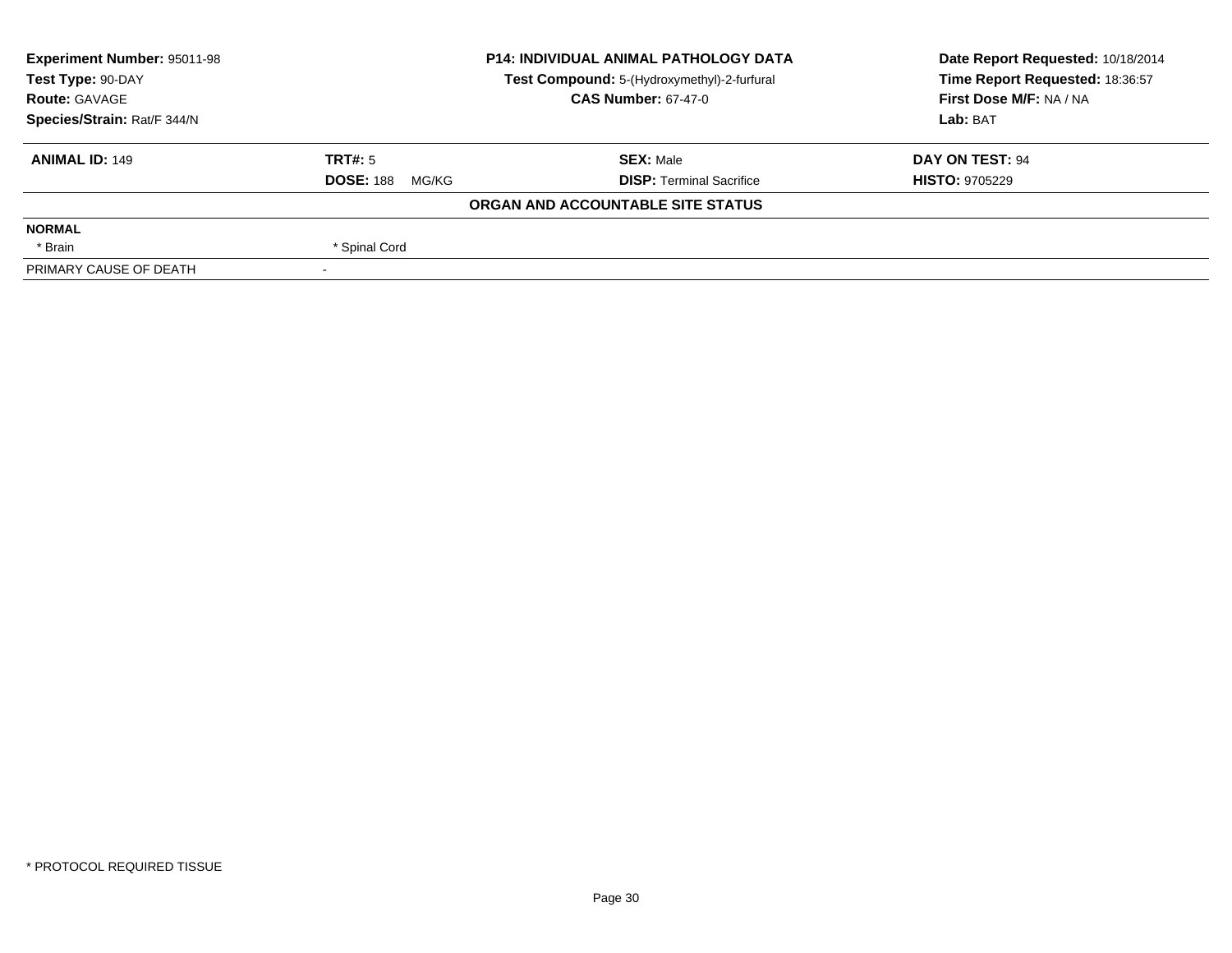| <b>Experiment Number: 95011-98</b>                               | <b>P14: INDIVIDUAL ANIMAL PATHOLOGY DATA</b> |                                   | Date Report Requested: 10/18/2014 |  |
|------------------------------------------------------------------|----------------------------------------------|-----------------------------------|-----------------------------------|--|
| Test Type: 90-DAY<br>Test Compound: 5-(Hydroxymethyl)-2-furfural |                                              | Time Report Requested: 18:36:57   |                                   |  |
| <b>Route: GAVAGE</b>                                             |                                              | <b>CAS Number: 67-47-0</b>        | First Dose M/F: NA / NA           |  |
| Species/Strain: Rat/F 344/N                                      |                                              |                                   | Lab: BAT                          |  |
| <b>ANIMAL ID: 150</b>                                            | TRT#: 5                                      | <b>SEX: Male</b>                  | DAY ON TEST: 94                   |  |
|                                                                  | <b>DOSE: 188</b><br>MG/KG                    | <b>DISP: Terminal Sacrifice</b>   | <b>HISTO: 9705230</b>             |  |
|                                                                  |                                              | ORGAN AND ACCOUNTABLE SITE STATUS |                                   |  |
| <b>NORMAL</b>                                                    |                                              |                                   |                                   |  |
| * Brain                                                          | * Spinal Cord                                |                                   |                                   |  |
| PRIMARY CAUSE OF DEATH                                           |                                              |                                   |                                   |  |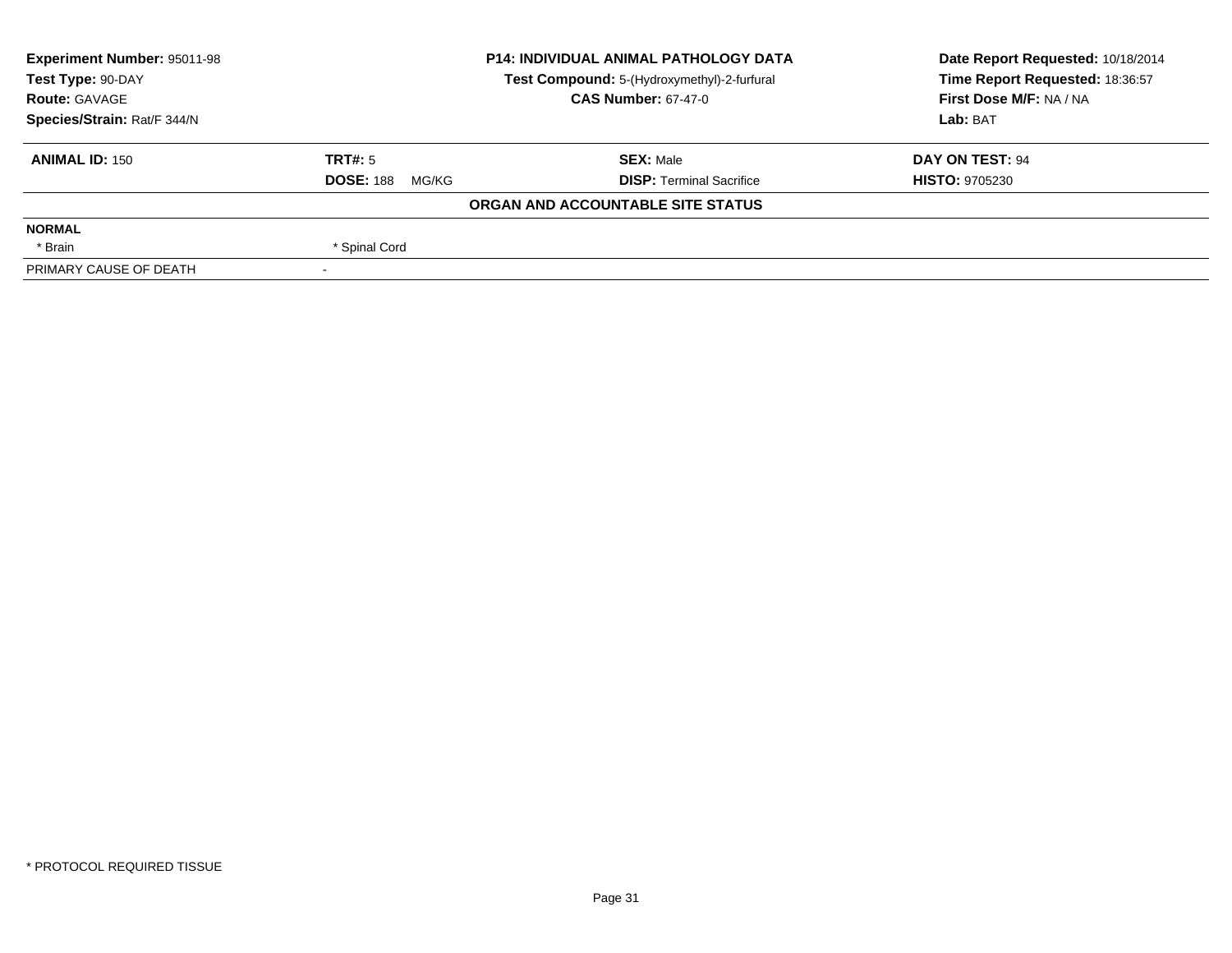| Experiment Number: 95011-98 | <b>P14: INDIVIDUAL ANIMAL PATHOLOGY DATA</b><br>Test Compound: 5-(Hydroxymethyl)-2-furfural |                                   | Date Report Requested: 10/18/2014 |
|-----------------------------|---------------------------------------------------------------------------------------------|-----------------------------------|-----------------------------------|
| Test Type: 90-DAY           |                                                                                             |                                   | Time Report Requested: 18:36:57   |
| <b>Route: GAVAGE</b>        |                                                                                             | <b>CAS Number: 67-47-0</b>        | First Dose M/F: NA / NA           |
| Species/Strain: Rat/F 344/N |                                                                                             |                                   | Lab: BAT                          |
| <b>ANIMAL ID: 151</b>       | <b>TRT#: 7</b>                                                                              | <b>SEX: Male</b>                  | DAY ON TEST: 94                   |
|                             | <b>DOSE: 375</b><br>MG/KG                                                                   | <b>DISP:</b> Terminal Sacrifice   | <b>HISTO: 9703231</b>             |
|                             |                                                                                             | ORGAN AND ACCOUNTABLE SITE STATUS |                                   |
| <b>NORMAL</b>               |                                                                                             |                                   |                                   |
| * Brain                     | * Spinal Cord                                                                               |                                   |                                   |
| PRIMARY CAUSE OF DEATH      |                                                                                             |                                   |                                   |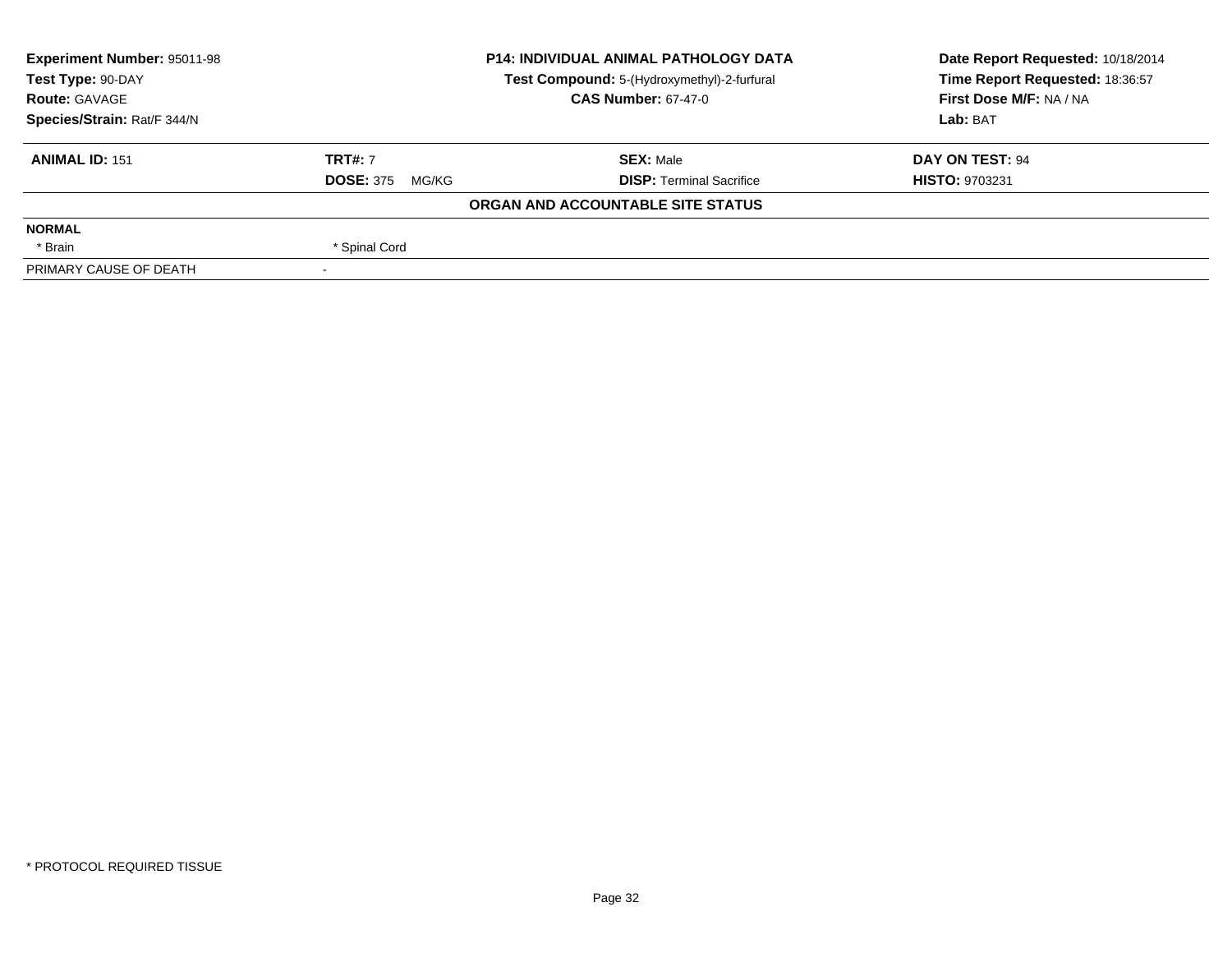| <b>Experiment Number: 95011-98</b><br>Test Compound: 5-(Hydroxymethyl)-2-furfural<br>Test Type: 90-DAY<br><b>CAS Number: 67-47-0</b><br><b>Route: GAVAGE</b> |                                             | <b>P14: INDIVIDUAL ANIMAL PATHOLOGY DATA</b>        | Date Report Requested: 10/18/2014<br>Time Report Requested: 18:36:57<br><b>First Dose M/F: NA / NA</b><br>Lab: BAT |
|--------------------------------------------------------------------------------------------------------------------------------------------------------------|---------------------------------------------|-----------------------------------------------------|--------------------------------------------------------------------------------------------------------------------|
| Species/Strain: Rat/F 344/N<br><b>ANIMAL ID: 152</b>                                                                                                         | <b>TRT#: 7</b><br><b>DOSE: 375</b><br>MG/KG | <b>SEX: Male</b><br><b>DISP: Terminal Sacrifice</b> | <b>DAY ON TEST: 94</b><br><b>HISTO: 9705232</b>                                                                    |
|                                                                                                                                                              |                                             | *** NECROPSIED - NO MICROSCOPIC EXAMINATION         |                                                                                                                    |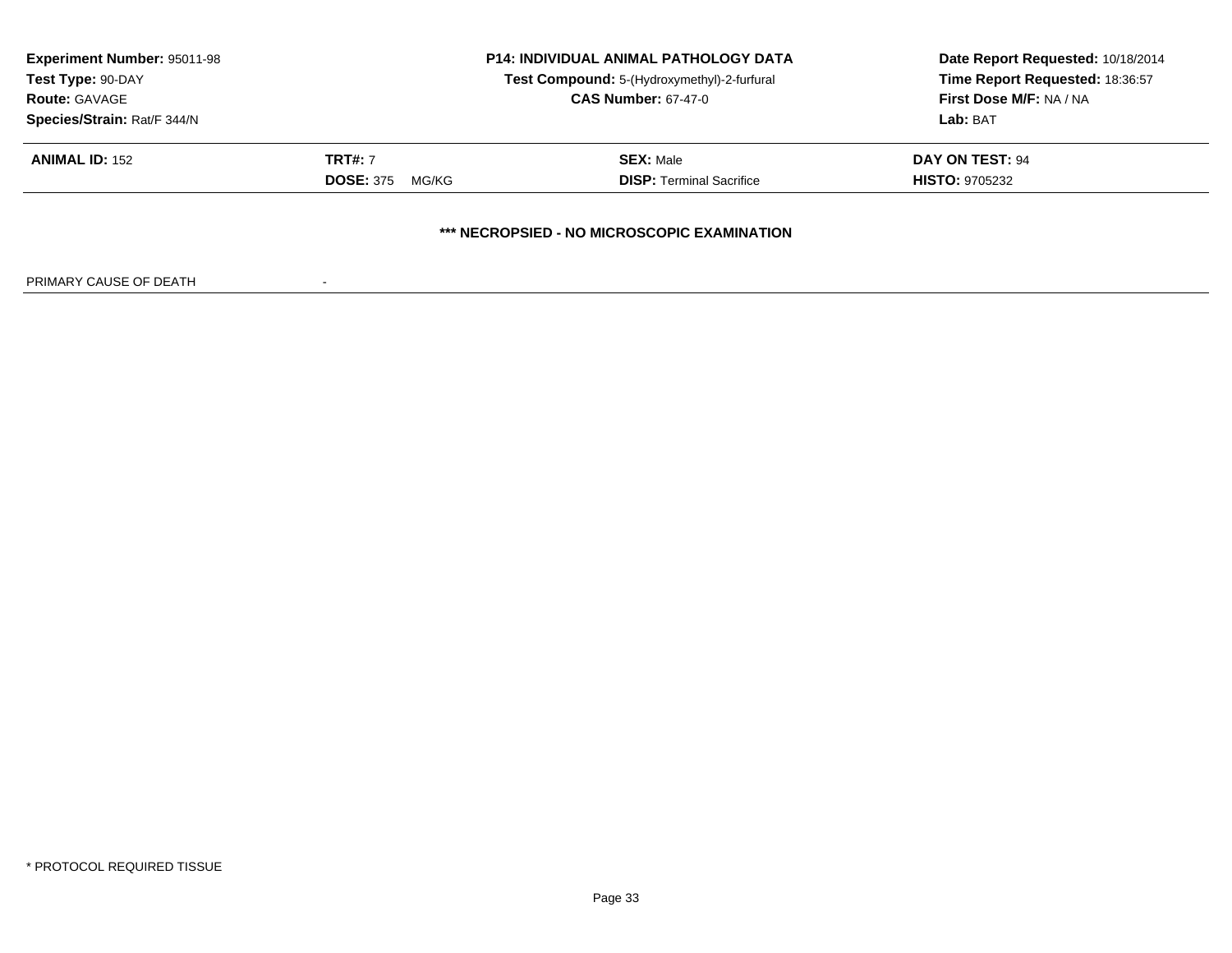| <b>Experiment Number: 95011-98</b> | <b>P14: INDIVIDUAL ANIMAL PATHOLOGY DATA</b><br>Test Compound: 5-(Hydroxymethyl)-2-furfural |                                   | Date Report Requested: 10/18/2014 |
|------------------------------------|---------------------------------------------------------------------------------------------|-----------------------------------|-----------------------------------|
| Test Type: 90-DAY                  |                                                                                             |                                   | Time Report Requested: 18:36:57   |
| <b>Route: GAVAGE</b>               |                                                                                             | <b>CAS Number: 67-47-0</b>        | First Dose M/F: NA / NA           |
| Species/Strain: Rat/F 344/N        |                                                                                             | Lab: BAT                          |                                   |
| <b>ANIMAL ID: 153</b>              | <b>TRT#: 7</b>                                                                              | <b>SEX: Male</b>                  | DAY ON TEST: 94                   |
|                                    | <b>DOSE: 375</b><br>MG/KG                                                                   | <b>DISP: Terminal Sacrifice</b>   | <b>HISTO: 9705233</b>             |
|                                    |                                                                                             | ORGAN AND ACCOUNTABLE SITE STATUS |                                   |
| <b>NORMAL</b>                      |                                                                                             |                                   |                                   |
| * Brain                            | * Spinal Cord                                                                               |                                   |                                   |
| PRIMARY CAUSE OF DEATH             |                                                                                             |                                   |                                   |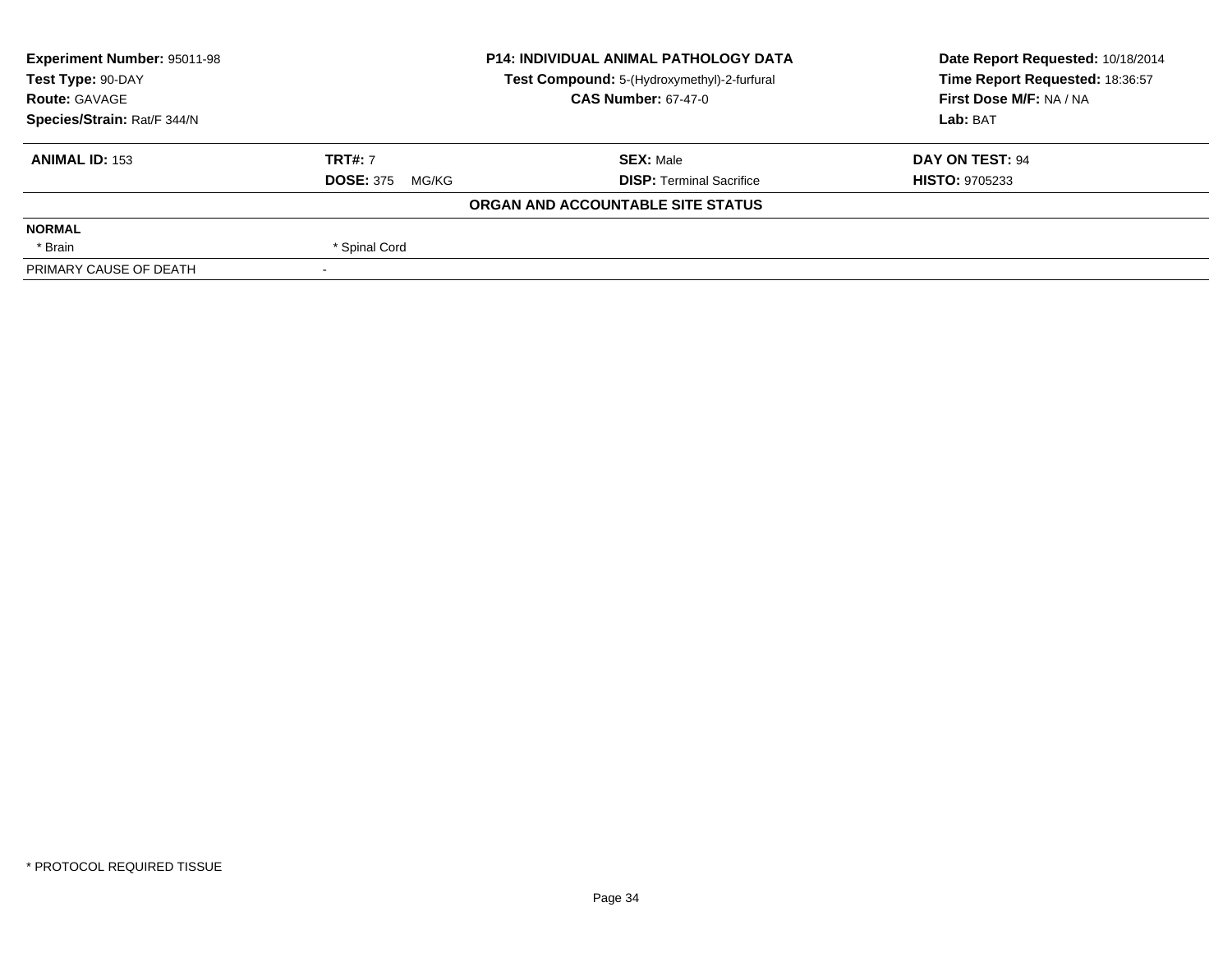| <b>Experiment Number: 95011-98</b><br>Test Type: 90-DAY<br><b>Route: GAVAGE</b> | <b>P14: INDIVIDUAL ANIMAL PATHOLOGY DATA</b><br>Test Compound: 5-(Hydroxymethyl)-2-furfural<br><b>CAS Number: 67-47-0</b> |                                             | Date Report Requested: 10/18/2014<br>Time Report Requested: 18:36:57<br><b>First Dose M/F: NA / NA</b> |
|---------------------------------------------------------------------------------|---------------------------------------------------------------------------------------------------------------------------|---------------------------------------------|--------------------------------------------------------------------------------------------------------|
| Species/Strain: Rat/F 344/N                                                     |                                                                                                                           |                                             | Lab: BAT                                                                                               |
| <b>ANIMAL ID: 154</b>                                                           | <b>TRT#: 7</b>                                                                                                            | <b>SEX: Male</b>                            | DAY ON TEST: 94                                                                                        |
|                                                                                 | <b>DOSE: 375</b><br>MG/KG                                                                                                 | <b>DISP: Terminal Sacrifice</b>             | <b>HISTO: 9705234</b>                                                                                  |
|                                                                                 |                                                                                                                           | *** NECROPSIED - NO MICROSCOPIC EXAMINATION |                                                                                                        |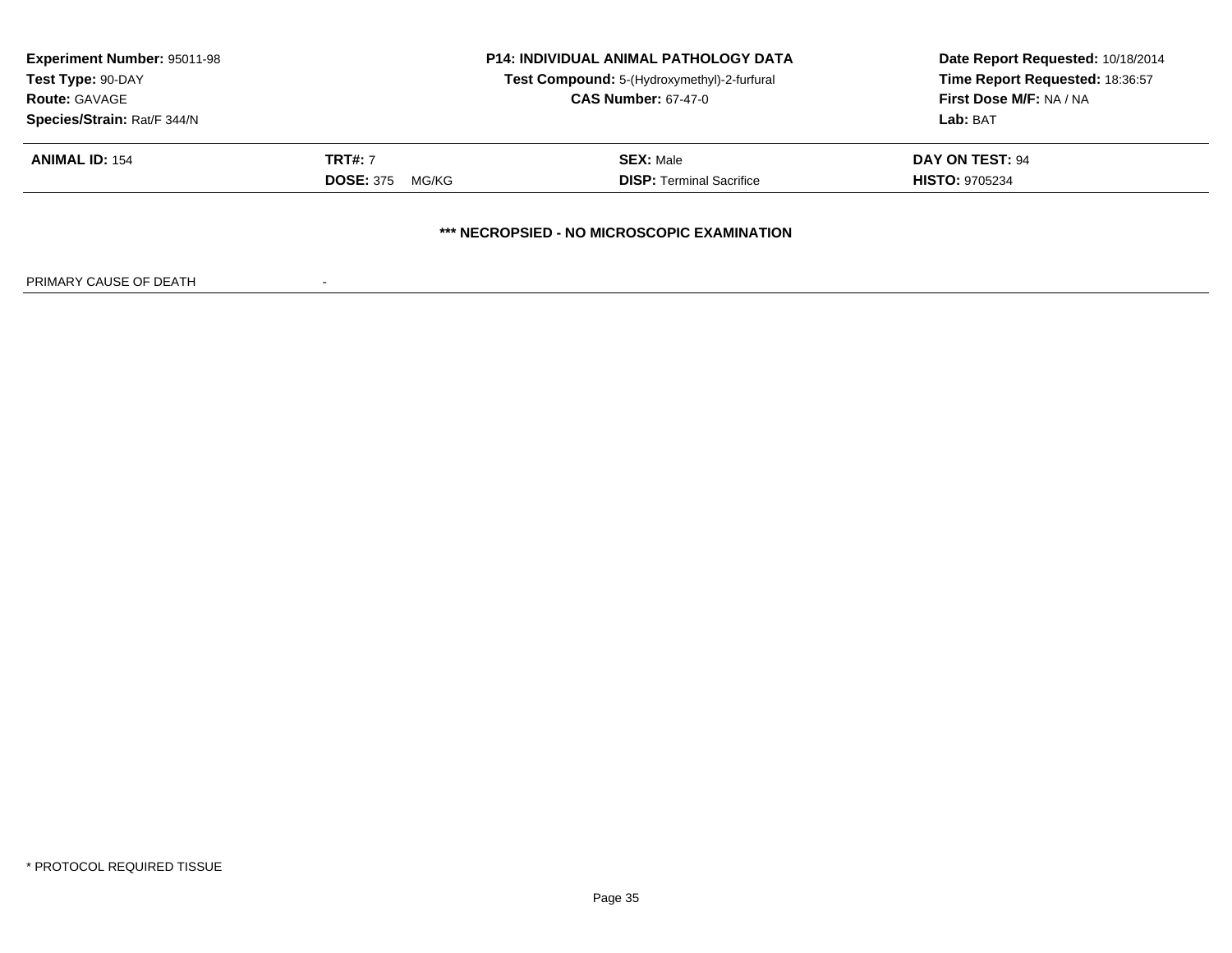| <b>Experiment Number: 95011-98</b><br>Test Type: 90-DAY<br><b>Route: GAVAGE</b><br>Species/Strain: Rat/F 344/N | <b>P14: INDIVIDUAL ANIMAL PATHOLOGY DATA</b><br>Test Compound: 5-(Hydroxymethyl)-2-furfural<br><b>CAS Number: 67-47-0</b> |                                             | Date Report Requested: 10/18/2014<br>Time Report Requested: 18:36:57<br><b>First Dose M/F: NA / NA</b><br>Lab: BAT |
|----------------------------------------------------------------------------------------------------------------|---------------------------------------------------------------------------------------------------------------------------|---------------------------------------------|--------------------------------------------------------------------------------------------------------------------|
| <b>ANIMAL ID: 155</b>                                                                                          | <b>TRT#: 7</b>                                                                                                            | <b>SEX: Male</b>                            | <b>DAY ON TEST: 94</b>                                                                                             |
|                                                                                                                | <b>DOSE: 375</b><br>MG/KG                                                                                                 | <b>DISP: Terminal Sacrifice</b>             | <b>HISTO: 9705235</b>                                                                                              |
|                                                                                                                |                                                                                                                           | *** NECROPSIED - NO MICROSCOPIC EXAMINATION |                                                                                                                    |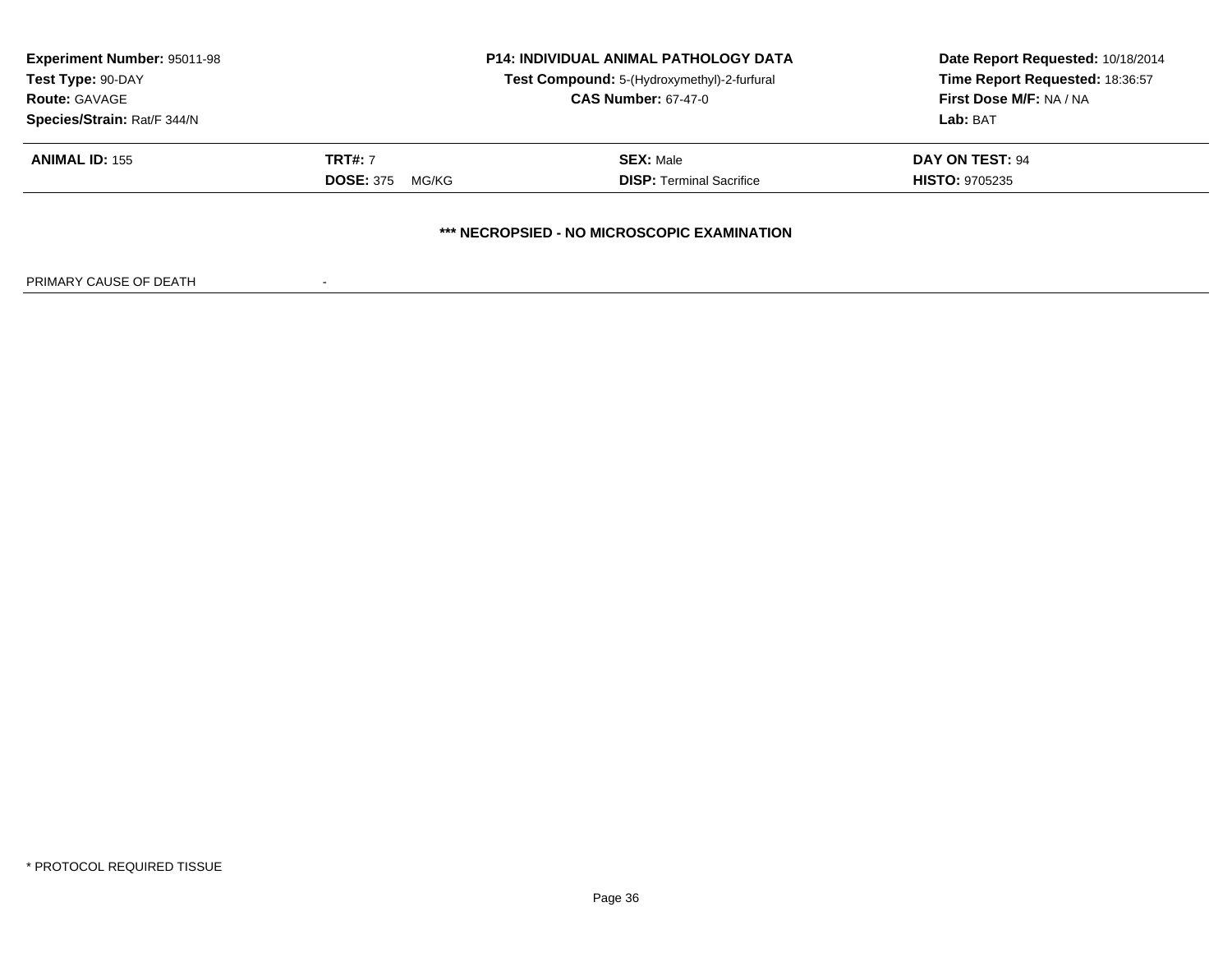| <b>Experiment Number: 95011-98</b> |                           | <b>P14: INDIVIDUAL ANIMAL PATHOLOGY DATA</b> | Date Report Requested: 10/18/2014 |  |
|------------------------------------|---------------------------|----------------------------------------------|-----------------------------------|--|
| Test Type: 90-DAY                  |                           | Test Compound: 5-(Hydroxymethyl)-2-furfural  | Time Report Requested: 18:36:57   |  |
| <b>Route: GAVAGE</b>               |                           | <b>CAS Number: 67-47-0</b>                   | First Dose M/F: NA / NA           |  |
| Species/Strain: Rat/F 344/N        |                           |                                              | Lab: BAT                          |  |
| <b>ANIMAL ID: 156</b>              | <b>TRT#: 7</b>            | <b>SEX: Male</b>                             | DAY ON TEST: 94                   |  |
|                                    | <b>DOSE: 375</b><br>MG/KG | <b>DISP:</b> Terminal Sacrifice              | <b>HISTO: 9705236</b>             |  |
|                                    |                           | ORGAN AND ACCOUNTABLE SITE STATUS            |                                   |  |
| <b>NORMAL</b>                      |                           |                                              |                                   |  |
| * Brain                            | * Spinal Cord             |                                              |                                   |  |
| PRIMARY CAUSE OF DEATH             |                           |                                              |                                   |  |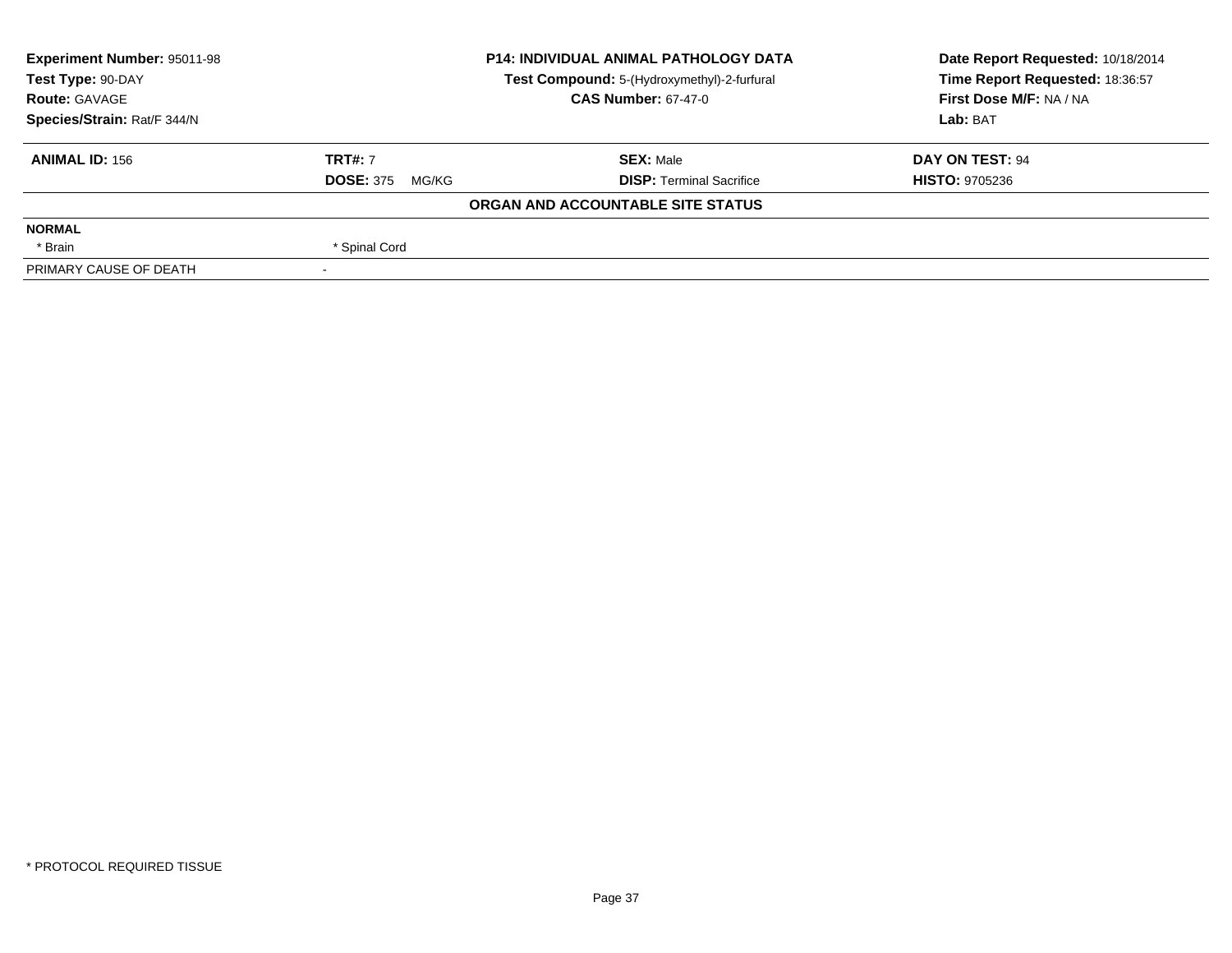| <b>Experiment Number: 95011-98</b><br>Test Type: 90-DAY<br><b>Route: GAVAGE</b> |                                             | <b>P14: INDIVIDUAL ANIMAL PATHOLOGY DATA</b><br>Test Compound: 5-(Hydroxymethyl)-2-furfural<br><b>CAS Number: 67-47-0</b> | Date Report Requested: 10/18/2014<br>Time Report Requested: 18:36:57<br>First Dose M/F: NA / NA |
|---------------------------------------------------------------------------------|---------------------------------------------|---------------------------------------------------------------------------------------------------------------------------|-------------------------------------------------------------------------------------------------|
| Species/Strain: Rat/F 344/N                                                     |                                             |                                                                                                                           | Lab: BAT                                                                                        |
| <b>ANIMAL ID: 157</b>                                                           | <b>TRT#: 7</b><br><b>DOSE: 375</b><br>MG/KG | <b>SEX: Male</b><br><b>DISP: Terminal Sacrifice</b>                                                                       | <b>DAY ON TEST: 94</b><br><b>HISTO: 9705237</b>                                                 |
|                                                                                 |                                             | *** NECROPSIED - NO MICROSCOPIC EXAMINATION                                                                               |                                                                                                 |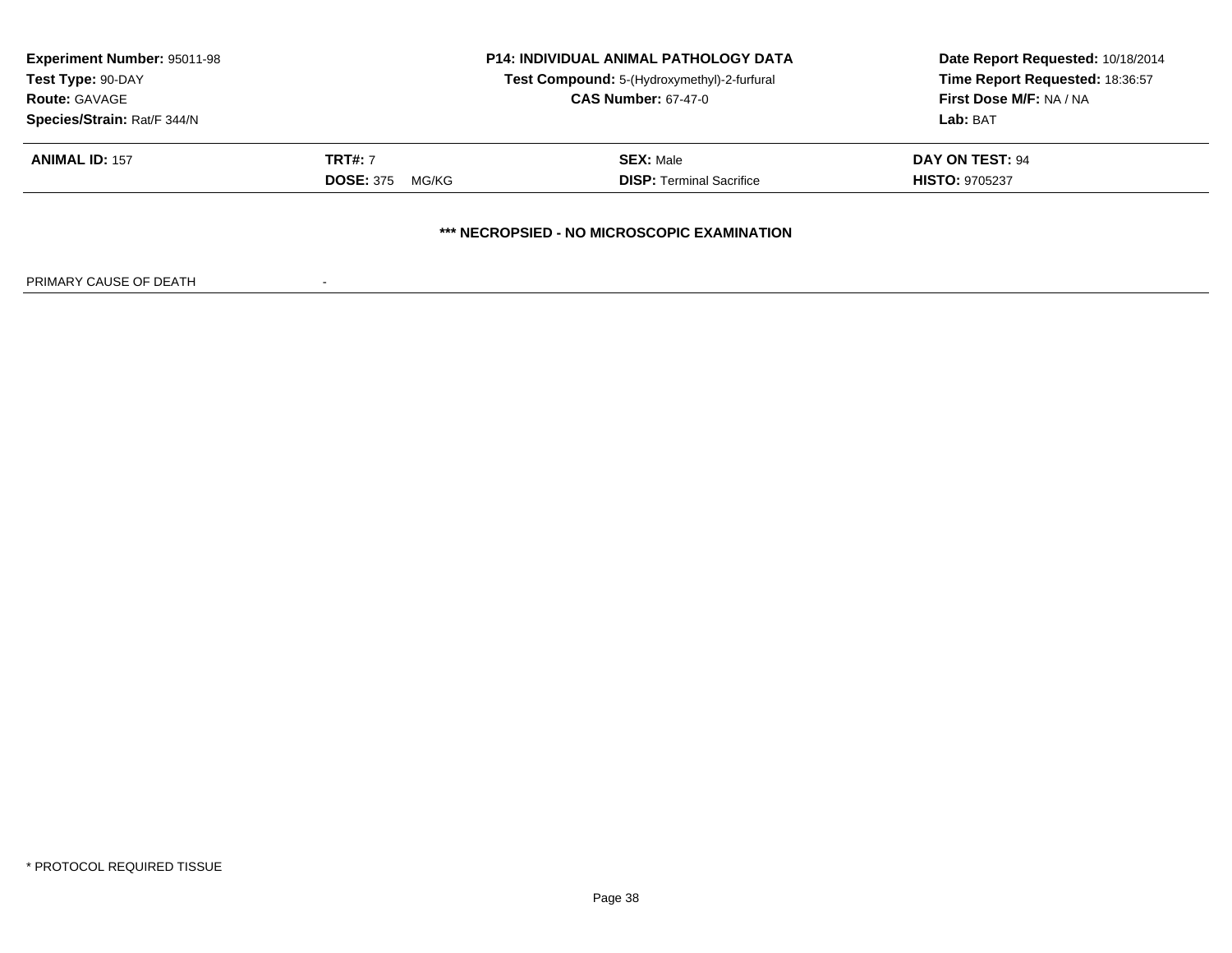| <b>Experiment Number: 95011-98</b> |                           | <b>P14: INDIVIDUAL ANIMAL PATHOLOGY DATA</b> | Date Report Requested: 10/18/2014 |  |
|------------------------------------|---------------------------|----------------------------------------------|-----------------------------------|--|
| Test Type: 90-DAY                  |                           | Test Compound: 5-(Hydroxymethyl)-2-furfural  | Time Report Requested: 18:36:57   |  |
| <b>Route: GAVAGE</b>               |                           | <b>CAS Number: 67-47-0</b>                   | First Dose M/F: NA / NA           |  |
| Species/Strain: Rat/F 344/N        |                           |                                              | Lab: BAT                          |  |
| <b>ANIMAL ID: 158</b>              | <b>TRT#: 7</b>            | <b>SEX: Male</b>                             | DAY ON TEST: 94                   |  |
|                                    | <b>DOSE: 375</b><br>MG/KG | <b>DISP: Terminal Sacrifice</b>              | <b>HISTO: 9705238</b>             |  |
|                                    |                           | ORGAN AND ACCOUNTABLE SITE STATUS            |                                   |  |
| <b>NORMAL</b>                      |                           |                                              |                                   |  |
| * Brain                            | * Spinal Cord             |                                              |                                   |  |
| PRIMARY CAUSE OF DEATH             |                           |                                              |                                   |  |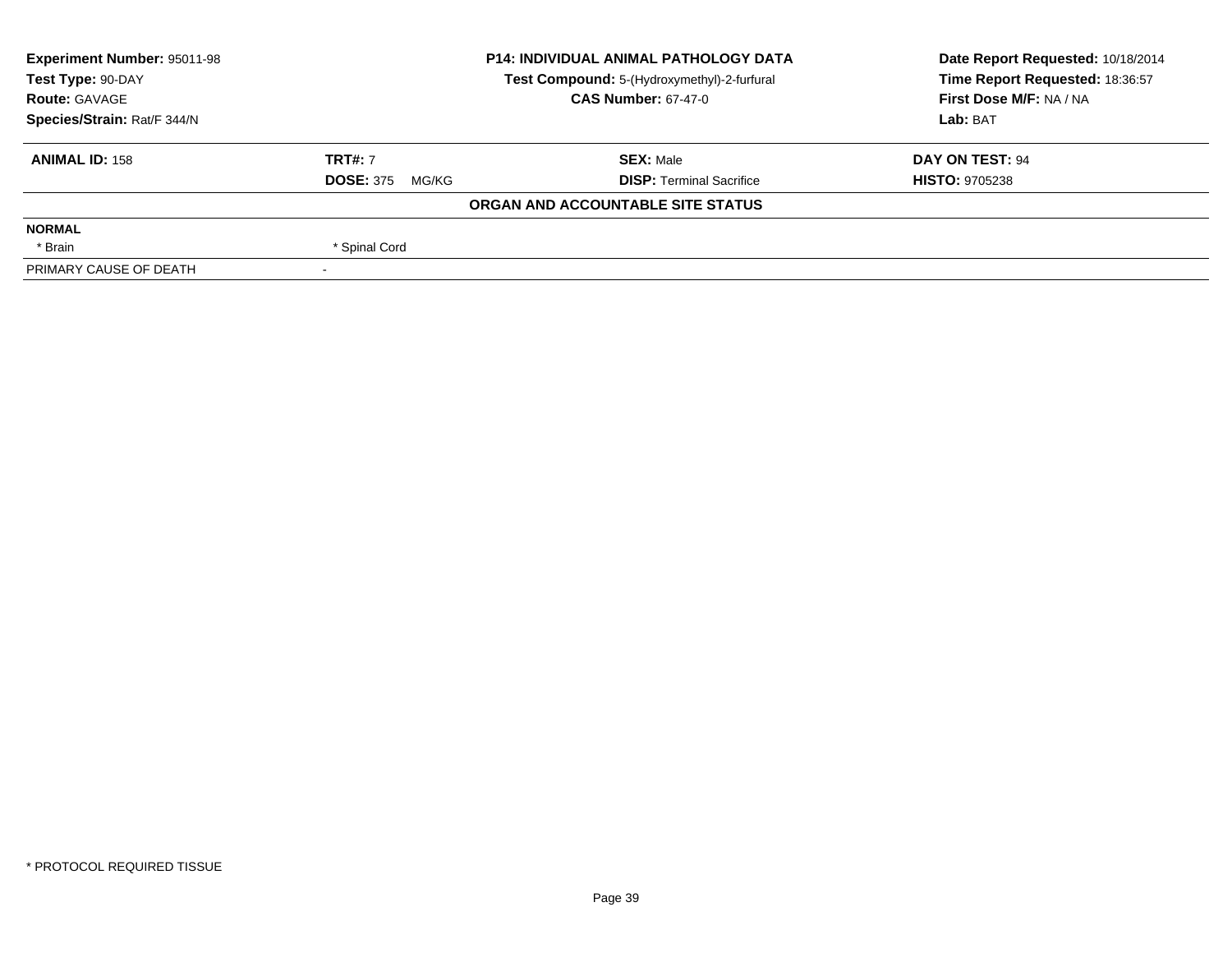| <b>Experiment Number: 95011-98</b><br><b>P14: INDIVIDUAL ANIMAL PATHOLOGY DATA</b> |                           |                                             | Date Report Requested: 10/18/2014 |  |
|------------------------------------------------------------------------------------|---------------------------|---------------------------------------------|-----------------------------------|--|
| Test Type: 90-DAY                                                                  |                           | Test Compound: 5-(Hydroxymethyl)-2-furfural | Time Report Requested: 18:36:57   |  |
| <b>Route: GAVAGE</b>                                                               |                           | <b>CAS Number: 67-47-0</b>                  | First Dose M/F: NA / NA           |  |
| Species/Strain: Rat/F 344/N                                                        |                           |                                             | Lab: BAT                          |  |
| <b>ANIMAL ID: 159</b>                                                              | <b>TRT#: 7</b>            | <b>SEX: Male</b>                            | DAY ON TEST: 94                   |  |
|                                                                                    | <b>DOSE: 375</b><br>MG/KG | <b>DISP: Terminal Sacrifice</b>             | <b>HISTO: 9705239</b>             |  |
|                                                                                    |                           | ORGAN AND ACCOUNTABLE SITE STATUS           |                                   |  |
| <b>NORMAL</b>                                                                      |                           |                                             |                                   |  |
| * Brain                                                                            | * Spinal Cord             |                                             |                                   |  |
| PRIMARY CAUSE OF DEATH                                                             |                           |                                             |                                   |  |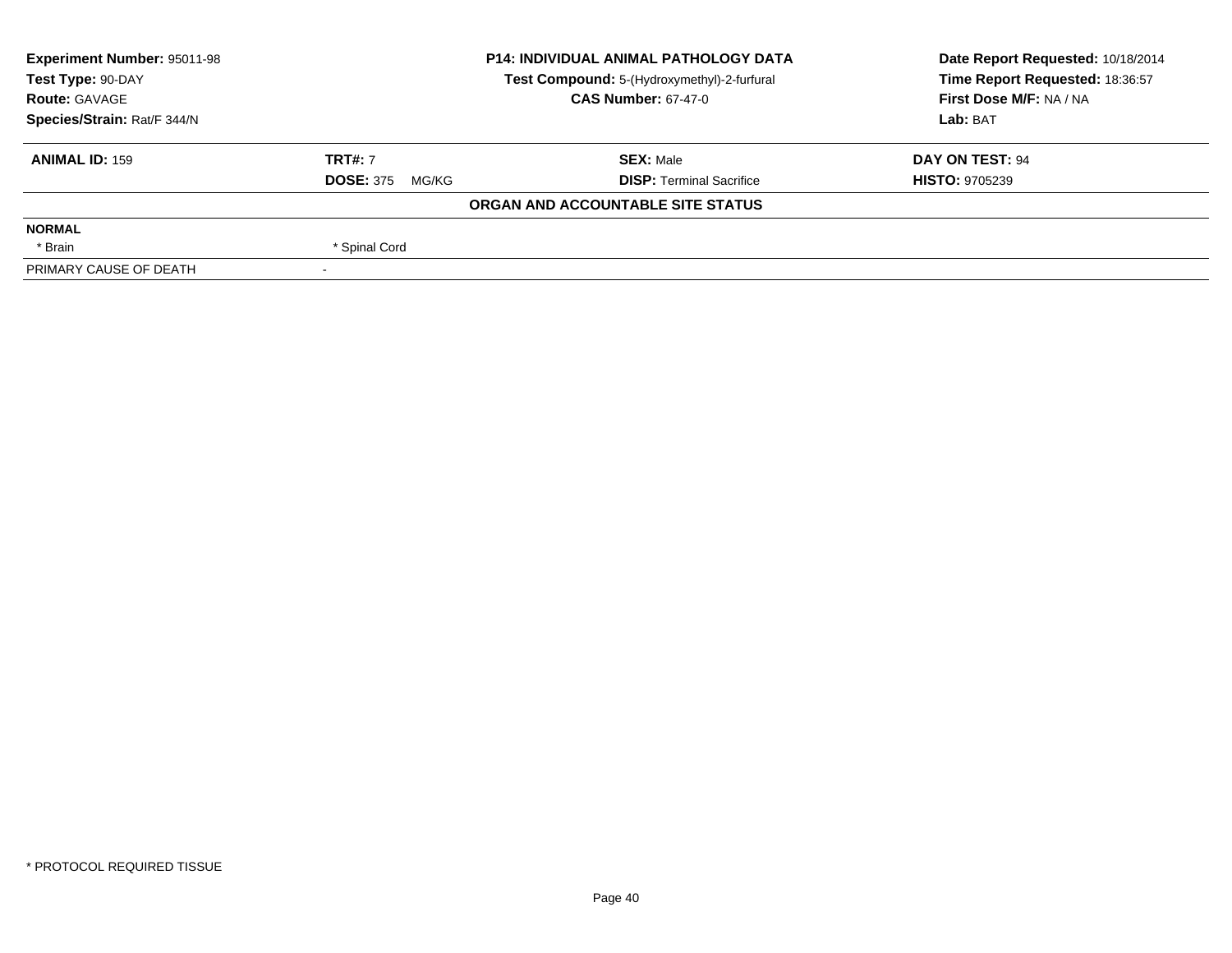| <b>Experiment Number: 95011-98</b><br>Test Type: 90-DAY<br><b>Route: GAVAGE</b><br>Species/Strain: Rat/F 344/N |                                             | <b>P14: INDIVIDUAL ANIMAL PATHOLOGY DATA</b><br>Test Compound: 5-(Hydroxymethyl)-2-furfural<br><b>CAS Number: 67-47-0</b> | Date Report Requested: 10/18/2014<br>Time Report Requested: 18:36:57<br>First Dose M/F: NA / NA<br>Lab: BAT |
|----------------------------------------------------------------------------------------------------------------|---------------------------------------------|---------------------------------------------------------------------------------------------------------------------------|-------------------------------------------------------------------------------------------------------------|
| <b>ANIMAL ID: 160</b>                                                                                          | <b>TRT#: 7</b><br><b>DOSE: 375</b><br>MG/KG | <b>SEX: Male</b><br><b>DISP:</b> Terminal Sacrifice                                                                       | DAY ON TEST: 94<br><b>HISTO: 9705240</b>                                                                    |
|                                                                                                                |                                             | *** NECROPSIED - NO MICROSCOPIC EXAMINATION                                                                               |                                                                                                             |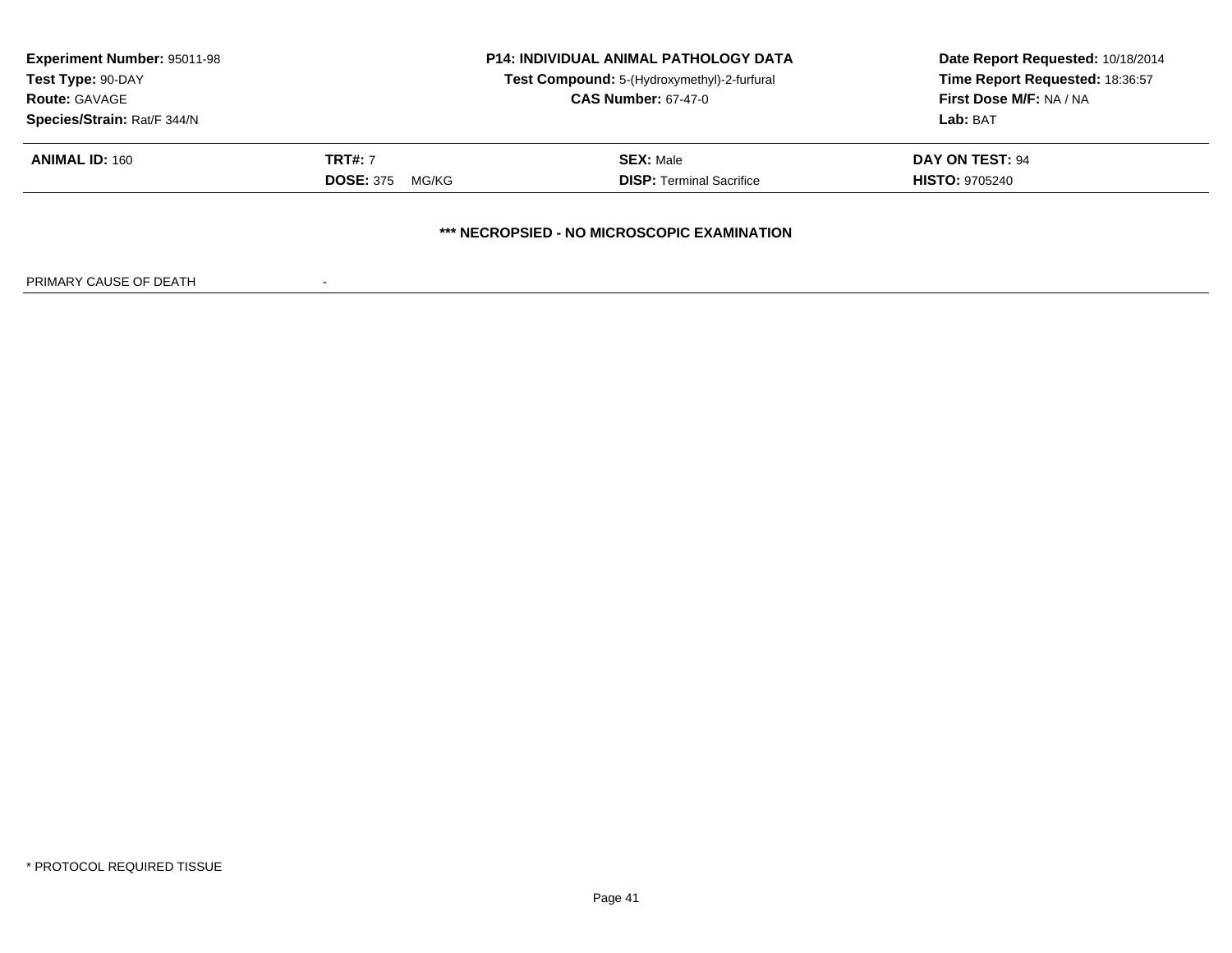| Experiment Number: 95011-98<br><b>P14: INDIVIDUAL ANIMAL PATHOLOGY DATA</b> |                           | Date Report Requested: 10/18/2014           |                                 |  |
|-----------------------------------------------------------------------------|---------------------------|---------------------------------------------|---------------------------------|--|
| Test Type: 90-DAY                                                           |                           | Test Compound: 5-(Hydroxymethyl)-2-furfural | Time Report Requested: 18:36:57 |  |
| <b>Route: GAVAGE</b>                                                        |                           | <b>CAS Number: 67-47-0</b>                  | First Dose M/F: NA / NA         |  |
| Species/Strain: Rat/F 344/N                                                 |                           |                                             | Lab: BAT                        |  |
| <b>ANIMAL ID: 161</b>                                                       | TRT#: 9                   | <b>SEX: Male</b>                            | DAY ON TEST: 94                 |  |
|                                                                             | <b>DOSE: 750</b><br>MG/KG | <b>DISP:</b> Terminal Sacrifice             | <b>HISTO: 9705241</b>           |  |
|                                                                             |                           | ORGAN AND ACCOUNTABLE SITE STATUS           |                                 |  |
| <b>NORMAL</b>                                                               |                           |                                             |                                 |  |
| * Brain                                                                     | * Spinal Cord             |                                             |                                 |  |
| PRIMARY CAUSE OF DEATH                                                      |                           |                                             |                                 |  |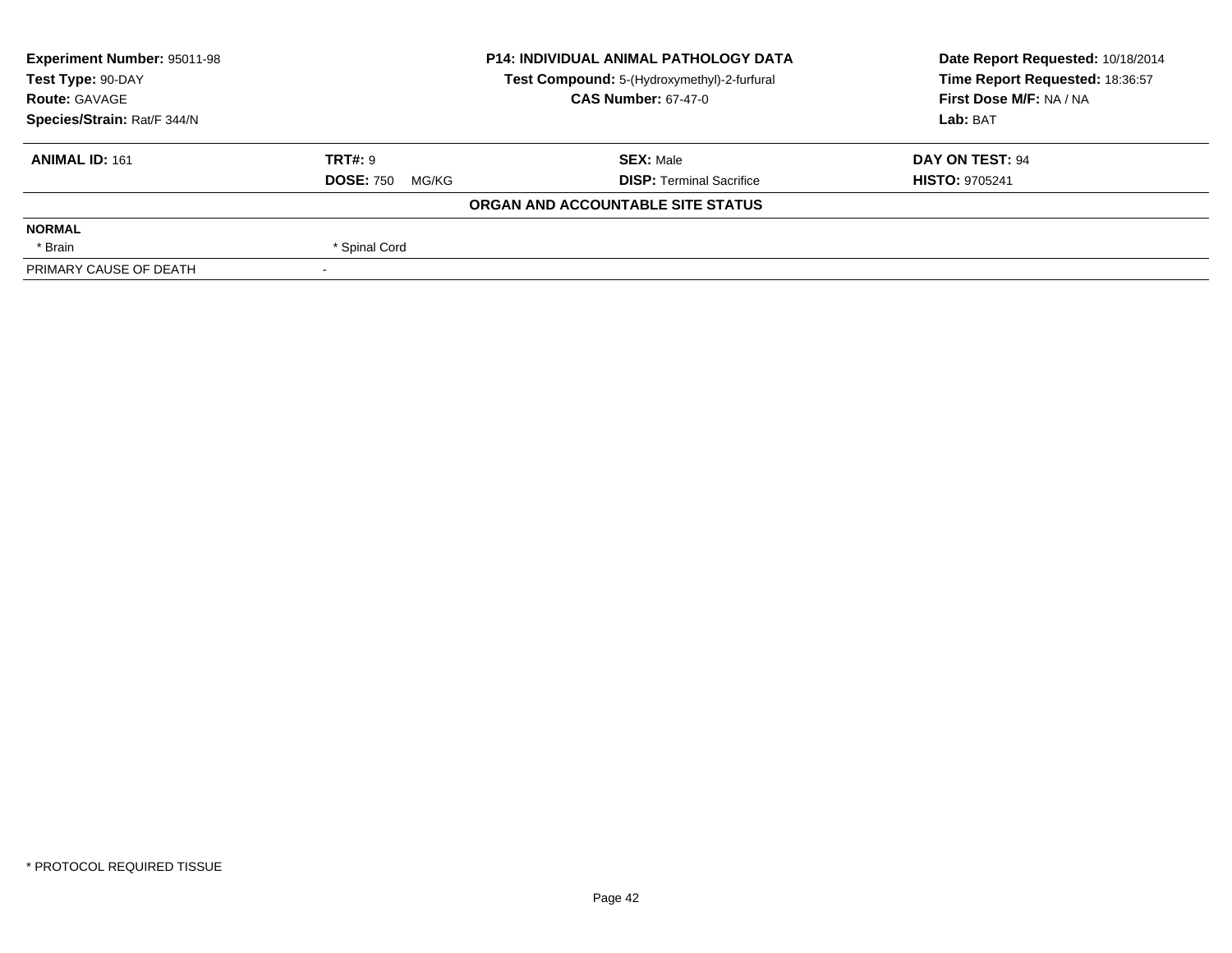| <b>Experiment Number: 95011-98</b><br><b>P14: INDIVIDUAL ANIMAL PATHOLOGY DATA</b><br>Test Type: 90-DAY<br>Test Compound: 5-(Hydroxymethyl)-2-furfural |                           | Date Report Requested: 10/18/2014 |                                 |  |
|--------------------------------------------------------------------------------------------------------------------------------------------------------|---------------------------|-----------------------------------|---------------------------------|--|
|                                                                                                                                                        |                           |                                   | Time Report Requested: 18:36:57 |  |
| <b>Route: GAVAGE</b>                                                                                                                                   |                           | <b>CAS Number: 67-47-0</b>        | First Dose M/F: NA / NA         |  |
| Species/Strain: Rat/F 344/N                                                                                                                            |                           |                                   | Lab: BAT                        |  |
| <b>ANIMAL ID: 162</b>                                                                                                                                  | <b>TRT#: 9</b>            | <b>SEX: Male</b>                  | DAY ON TEST: 94                 |  |
|                                                                                                                                                        | <b>DOSE: 750</b><br>MG/KG | <b>DISP: Terminal Sacrifice</b>   | <b>HISTO: 9705242</b>           |  |
|                                                                                                                                                        |                           | ORGAN AND ACCOUNTABLE SITE STATUS |                                 |  |
| <b>NORMAL</b>                                                                                                                                          |                           |                                   |                                 |  |
| * Brain                                                                                                                                                | * Spinal Cord             |                                   |                                 |  |
| PRIMARY CAUSE OF DEATH                                                                                                                                 |                           |                                   |                                 |  |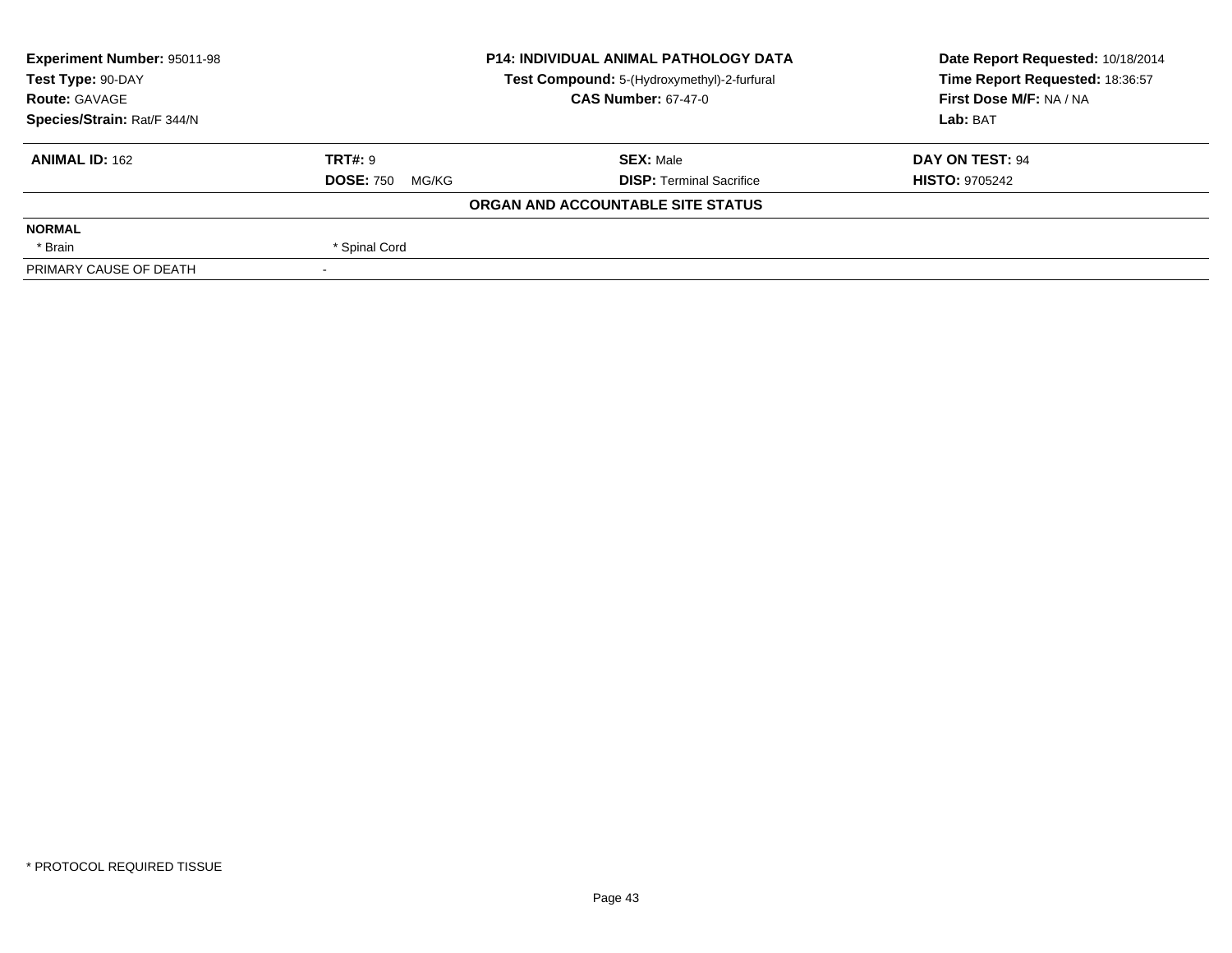| <b>Experiment Number: 95011-98</b><br><b>P14: INDIVIDUAL ANIMAL PATHOLOGY DATA</b><br>Test Type: 90-DAY<br>Test Compound: 5-(Hydroxymethyl)-2-furfural |                           | Date Report Requested: 10/18/2014 |                                 |  |
|--------------------------------------------------------------------------------------------------------------------------------------------------------|---------------------------|-----------------------------------|---------------------------------|--|
|                                                                                                                                                        |                           |                                   | Time Report Requested: 18:36:57 |  |
| <b>Route: GAVAGE</b>                                                                                                                                   |                           | <b>CAS Number: 67-47-0</b>        | First Dose M/F: NA / NA         |  |
| Species/Strain: Rat/F 344/N                                                                                                                            |                           |                                   | Lab: BAT                        |  |
| <b>ANIMAL ID: 163</b>                                                                                                                                  | <b>TRT#: 9</b>            | <b>SEX: Male</b>                  | DAY ON TEST: 94                 |  |
|                                                                                                                                                        | <b>DOSE: 750</b><br>MG/KG | <b>DISP: Terminal Sacrifice</b>   | <b>HISTO: 9705243</b>           |  |
|                                                                                                                                                        |                           | ORGAN AND ACCOUNTABLE SITE STATUS |                                 |  |
| <b>NORMAL</b>                                                                                                                                          |                           |                                   |                                 |  |
| * Brain                                                                                                                                                | * Spinal Cord             |                                   |                                 |  |
| PRIMARY CAUSE OF DEATH                                                                                                                                 |                           |                                   |                                 |  |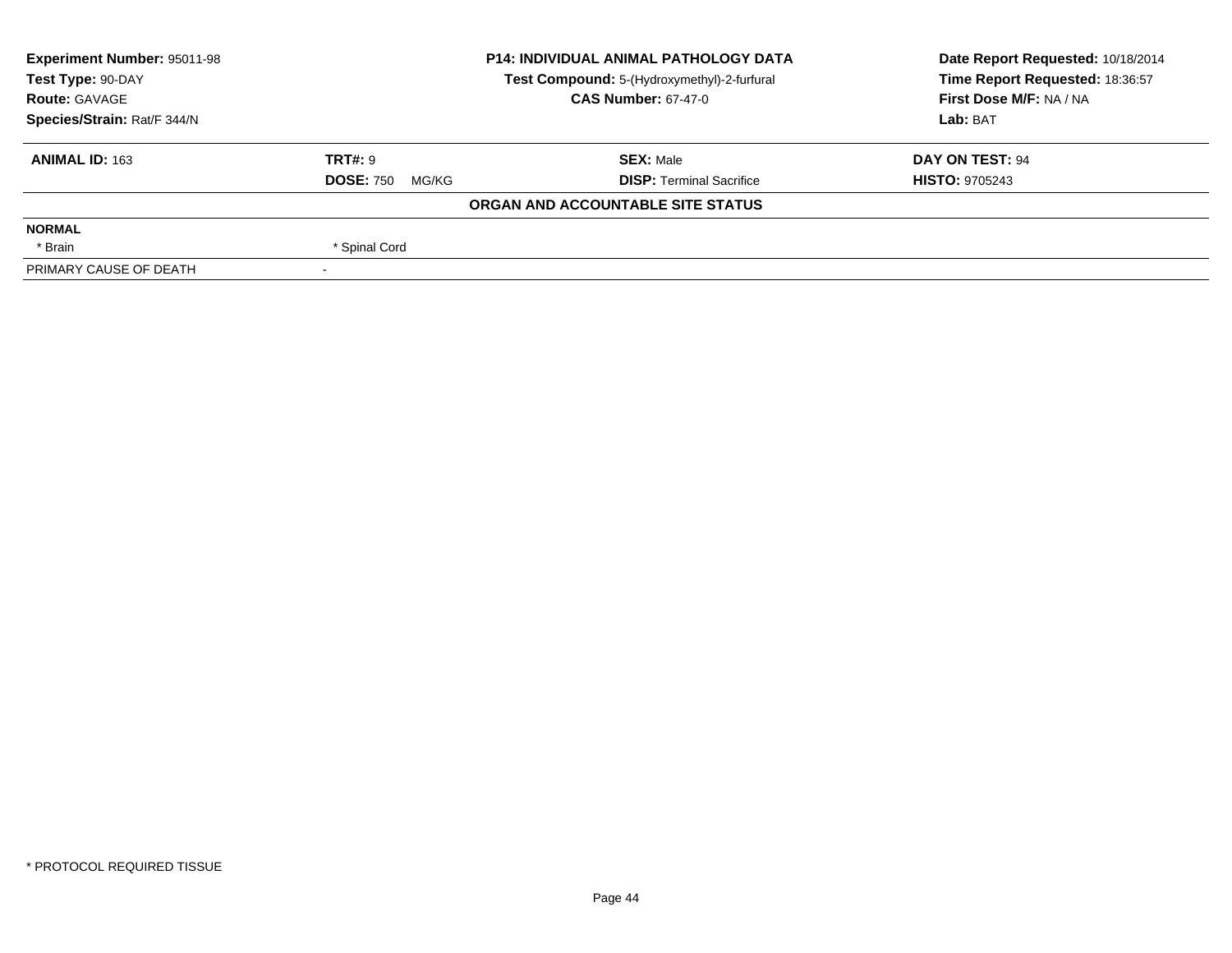| <b>Experiment Number: 95011-98</b> |                           | <b>P14: INDIVIDUAL ANIMAL PATHOLOGY DATA</b> | Date Report Requested: 10/18/2014 |  |
|------------------------------------|---------------------------|----------------------------------------------|-----------------------------------|--|
| Test Type: 90-DAY                  |                           | Test Compound: 5-(Hydroxymethyl)-2-furfural  | Time Report Requested: 18:36:57   |  |
| <b>Route: GAVAGE</b>               |                           | <b>CAS Number: 67-47-0</b>                   | First Dose M/F: NA / NA           |  |
| Species/Strain: Rat/F 344/N        |                           |                                              | Lab: BAT                          |  |
| <b>ANIMAL ID: 164</b>              | TRT#: 9                   | <b>SEX: Male</b>                             | DAY ON TEST: 94                   |  |
|                                    | <b>DOSE: 750</b><br>MG/KG | <b>DISP: Terminal Sacrifice</b>              | <b>HISTO: 9705244</b>             |  |
|                                    |                           | ORGAN AND ACCOUNTABLE SITE STATUS            |                                   |  |
| <b>NORMAL</b>                      |                           |                                              |                                   |  |
| * Brain                            | * Spinal Cord             |                                              |                                   |  |
| PRIMARY CAUSE OF DEATH             |                           |                                              |                                   |  |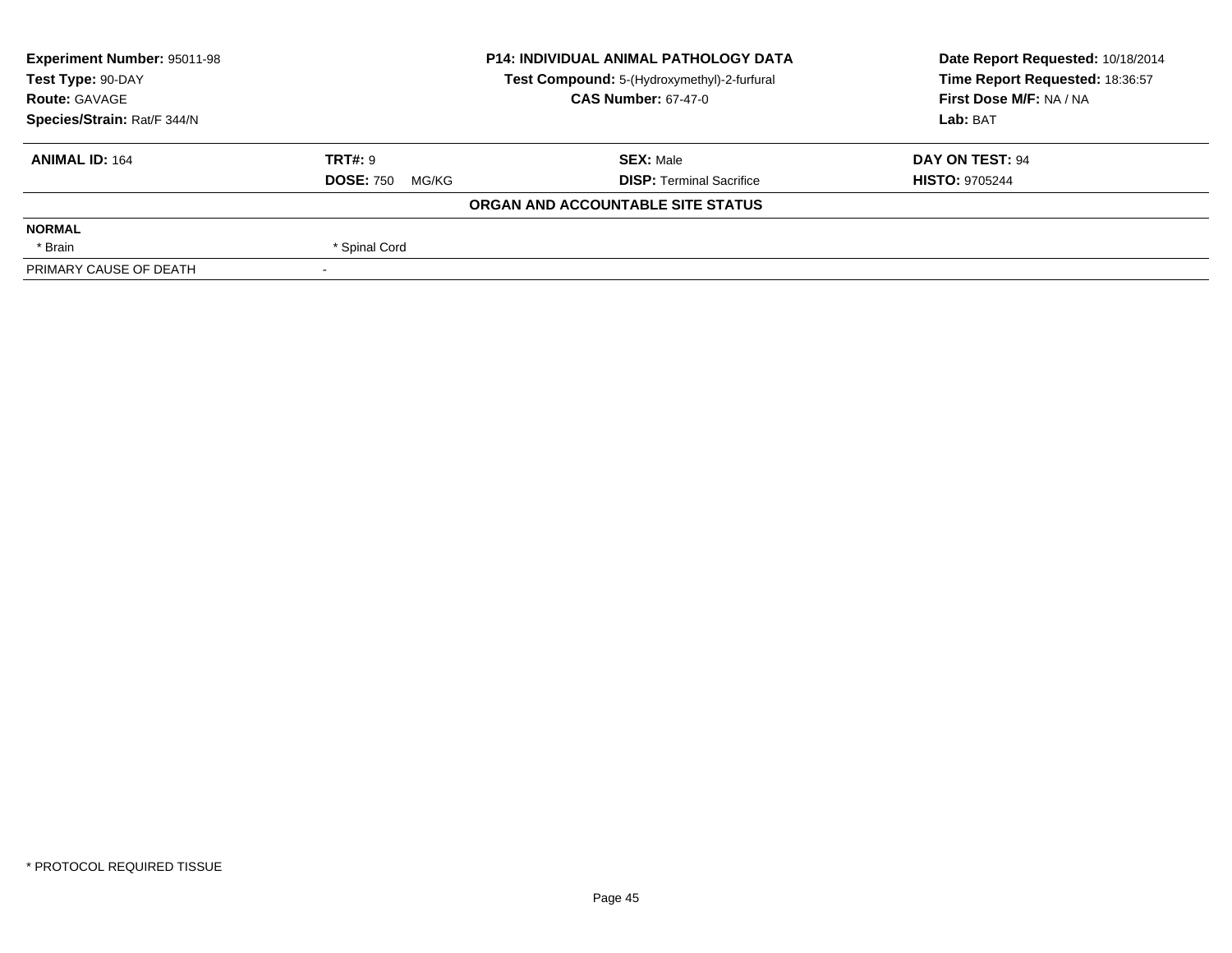| <b>Experiment Number: 95011-98</b><br>Test Type: 90-DAY<br><b>Route: GAVAGE</b><br>Species/Strain: Rat/F 344/N |                                      | <b>P14: INDIVIDUAL ANIMAL PATHOLOGY DATA</b><br>Test Compound: 5-(Hydroxymethyl)-2-furfural<br><b>CAS Number: 67-47-0</b> | Date Report Requested: 10/18/2014<br>Time Report Requested: 18:36:57<br>First Dose M/F: NA / NA<br>Lab: BAT |
|----------------------------------------------------------------------------------------------------------------|--------------------------------------|---------------------------------------------------------------------------------------------------------------------------|-------------------------------------------------------------------------------------------------------------|
| <b>ANIMAL ID: 165</b>                                                                                          | TRT#: 9<br><b>DOSE: 750</b><br>MG/KG | <b>SEX: Male</b><br><b>DISP: Terminal Sacrifice</b>                                                                       | DAY ON TEST: 94<br><b>HISTO: 9705245</b>                                                                    |
|                                                                                                                |                                      | *** NECROPSIED - NO MICROSCOPIC EXAMINATION                                                                               |                                                                                                             |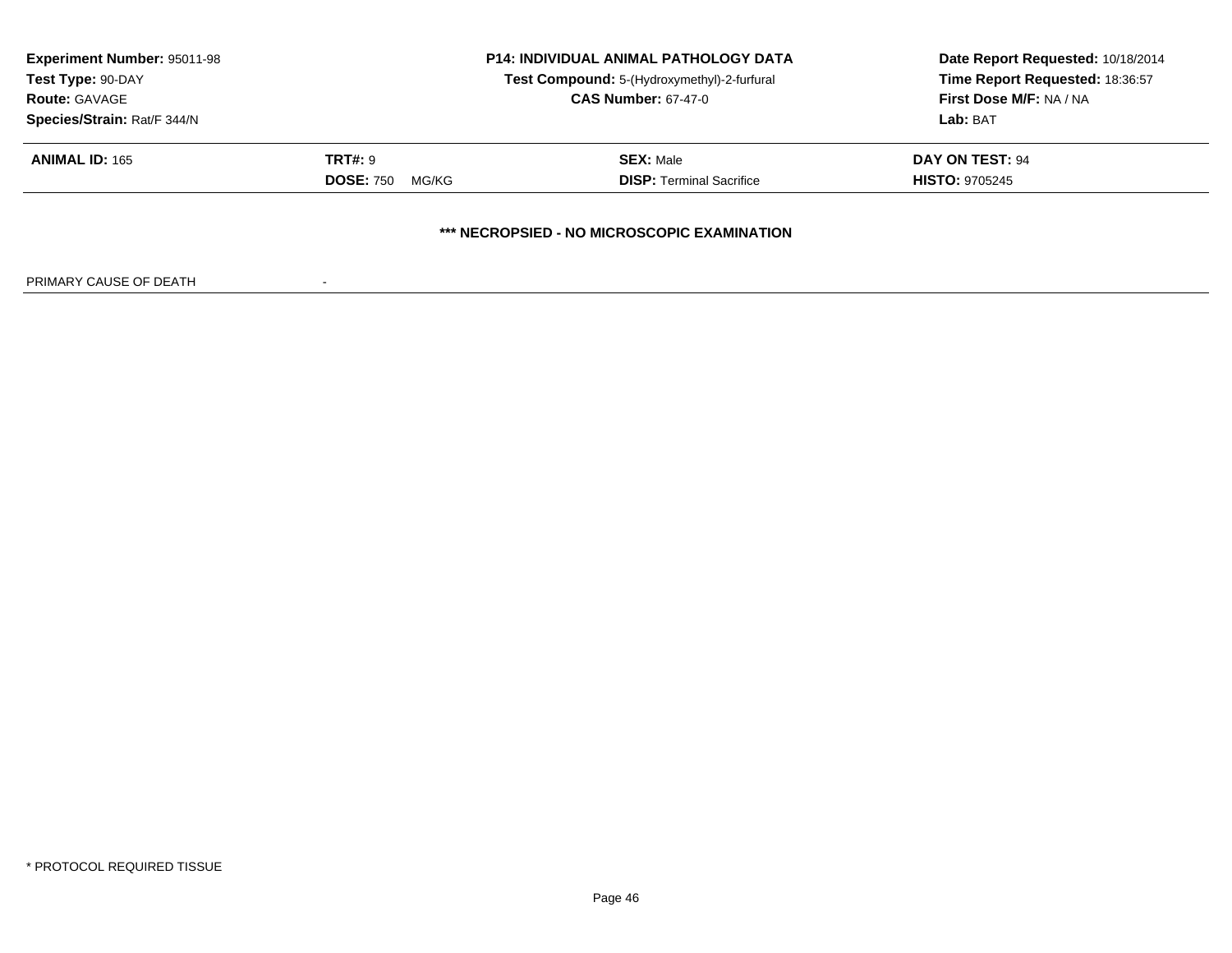| <b>Experiment Number: 95011-98</b><br><b>P14: INDIVIDUAL ANIMAL PATHOLOGY DATA</b> |                           | Date Report Requested: 10/18/2014           |                                 |  |
|------------------------------------------------------------------------------------|---------------------------|---------------------------------------------|---------------------------------|--|
| Test Type: 90-DAY                                                                  |                           | Test Compound: 5-(Hydroxymethyl)-2-furfural | Time Report Requested: 18:36:57 |  |
| <b>Route: GAVAGE</b>                                                               |                           | <b>CAS Number: 67-47-0</b>                  | First Dose M/F: NA / NA         |  |
| Species/Strain: Rat/F 344/N                                                        |                           |                                             | Lab: BAT                        |  |
| <b>ANIMAL ID: 166</b>                                                              | <b>TRT#: 9</b>            | <b>SEX: Male</b>                            | DAY ON TEST: 94                 |  |
|                                                                                    | <b>DOSE: 750</b><br>MG/KG | <b>DISP: Terminal Sacrifice</b>             | <b>HISTO: 9705246</b>           |  |
|                                                                                    |                           | ORGAN AND ACCOUNTABLE SITE STATUS           |                                 |  |
| <b>NORMAL</b>                                                                      |                           |                                             |                                 |  |
| * Brain                                                                            | * Spinal Cord             |                                             |                                 |  |
| PRIMARY CAUSE OF DEATH                                                             |                           |                                             |                                 |  |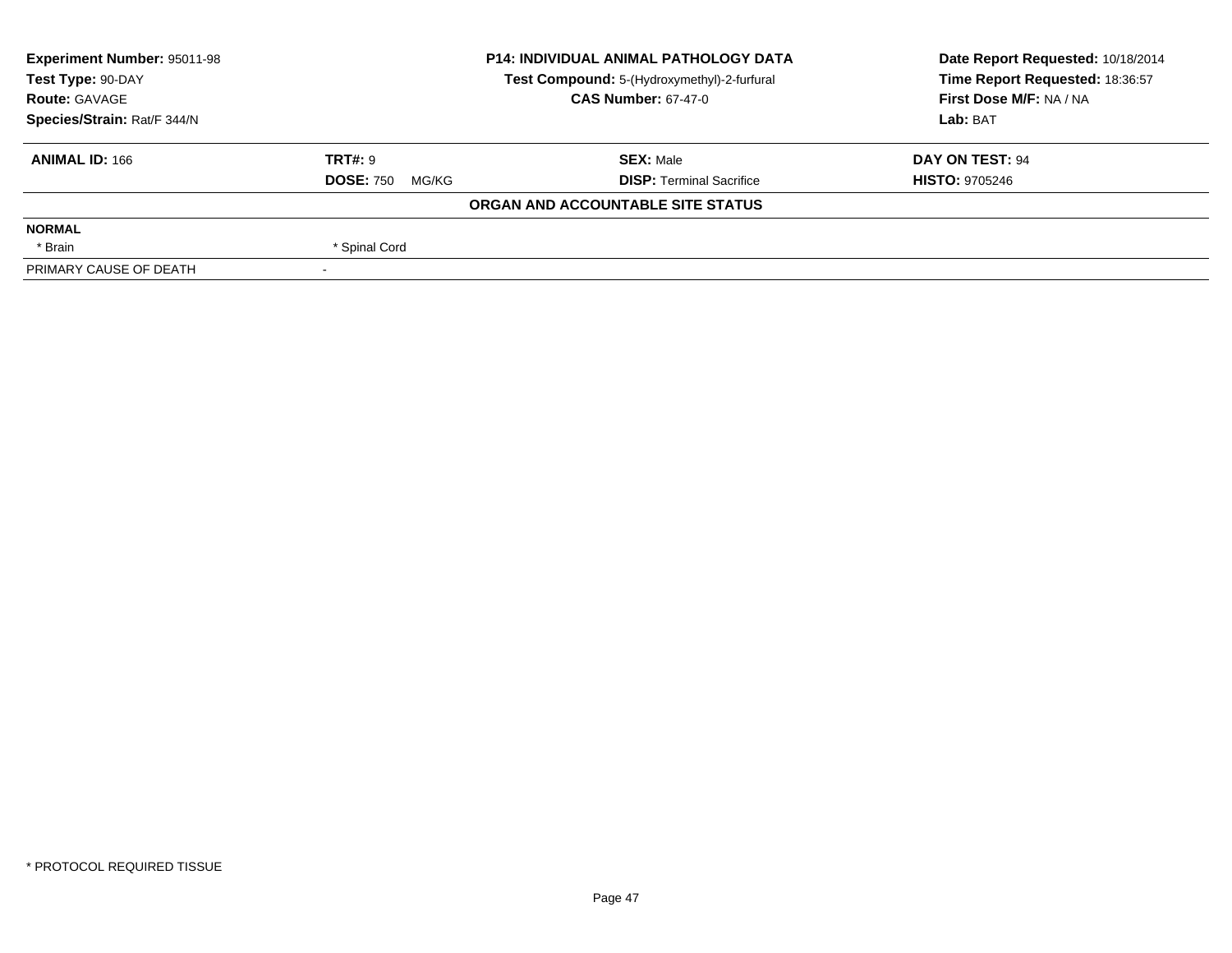| <b>Experiment Number: 95011-98</b><br>Test Type: 90-DAY<br><b>Route: GAVAGE</b> |                           | <b>P14: INDIVIDUAL ANIMAL PATHOLOGY DATA</b><br>Test Compound: 5-(Hydroxymethyl)-2-furfural | Date Report Requested: 10/18/2014<br>Time Report Requested: 18:36:57<br>First Dose M/F: NA / NA |
|---------------------------------------------------------------------------------|---------------------------|---------------------------------------------------------------------------------------------|-------------------------------------------------------------------------------------------------|
|                                                                                 |                           | <b>CAS Number: 67-47-0</b>                                                                  |                                                                                                 |
| Species/Strain: Rat/F 344/N<br><b>ANIMAL ID: 167</b>                            | TRT#: 9                   | <b>SEX: Male</b>                                                                            | Lab: BAT<br><b>DAY ON TEST: 94</b>                                                              |
|                                                                                 | <b>DOSE: 750</b><br>MG/KG | <b>DISP: Terminal Sacrifice</b>                                                             | <b>HISTO: 9705247</b>                                                                           |
|                                                                                 |                           | *** NECROPSIED - NO MICROSCOPIC EXAMINATION                                                 |                                                                                                 |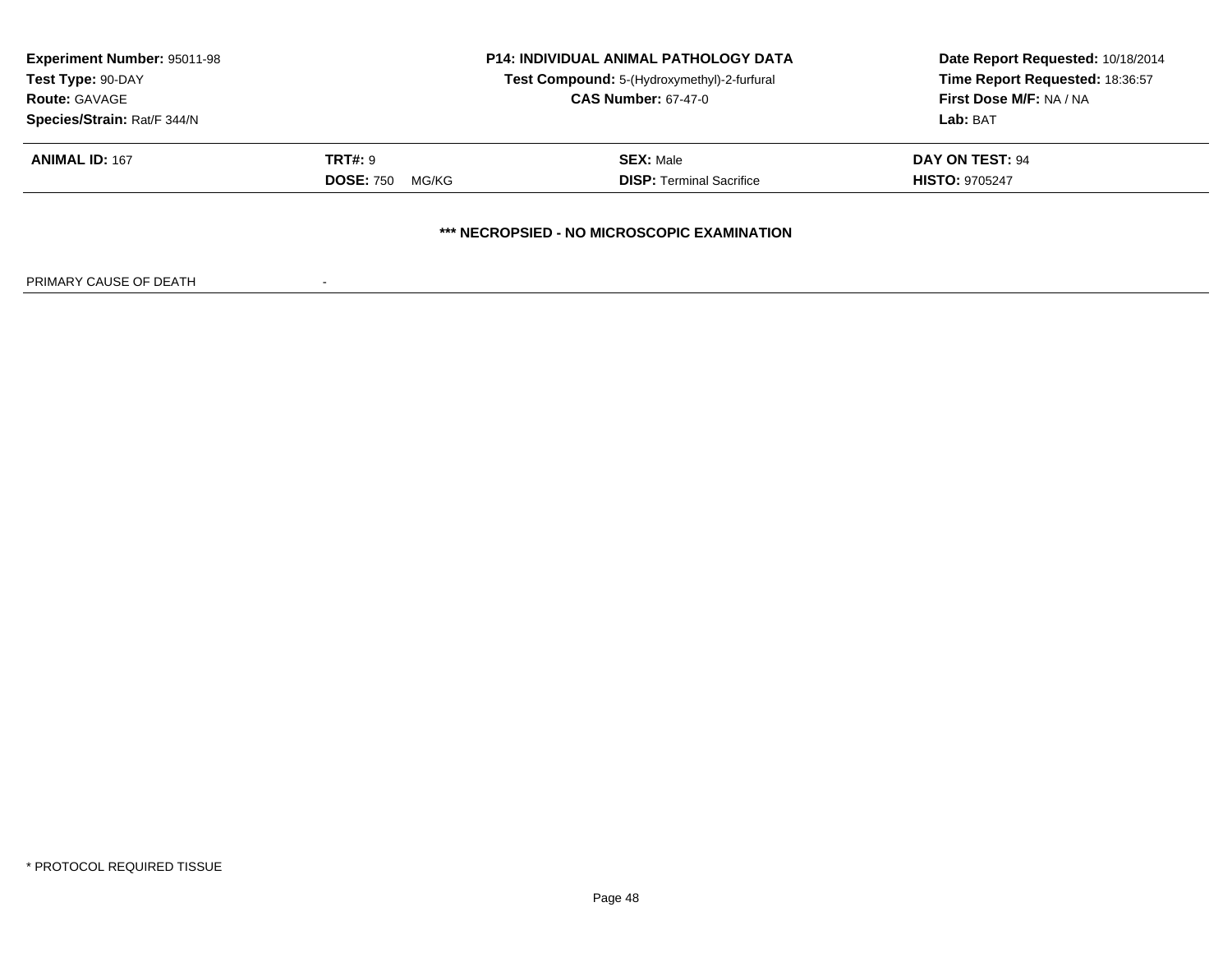| <b>Experiment Number: 95011-98</b><br>Test Type: 90-DAY |                           | <b>P14: INDIVIDUAL ANIMAL PATHOLOGY DATA</b><br>Test Compound: 5-(Hydroxymethyl)-2-furfural<br><b>CAS Number: 67-47-0</b> | Date Report Requested: 10/18/2014<br>Time Report Requested: 18:36:57<br>First Dose M/F: NA / NA<br>Lab: BAT |
|---------------------------------------------------------|---------------------------|---------------------------------------------------------------------------------------------------------------------------|-------------------------------------------------------------------------------------------------------------|
| <b>Route: GAVAGE</b>                                    |                           |                                                                                                                           |                                                                                                             |
| Species/Strain: Rat/F 344/N<br><b>ANIMAL ID: 168</b>    | TRT#: 9                   | <b>SEX: Male</b>                                                                                                          | <b>DAY ON TEST: 94</b>                                                                                      |
|                                                         | <b>DOSE: 750</b><br>MG/KG | <b>DISP: Terminal Sacrifice</b>                                                                                           | <b>HISTO: 9705248</b>                                                                                       |
|                                                         |                           | *** NECROPSIED - NO MICROSCOPIC EXAMINATION                                                                               |                                                                                                             |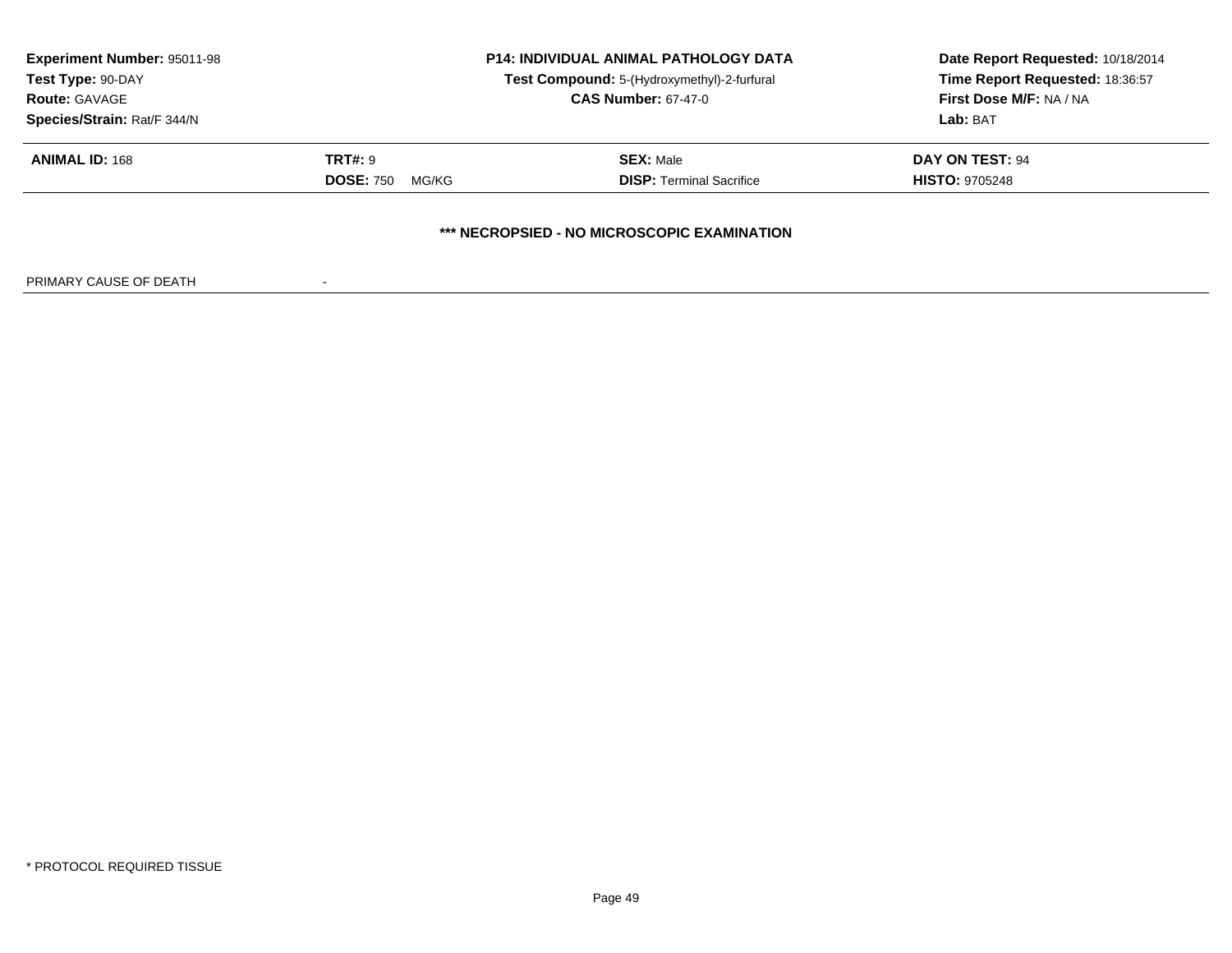| <b>Experiment Number: 95011-98</b><br>Test Type: 90-DAY | <b>P14: INDIVIDUAL ANIMAL PATHOLOGY DATA</b><br>Test Compound: 5-(Hydroxymethyl)-2-furfural |                                             | Date Report Requested: 10/18/2014<br>Time Report Requested: 18:36:57 |
|---------------------------------------------------------|---------------------------------------------------------------------------------------------|---------------------------------------------|----------------------------------------------------------------------|
| <b>Route: GAVAGE</b>                                    |                                                                                             | <b>CAS Number: 67-47-0</b>                  | <b>First Dose M/F: NA / NA</b>                                       |
| Species/Strain: Rat/F 344/N                             |                                                                                             |                                             | Lab: BAT                                                             |
| <b>ANIMAL ID: 169</b>                                   | <b>TRT#: 9</b>                                                                              | <b>SEX: Male</b>                            | DAY ON TEST: 94                                                      |
|                                                         | <b>DOSE: 750</b><br>MG/KG                                                                   | <b>DISP: Terminal Sacrifice</b>             | <b>HISTO: 9705249</b>                                                |
|                                                         |                                                                                             | *** NECROPSIED - NO MICROSCOPIC EXAMINATION |                                                                      |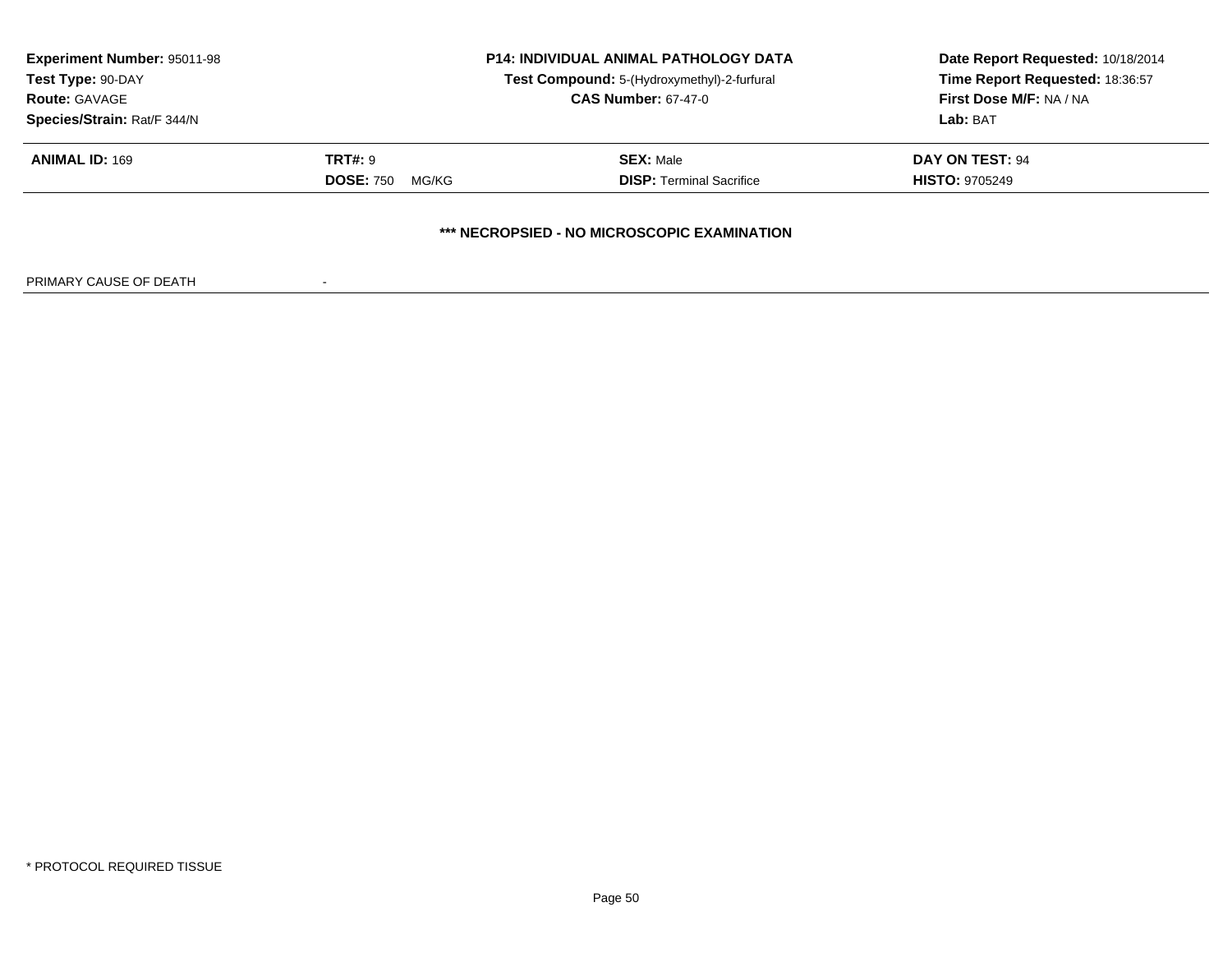| <b>Experiment Number: 95011-98</b><br>Test Type: 90-DAY<br><b>Route: GAVAGE</b> |                           | <b>P14: INDIVIDUAL ANIMAL PATHOLOGY DATA</b><br>Test Compound: 5-(Hydroxymethyl)-2-furfural<br><b>CAS Number: 67-47-0</b> | Date Report Requested: 10/18/2014<br>Time Report Requested: 18:36:57<br>First Dose M/F: NA / NA |
|---------------------------------------------------------------------------------|---------------------------|---------------------------------------------------------------------------------------------------------------------------|-------------------------------------------------------------------------------------------------|
| Species/Strain: Rat/F 344/N                                                     |                           |                                                                                                                           | Lab: BAT                                                                                        |
| <b>ANIMAL ID: 170</b>                                                           | TRT#: 9                   | <b>SEX: Male</b>                                                                                                          | <b>DAY ON TEST: 94</b>                                                                          |
|                                                                                 | <b>DOSE: 750</b><br>MG/KG | <b>DISP: Terminal Sacrifice</b>                                                                                           | <b>HISTO: 9705250</b>                                                                           |
|                                                                                 |                           | *** NECROPSIED - NO MICROSCOPIC EXAMINATION                                                                               |                                                                                                 |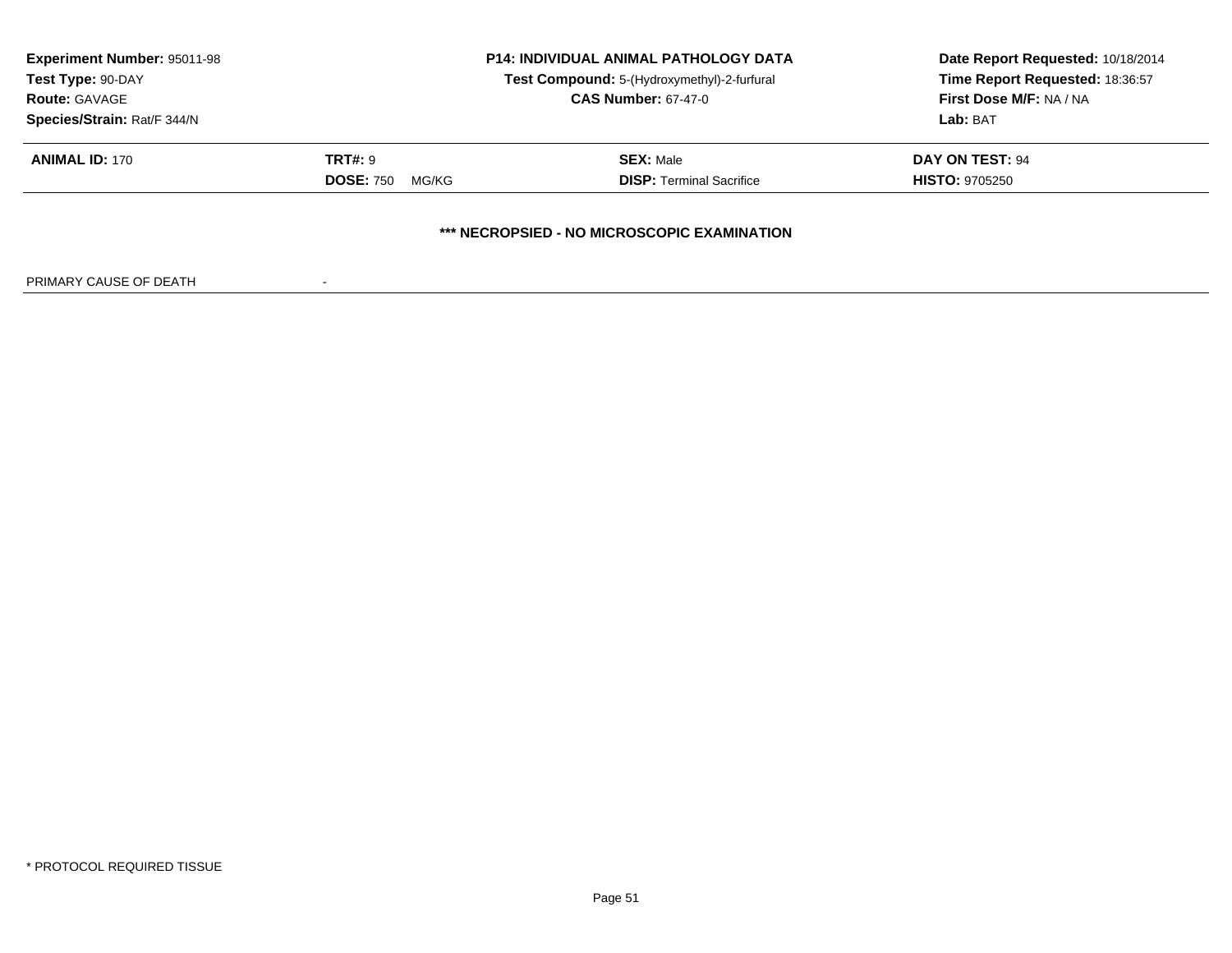| <b>Experiment Number: 95011-98</b> | <b>P14: INDIVIDUAL ANIMAL PATHOLOGY DATA</b><br>Test Compound: 5-(Hydroxymethyl)-2-furfural<br><b>CAS Number: 67-47-0</b> |                                   | Date Report Requested: 10/18/2014 |  |
|------------------------------------|---------------------------------------------------------------------------------------------------------------------------|-----------------------------------|-----------------------------------|--|
| Test Type: 90-DAY                  |                                                                                                                           |                                   | Time Report Requested: 18:36:57   |  |
| <b>Route: GAVAGE</b>               |                                                                                                                           |                                   | First Dose M/F: NA / NA           |  |
| Species/Strain: Rat/F 344/N        |                                                                                                                           |                                   | Lab: BAT                          |  |
| <b>ANIMAL ID: 171</b>              | <b>TRT#: 11</b>                                                                                                           | <b>SEX: Male</b>                  | DAY ON TEST: 94                   |  |
|                                    | <b>DOSE: 1500 MG/KG</b>                                                                                                   | <b>DISP:</b> Terminal Sacrifice   | <b>HISTO: 9705251</b>             |  |
|                                    |                                                                                                                           | ORGAN AND ACCOUNTABLE SITE STATUS |                                   |  |
| <b>NORMAL</b>                      |                                                                                                                           |                                   |                                   |  |
| * Brain                            | * Spinal Cord                                                                                                             |                                   |                                   |  |
| PRIMARY CAUSE OF DEATH             | $\overline{\phantom{a}}$                                                                                                  |                                   |                                   |  |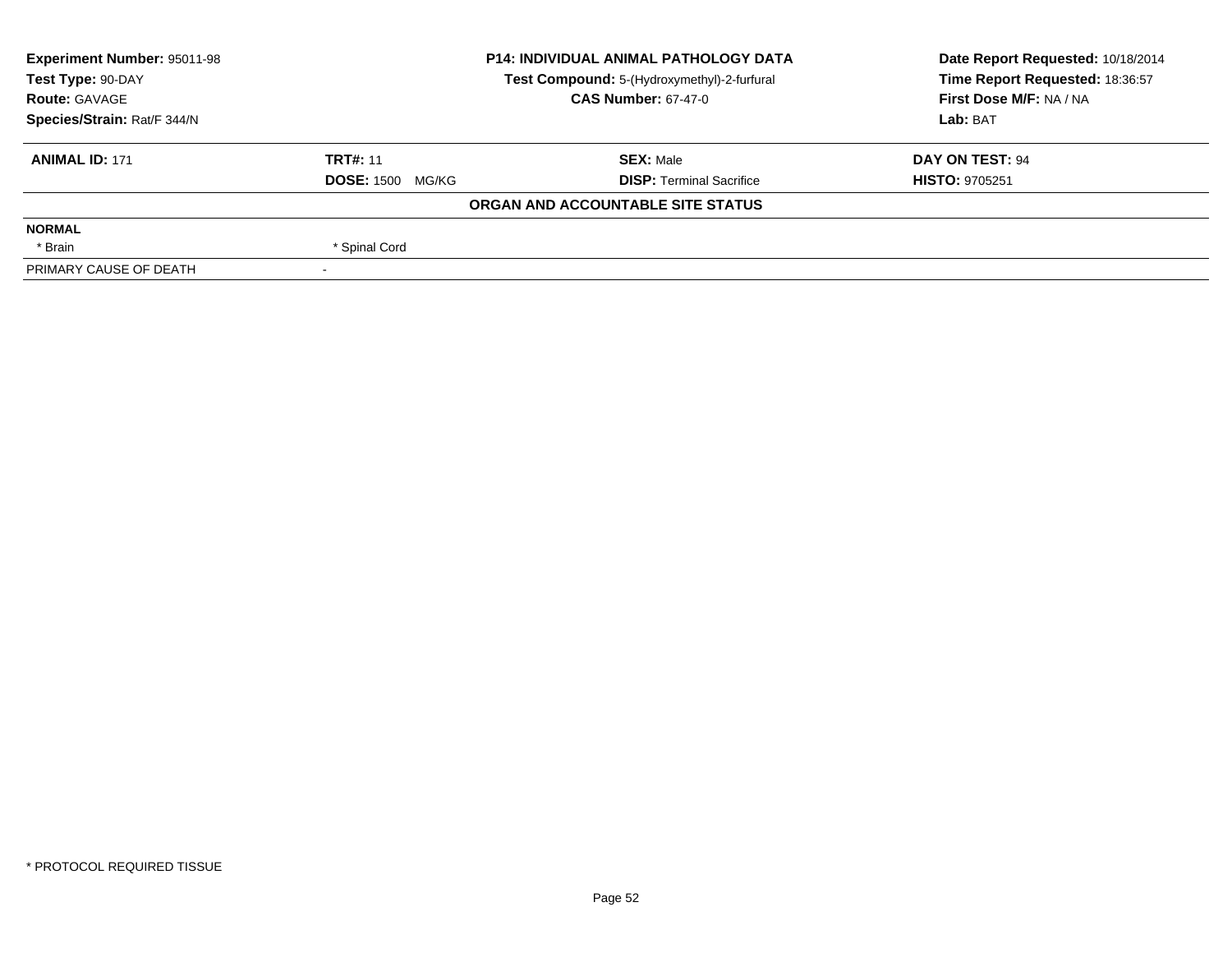| <b>Experiment Number: 95011-98</b><br>Test Type: 90-DAY<br><b>Route: GAVAGE</b><br>Species/Strain: Rat/F 344/N | <b>P14: INDIVIDUAL ANIMAL PATHOLOGY DATA</b><br>Test Compound: 5-(Hydroxymethyl)-2-furfural<br><b>CAS Number: 67-47-0</b> |                                                     | Date Report Requested: 10/18/2014<br>Time Report Requested: 18:36:57<br>First Dose M/F: NA / NA<br>Lab: BAT |  |
|----------------------------------------------------------------------------------------------------------------|---------------------------------------------------------------------------------------------------------------------------|-----------------------------------------------------|-------------------------------------------------------------------------------------------------------------|--|
| <b>ANIMAL ID: 172</b>                                                                                          | <b>TRT#: 11</b><br><b>DOSE: 1500</b><br>MG/KG                                                                             | <b>SEX: Male</b><br><b>DISP: Terminal Sacrifice</b> | DAY ON TEST: 94<br><b>HISTO: 9705252</b>                                                                    |  |
|                                                                                                                |                                                                                                                           | *** NECROPSIED - NO MICROSCOPIC EXAMINATION         |                                                                                                             |  |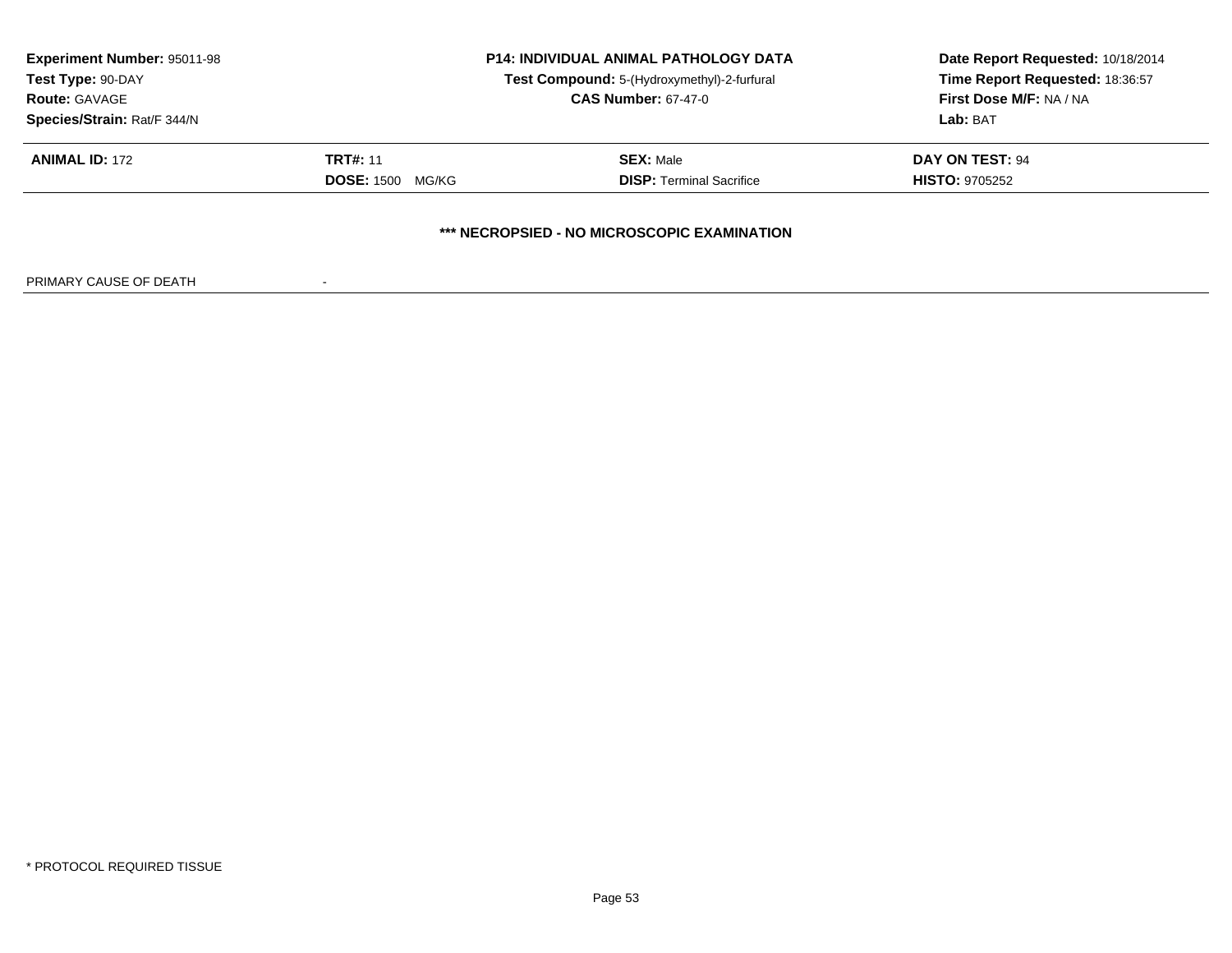| <b>Experiment Number: 95011-98</b> | <b>P14: INDIVIDUAL ANIMAL PATHOLOGY DATA</b><br>Test Compound: 5-(Hydroxymethyl)-2-furfural<br><b>CAS Number: 67-47-0</b> |                                   | Date Report Requested: 10/18/2014 |  |
|------------------------------------|---------------------------------------------------------------------------------------------------------------------------|-----------------------------------|-----------------------------------|--|
| Test Type: 90-DAY                  |                                                                                                                           |                                   | Time Report Requested: 18:36:57   |  |
| <b>Route: GAVAGE</b>               |                                                                                                                           |                                   | First Dose M/F: NA / NA           |  |
| Species/Strain: Rat/F 344/N        |                                                                                                                           |                                   | Lab: BAT                          |  |
| <b>ANIMAL ID: 173</b>              | <b>TRT#: 11</b>                                                                                                           | <b>SEX: Male</b>                  | DAY ON TEST: 94                   |  |
|                                    | <b>DOSE: 1500</b><br>MG/KG                                                                                                | <b>DISP: Terminal Sacrifice</b>   | <b>HISTO: 9705253</b>             |  |
|                                    |                                                                                                                           | ORGAN AND ACCOUNTABLE SITE STATUS |                                   |  |
| <b>NORMAL</b>                      |                                                                                                                           |                                   |                                   |  |
| * Brain                            | * Spinal Cord                                                                                                             |                                   |                                   |  |
| PRIMARY CAUSE OF DEATH             | $\overline{\phantom{a}}$                                                                                                  |                                   |                                   |  |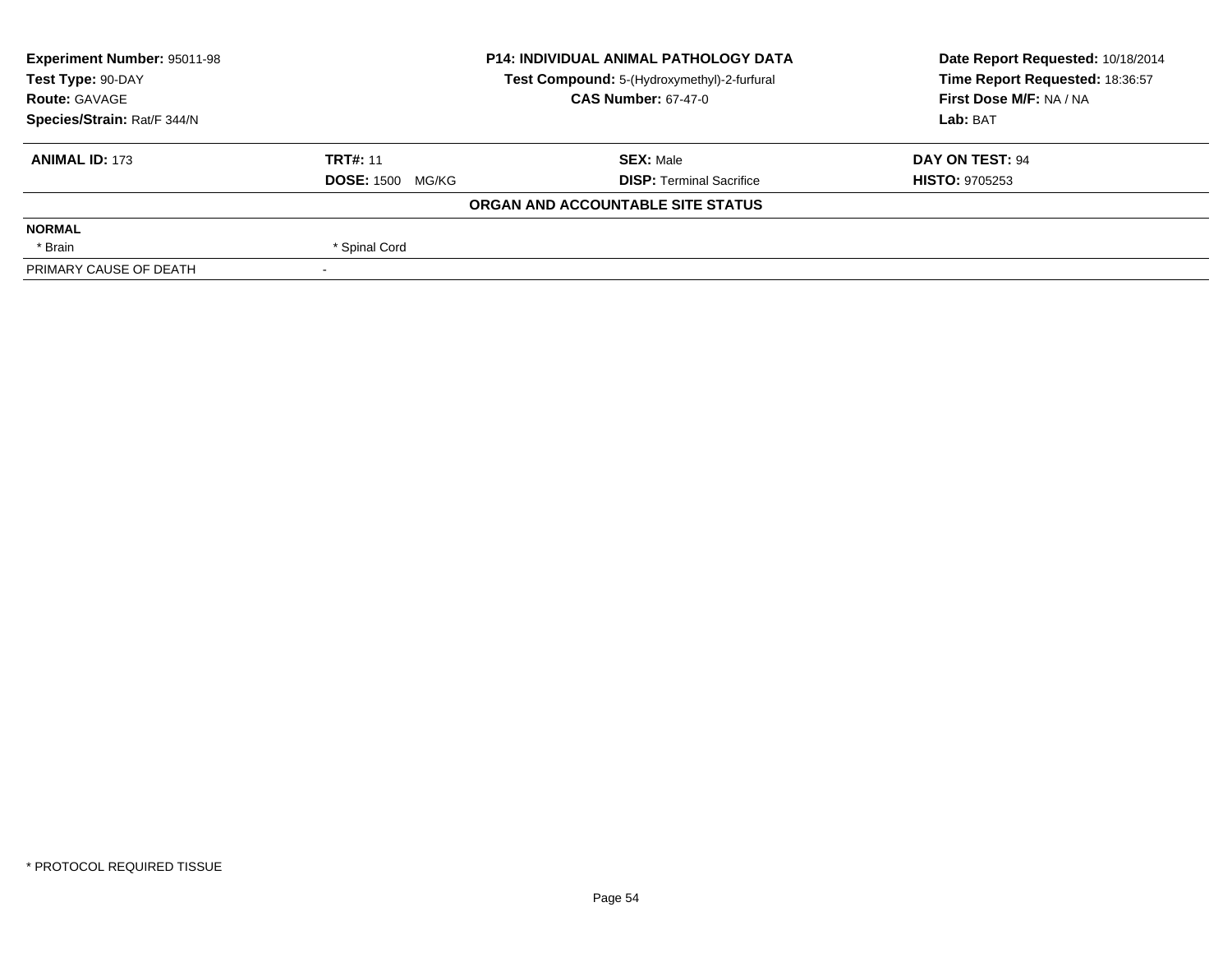| <b>Experiment Number: 95011-98</b><br>Test Type: 90-DAY<br><b>Route: GAVAGE</b><br>Species/Strain: Rat/F 344/N | <b>P14: INDIVIDUAL ANIMAL PATHOLOGY DATA</b><br>Test Compound: 5-(Hydroxymethyl)-2-furfural<br><b>CAS Number: 67-47-0</b> |                                                     | Date Report Requested: 10/18/2014<br>Time Report Requested: 18:36:57<br>First Dose M/F: NA / NA<br>Lab: BAT |  |
|----------------------------------------------------------------------------------------------------------------|---------------------------------------------------------------------------------------------------------------------------|-----------------------------------------------------|-------------------------------------------------------------------------------------------------------------|--|
| <b>ANIMAL ID: 174</b>                                                                                          | <b>TRT#: 11</b><br><b>DOSE: 1500</b><br>MG/KG                                                                             | <b>SEX: Male</b><br><b>DISP: Terminal Sacrifice</b> | DAY ON TEST: 94<br><b>HISTO: 9705254</b>                                                                    |  |
|                                                                                                                |                                                                                                                           | *** NECROPSIED - NO MICROSCOPIC EXAMINATION         |                                                                                                             |  |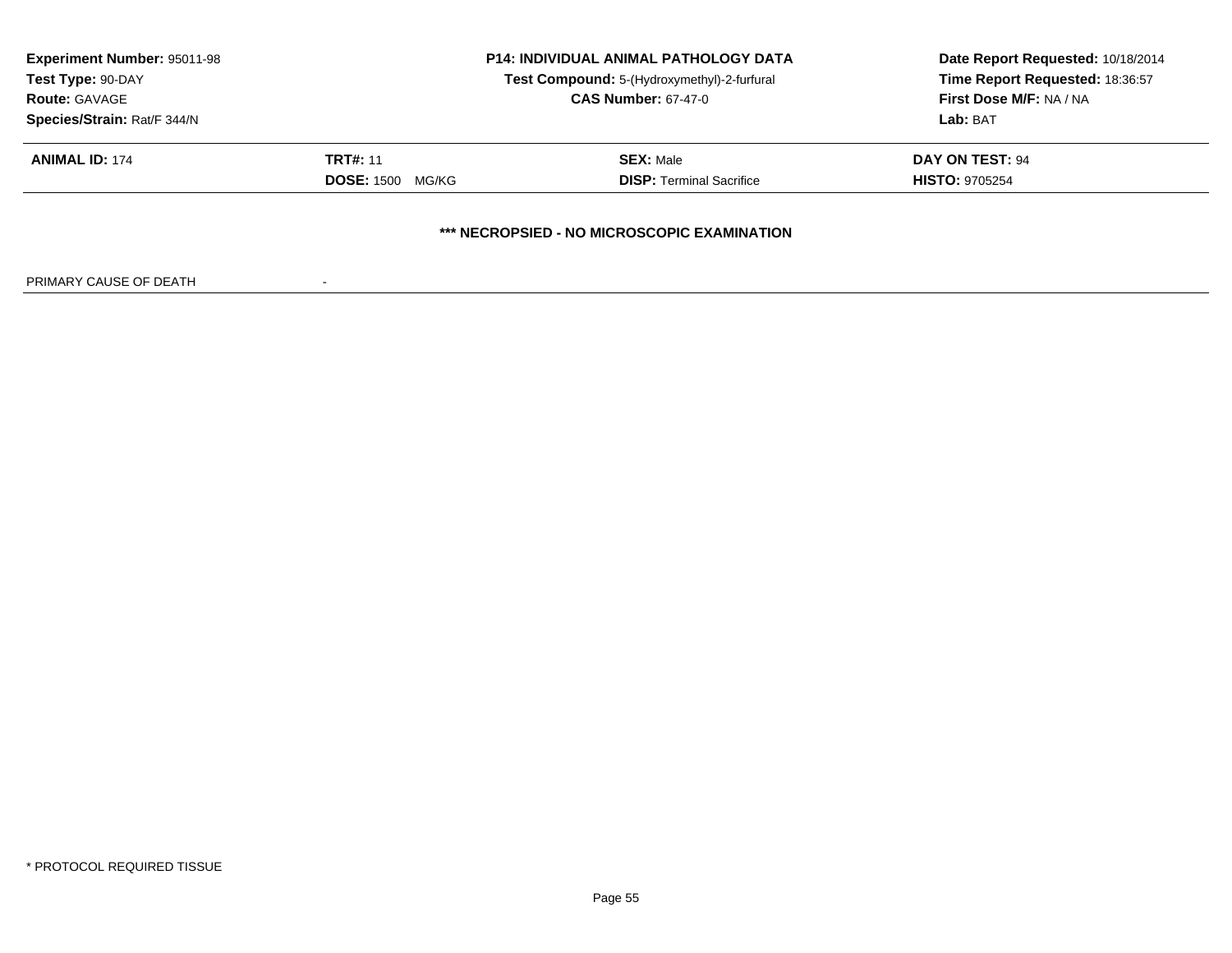| <b>Experiment Number: 95011-98</b><br>Test Type: 90-DAY<br><b>Route: GAVAGE</b><br>Species/Strain: Rat/F 344/N | <b>P14: INDIVIDUAL ANIMAL PATHOLOGY DATA</b><br>Test Compound: 5-(Hydroxymethyl)-2-furfural<br><b>CAS Number: 67-47-0</b> |                                                     | Date Report Requested: 10/18/2014<br>Time Report Requested: 18:36:57<br>First Dose M/F: NA / NA<br>Lab: BAT |  |
|----------------------------------------------------------------------------------------------------------------|---------------------------------------------------------------------------------------------------------------------------|-----------------------------------------------------|-------------------------------------------------------------------------------------------------------------|--|
| <b>ANIMAL ID: 175</b>                                                                                          | <b>TRT#: 11</b><br><b>DOSE: 1500</b><br>MG/KG                                                                             | <b>SEX: Male</b><br><b>DISP: Terminal Sacrifice</b> | DAY ON TEST: 94<br><b>HISTO: 9705255</b>                                                                    |  |
|                                                                                                                |                                                                                                                           | *** NECROPSIED - NO MICROSCOPIC EXAMINATION         |                                                                                                             |  |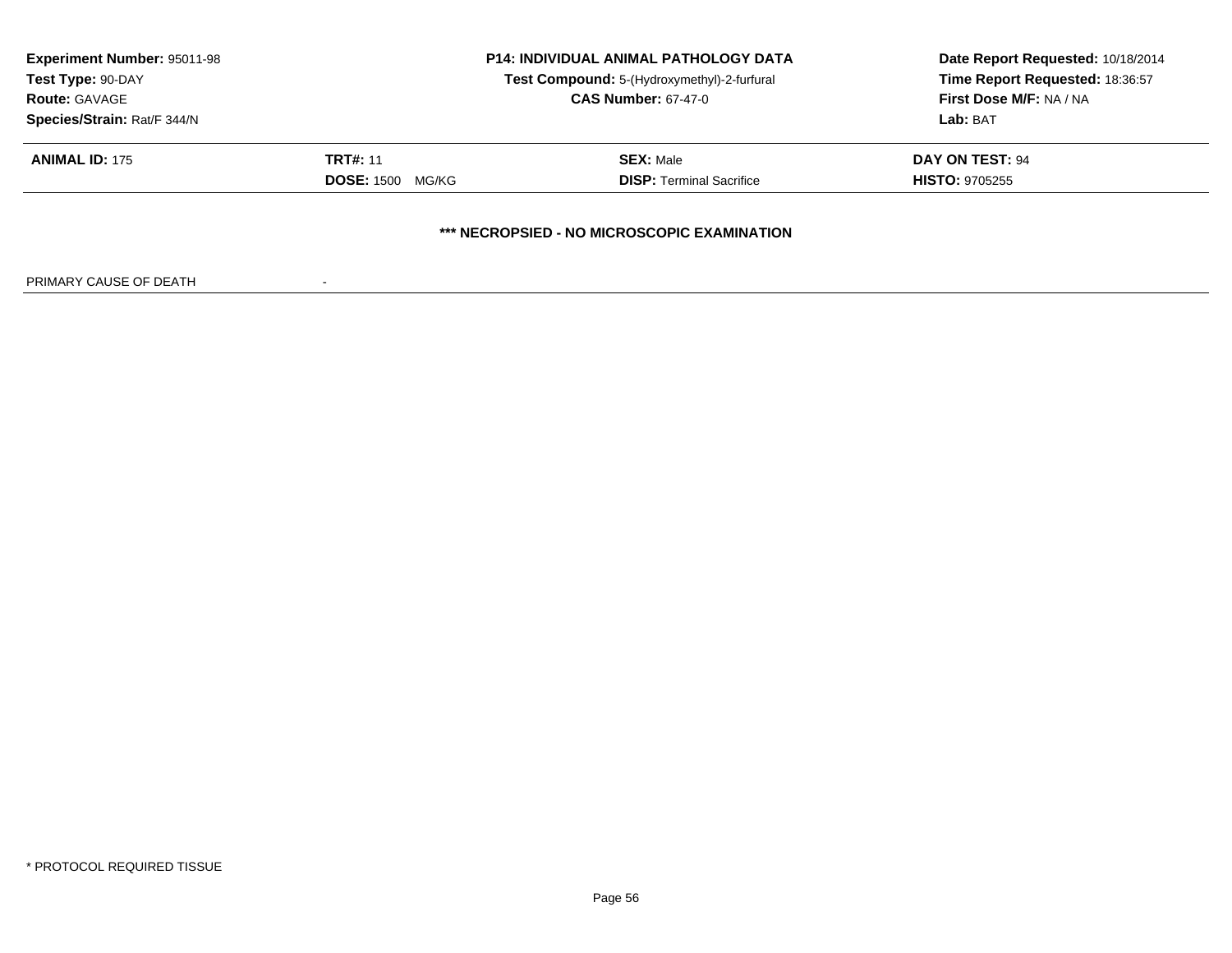| <b>Experiment Number: 95011-98</b> | <b>P14: INDIVIDUAL ANIMAL PATHOLOGY DATA</b><br>Test Compound: 5-(Hydroxymethyl)-2-furfural<br><b>CAS Number: 67-47-0</b> |                                   | Date Report Requested: 10/18/2014 |  |
|------------------------------------|---------------------------------------------------------------------------------------------------------------------------|-----------------------------------|-----------------------------------|--|
| Test Type: 90-DAY                  |                                                                                                                           |                                   | Time Report Requested: 18:36:57   |  |
| <b>Route: GAVAGE</b>               |                                                                                                                           |                                   | First Dose M/F: NA / NA           |  |
| Species/Strain: Rat/F 344/N        |                                                                                                                           |                                   | Lab: BAT                          |  |
| <b>ANIMAL ID: 177</b>              | <b>TRT#: 11</b>                                                                                                           | <b>SEX: Male</b>                  | <b>DAY ON TEST: 94</b>            |  |
|                                    | <b>DOSE: 1500 MG/KG</b>                                                                                                   | <b>DISP: Terminal Sacrifice</b>   | <b>HISTO: 9705257</b>             |  |
|                                    |                                                                                                                           | ORGAN AND ACCOUNTABLE SITE STATUS |                                   |  |
| <b>NORMAL</b>                      |                                                                                                                           |                                   |                                   |  |
| * Brain                            | * Spinal Cord                                                                                                             |                                   |                                   |  |
| PRIMARY CAUSE OF DEATH             |                                                                                                                           |                                   |                                   |  |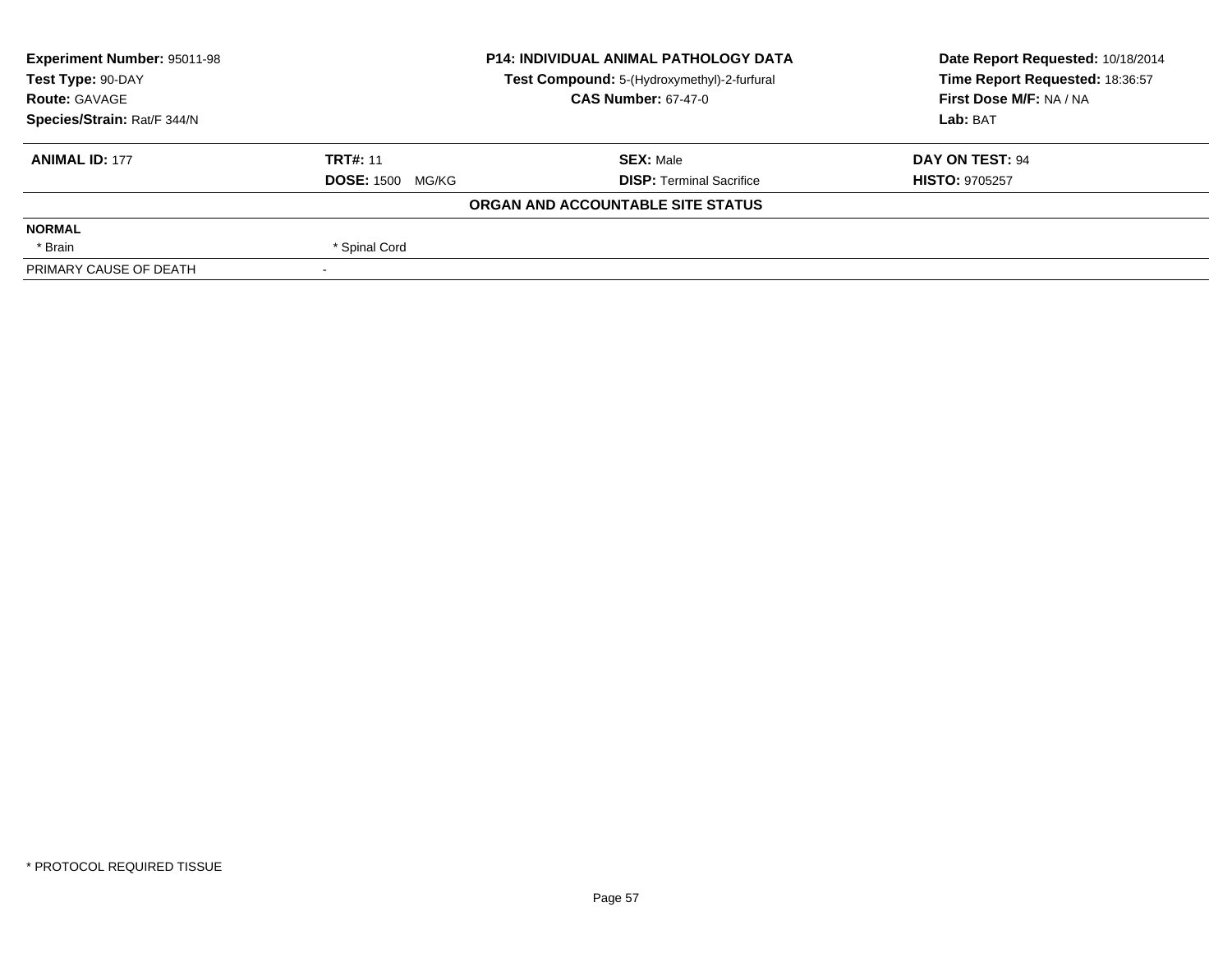| <b>Experiment Number: 95011-98</b><br>Test Type: 90-DAY<br><b>Route: GAVAGE</b><br>Species/Strain: Rat/F 344/N | <b>P14: INDIVIDUAL ANIMAL PATHOLOGY DATA</b><br>Test Compound: 5-(Hydroxymethyl)-2-furfural<br><b>CAS Number: 67-47-0</b> |                                                     | Date Report Requested: 10/18/2014<br>Time Report Requested: 18:36:57<br>First Dose M/F: NA / NA<br>Lab: BAT |  |
|----------------------------------------------------------------------------------------------------------------|---------------------------------------------------------------------------------------------------------------------------|-----------------------------------------------------|-------------------------------------------------------------------------------------------------------------|--|
| <b>ANIMAL ID: 178</b>                                                                                          | <b>TRT#: 11</b><br><b>DOSE: 1500</b><br>MG/KG                                                                             | <b>SEX: Male</b><br><b>DISP: Terminal Sacrifice</b> | DAY ON TEST: 94<br><b>HISTO: 9705258</b>                                                                    |  |
|                                                                                                                |                                                                                                                           | *** NECROPSIED - NO MICROSCOPIC EXAMINATION         |                                                                                                             |  |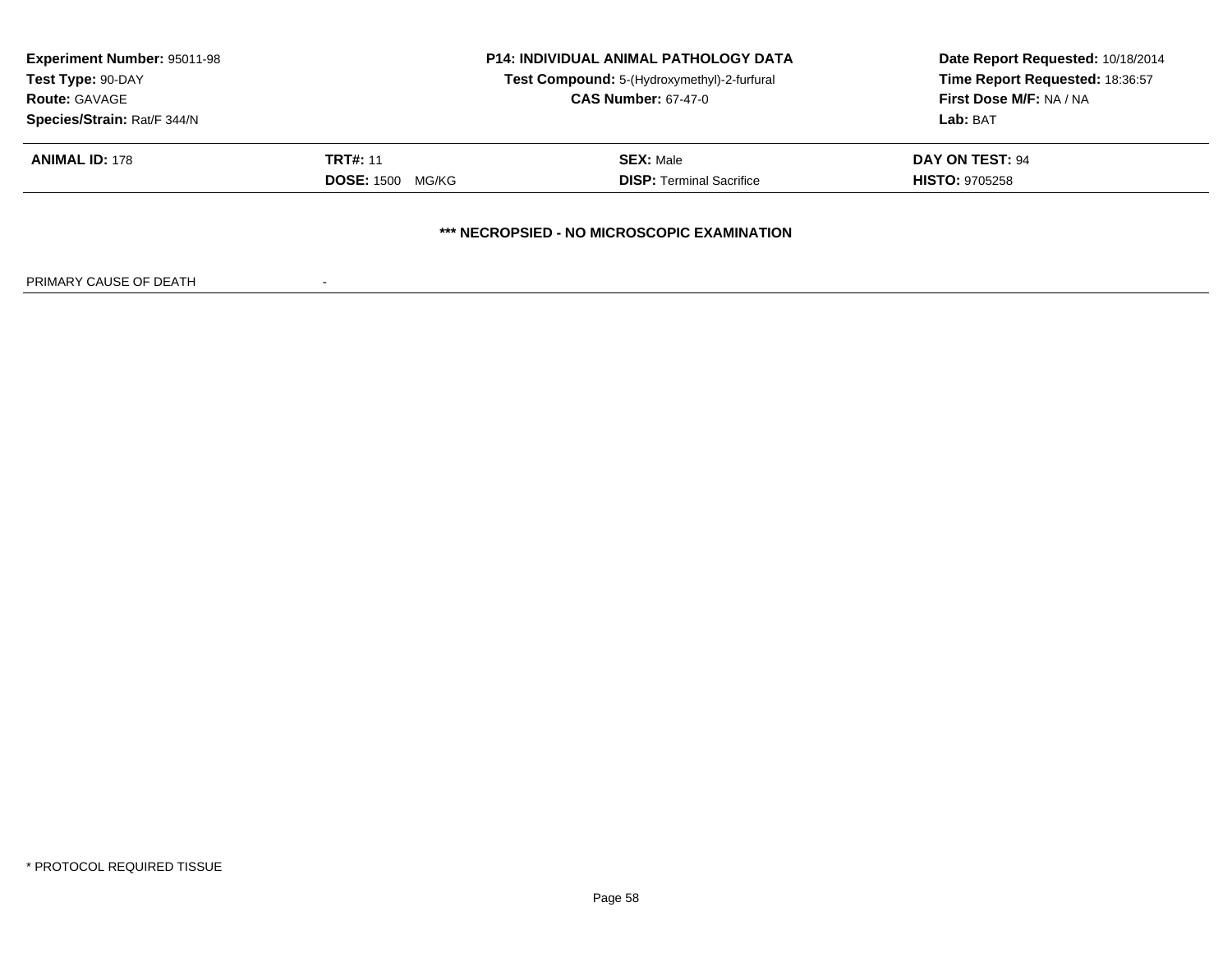| <b>Experiment Number: 95011-98</b> | <b>P14: INDIVIDUAL ANIMAL PATHOLOGY DATA</b><br>Test Compound: 5-(Hydroxymethyl)-2-furfural<br><b>CAS Number: 67-47-0</b> |                                   | Date Report Requested: 10/18/2014 |  |
|------------------------------------|---------------------------------------------------------------------------------------------------------------------------|-----------------------------------|-----------------------------------|--|
| Test Type: 90-DAY                  |                                                                                                                           |                                   | Time Report Requested: 18:36:57   |  |
| <b>Route: GAVAGE</b>               |                                                                                                                           |                                   | First Dose M/F: NA / NA           |  |
| Species/Strain: Rat/F 344/N        |                                                                                                                           |                                   | Lab: BAT                          |  |
| <b>ANIMAL ID: 179</b>              | <b>TRT#: 11</b>                                                                                                           | <b>SEX: Male</b>                  | DAY ON TEST: 94                   |  |
|                                    | <b>DOSE: 1500 MG/KG</b>                                                                                                   | <b>DISP:</b> Terminal Sacrifice   | <b>HISTO: 9705259</b>             |  |
|                                    |                                                                                                                           | ORGAN AND ACCOUNTABLE SITE STATUS |                                   |  |
| <b>NORMAL</b>                      |                                                                                                                           |                                   |                                   |  |
| * Brain                            | * Spinal Cord                                                                                                             |                                   |                                   |  |
| PRIMARY CAUSE OF DEATH             | $\overline{\phantom{a}}$                                                                                                  |                                   |                                   |  |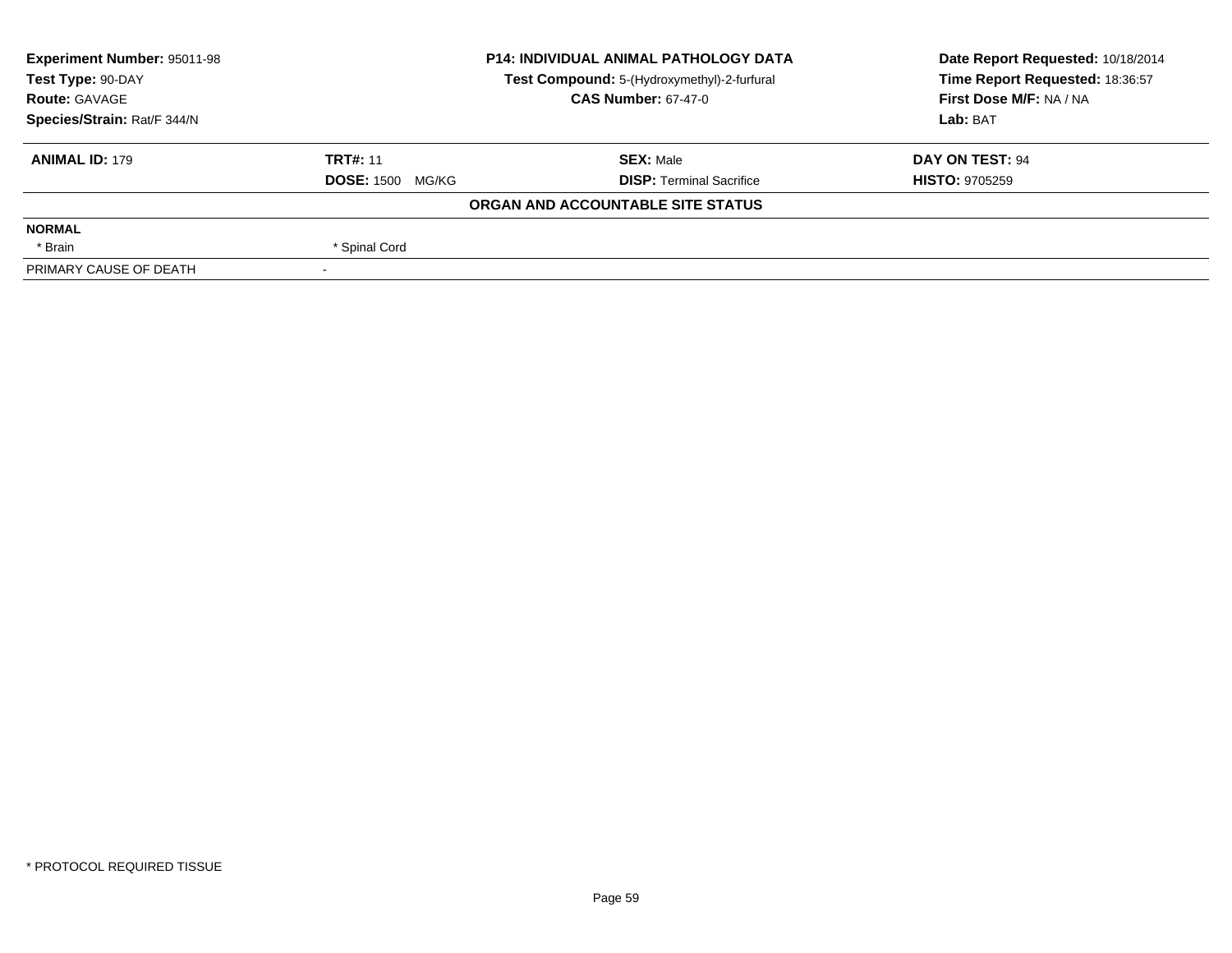| <b>Experiment Number: 95011-98</b> | <b>P14: INDIVIDUAL ANIMAL PATHOLOGY DATA</b><br>Test Compound: 5-(Hydroxymethyl)-2-furfural<br><b>CAS Number: 67-47-0</b> |                                   | Date Report Requested: 10/18/2014 |  |
|------------------------------------|---------------------------------------------------------------------------------------------------------------------------|-----------------------------------|-----------------------------------|--|
| Test Type: 90-DAY                  |                                                                                                                           |                                   | Time Report Requested: 18:36:57   |  |
| <b>Route: GAVAGE</b>               |                                                                                                                           |                                   | First Dose M/F: NA / NA           |  |
| Species/Strain: Rat/F 344/N        |                                                                                                                           |                                   | Lab: BAT                          |  |
| <b>ANIMAL ID: 180</b>              | <b>TRT#: 11</b>                                                                                                           | <b>SEX:</b> Male                  | DAY ON TEST: 94                   |  |
|                                    | <b>DOSE: 1500 MG/KG</b>                                                                                                   | <b>DISP:</b> Terminal Sacrifice   | <b>HISTO: 9705260</b>             |  |
|                                    |                                                                                                                           | ORGAN AND ACCOUNTABLE SITE STATUS |                                   |  |
| <b>NORMAL</b>                      |                                                                                                                           |                                   |                                   |  |
| * Brain                            | * Spinal Cord                                                                                                             |                                   |                                   |  |
| PRIMARY CAUSE OF DEATH             |                                                                                                                           |                                   |                                   |  |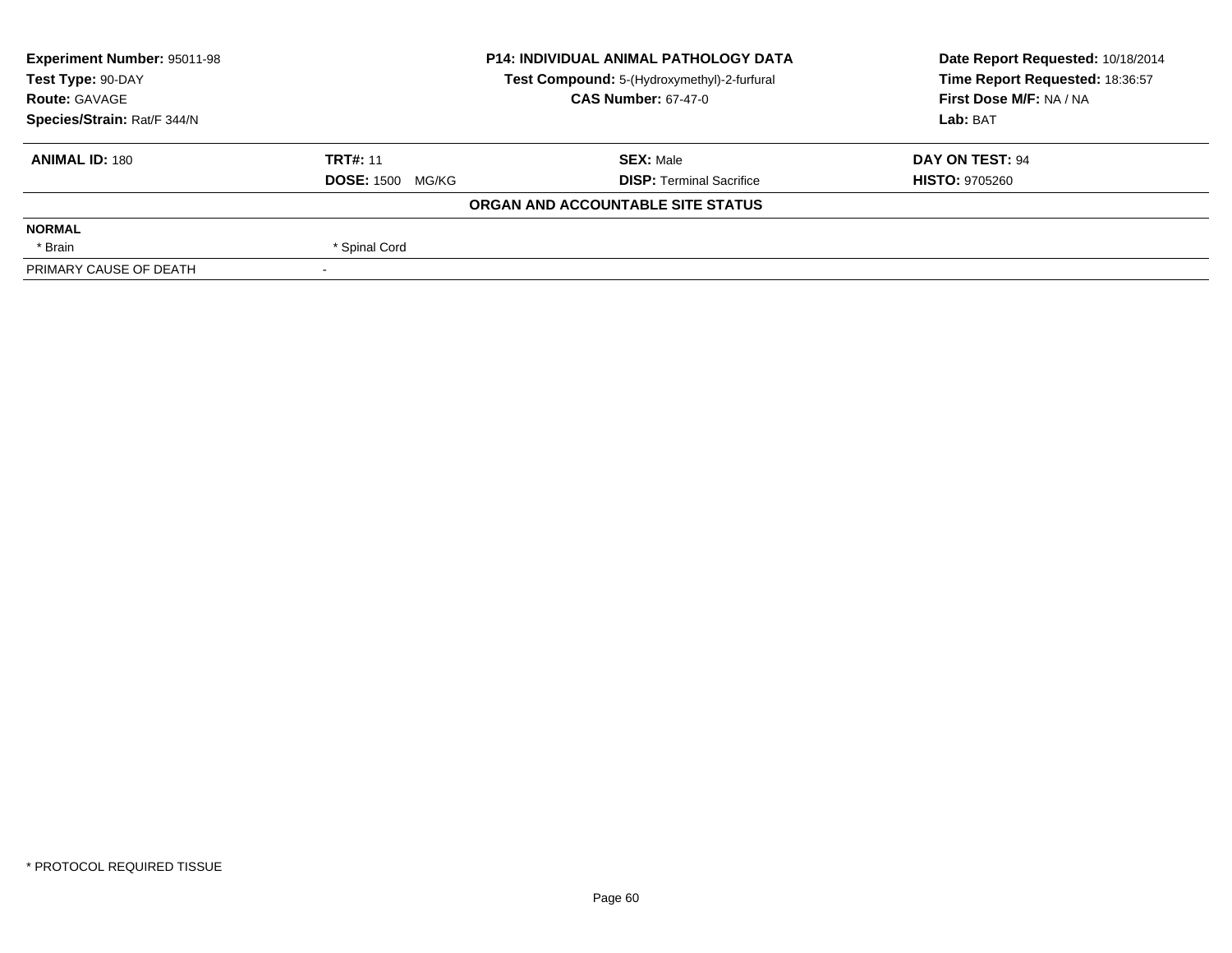| Experiment Number: 95011-98 |                      | <b>P14: INDIVIDUAL ANIMAL PATHOLOGY DATA</b> | Date Report Requested: 10/18/2014 |
|-----------------------------|----------------------|----------------------------------------------|-----------------------------------|
| Test Type: 90-DAY           |                      | Test Compound: 5-(Hydroxymethyl)-2-furfural  | Time Report Requested: 18:36:57   |
| <b>Route: GAVAGE</b>        |                      | <b>CAS Number: 67-47-0</b>                   | First Dose M/F: NA / NA           |
| Species/Strain: Rat/F 344/N |                      |                                              | Lab: BAT                          |
| <b>ANIMAL ID: 181</b>       | TRT#: 2              | <b>SEX: Female</b>                           | DAY ON TEST: 94                   |
|                             | <b>DOSE: 0 MG/KG</b> | <b>DISP:</b> Terminal Sacrifice              | <b>HISTO: 9705261</b>             |
|                             |                      | ORGAN AND ACCOUNTABLE SITE STATUS            |                                   |
| <b>NORMAL</b>               |                      |                                              |                                   |
| * Brain                     | * Spinal Cord        |                                              |                                   |
| PRIMARY CAUSE OF DEATH      |                      |                                              |                                   |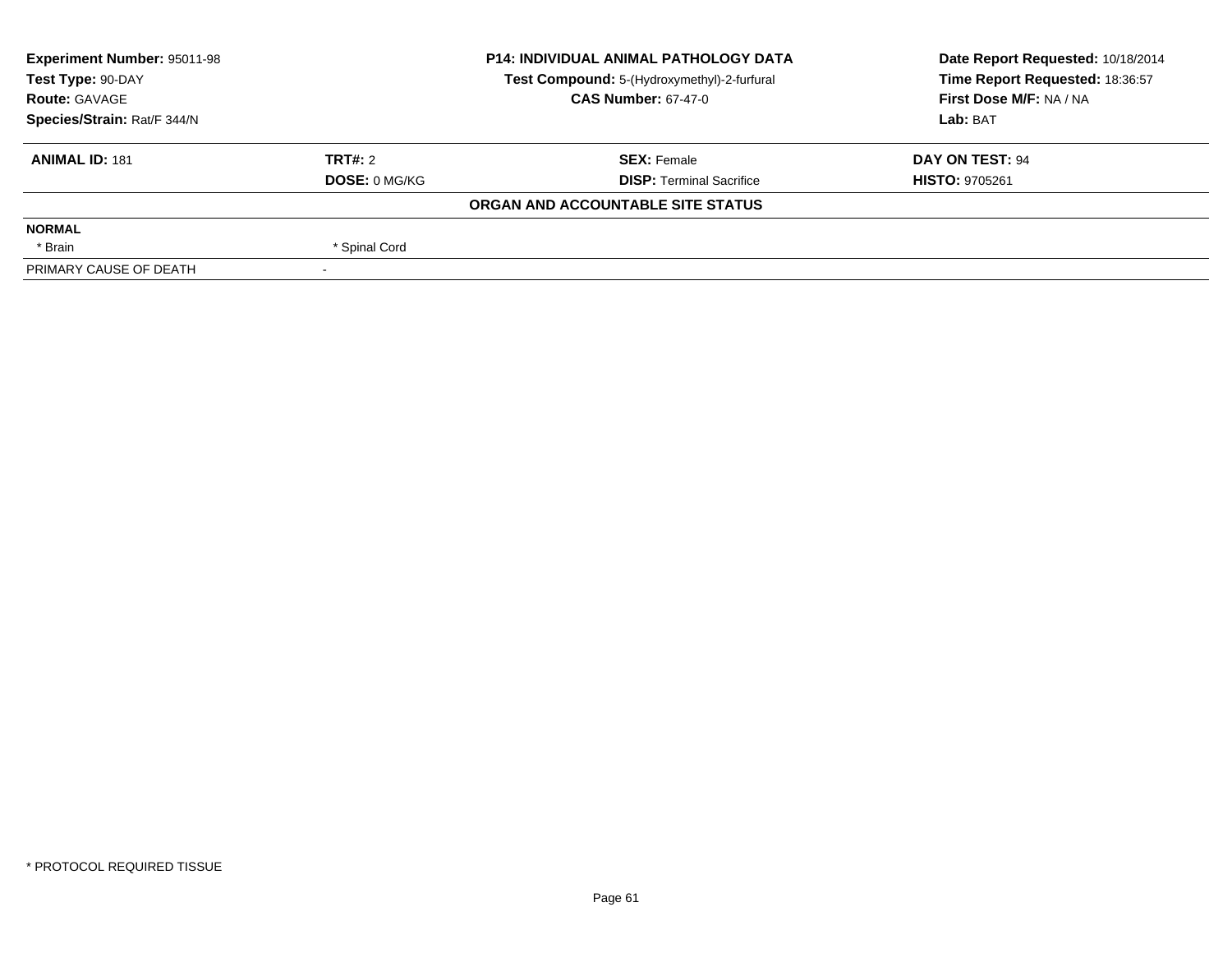| <b>Experiment Number: 95011-98</b> | <b>P14: INDIVIDUAL ANIMAL PATHOLOGY DATA</b> |                                             | Date Report Requested: 10/18/2014 |
|------------------------------------|----------------------------------------------|---------------------------------------------|-----------------------------------|
| Test Type: 90-DAY                  |                                              | Test Compound: 5-(Hydroxymethyl)-2-furfural | Time Report Requested: 18:36:57   |
| <b>Route: GAVAGE</b>               |                                              | <b>CAS Number: 67-47-0</b>                  | First Dose M/F: NA / NA           |
| Species/Strain: Rat/F 344/N        |                                              |                                             | Lab: BAT                          |
| <b>ANIMAL ID: 182</b>              | TRT#: 2                                      | <b>SEX: Female</b>                          | <b>DAY ON TEST: 94</b>            |
|                                    | <b>DOSE: 0 MG/KG</b>                         | <b>DISP: Terminal Sacrifice</b>             | <b>HISTO: 9705262</b>             |
|                                    |                                              | ORGAN AND ACCOUNTABLE SITE STATUS           |                                   |
| <b>NORMAL</b>                      |                                              |                                             |                                   |
| * Brain                            | * Spinal Cord                                |                                             |                                   |
| PRIMARY CAUSE OF DEATH             |                                              |                                             |                                   |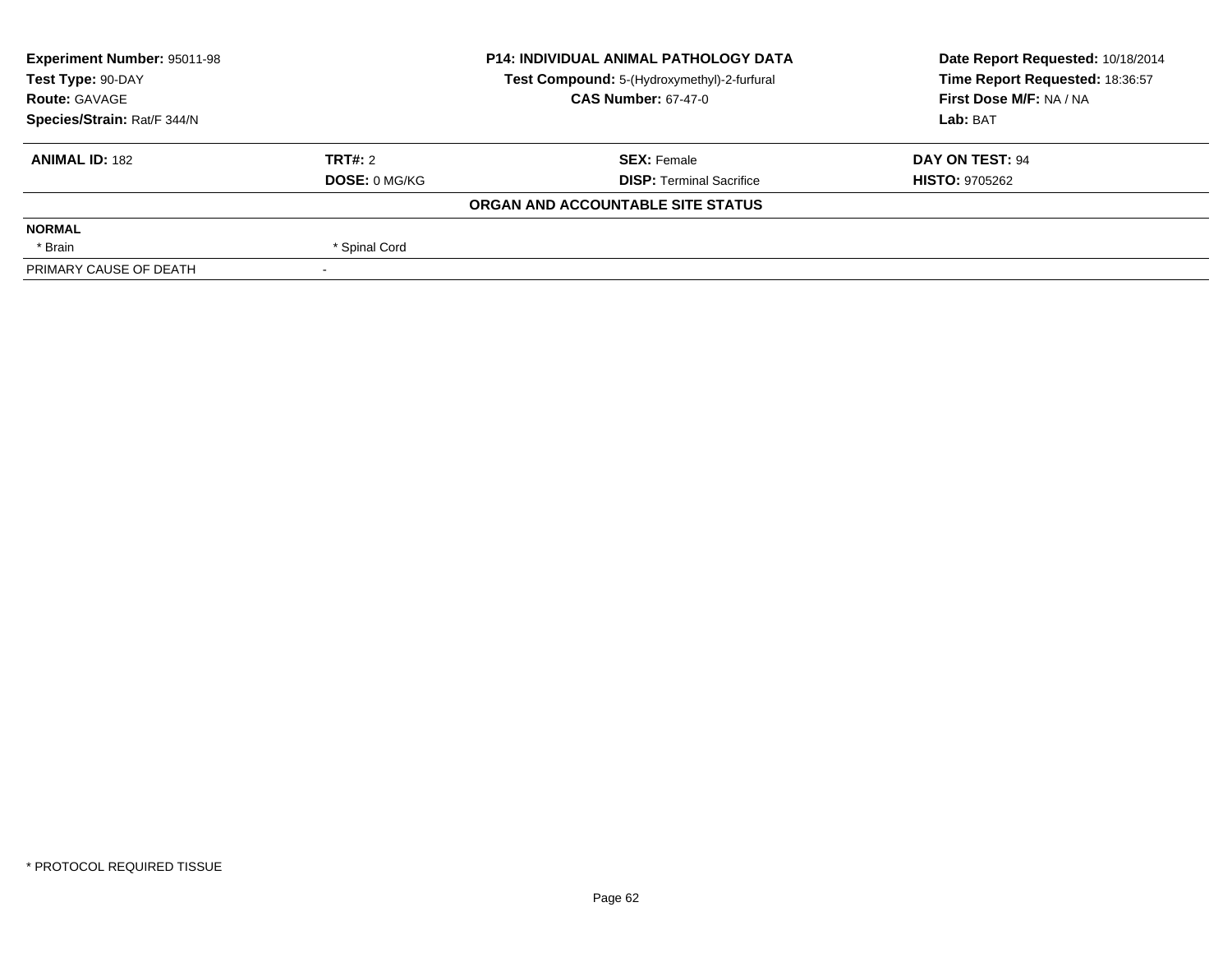| <b>Experiment Number: 95011-98</b> |                      | <b>P14: INDIVIDUAL ANIMAL PATHOLOGY DATA</b> | Date Report Requested: 10/18/2014 |
|------------------------------------|----------------------|----------------------------------------------|-----------------------------------|
| Test Type: 90-DAY                  |                      | Test Compound: 5-(Hydroxymethyl)-2-furfural  | Time Report Requested: 18:36:57   |
| <b>Route: GAVAGE</b>               |                      | <b>CAS Number: 67-47-0</b>                   | First Dose M/F: NA / NA           |
| Species/Strain: Rat/F 344/N        |                      |                                              | Lab: BAT                          |
| <b>ANIMAL ID: 183</b>              | TRT#: 2              | <b>SEX: Female</b>                           | <b>DAY ON TEST: 94</b>            |
|                                    | <b>DOSE: 0 MG/KG</b> | <b>DISP: Terminal Sacrifice</b>              | <b>HISTO: 9705263</b>             |
|                                    |                      | ORGAN AND ACCOUNTABLE SITE STATUS            |                                   |
| <b>NORMAL</b>                      |                      |                                              |                                   |
| * Brain                            | * Spinal Cord        |                                              |                                   |
| PRIMARY CAUSE OF DEATH             |                      |                                              |                                   |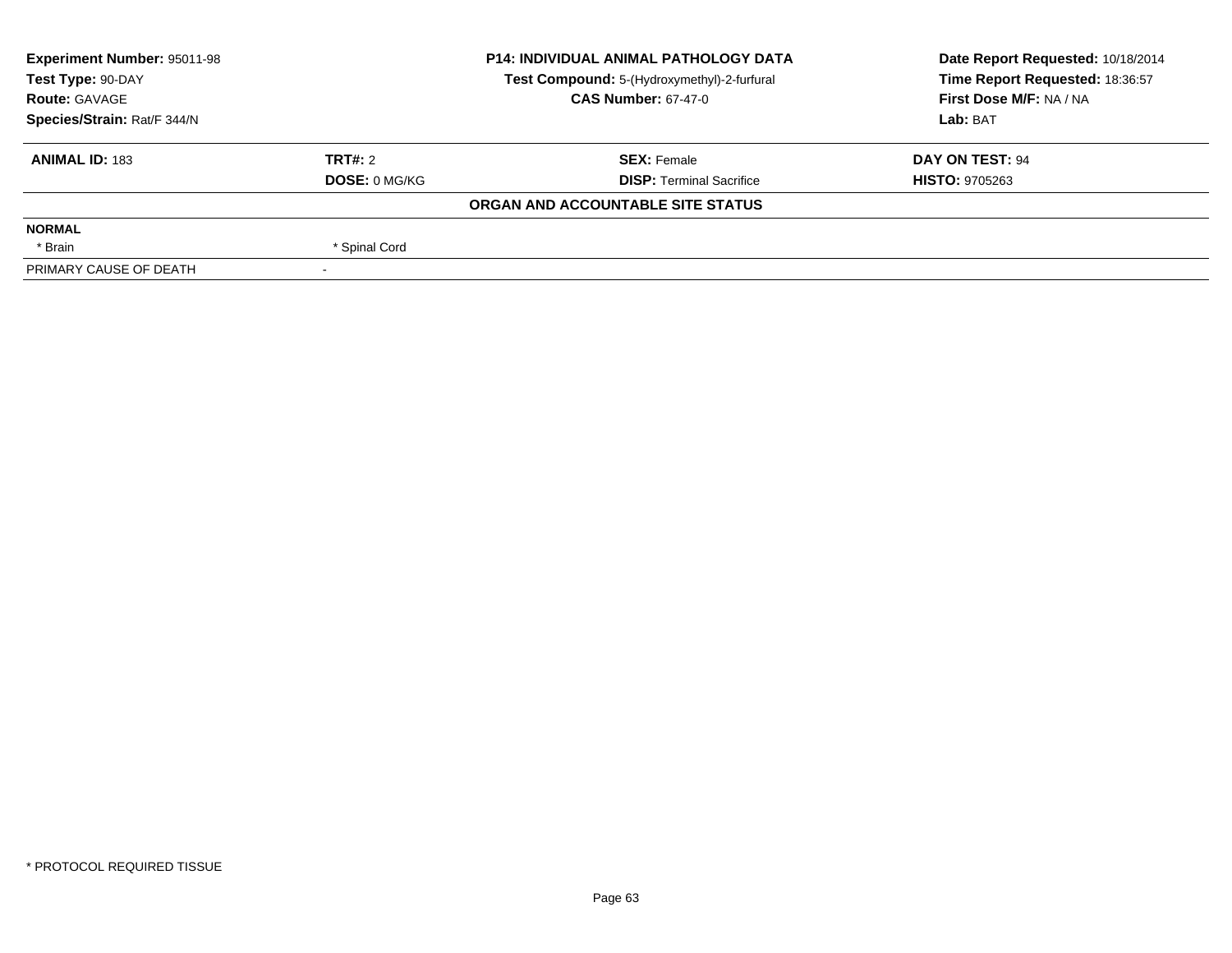| <b>Experiment Number: 95011-98</b><br>Test Type: 90-DAY<br><b>Route: GAVAGE</b> |                      | <b>P14: INDIVIDUAL ANIMAL PATHOLOGY DATA</b><br>Test Compound: 5-(Hydroxymethyl)-2-furfural<br><b>CAS Number: 67-47-0</b> | Date Report Requested: 10/18/2014<br>Time Report Requested: 18:36:57<br><b>First Dose M/F: NA / NA</b> |
|---------------------------------------------------------------------------------|----------------------|---------------------------------------------------------------------------------------------------------------------------|--------------------------------------------------------------------------------------------------------|
| Species/Strain: Rat/F 344/N                                                     |                      |                                                                                                                           | Lab: BAT                                                                                               |
| <b>ANIMAL ID: 184</b>                                                           | <b>TRT#:</b> 2       | <b>SEX: Female</b>                                                                                                        | DAY ON TEST: 94                                                                                        |
|                                                                                 | <b>DOSE: 0 MG/KG</b> | <b>DISP: Terminal Sacrifice</b>                                                                                           | <b>HISTO: 9705264</b>                                                                                  |
|                                                                                 |                      | *** NECROPSIED - NO MICROSCOPIC EXAMINATION                                                                               |                                                                                                        |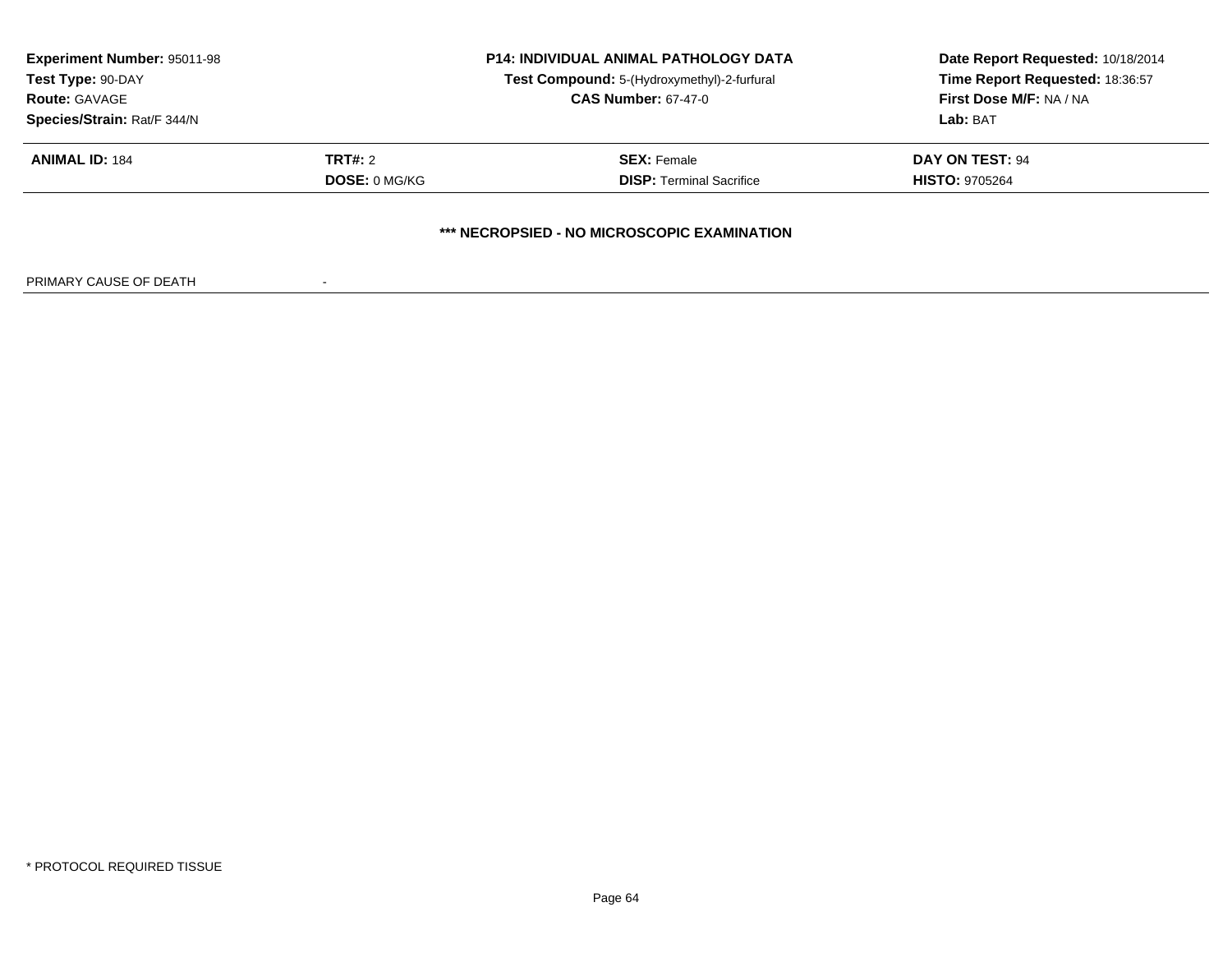| <b>Experiment Number: 95011-98</b><br>Test Type: 90-DAY<br><b>Route: GAVAGE</b> |                      | <b>P14: INDIVIDUAL ANIMAL PATHOLOGY DATA</b><br>Test Compound: 5-(Hydroxymethyl)-2-furfural<br><b>CAS Number: 67-47-0</b> | Date Report Requested: 10/18/2014<br>Time Report Requested: 18:36:57<br>First Dose M/F: NA / NA |
|---------------------------------------------------------------------------------|----------------------|---------------------------------------------------------------------------------------------------------------------------|-------------------------------------------------------------------------------------------------|
| Species/Strain: Rat/F 344/N                                                     |                      |                                                                                                                           | Lab: BAT                                                                                        |
| <b>ANIMAL ID: 185</b>                                                           | <b>TRT#: 2</b>       | <b>SEX: Female</b>                                                                                                        | <b>DAY ON TEST: 94</b>                                                                          |
|                                                                                 | <b>DOSE: 0 MG/KG</b> | <b>DISP:</b> Terminal Sacrifice                                                                                           | <b>HISTO: 9705265</b>                                                                           |
|                                                                                 |                      | *** NECROPSIED - NO MICROSCOPIC EXAMINATION                                                                               |                                                                                                 |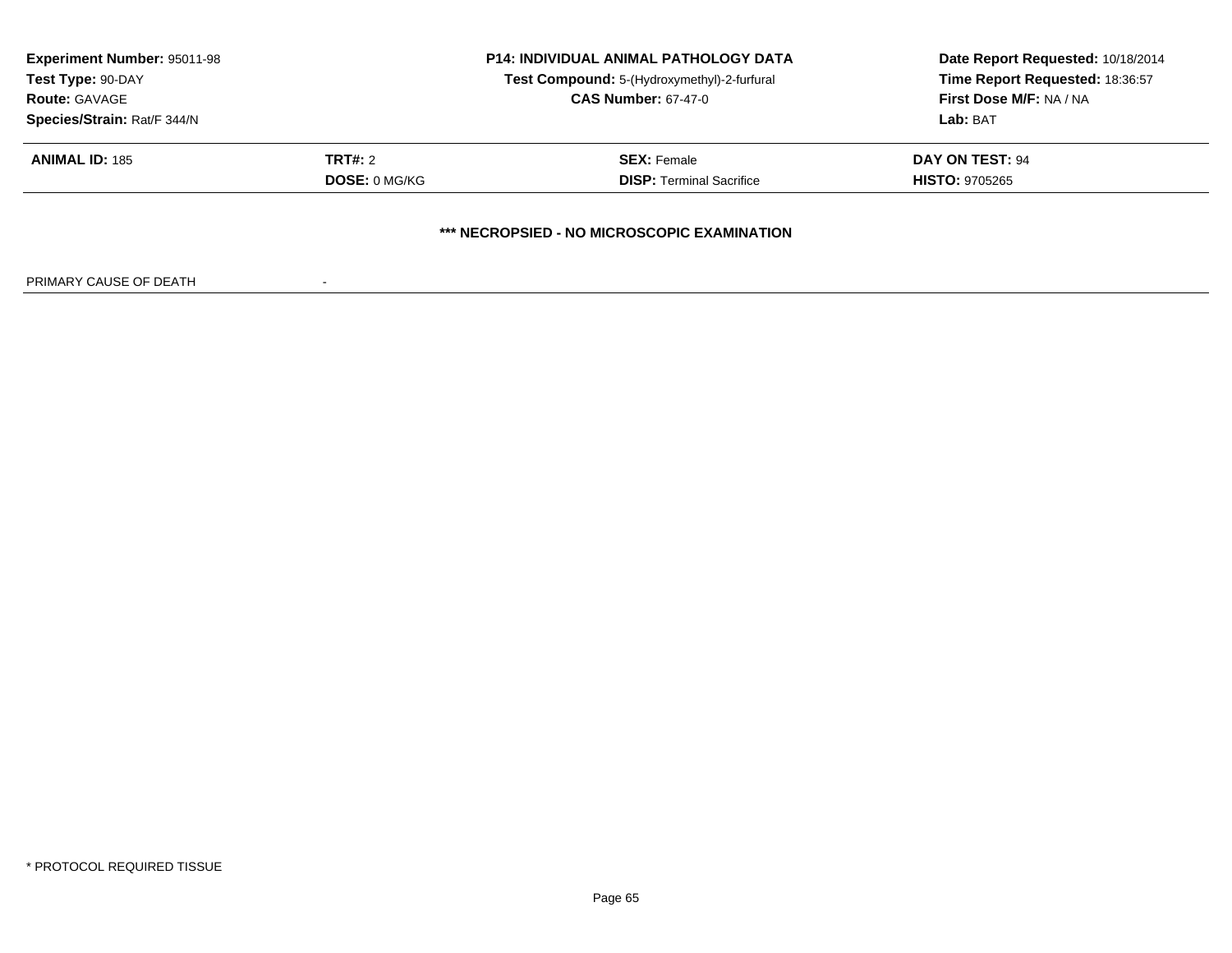| <b>Experiment Number: 95011-98</b><br>Test Type: 90-DAY<br><b>Route: GAVAGE</b> |                      | <b>P14: INDIVIDUAL ANIMAL PATHOLOGY DATA</b><br>Test Compound: 5-(Hydroxymethyl)-2-furfural<br><b>CAS Number: 67-47-0</b> | Date Report Requested: 10/18/2014<br>Time Report Requested: 18:36:58<br>First Dose M/F: NA / NA |
|---------------------------------------------------------------------------------|----------------------|---------------------------------------------------------------------------------------------------------------------------|-------------------------------------------------------------------------------------------------|
| Species/Strain: Rat/F 344/N<br><b>ANIMAL ID: 186</b>                            | <b>TRT#:</b> 2       | <b>SEX: Female</b>                                                                                                        | Lab: BAT<br><b>DAY ON TEST: 94</b>                                                              |
|                                                                                 | <b>DOSE: 0 MG/KG</b> | <b>DISP:</b> Terminal Sacrifice                                                                                           | <b>HISTO: 9705266</b>                                                                           |
|                                                                                 |                      | *** NECROPSIED - NO MICROSCOPIC EXAMINATION                                                                               |                                                                                                 |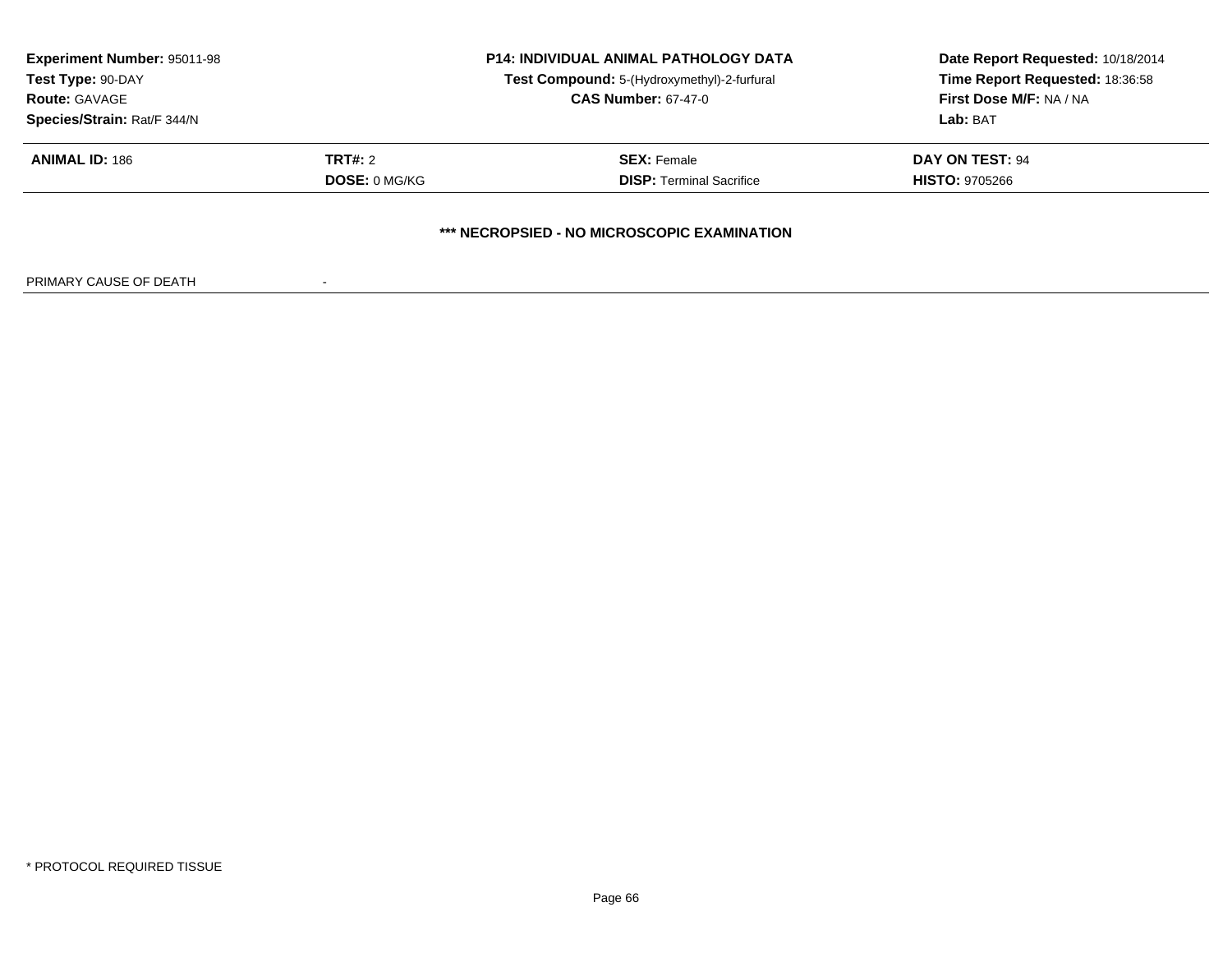| <b>Experiment Number: 95011-98</b><br>Test Type: 90-DAY<br><b>Route: GAVAGE</b> |                      | <b>P14: INDIVIDUAL ANIMAL PATHOLOGY DATA</b><br>Test Compound: 5-(Hydroxymethyl)-2-furfural<br><b>CAS Number: 67-47-0</b> | Date Report Requested: 10/18/2014<br>Time Report Requested: 18:36:58<br>First Dose M/F: NA / NA |
|---------------------------------------------------------------------------------|----------------------|---------------------------------------------------------------------------------------------------------------------------|-------------------------------------------------------------------------------------------------|
| Species/Strain: Rat/F 344/N<br><b>ANIMAL ID: 187</b>                            | <b>TRT#:</b> 2       | <b>SEX: Female</b>                                                                                                        | Lab: BAT<br>DAY ON TEST: 94                                                                     |
|                                                                                 | <b>DOSE: 0 MG/KG</b> | <b>DISP: Terminal Sacrifice</b>                                                                                           | <b>HISTO: 9705267</b>                                                                           |
|                                                                                 |                      | *** NECROPSIED - NO MICROSCOPIC EXAMINATION                                                                               |                                                                                                 |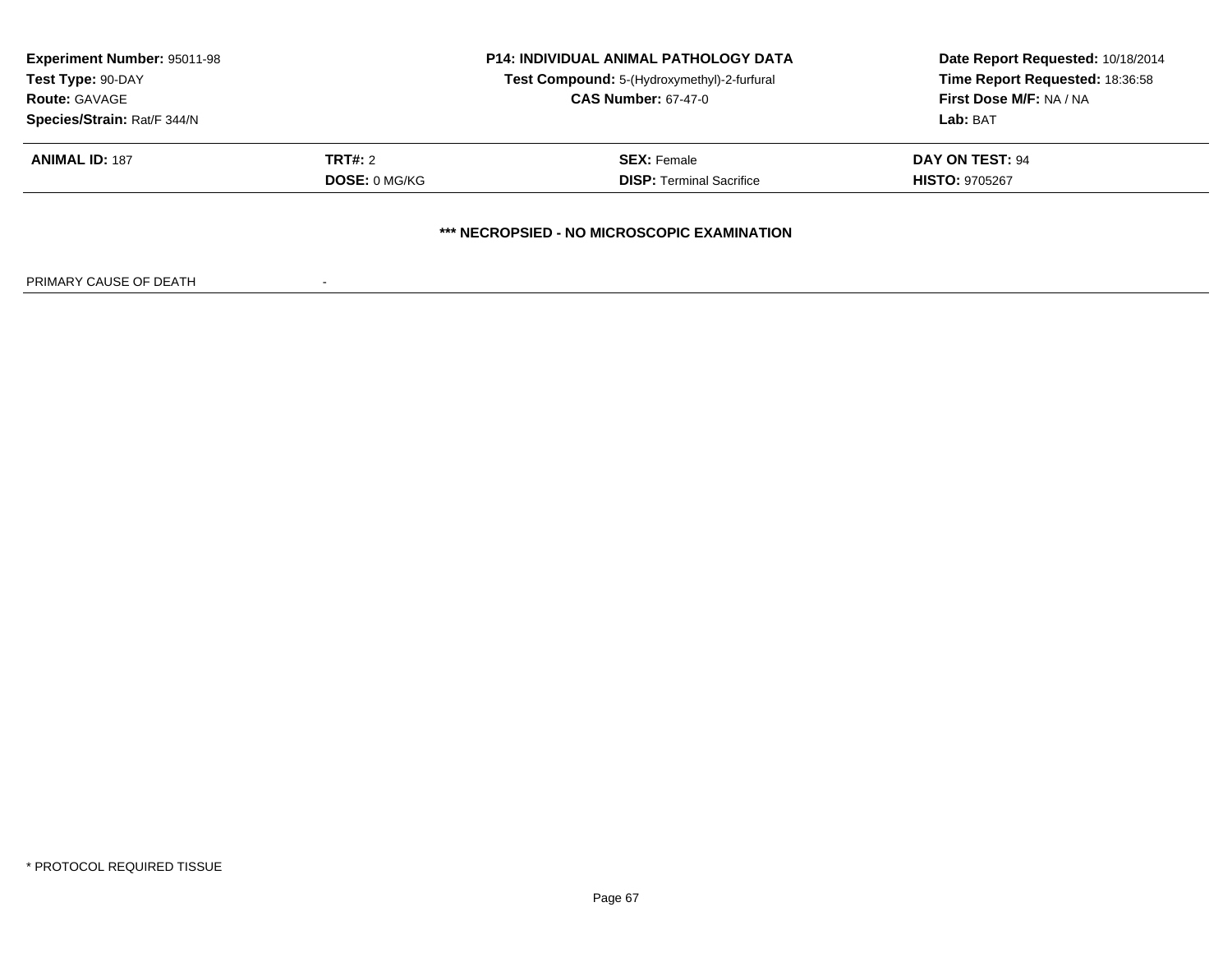| <b>Experiment Number: 95011-98</b> |                      | <b>P14: INDIVIDUAL ANIMAL PATHOLOGY DATA</b> | Date Report Requested: 10/18/2014 |
|------------------------------------|----------------------|----------------------------------------------|-----------------------------------|
| Test Type: 90-DAY                  |                      | Test Compound: 5-(Hydroxymethyl)-2-furfural  | Time Report Requested: 18:36:58   |
| <b>Route: GAVAGE</b>               |                      | <b>CAS Number: 67-47-0</b>                   | First Dose M/F: NA / NA           |
| Species/Strain: Rat/F 344/N        |                      |                                              | Lab: BAT                          |
| <b>ANIMAL ID: 188</b>              | TRT#: 2              | <b>SEX: Female</b>                           | DAY ON TEST: 94                   |
|                                    | <b>DOSE: 0 MG/KG</b> | <b>DISP: Terminal Sacrifice</b>              | <b>HISTO: 9705268</b>             |
|                                    |                      | ORGAN AND ACCOUNTABLE SITE STATUS            |                                   |
| <b>NORMAL</b>                      |                      |                                              |                                   |
| * Brain                            | * Spinal Cord        |                                              |                                   |
| PRIMARY CAUSE OF DEATH             |                      |                                              |                                   |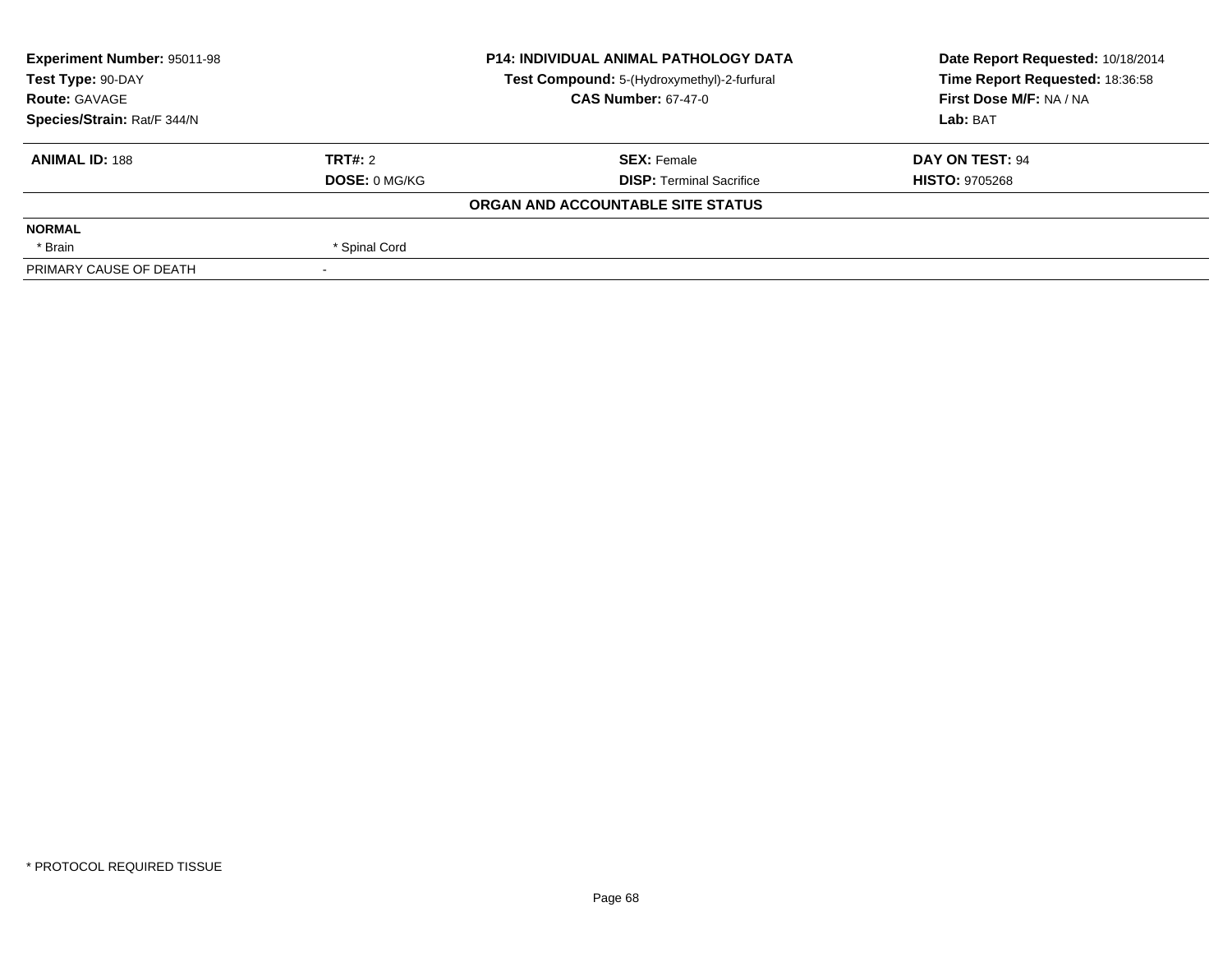|                                 | <b>P14: INDIVIDUAL ANIMAL PATHOLOGY DATA</b> |                      | <b>Experiment Number: 95011-98</b> |  |
|---------------------------------|----------------------------------------------|----------------------|------------------------------------|--|
| Time Report Requested: 18:36:58 | Test Compound: 5-(Hydroxymethyl)-2-furfural  |                      | Test Type: 90-DAY                  |  |
| First Dose M/F: NA / NA         | <b>CAS Number: 67-47-0</b>                   |                      | <b>Route: GAVAGE</b>               |  |
| Lab: BAT                        |                                              |                      | Species/Strain: Rat/F 344/N        |  |
| <b>DAY ON TEST: 94</b>          | <b>SEX: Female</b>                           | <b>TRT#:</b> 2       | <b>ANIMAL ID: 189</b>              |  |
| <b>HISTO: 9705269</b>           | <b>DISP:</b> Terminal Sacrifice              | <b>DOSE: 0 MG/KG</b> |                                    |  |
|                                 |                                              |                      |                                    |  |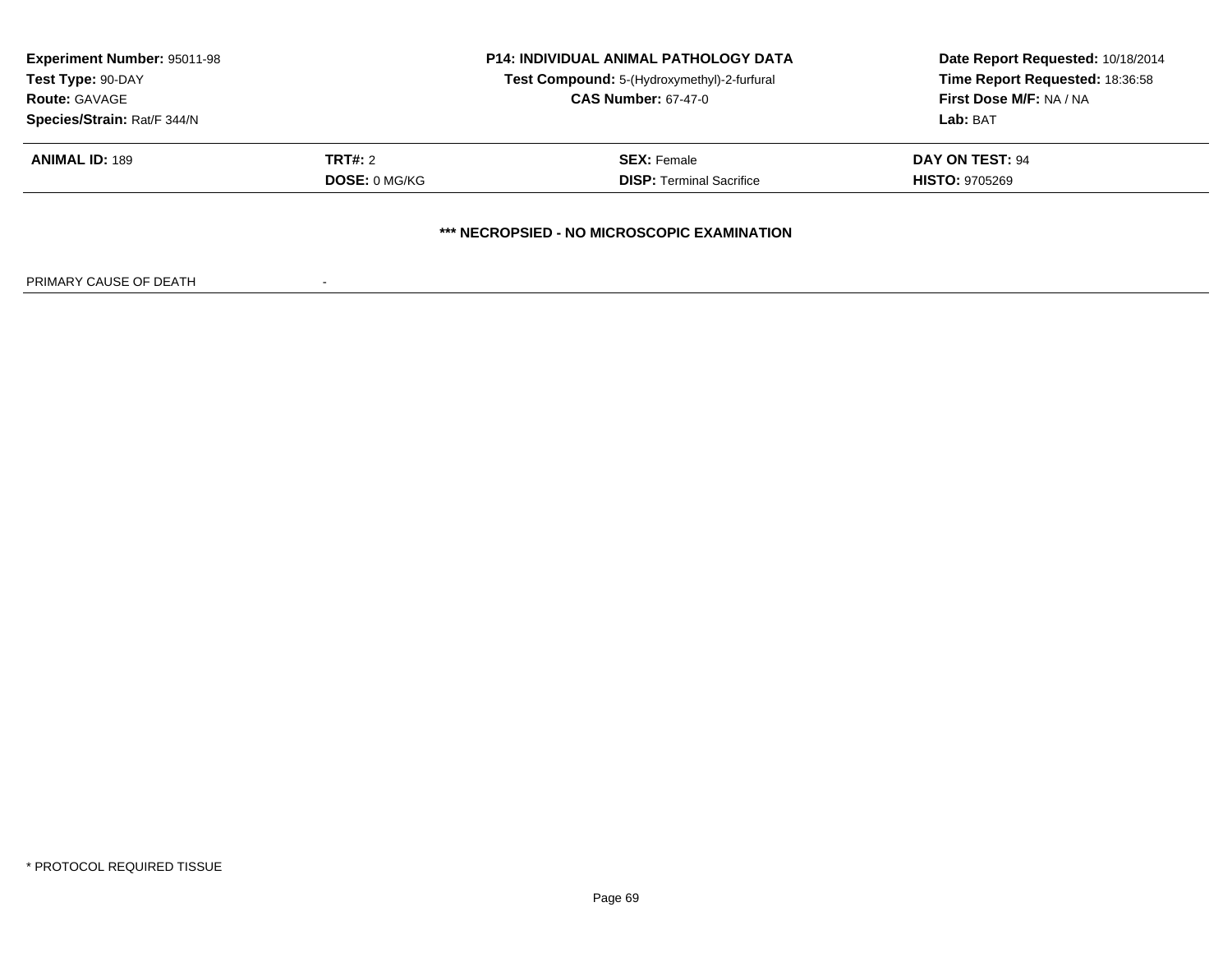| <b>Experiment Number: 95011-98</b> |                      | <b>P14: INDIVIDUAL ANIMAL PATHOLOGY DATA</b> | Date Report Requested: 10/18/2014 |
|------------------------------------|----------------------|----------------------------------------------|-----------------------------------|
| Test Type: 90-DAY                  |                      | Test Compound: 5-(Hydroxymethyl)-2-furfural  | Time Report Requested: 18:36:58   |
| <b>Route: GAVAGE</b>               |                      | <b>CAS Number: 67-47-0</b>                   | First Dose M/F: NA / NA           |
| Species/Strain: Rat/F 344/N        |                      |                                              | Lab: BAT                          |
| <b>ANIMAL ID: 190</b>              | TRT#: 2              | <b>SEX: Female</b>                           | DAY ON TEST: 94                   |
|                                    | <b>DOSE: 0 MG/KG</b> | <b>DISP:</b> Terminal Sacrifice              | <b>HISTO: 9705270</b>             |
|                                    |                      | ORGAN AND ACCOUNTABLE SITE STATUS            |                                   |
| <b>NORMAL</b>                      |                      |                                              |                                   |
| * Brain                            | * Spinal Cord        |                                              |                                   |
| PRIMARY CAUSE OF DEATH             |                      |                                              |                                   |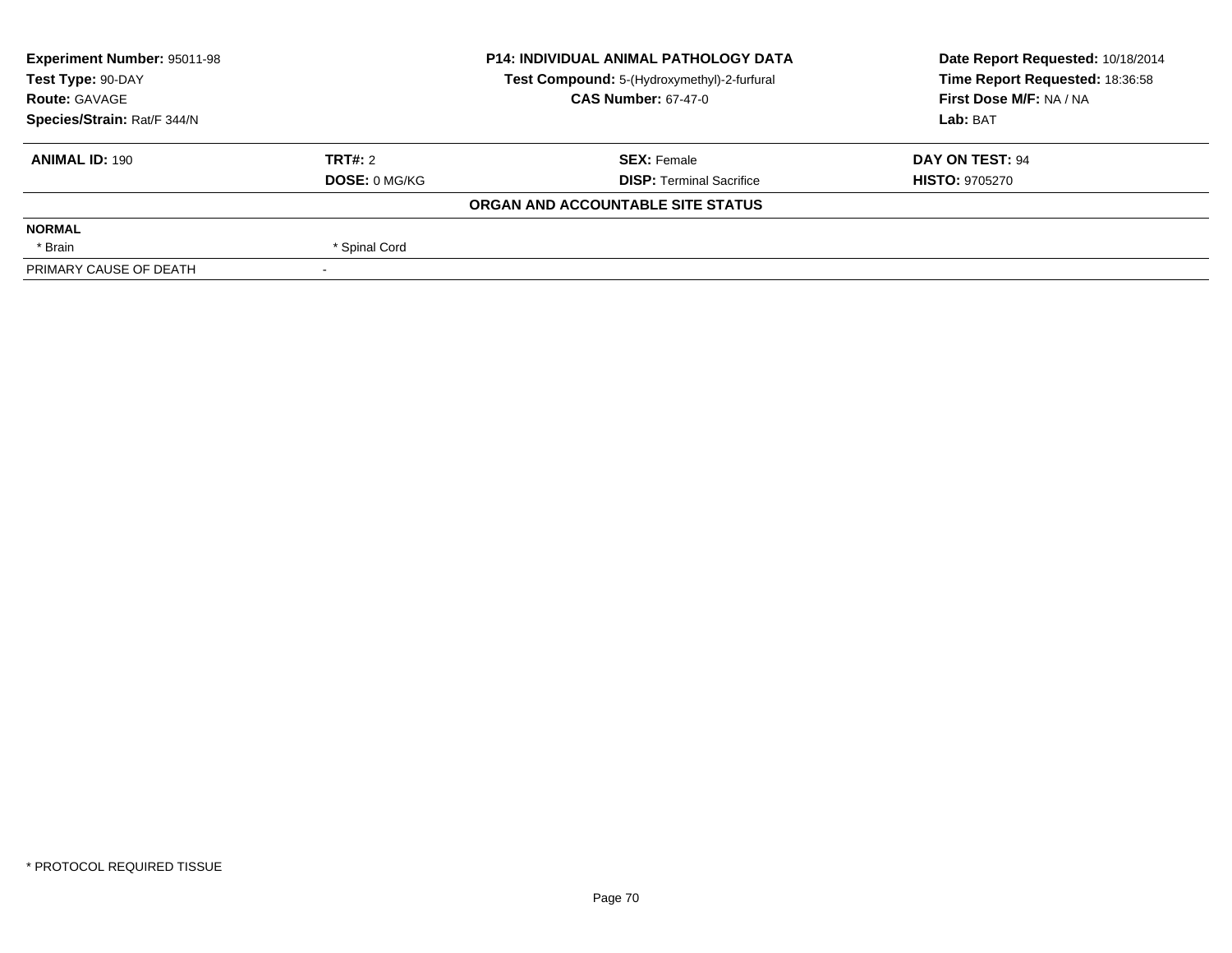| <b>Experiment Number: 95011-98</b> |                       | <b>P14: INDIVIDUAL ANIMAL PATHOLOGY DATA</b> | Date Report Requested: 10/18/2014 |
|------------------------------------|-----------------------|----------------------------------------------|-----------------------------------|
| Test Type: 90-DAY                  |                       | Test Compound: 5-(Hydroxymethyl)-2-furfural  | Time Report Requested: 18:36:58   |
| <b>Route: GAVAGE</b>               |                       | <b>CAS Number: 67-47-0</b>                   | First Dose M/F: NA / NA           |
| Species/Strain: Rat/F 344/N        |                       |                                              | Lab: BAT                          |
| <b>ANIMAL ID: 191</b>              | TRT#: 4               | <b>SEX: Female</b>                           | DAY ON TEST: 94                   |
|                                    | <b>DOSE: 94 MG/KG</b> | <b>DISP:</b> Terminal Sacrifice              | <b>HISTO: 9705271</b>             |
|                                    |                       | ORGAN AND ACCOUNTABLE SITE STATUS            |                                   |
| <b>NORMAL</b>                      |                       |                                              |                                   |
| * Brain                            | * Spinal Cord         |                                              |                                   |
| PRIMARY CAUSE OF DEATH             |                       |                                              |                                   |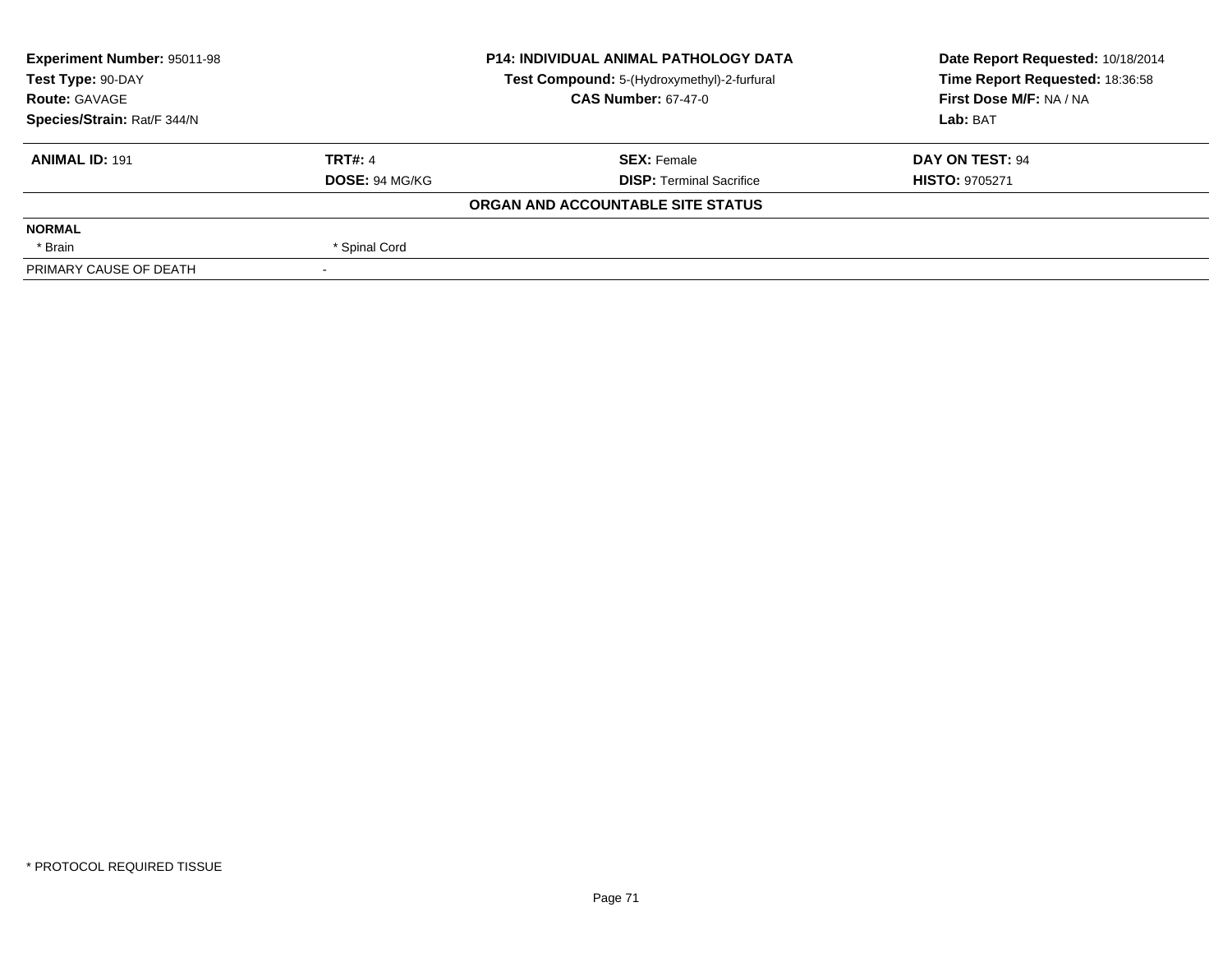| <b>Experiment Number: 95011-98</b> | <b>P14: INDIVIDUAL ANIMAL PATHOLOGY DATA</b> |                                             | Date Report Requested: 10/18/2014 |
|------------------------------------|----------------------------------------------|---------------------------------------------|-----------------------------------|
| Test Type: 90-DAY                  |                                              | Test Compound: 5-(Hydroxymethyl)-2-furfural | Time Report Requested: 18:36:58   |
| <b>Route: GAVAGE</b>               |                                              | <b>CAS Number: 67-47-0</b>                  | First Dose M/F: NA / NA           |
| Species/Strain: Rat/F 344/N        |                                              |                                             | Lab: BAT                          |
| <b>ANIMAL ID: 192</b>              | <b>TRT#: 4</b>                               | <b>SEX: Female</b>                          | DAY ON TEST: 94                   |
|                                    | <b>DOSE: 94 MG/KG</b>                        | <b>DISP: Terminal Sacrifice</b>             | <b>HISTO: 9705272</b>             |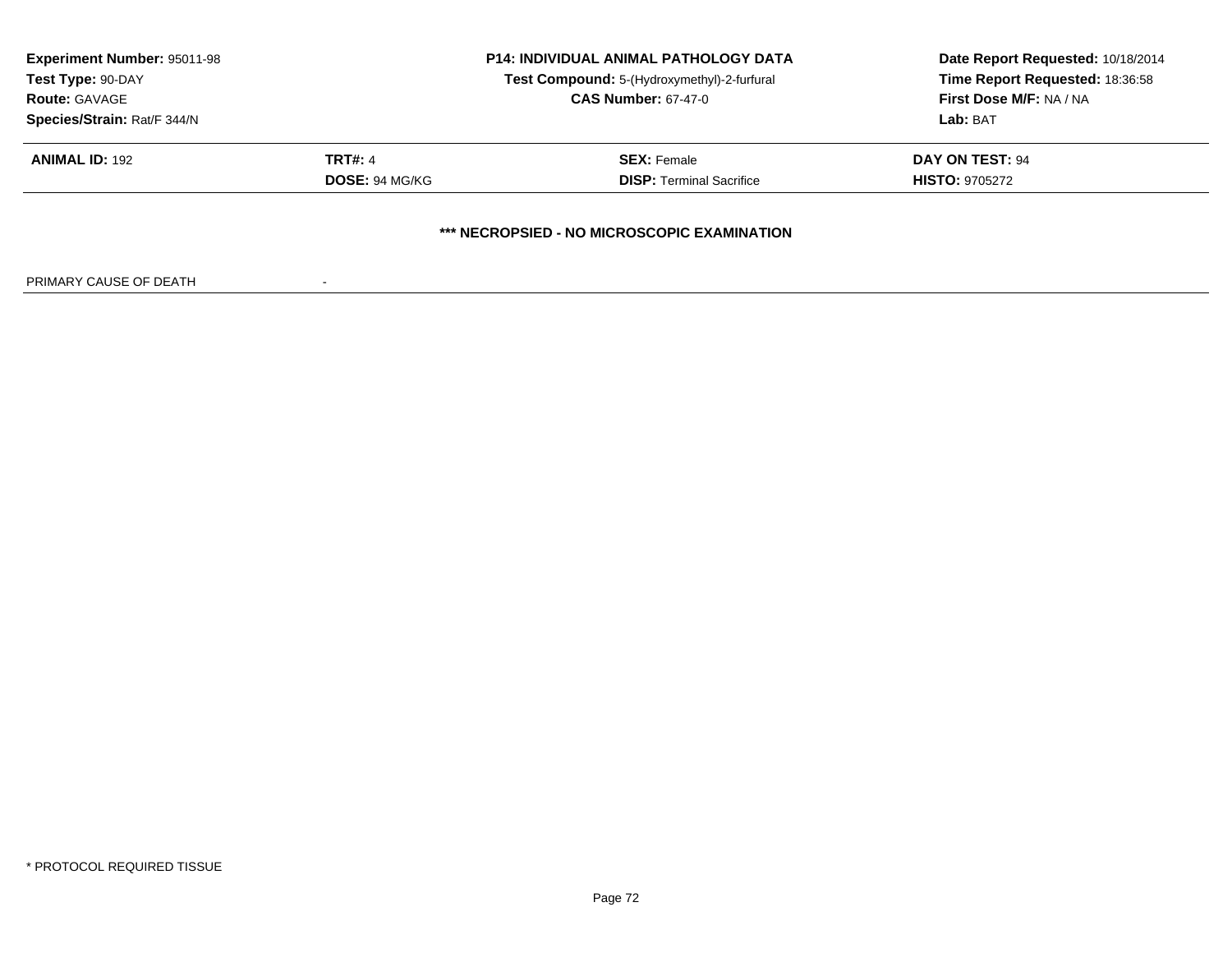| <b>Experiment Number: 95011-98</b><br><b>P14: INDIVIDUAL ANIMAL PATHOLOGY DATA</b><br>Test Compound: 5-(Hydroxymethyl)-2-furfural<br>Test Type: 90-DAY |                       |                                 | Date Report Requested: 10/18/2014 |
|--------------------------------------------------------------------------------------------------------------------------------------------------------|-----------------------|---------------------------------|-----------------------------------|
|                                                                                                                                                        |                       | Time Report Requested: 18:36:58 |                                   |
| <b>Route: GAVAGE</b>                                                                                                                                   |                       | <b>CAS Number: 67-47-0</b>      | First Dose M/F: NA / NA           |
| Species/Strain: Rat/F 344/N                                                                                                                            |                       |                                 | Lab: BAT                          |
| <b>ANIMAL ID: 193</b>                                                                                                                                  | <b>TRT#: 4</b>        | <b>SEX: Female</b>              | DAY ON TEST: 94                   |
|                                                                                                                                                        | <b>DOSE: 94 MG/KG</b> | <b>DISP: Terminal Sacrifice</b> | <b>HISTO: 9705273</b>             |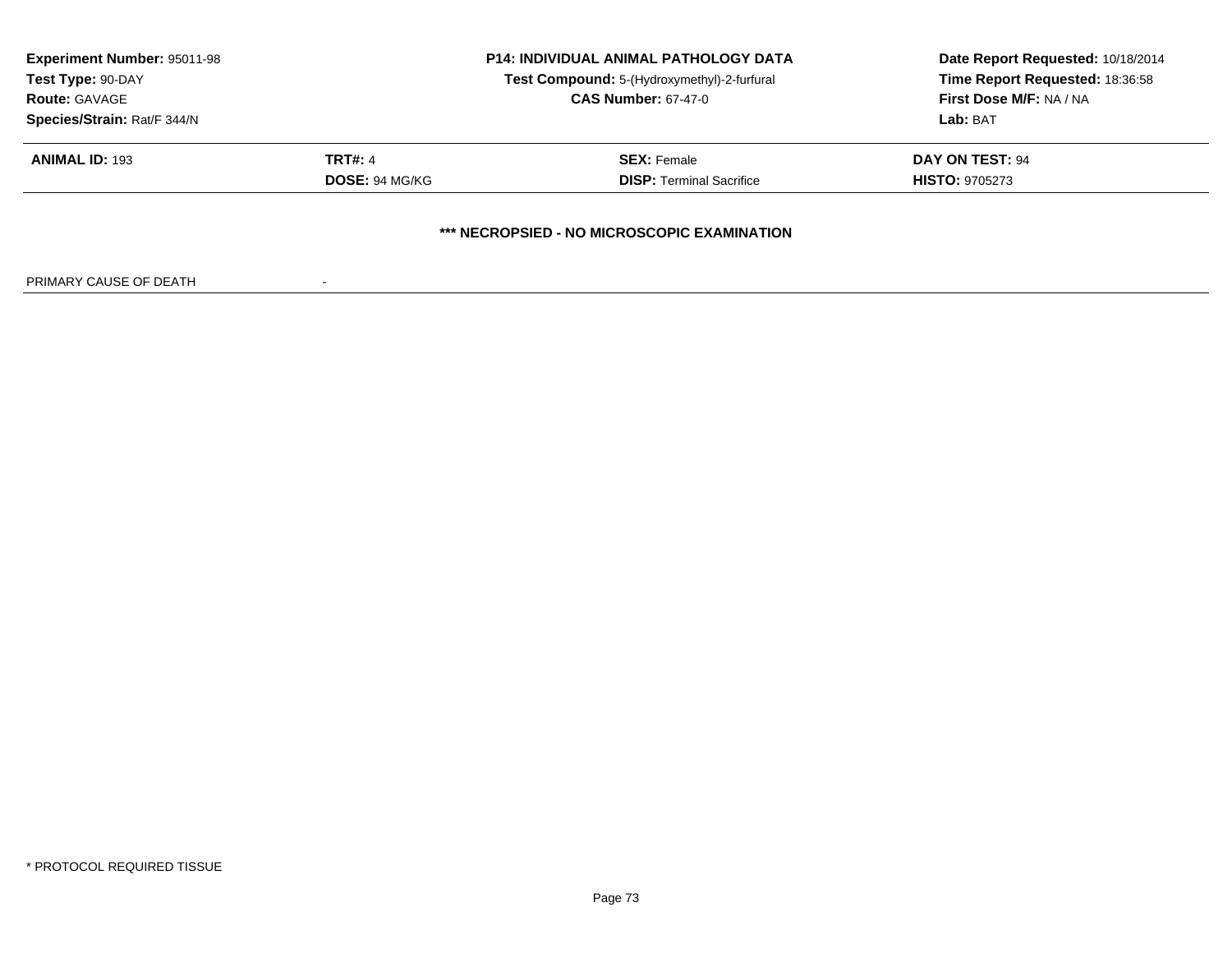| Experiment Number: 95011-98<br>Test Type: 90-DAY<br><b>Route: GAVAGE</b><br>Species/Strain: Rat/F 344/N |                       | <b>P14: INDIVIDUAL ANIMAL PATHOLOGY DATA</b><br>Test Compound: 5-(Hydroxymethyl)-2-furfural<br><b>CAS Number: 67-47-0</b> | Date Report Requested: 10/18/2014<br>Time Report Requested: 18:36:58<br>First Dose M/F: NA / NA<br>Lab: BAT |
|---------------------------------------------------------------------------------------------------------|-----------------------|---------------------------------------------------------------------------------------------------------------------------|-------------------------------------------------------------------------------------------------------------|
| <b>ANIMAL ID: 194</b>                                                                                   | <b>TRT#: 4</b>        | <b>SEX: Female</b>                                                                                                        | DAY ON TEST: 94                                                                                             |
|                                                                                                         | <b>DOSE: 94 MG/KG</b> | <b>DISP:</b> Terminal Sacrifice                                                                                           | <b>HISTO: 9705274</b>                                                                                       |
|                                                                                                         |                       | ORGAN AND ACCOUNTABLE SITE STATUS                                                                                         |                                                                                                             |
| <b>NORMAL</b>                                                                                           |                       |                                                                                                                           |                                                                                                             |
| * Brain                                                                                                 |                       |                                                                                                                           |                                                                                                             |
| <b>OBSERVATIONS</b>                                                                                     |                       |                                                                                                                           |                                                                                                             |
| * Spinal Cord                                                                                           |                       | <b>Cyst Epithelial Inclusion</b>                                                                                          |                                                                                                             |
| PRIMARY CAUSE OF DEATH                                                                                  | $\,$                  |                                                                                                                           |                                                                                                             |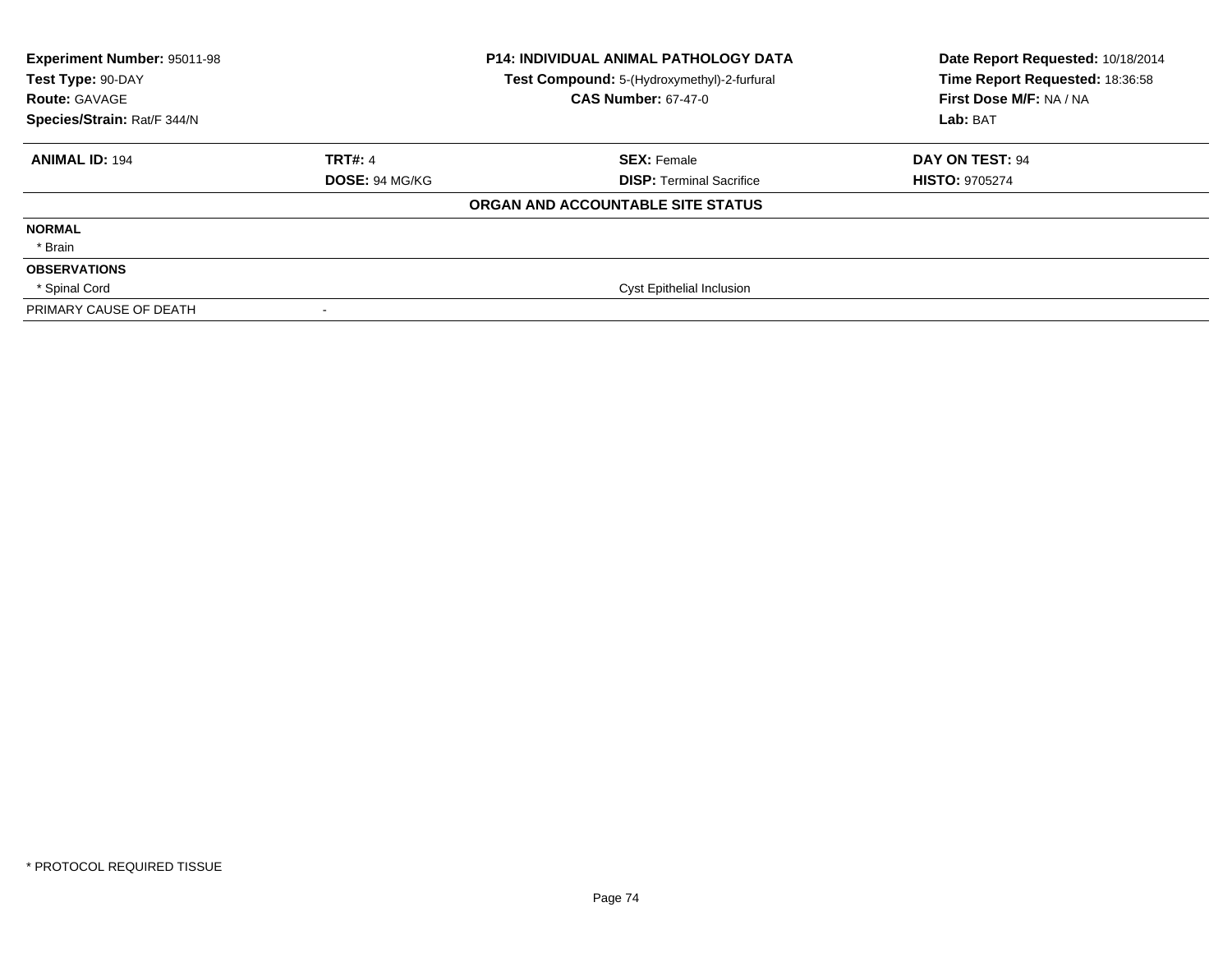| Time Report Requested: 18:36:58                                                                                      |  |
|----------------------------------------------------------------------------------------------------------------------|--|
|                                                                                                                      |  |
| First Dose M/F: NA / NA                                                                                              |  |
|                                                                                                                      |  |
|                                                                                                                      |  |
| <b>HISTO: 9705275</b>                                                                                                |  |
| Lab: BAT<br><b>SEX: Female</b><br><b>DAY ON TEST: 94</b><br><b>DOSE: 94 MG/KG</b><br><b>DISP:</b> Terminal Sacrifice |  |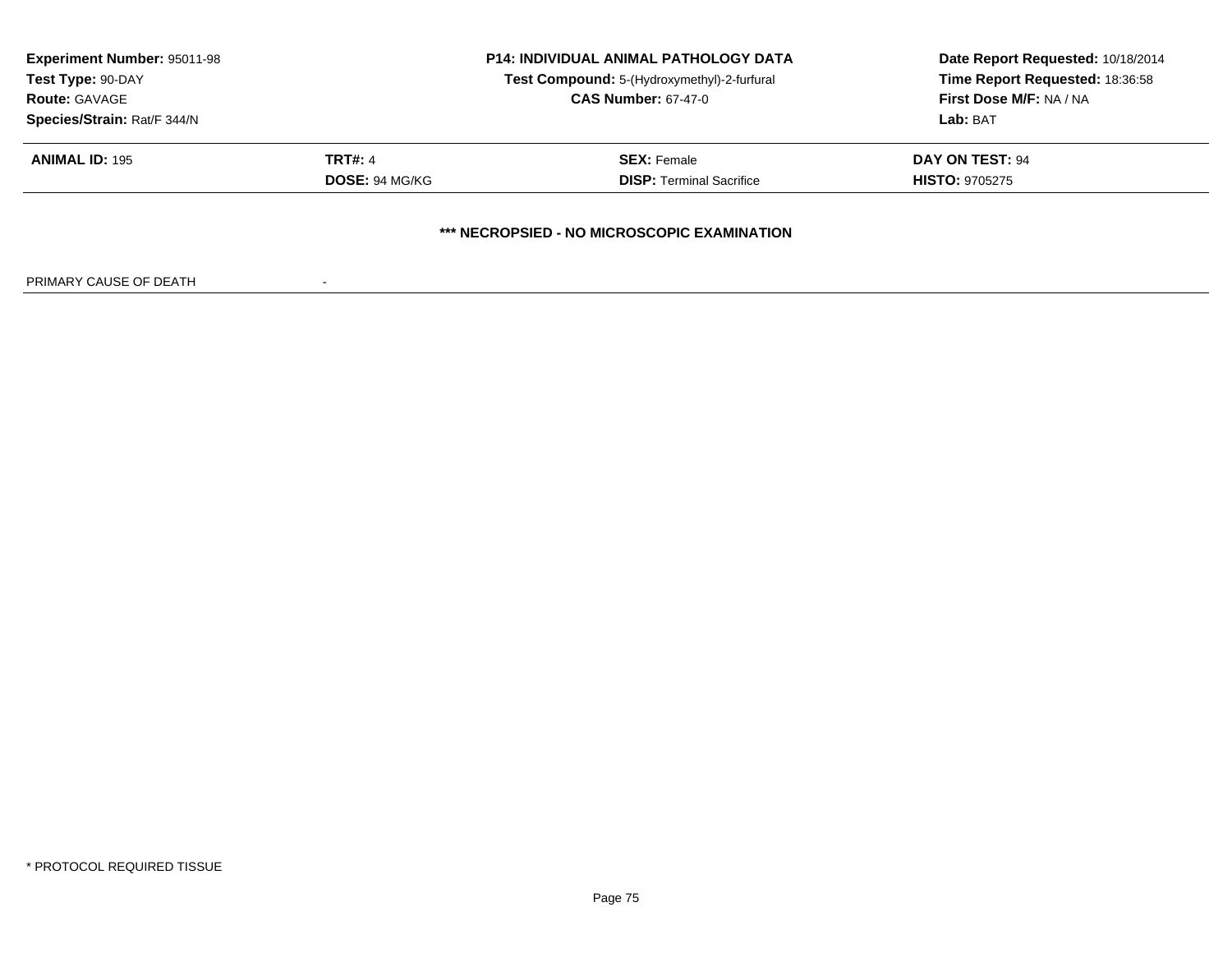| <b>Experiment Number: 95011-98</b><br><b>P14: INDIVIDUAL ANIMAL PATHOLOGY DATA</b><br>Test Type: 90-DAY<br>Test Compound: 5-(Hydroxymethyl)-2-furfural |                            | Date Report Requested: 10/18/2014 |                                 |  |
|--------------------------------------------------------------------------------------------------------------------------------------------------------|----------------------------|-----------------------------------|---------------------------------|--|
|                                                                                                                                                        |                            |                                   | Time Report Requested: 18:36:58 |  |
| <b>Route: GAVAGE</b>                                                                                                                                   | <b>CAS Number: 67-47-0</b> |                                   | First Dose M/F: NA / NA         |  |
| Species/Strain: Rat/F 344/N                                                                                                                            |                            |                                   | Lab: BAT                        |  |
| <b>ANIMAL ID: 196</b>                                                                                                                                  | <b>TRT#: 4</b>             | <b>SEX: Female</b>                | DAY ON TEST: 94                 |  |
|                                                                                                                                                        | <b>DOSE: 94 MG/KG</b>      | <b>DISP: Terminal Sacrifice</b>   | <b>HISTO: 9705276</b>           |  |
|                                                                                                                                                        |                            | ORGAN AND ACCOUNTABLE SITE STATUS |                                 |  |
| <b>NORMAL</b>                                                                                                                                          |                            |                                   |                                 |  |
| * Brain                                                                                                                                                | * Spinal Cord              |                                   |                                 |  |
| PRIMARY CAUSE OF DEATH                                                                                                                                 |                            |                                   |                                 |  |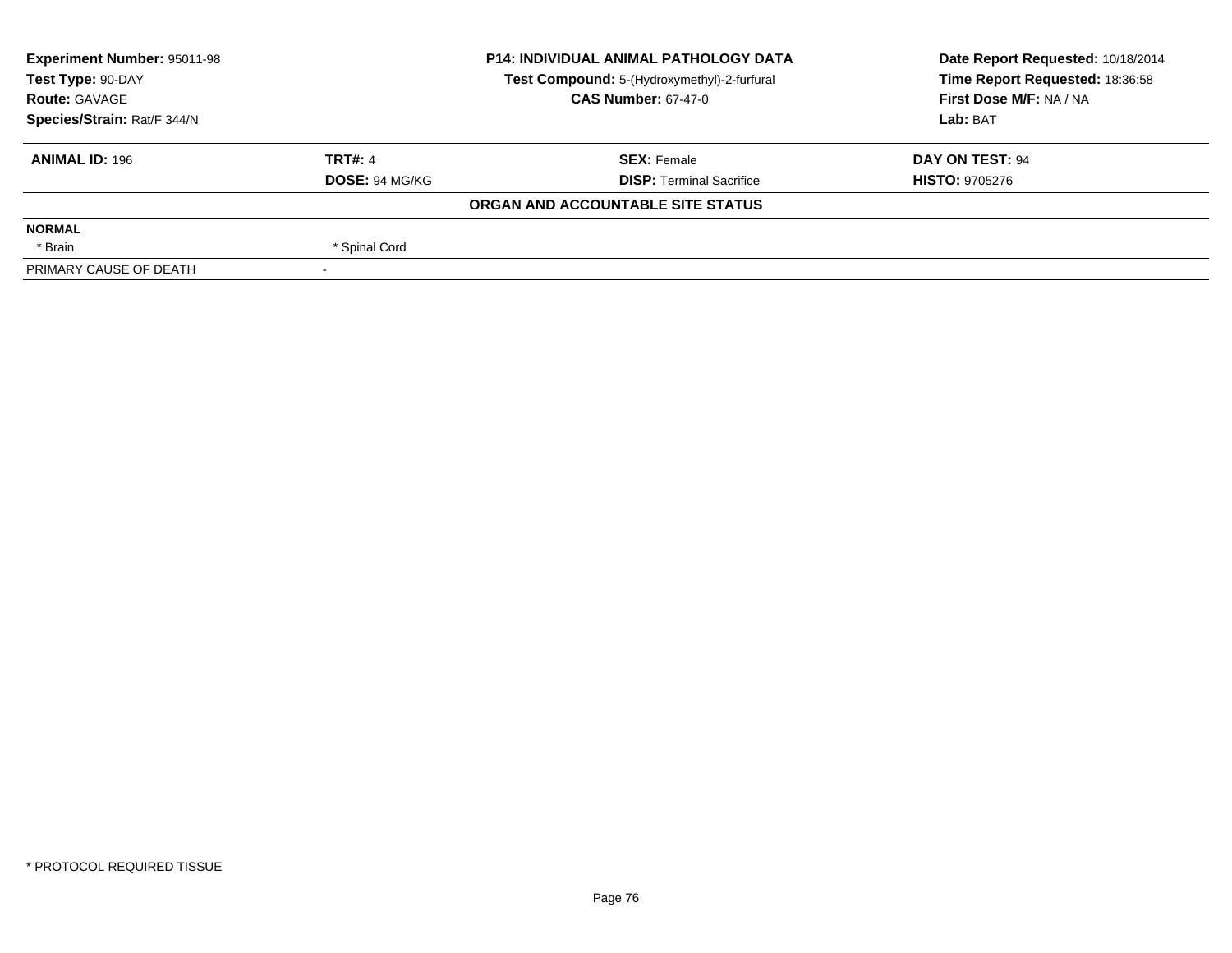| Experiment Number: 95011-98                                                                                            | <b>P14: INDIVIDUAL ANIMAL PATHOLOGY DATA</b> |                                   | Date Report Requested: 10/18/2014 |  |
|------------------------------------------------------------------------------------------------------------------------|----------------------------------------------|-----------------------------------|-----------------------------------|--|
| Test Type: 90-DAY<br>Test Compound: 5-(Hydroxymethyl)-2-furfural<br><b>CAS Number: 67-47-0</b><br><b>Route: GAVAGE</b> |                                              |                                   | Time Report Requested: 18:36:58   |  |
|                                                                                                                        |                                              | First Dose M/F: NA / NA           |                                   |  |
| Species/Strain: Rat/F 344/N                                                                                            |                                              |                                   | Lab: BAT                          |  |
| <b>ANIMAL ID: 197</b>                                                                                                  | <b>TRT#: 4</b>                               | <b>SEX: Female</b>                | DAY ON TEST: 94                   |  |
|                                                                                                                        | DOSE: 94 MG/KG                               | <b>DISP:</b> Terminal Sacrifice   | <b>HISTO: 9705277</b>             |  |
|                                                                                                                        |                                              | ORGAN AND ACCOUNTABLE SITE STATUS |                                   |  |
| <b>NORMAL</b>                                                                                                          |                                              |                                   |                                   |  |
| * Brain                                                                                                                | * Spinal Cord                                |                                   |                                   |  |
| PRIMARY CAUSE OF DEATH                                                                                                 |                                              |                                   |                                   |  |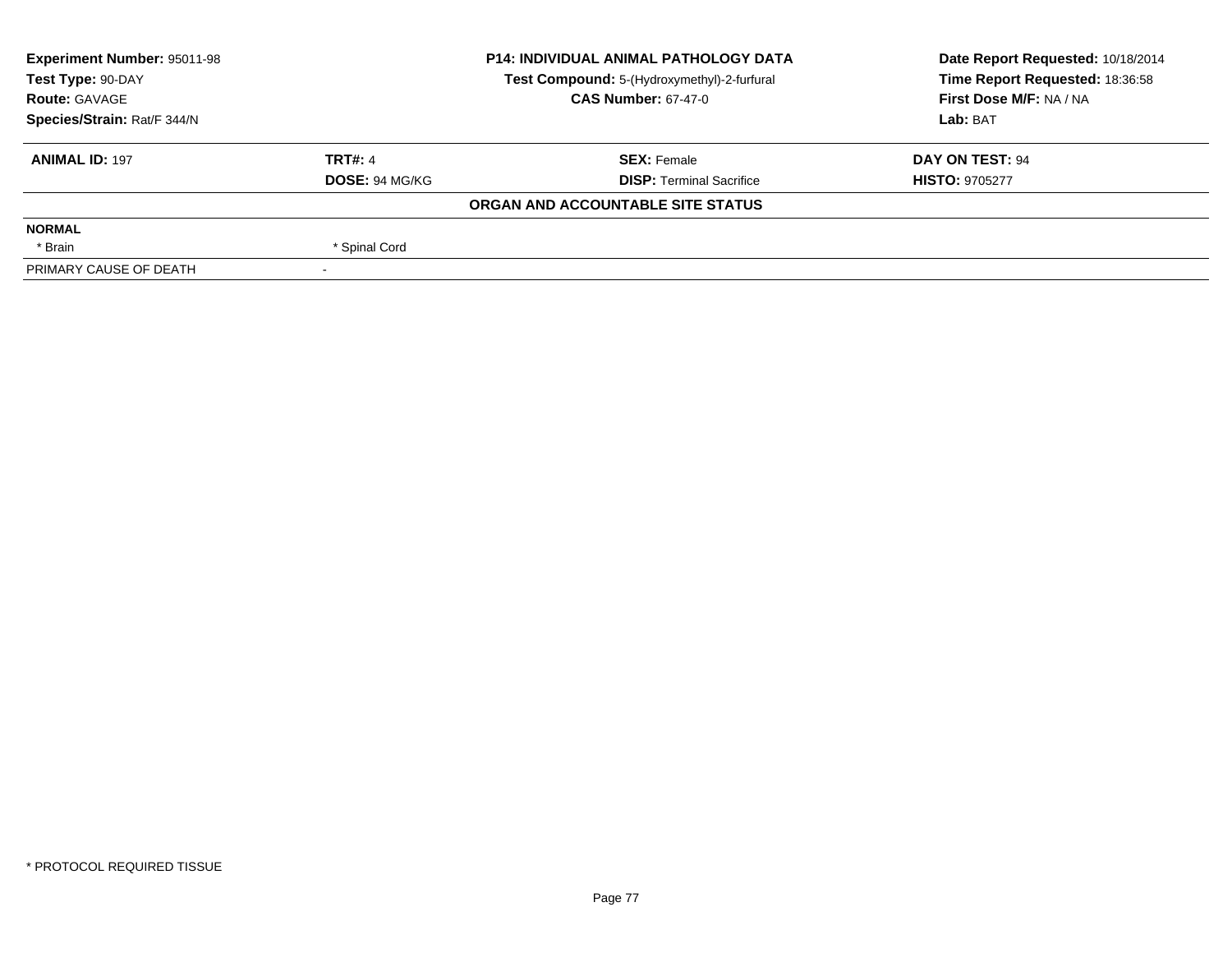| <b>Experiment Number: 95011-98</b><br>Test Type: 90-DAY |                            | <b>P14: INDIVIDUAL ANIMAL PATHOLOGY DATA</b> | Date Report Requested: 10/18/2014<br>Time Report Requested: 18:36:58<br>First Dose M/F: NA / NA |
|---------------------------------------------------------|----------------------------|----------------------------------------------|-------------------------------------------------------------------------------------------------|
|                                                         |                            | Test Compound: 5-(Hydroxymethyl)-2-furfural  |                                                                                                 |
| <b>Route: GAVAGE</b>                                    | <b>CAS Number: 67-47-0</b> |                                              |                                                                                                 |
| Species/Strain: Rat/F 344/N                             |                            | Lab: BAT                                     |                                                                                                 |
| <b>ANIMAL ID: 198</b>                                   | <b>TRT#: 4</b>             | <b>SEX: Female</b>                           | <b>DAY ON TEST: 94</b>                                                                          |
|                                                         | DOSE: 94 MG/KG             | <b>DISP: Terminal Sacrifice</b>              | <b>HISTO: 9705278</b>                                                                           |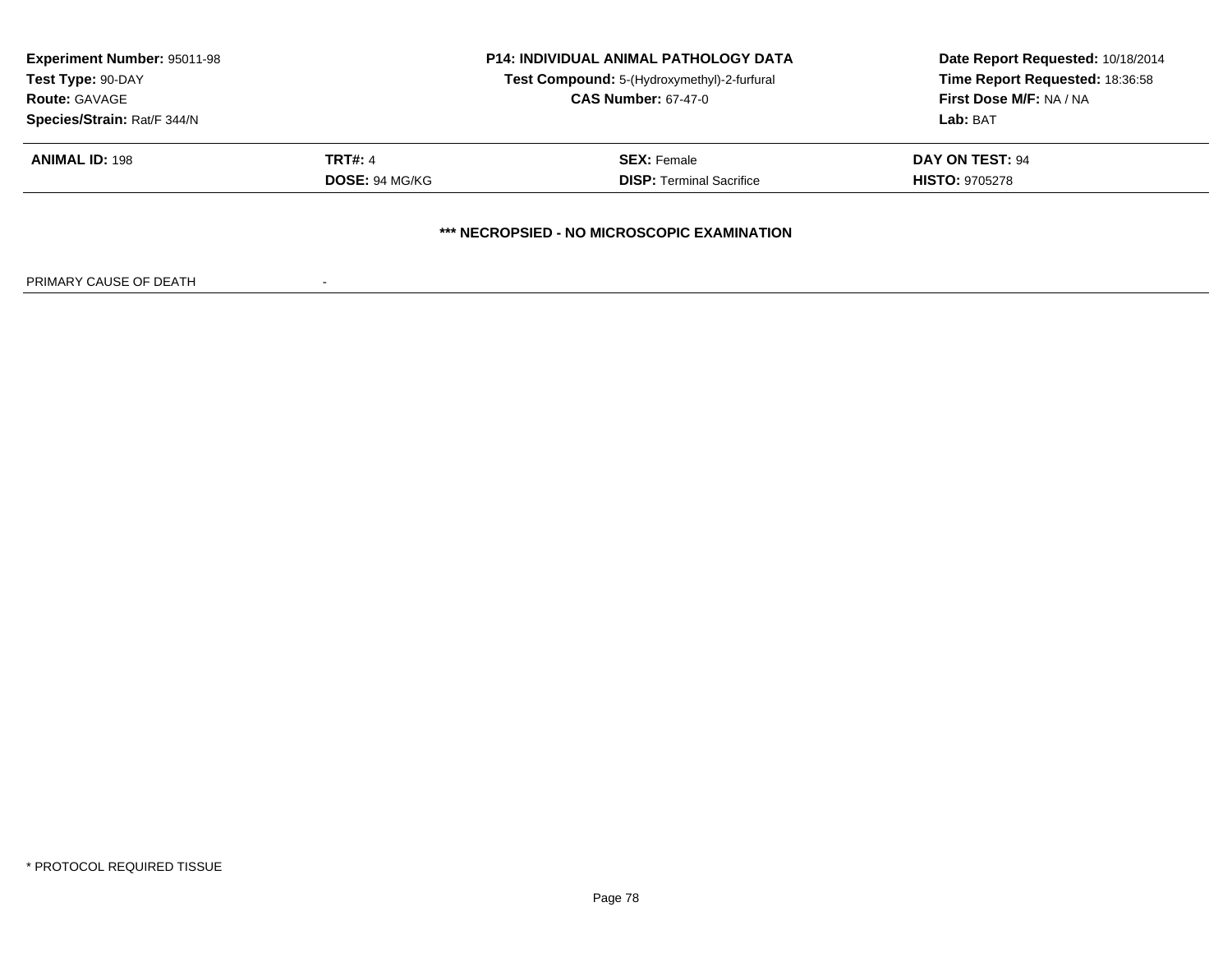| <b>Experiment Number: 95011-98</b> | <b>P14: INDIVIDUAL ANIMAL PATHOLOGY DATA</b> |                                             | Date Report Requested: 10/18/2014                          |  |
|------------------------------------|----------------------------------------------|---------------------------------------------|------------------------------------------------------------|--|
| Test Type: 90-DAY                  |                                              | Test Compound: 5-(Hydroxymethyl)-2-furfural | Time Report Requested: 18:36:58<br>First Dose M/F: NA / NA |  |
| <b>Route: GAVAGE</b>               | <b>CAS Number: 67-47-0</b>                   |                                             |                                                            |  |
| Species/Strain: Rat/F 344/N        |                                              |                                             | Lab: BAT                                                   |  |
| <b>ANIMAL ID: 199</b>              | <b>TRT#: 4</b>                               | <b>SEX: Female</b>                          | DAY ON TEST: 94                                            |  |
|                                    | <b>DOSE: 94 MG/KG</b>                        | <b>DISP: Terminal Sacrifice</b>             | <b>HISTO: 9705279</b>                                      |  |
|                                    |                                              | ORGAN AND ACCOUNTABLE SITE STATUS           |                                                            |  |
| <b>NORMAL</b>                      |                                              |                                             |                                                            |  |
| * Brain                            | * Spinal Cord                                |                                             |                                                            |  |
| PRIMARY CAUSE OF DEATH             |                                              |                                             |                                                            |  |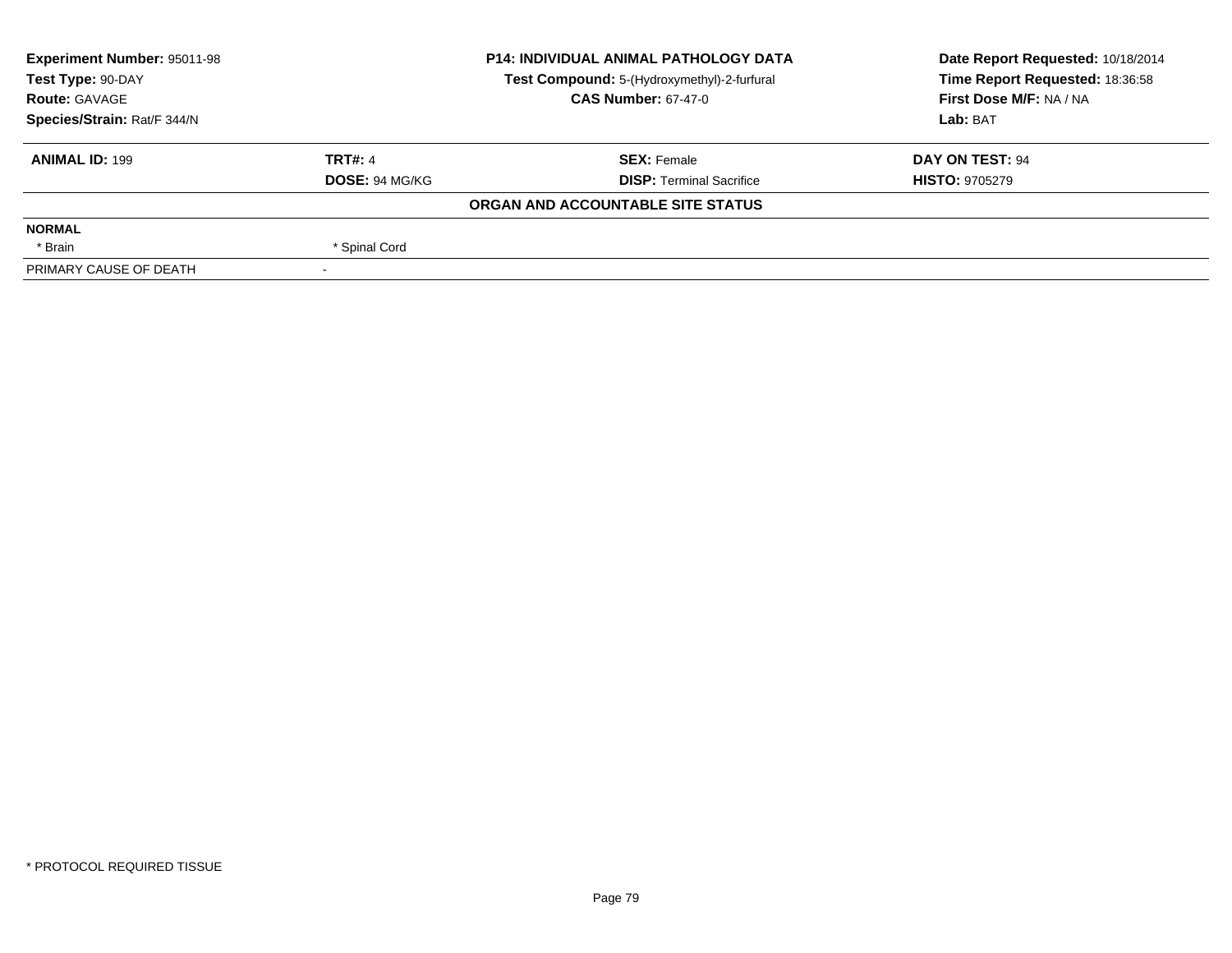|                             |                                                   | <b>P14: INDIVIDUAL ANIMAL PATHOLOGY DATA</b> | Date Report Requested: 10/18/2014<br>Time Report Requested: 18:36:58 |
|-----------------------------|---------------------------------------------------|----------------------------------------------|----------------------------------------------------------------------|
| Test Type: 90-DAY           |                                                   | Test Compound: 5-(Hydroxymethyl)-2-furfural  |                                                                      |
| <b>Route: GAVAGE</b>        | <b>CAS Number: 67-47-0</b>                        |                                              | First Dose M/F: NA / NA                                              |
| Species/Strain: Rat/F 344/N |                                                   | Lab: BAT                                     |                                                                      |
| <b>ANIMAL ID: 200</b>       | <b>TRT#: 4</b>                                    | <b>SEX: Female</b>                           | <b>DAY ON TEST: 94</b>                                               |
|                             | DOSE: 94 MG/KG<br><b>DISP: Terminal Sacrifice</b> |                                              | <b>HISTO: 9705280</b>                                                |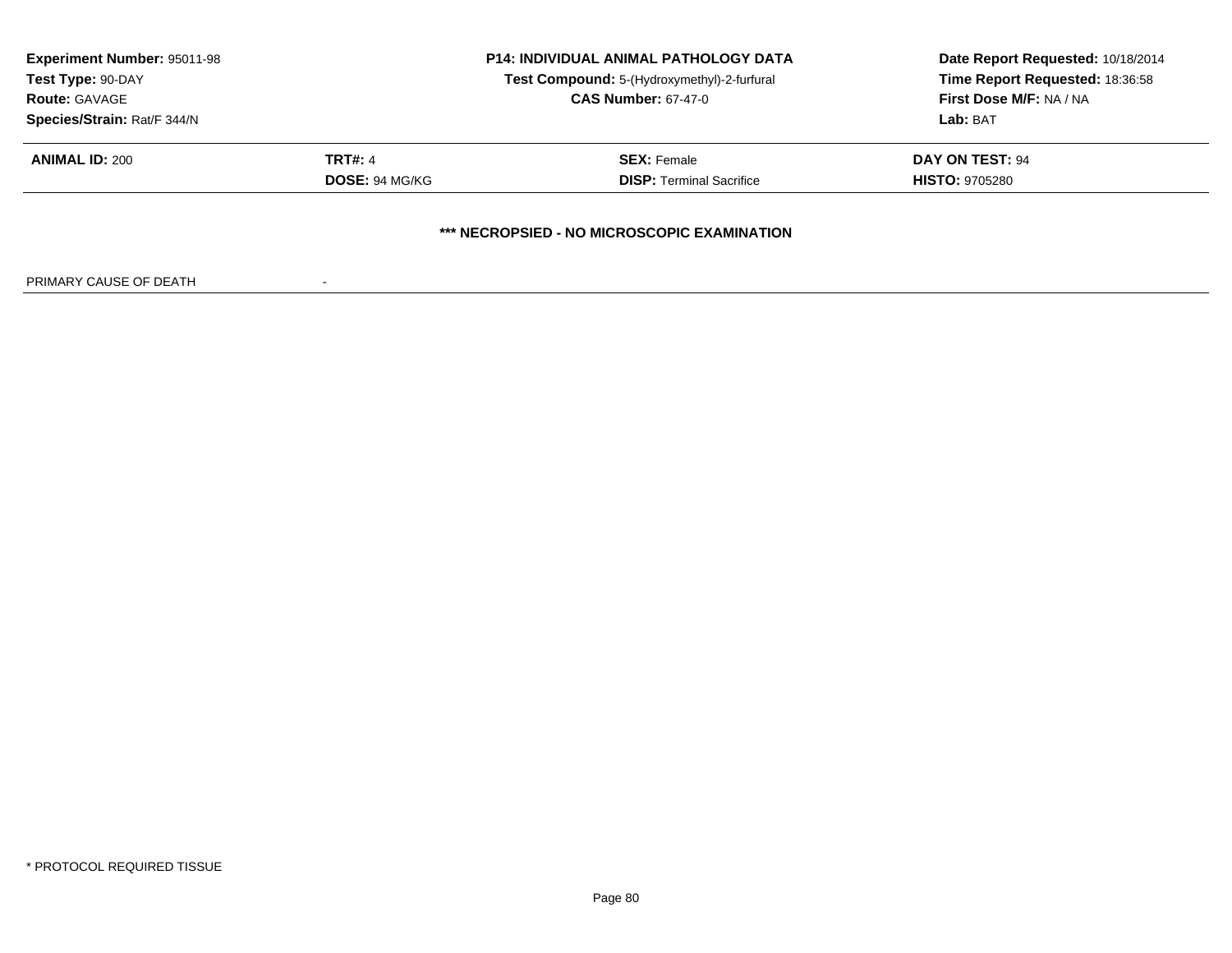| <b>Experiment Number: 95011-98</b> | <b>P14: INDIVIDUAL ANIMAL PATHOLOGY DATA</b> |                                             | Date Report Requested: 10/18/2014 |  |
|------------------------------------|----------------------------------------------|---------------------------------------------|-----------------------------------|--|
| Test Type: 90-DAY                  |                                              | Test Compound: 5-(Hydroxymethyl)-2-furfural | Time Report Requested: 18:36:58   |  |
| <b>Route: GAVAGE</b>               | <b>CAS Number: 67-47-0</b>                   |                                             | First Dose M/F: NA / NA           |  |
| Species/Strain: Rat/F 344/N        |                                              |                                             | Lab: BAT                          |  |
| <b>ANIMAL ID: 201</b>              | TRT#: 6                                      | <b>SEX: Female</b>                          | DAY ON TEST: 94                   |  |
|                                    | <b>DOSE: 188</b><br>MG/KG                    | <b>DISP: Terminal Sacrifice</b>             | <b>HISTO: 9705281</b>             |  |
|                                    |                                              | ORGAN AND ACCOUNTABLE SITE STATUS           |                                   |  |
| <b>NORMAL</b>                      |                                              |                                             |                                   |  |
| * Brain                            | * Spinal Cord                                |                                             |                                   |  |
| PRIMARY CAUSE OF DEATH             |                                              |                                             |                                   |  |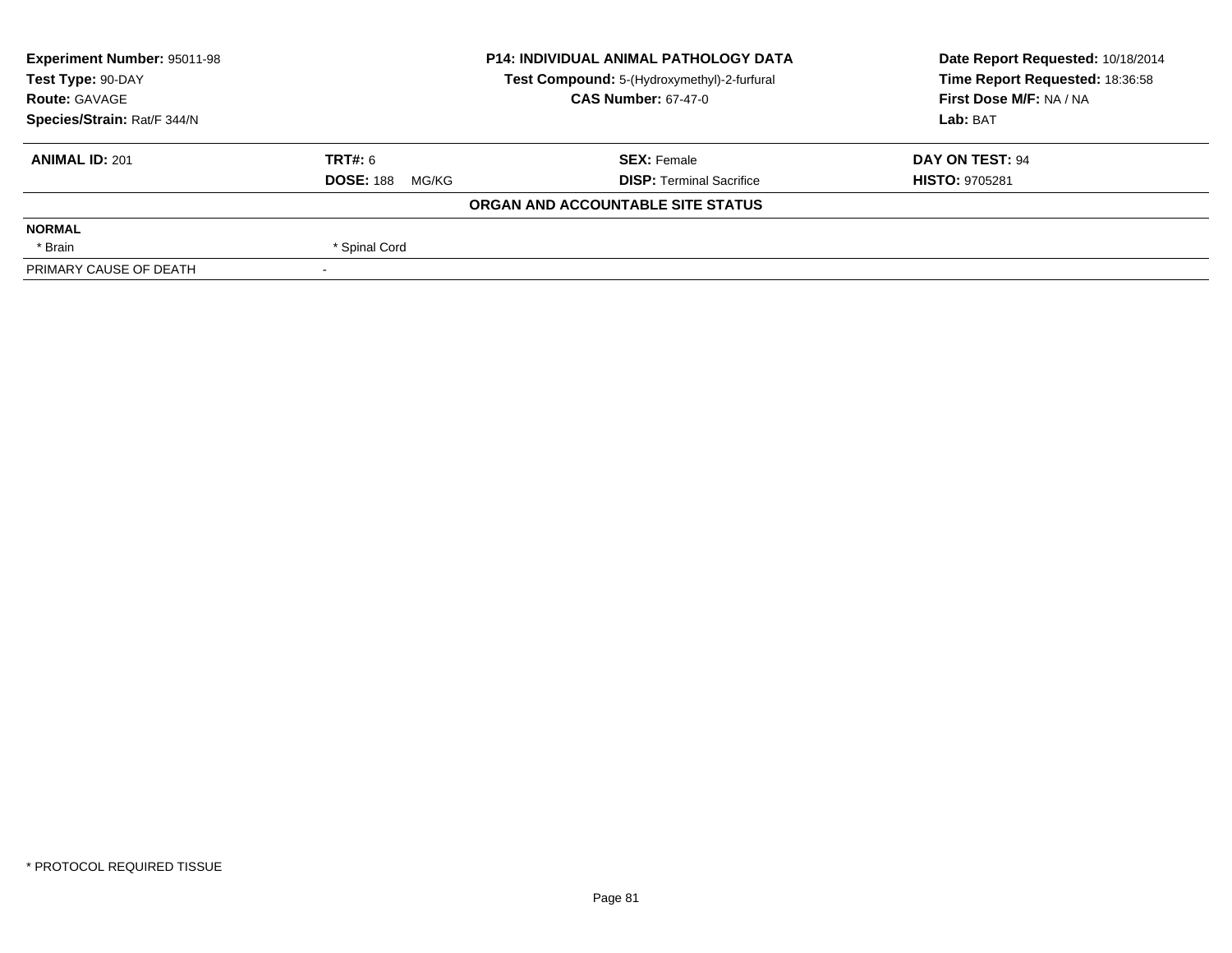| <b>Experiment Number: 95011-98</b><br>Test Type: 90-DAY<br><b>Route: GAVAGE</b><br>Species/Strain: Rat/F 344/N | <b>P14: INDIVIDUAL ANIMAL PATHOLOGY DATA</b><br>Test Compound: 5-(Hydroxymethyl)-2-furfural<br><b>CAS Number: 67-47-0</b> |                                                       | Date Report Requested: 10/18/2014<br>Time Report Requested: 18:36:58<br>First Dose M/F: NA / NA<br>Lab: BAT |  |  |  |
|----------------------------------------------------------------------------------------------------------------|---------------------------------------------------------------------------------------------------------------------------|-------------------------------------------------------|-------------------------------------------------------------------------------------------------------------|--|--|--|
| <b>ANIMAL ID: 202</b>                                                                                          | <b>TRT#: 6</b><br><b>DOSE: 188</b><br>MG/KG                                                                               | <b>SEX:</b> Female<br><b>DISP: Terminal Sacrifice</b> | DAY ON TEST: 94<br><b>HISTO: 9705282</b>                                                                    |  |  |  |
| *** NECROPSIED - NO MICROSCOPIC EXAMINATION                                                                    |                                                                                                                           |                                                       |                                                                                                             |  |  |  |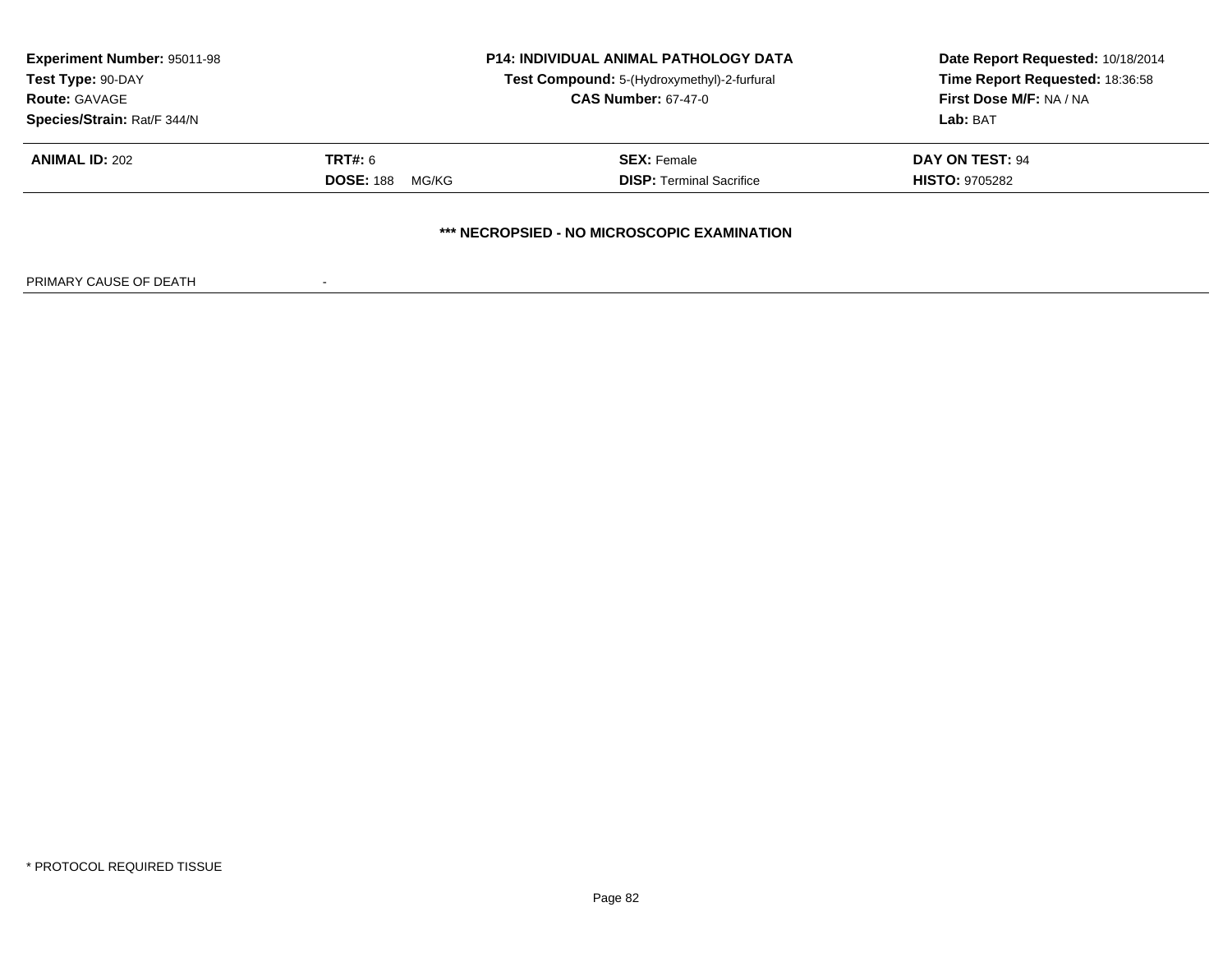| <b>Experiment Number: 95011-98</b><br>Test Type: 90-DAY<br><b>Route: GAVAGE</b><br>Species/Strain: Rat/F 344/N | <b>P14: INDIVIDUAL ANIMAL PATHOLOGY DATA</b><br>Test Compound: 5-(Hydroxymethyl)-2-furfural<br><b>CAS Number: 67-47-0</b> |                                                       | Date Report Requested: 10/18/2014<br>Time Report Requested: 18:36:58<br>First Dose M/F: NA / NA<br>Lab: BAT |  |  |  |
|----------------------------------------------------------------------------------------------------------------|---------------------------------------------------------------------------------------------------------------------------|-------------------------------------------------------|-------------------------------------------------------------------------------------------------------------|--|--|--|
| <b>ANIMAL ID: 203</b>                                                                                          | <b>TRT#: 6</b><br><b>DOSE: 188</b><br>MG/KG                                                                               | <b>SEX:</b> Female<br><b>DISP:</b> Terminal Sacrifice | DAY ON TEST: 94<br><b>HISTO: 9705283</b>                                                                    |  |  |  |
| *** NECROPSIED - NO MICROSCOPIC EXAMINATION                                                                    |                                                                                                                           |                                                       |                                                                                                             |  |  |  |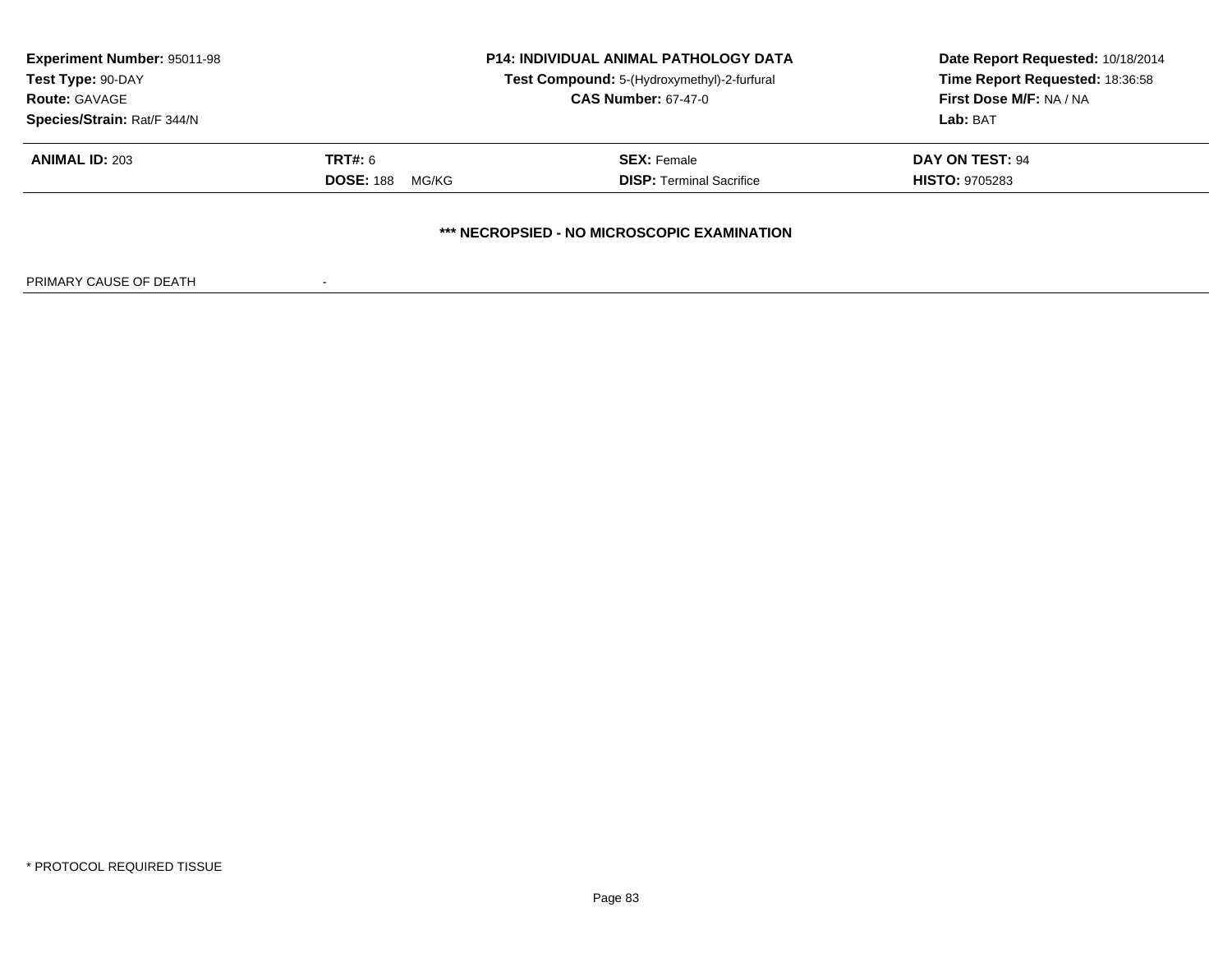| <b>Experiment Number: 95011-98</b><br>Test Type: 90-DAY<br><b>Route: GAVAGE</b><br>Species/Strain: Rat/F 344/N | <b>P14: INDIVIDUAL ANIMAL PATHOLOGY DATA</b><br>Test Compound: 5-(Hydroxymethyl)-2-furfural<br><b>CAS Number: 67-47-0</b> |                                                       | Date Report Requested: 10/18/2014<br>Time Report Requested: 18:36:58<br>First Dose M/F: NA / NA<br>Lab: BAT |  |  |  |
|----------------------------------------------------------------------------------------------------------------|---------------------------------------------------------------------------------------------------------------------------|-------------------------------------------------------|-------------------------------------------------------------------------------------------------------------|--|--|--|
| <b>ANIMAL ID: 204</b>                                                                                          | <b>TRT#: 6</b><br><b>DOSE: 188</b><br>MG/KG                                                                               | <b>SEX: Female</b><br><b>DISP: Terminal Sacrifice</b> | DAY ON TEST: 94<br><b>HISTO: 9705284</b>                                                                    |  |  |  |
| *** NECROPSIED - NO MICROSCOPIC EXAMINATION                                                                    |                                                                                                                           |                                                       |                                                                                                             |  |  |  |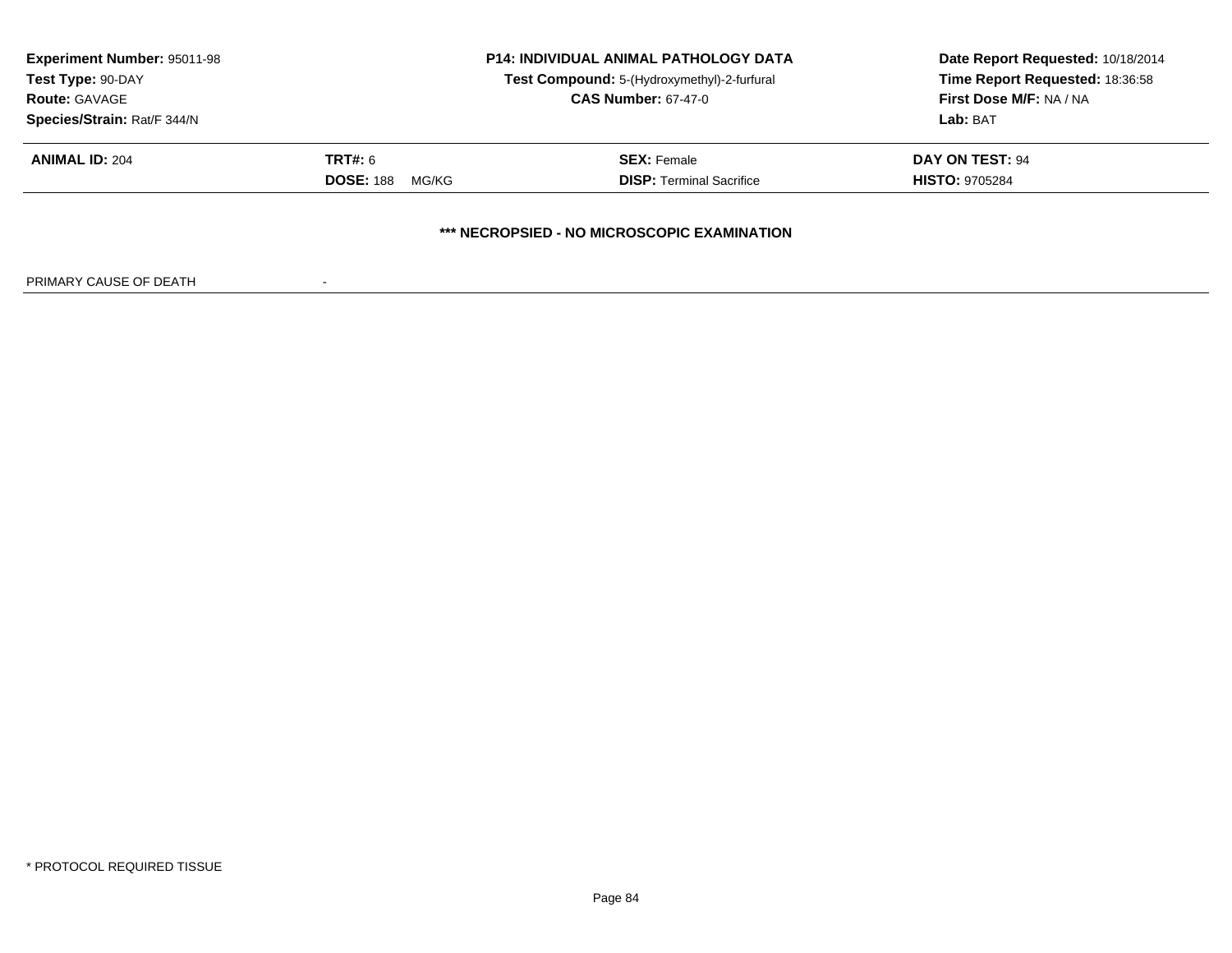| <b>Experiment Number: 95011-98</b> | <b>P14: INDIVIDUAL ANIMAL PATHOLOGY DATA</b> |                                             | Date Report Requested: 10/18/2014 |  |
|------------------------------------|----------------------------------------------|---------------------------------------------|-----------------------------------|--|
| Test Type: 90-DAY                  |                                              | Test Compound: 5-(Hydroxymethyl)-2-furfural | Time Report Requested: 18:36:58   |  |
| <b>Route: GAVAGE</b>               | <b>CAS Number: 67-47-0</b>                   |                                             | First Dose M/F: NA / NA           |  |
| Species/Strain: Rat/F 344/N        |                                              |                                             | Lab: BAT                          |  |
| <b>ANIMAL ID: 205</b>              | TRT#: 6                                      | <b>SEX: Female</b>                          | DAY ON TEST: 94                   |  |
|                                    | <b>DOSE: 188</b><br>MG/KG                    | <b>DISP: Terminal Sacrifice</b>             | <b>HISTO: 9705285</b>             |  |
|                                    |                                              | ORGAN AND ACCOUNTABLE SITE STATUS           |                                   |  |
| <b>NORMAL</b>                      |                                              |                                             |                                   |  |
| * Brain                            | * Spinal Cord                                |                                             |                                   |  |
| PRIMARY CAUSE OF DEATH             |                                              |                                             |                                   |  |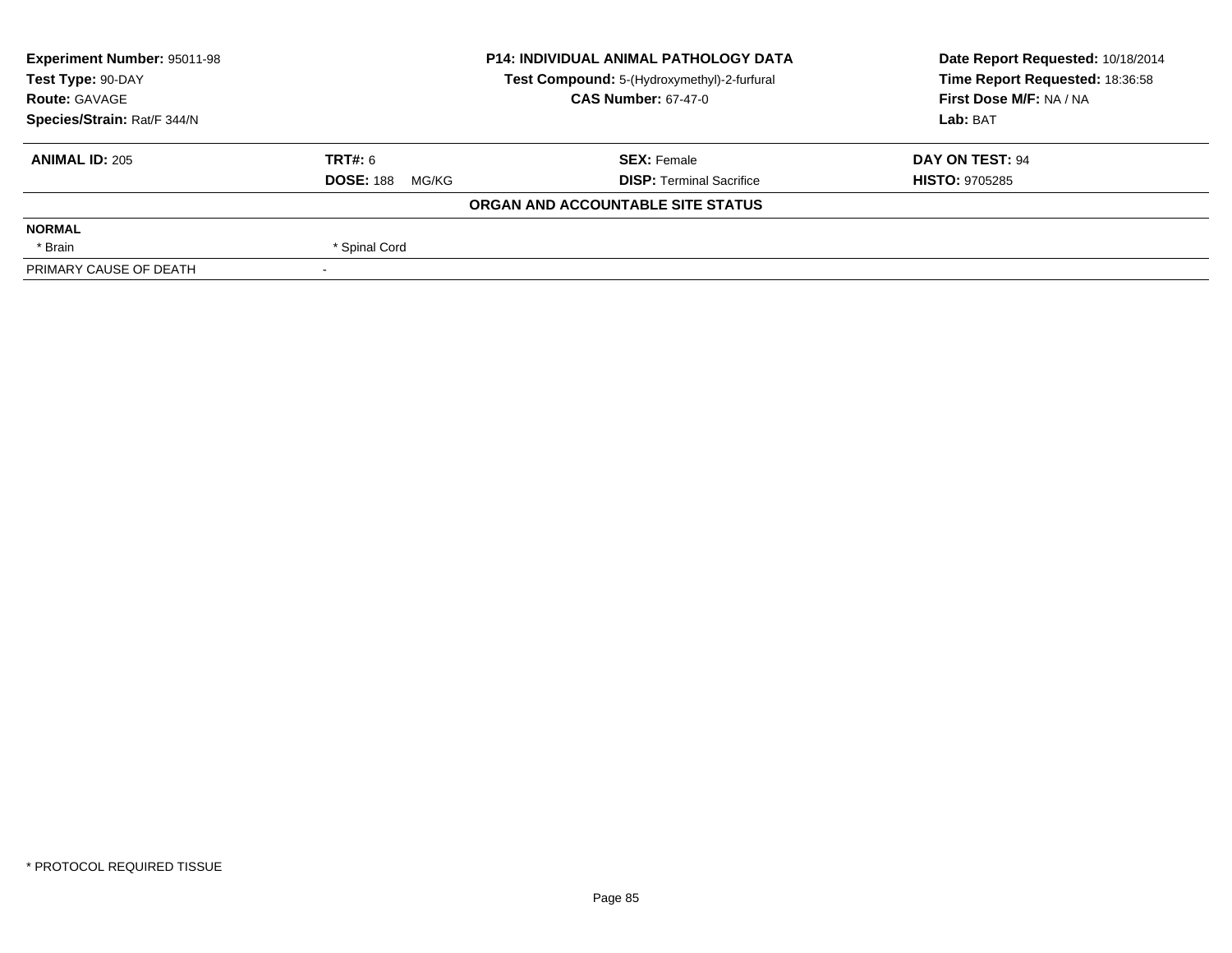| <b>Experiment Number: 95011-98</b><br>Test Type: 90-DAY<br><b>Route: GAVAGE</b><br>Species/Strain: Rat/F 344/N | <b>P14: INDIVIDUAL ANIMAL PATHOLOGY DATA</b><br>Test Compound: 5-(Hydroxymethyl)-2-furfural<br><b>CAS Number: 67-47-0</b> |                                                       | Date Report Requested: 10/18/2014<br>Time Report Requested: 18:36:58<br>First Dose M/F: NA / NA<br>Lab: BAT |  |
|----------------------------------------------------------------------------------------------------------------|---------------------------------------------------------------------------------------------------------------------------|-------------------------------------------------------|-------------------------------------------------------------------------------------------------------------|--|
| <b>ANIMAL ID: 206</b>                                                                                          | <b>TRT#: 6</b><br><b>DOSE: 188</b><br>MG/KG                                                                               | <b>SEX:</b> Female<br><b>DISP:</b> Terminal Sacrifice | DAY ON TEST: 94<br><b>HISTO: 9705286</b>                                                                    |  |
|                                                                                                                |                                                                                                                           | *** NECROPSIED - NO MICROSCOPIC EXAMINATION           |                                                                                                             |  |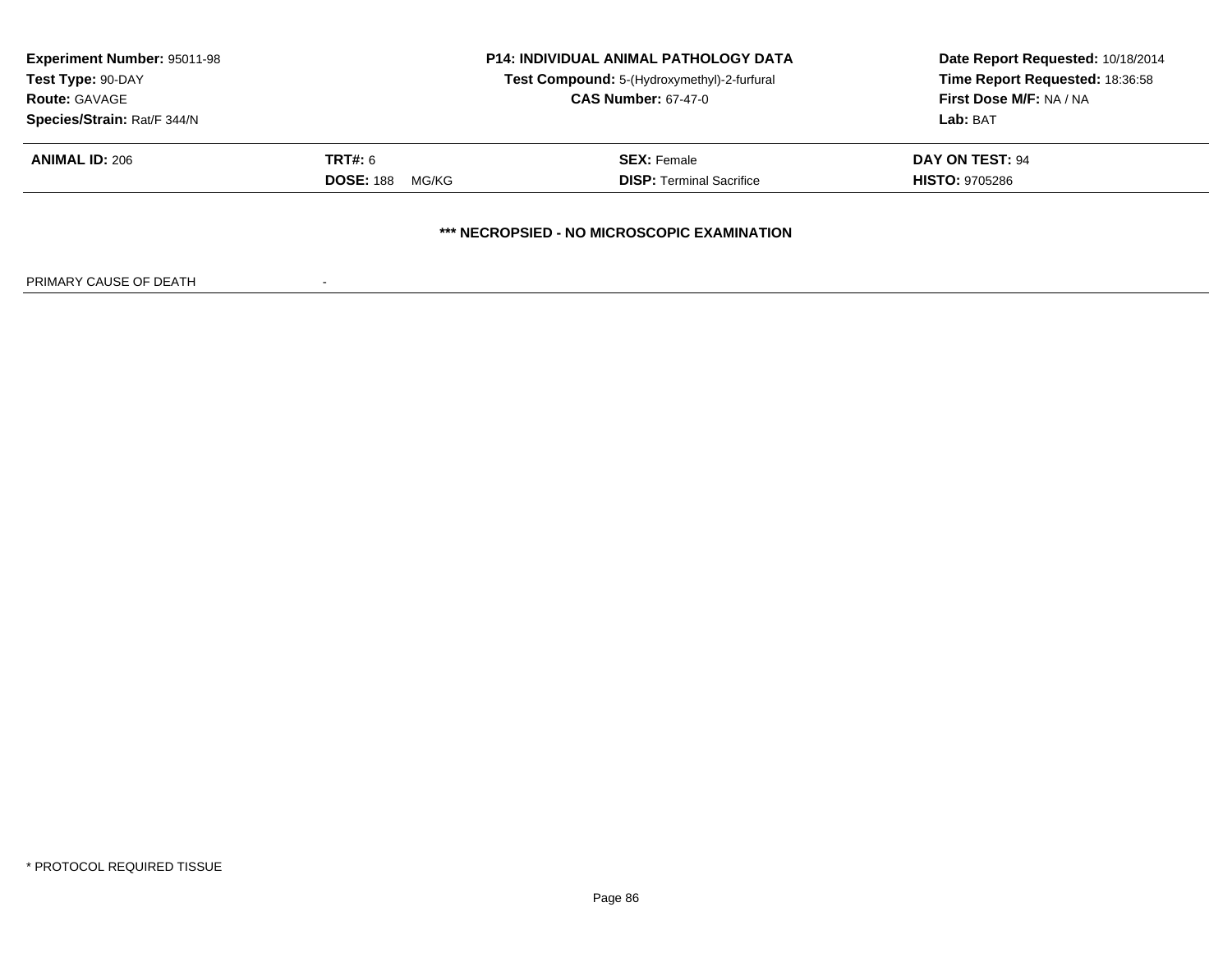| <b>Experiment Number: 95011-98</b> | <b>P14: INDIVIDUAL ANIMAL PATHOLOGY DATA</b><br>Test Compound: 5-(Hydroxymethyl)-2-furfural<br><b>CAS Number: 67-47-0</b> |                                   | Date Report Requested: 10/18/2014 |  |
|------------------------------------|---------------------------------------------------------------------------------------------------------------------------|-----------------------------------|-----------------------------------|--|
| Test Type: 90-DAY                  |                                                                                                                           |                                   | Time Report Requested: 18:36:58   |  |
| <b>Route: GAVAGE</b>               |                                                                                                                           |                                   | First Dose M/F: NA / NA           |  |
| Species/Strain: Rat/F 344/N        |                                                                                                                           |                                   | Lab: BAT                          |  |
| <b>ANIMAL ID: 207</b>              | TRT#: 6                                                                                                                   | <b>SEX: Female</b>                | <b>DAY ON TEST: 94</b>            |  |
|                                    | <b>DOSE: 188</b><br>MG/KG                                                                                                 | <b>DISP: Terminal Sacrifice</b>   | <b>HISTO: 9705287</b>             |  |
|                                    |                                                                                                                           | ORGAN AND ACCOUNTABLE SITE STATUS |                                   |  |
| <b>NORMAL</b>                      |                                                                                                                           |                                   |                                   |  |
| * Brain                            | * Spinal Cord                                                                                                             |                                   |                                   |  |
| PRIMARY CAUSE OF DEATH             |                                                                                                                           |                                   |                                   |  |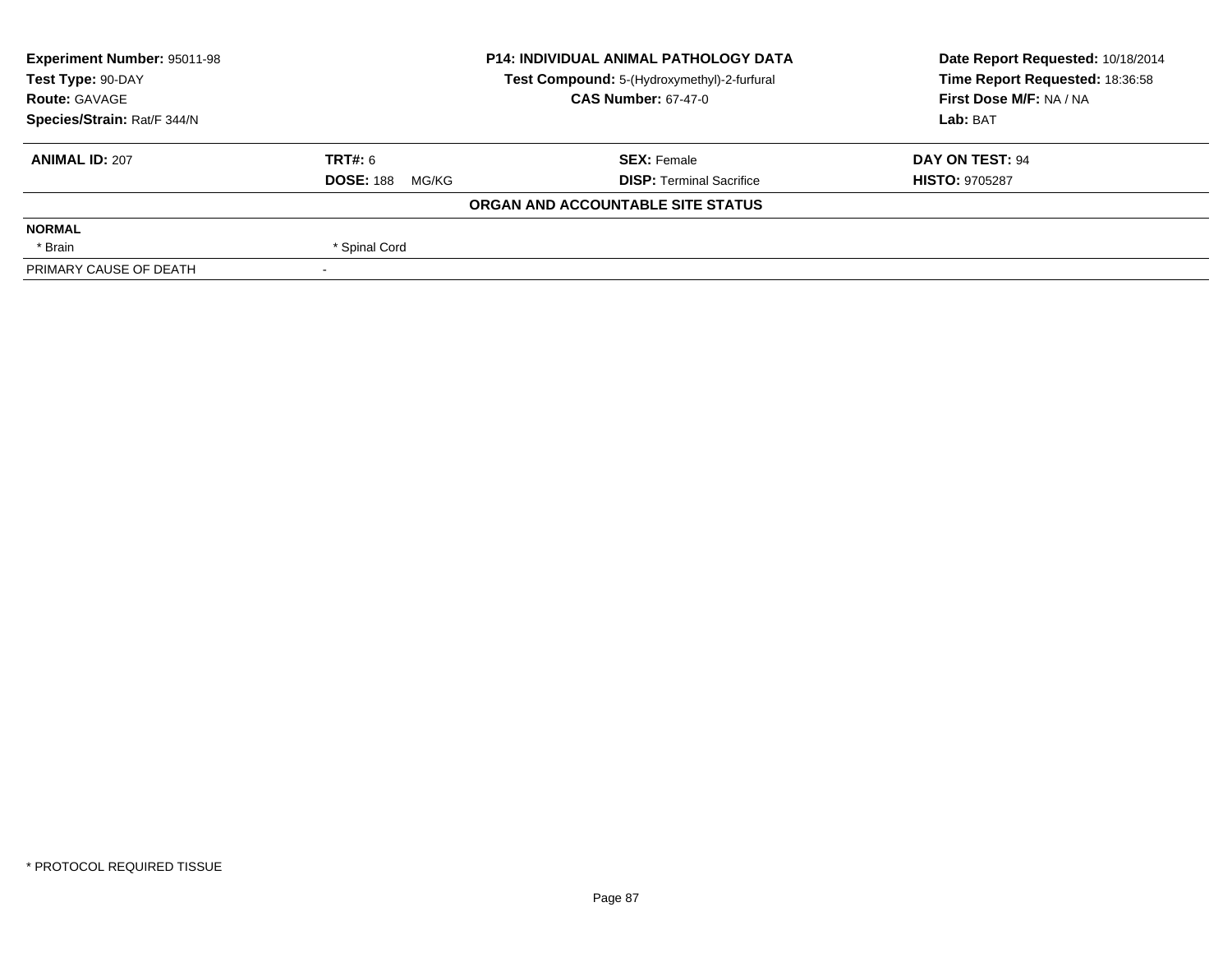| <b>Experiment Number: 95011-98</b>                               | <b>P14: INDIVIDUAL ANIMAL PATHOLOGY DATA</b> |                                   | Date Report Requested: 10/18/2014 |  |
|------------------------------------------------------------------|----------------------------------------------|-----------------------------------|-----------------------------------|--|
| Test Compound: 5-(Hydroxymethyl)-2-furfural<br>Test Type: 90-DAY |                                              | Time Report Requested: 18:36:58   |                                   |  |
| <b>Route: GAVAGE</b>                                             | <b>CAS Number: 67-47-0</b>                   |                                   | First Dose M/F: NA / NA           |  |
| Species/Strain: Rat/F 344/N                                      |                                              |                                   | Lab: BAT                          |  |
| <b>ANIMAL ID: 208</b>                                            | <b>TRT#: 6</b>                               | <b>SEX: Female</b>                | DAY ON TEST: 94                   |  |
|                                                                  | <b>DOSE: 188</b><br>MG/KG                    | <b>DISP: Terminal Sacrifice</b>   | <b>HISTO: 9705288</b>             |  |
|                                                                  |                                              | ORGAN AND ACCOUNTABLE SITE STATUS |                                   |  |
| <b>NORMAL</b>                                                    |                                              |                                   |                                   |  |
| * Brain                                                          | * Spinal Cord                                |                                   |                                   |  |
| PRIMARY CAUSE OF DEATH                                           |                                              |                                   |                                   |  |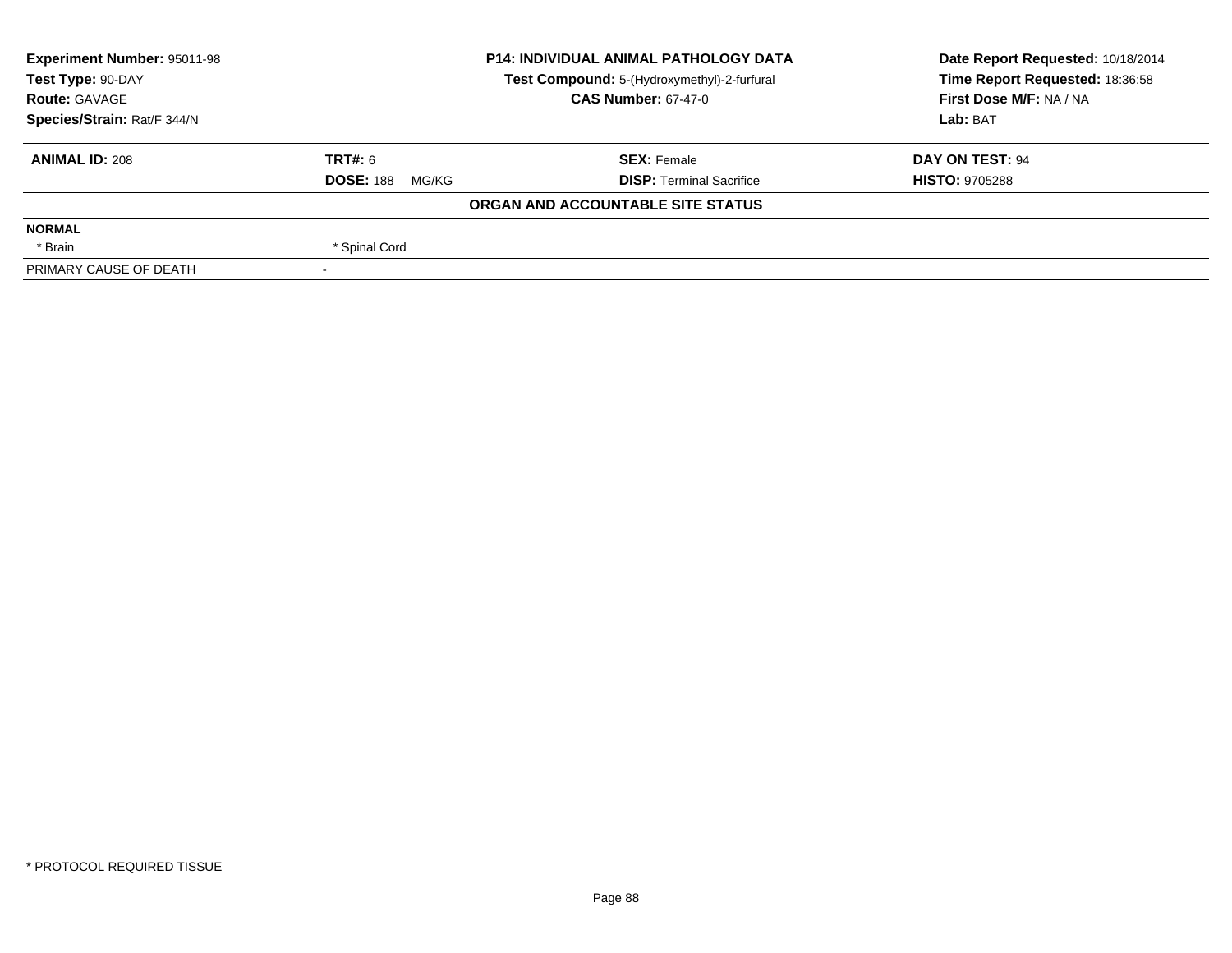| <b>Experiment Number: 95011-98</b>                               | <b>P14: INDIVIDUAL ANIMAL PATHOLOGY DATA</b> |                                   | Date Report Requested: 10/18/2014 |  |
|------------------------------------------------------------------|----------------------------------------------|-----------------------------------|-----------------------------------|--|
| Test Compound: 5-(Hydroxymethyl)-2-furfural<br>Test Type: 90-DAY |                                              | Time Report Requested: 18:36:58   |                                   |  |
| <b>Route: GAVAGE</b>                                             | <b>CAS Number: 67-47-0</b>                   |                                   | First Dose M/F: NA / NA           |  |
| Species/Strain: Rat/F 344/N                                      |                                              |                                   | Lab: BAT                          |  |
| <b>ANIMAL ID: 209</b>                                            | <b>TRT#: 6</b>                               | <b>SEX: Female</b>                | DAY ON TEST: 94                   |  |
|                                                                  | <b>DOSE: 188</b><br>MG/KG                    | <b>DISP: Terminal Sacrifice</b>   | <b>HISTO: 9705289</b>             |  |
|                                                                  |                                              | ORGAN AND ACCOUNTABLE SITE STATUS |                                   |  |
| <b>NORMAL</b>                                                    |                                              |                                   |                                   |  |
| * Brain                                                          | * Spinal Cord                                |                                   |                                   |  |
| PRIMARY CAUSE OF DEATH                                           |                                              |                                   |                                   |  |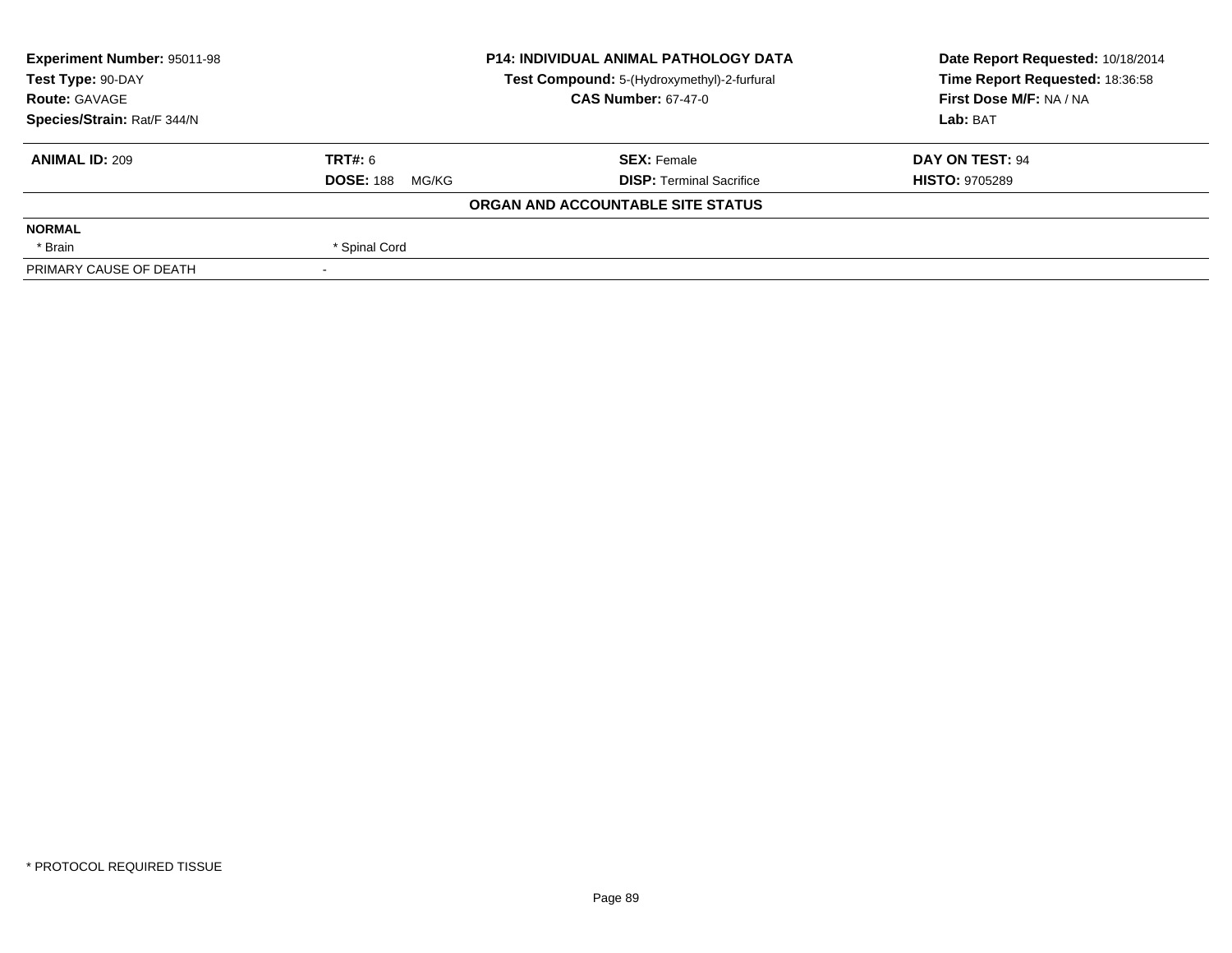| <b>Experiment Number: 95011-98</b><br>Test Type: 90-DAY<br><b>Route: GAVAGE</b><br>Species/Strain: Rat/F 344/N | <b>P14: INDIVIDUAL ANIMAL PATHOLOGY DATA</b><br>Test Compound: 5-(Hydroxymethyl)-2-furfural<br><b>CAS Number: 67-47-0</b> |                                                       | Date Report Requested: 10/18/2014<br>Time Report Requested: 18:36:58<br>First Dose M/F: NA / NA<br>Lab: BAT |
|----------------------------------------------------------------------------------------------------------------|---------------------------------------------------------------------------------------------------------------------------|-------------------------------------------------------|-------------------------------------------------------------------------------------------------------------|
| <b>ANIMAL ID: 210</b>                                                                                          | <b>TRT#: 6</b><br><b>DOSE: 188</b><br>MG/KG                                                                               | <b>SEX: Female</b><br><b>DISP: Terminal Sacrifice</b> | DAY ON TEST: 94<br><b>HISTO: 9705290</b>                                                                    |
|                                                                                                                |                                                                                                                           | *** NECROPSIED - NO MICROSCOPIC EXAMINATION           |                                                                                                             |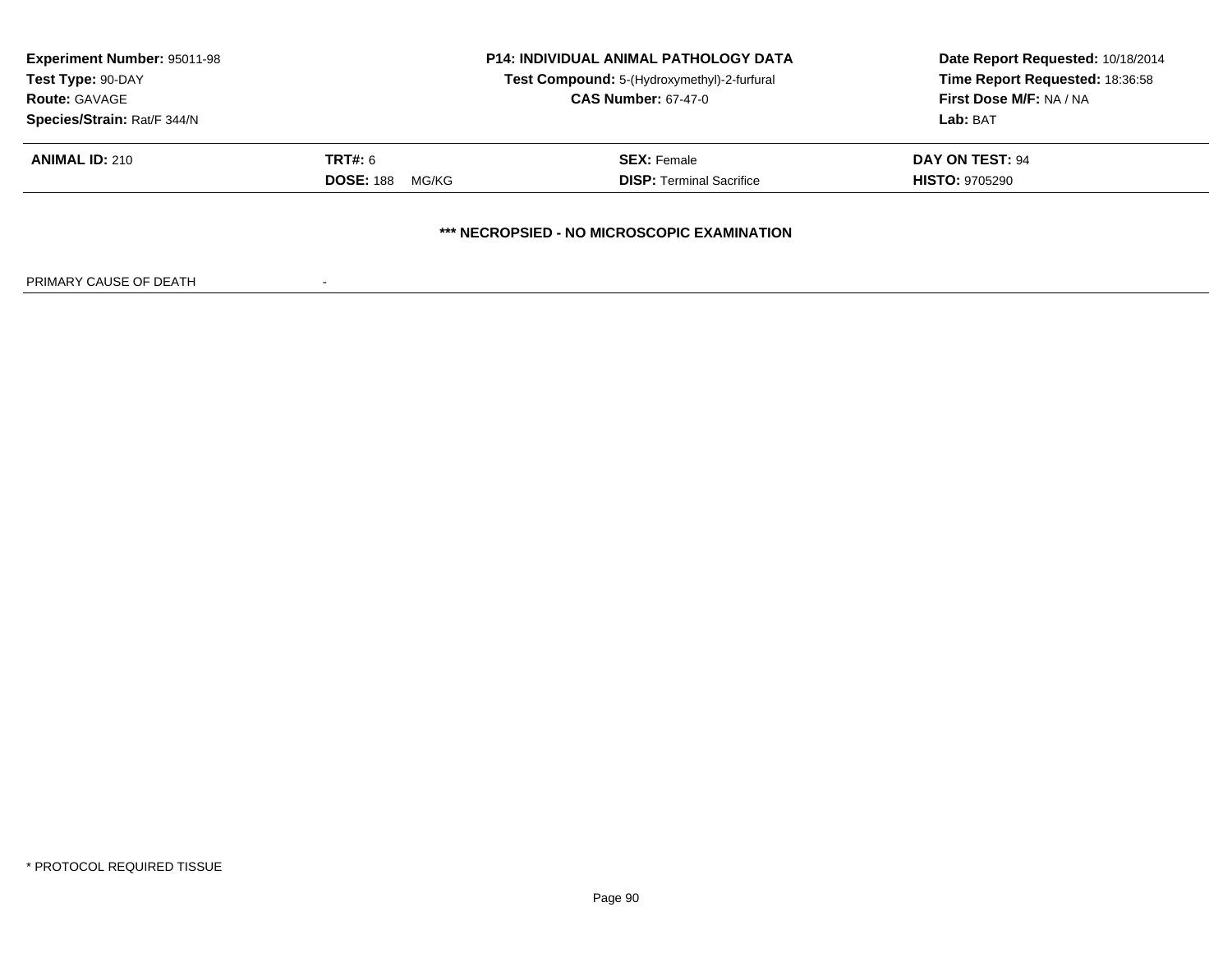| <b>Experiment Number: 95011-98</b><br>Test Type: 90-DAY<br><b>Route: GAVAGE</b><br>Species/Strain: Rat/F 344/N | <b>P14: INDIVIDUAL ANIMAL PATHOLOGY DATA</b><br>Test Compound: 5-(Hydroxymethyl)-2-furfural<br><b>CAS Number: 67-47-0</b> |                                                       | Date Report Requested: 10/18/2014<br>Time Report Requested: 18:36:58<br>First Dose M/F: NA / NA<br>Lab: BAT |
|----------------------------------------------------------------------------------------------------------------|---------------------------------------------------------------------------------------------------------------------------|-------------------------------------------------------|-------------------------------------------------------------------------------------------------------------|
| <b>ANIMAL ID: 211</b>                                                                                          | TRT#: 8<br><b>DOSE: 375</b><br>MG/KG                                                                                      | <b>SEX:</b> Female<br><b>DISP: Terminal Sacrifice</b> | DAY ON TEST: 94<br><b>HISTO: 9705291</b>                                                                    |
|                                                                                                                |                                                                                                                           | *** NECROPSIED - NO MICROSCOPIC EXAMINATION           |                                                                                                             |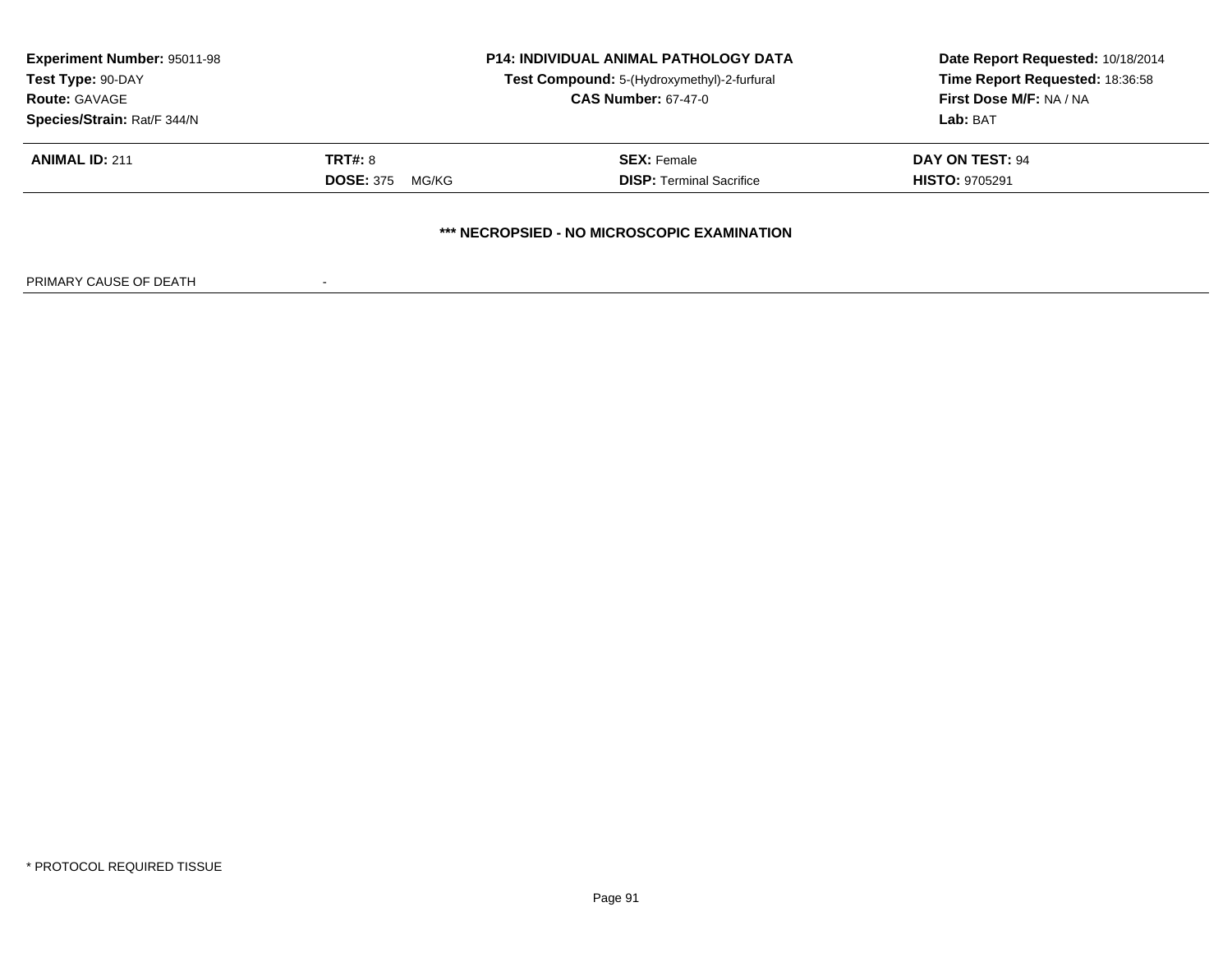| <b>Experiment Number: 95011-98</b><br>Test Type: 90-DAY<br><b>Route: GAVAGE</b><br>Species/Strain: Rat/F 344/N | <b>P14: INDIVIDUAL ANIMAL PATHOLOGY DATA</b><br>Test Compound: 5-(Hydroxymethyl)-2-furfural<br><b>CAS Number: 67-47-0</b> |                                                       | Date Report Requested: 10/18/2014<br>Time Report Requested: 18:36:58<br>First Dose M/F: NA / NA<br>Lab: BAT |
|----------------------------------------------------------------------------------------------------------------|---------------------------------------------------------------------------------------------------------------------------|-------------------------------------------------------|-------------------------------------------------------------------------------------------------------------|
| <b>ANIMAL ID: 212</b>                                                                                          | TRT#: 8<br><b>DOSE: 375</b><br>MG/KG                                                                                      | <b>SEX: Female</b><br><b>DISP: Terminal Sacrifice</b> | DAY ON TEST: 94<br><b>HISTO: 9705292</b>                                                                    |
|                                                                                                                |                                                                                                                           | *** NECROPSIED - NO MICROSCOPIC EXAMINATION           |                                                                                                             |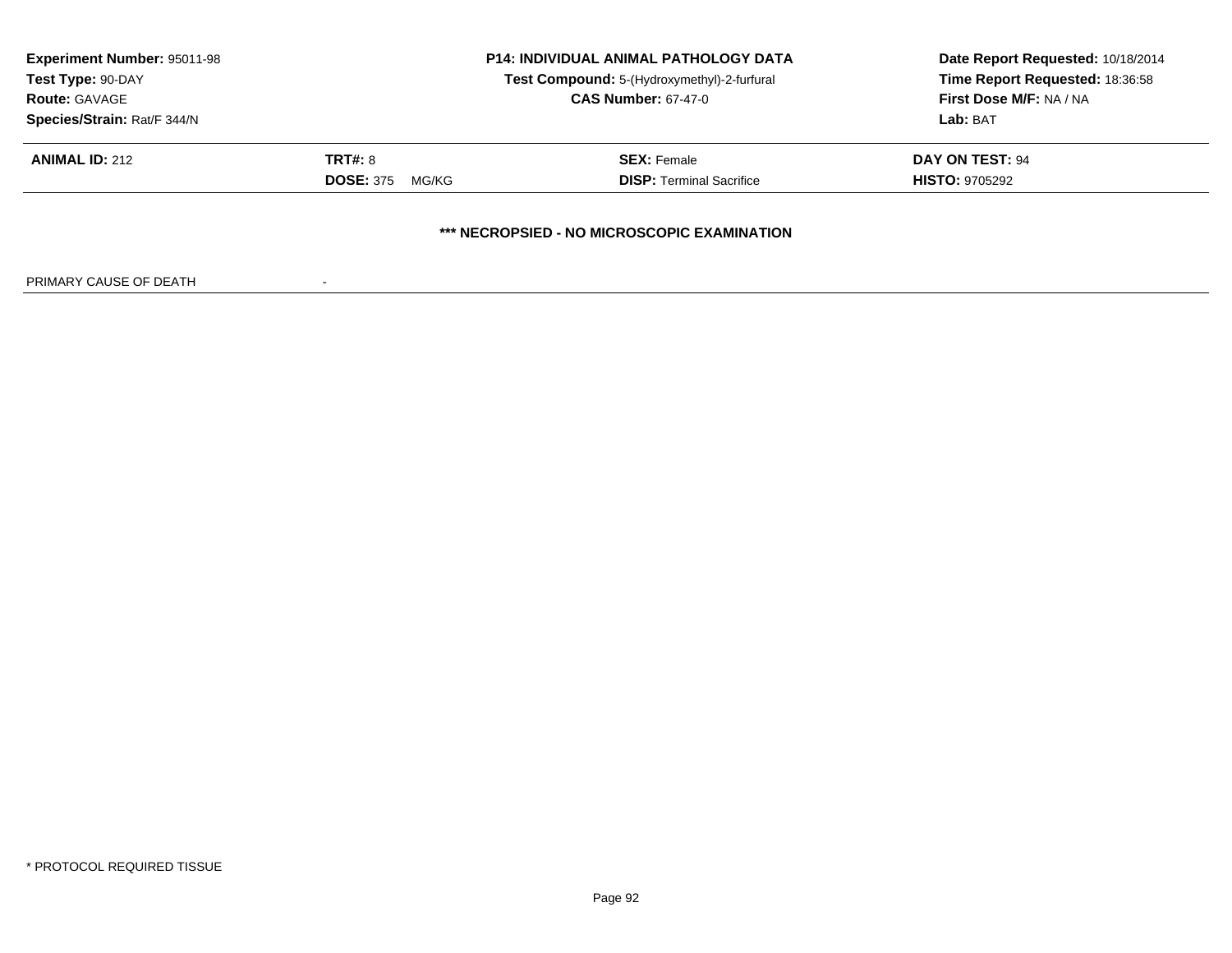| <b>Experiment Number: 95011-98</b><br>Test Type: 90-DAY<br><b>Route: GAVAGE</b><br>Species/Strain: Rat/F 344/N | <b>P14: INDIVIDUAL ANIMAL PATHOLOGY DATA</b><br>Test Compound: 5-(Hydroxymethyl)-2-furfural<br><b>CAS Number: 67-47-0</b> |                                                       | Date Report Requested: 10/18/2014<br>Time Report Requested: 18:36:58<br>First Dose M/F: NA / NA<br>Lab: BAT |
|----------------------------------------------------------------------------------------------------------------|---------------------------------------------------------------------------------------------------------------------------|-------------------------------------------------------|-------------------------------------------------------------------------------------------------------------|
| <b>ANIMAL ID: 213</b>                                                                                          | TRT#: 8<br><b>DOSE: 375</b><br>MG/KG                                                                                      | <b>SEX: Female</b><br><b>DISP: Terminal Sacrifice</b> | DAY ON TEST: 94<br><b>HISTO: 9705293</b>                                                                    |
|                                                                                                                |                                                                                                                           | *** NECROPSIED - NO MICROSCOPIC EXAMINATION           |                                                                                                             |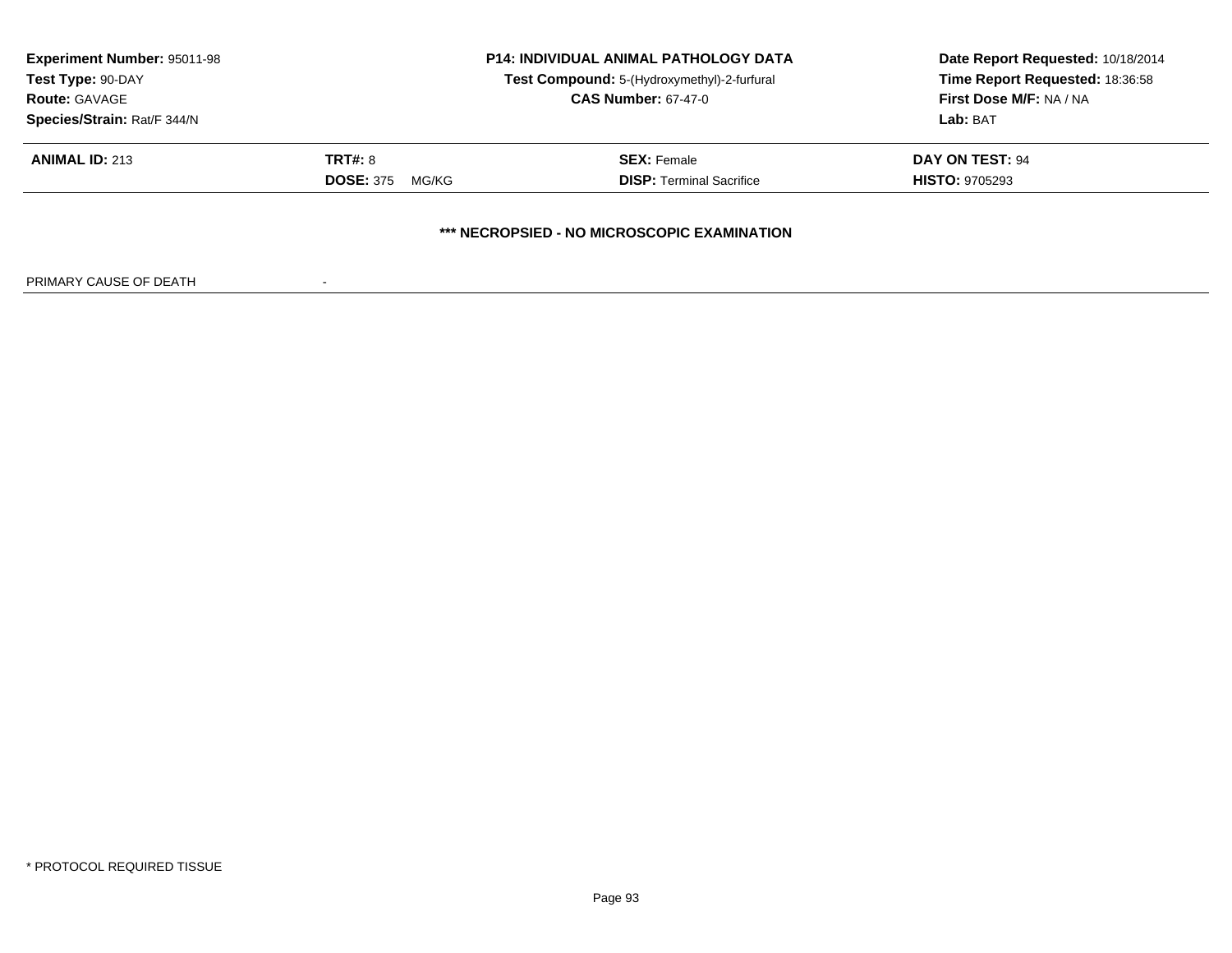| <b>Experiment Number: 95011-98</b> | <b>P14: INDIVIDUAL ANIMAL PATHOLOGY DATA</b><br>Test Compound: 5-(Hydroxymethyl)-2-furfural<br><b>CAS Number: 67-47-0</b> |                                   | Date Report Requested: 10/18/2014 |  |
|------------------------------------|---------------------------------------------------------------------------------------------------------------------------|-----------------------------------|-----------------------------------|--|
| Test Type: 90-DAY                  |                                                                                                                           |                                   | Time Report Requested: 18:36:58   |  |
| <b>Route: GAVAGE</b>               |                                                                                                                           |                                   | First Dose M/F: NA / NA           |  |
| Species/Strain: Rat/F 344/N        |                                                                                                                           |                                   | Lab: BAT                          |  |
| <b>ANIMAL ID: 214</b>              | <b>TRT#: 8</b>                                                                                                            | <b>SEX: Female</b>                | DAY ON TEST: 94                   |  |
|                                    | <b>DOSE: 375</b><br>MG/KG                                                                                                 | <b>DISP: Terminal Sacrifice</b>   | <b>HISTO: 9705294</b>             |  |
|                                    |                                                                                                                           | ORGAN AND ACCOUNTABLE SITE STATUS |                                   |  |
| <b>NORMAL</b>                      |                                                                                                                           |                                   |                                   |  |
| * Brain                            | * Spinal Cord                                                                                                             |                                   |                                   |  |
| PRIMARY CAUSE OF DEATH             |                                                                                                                           |                                   |                                   |  |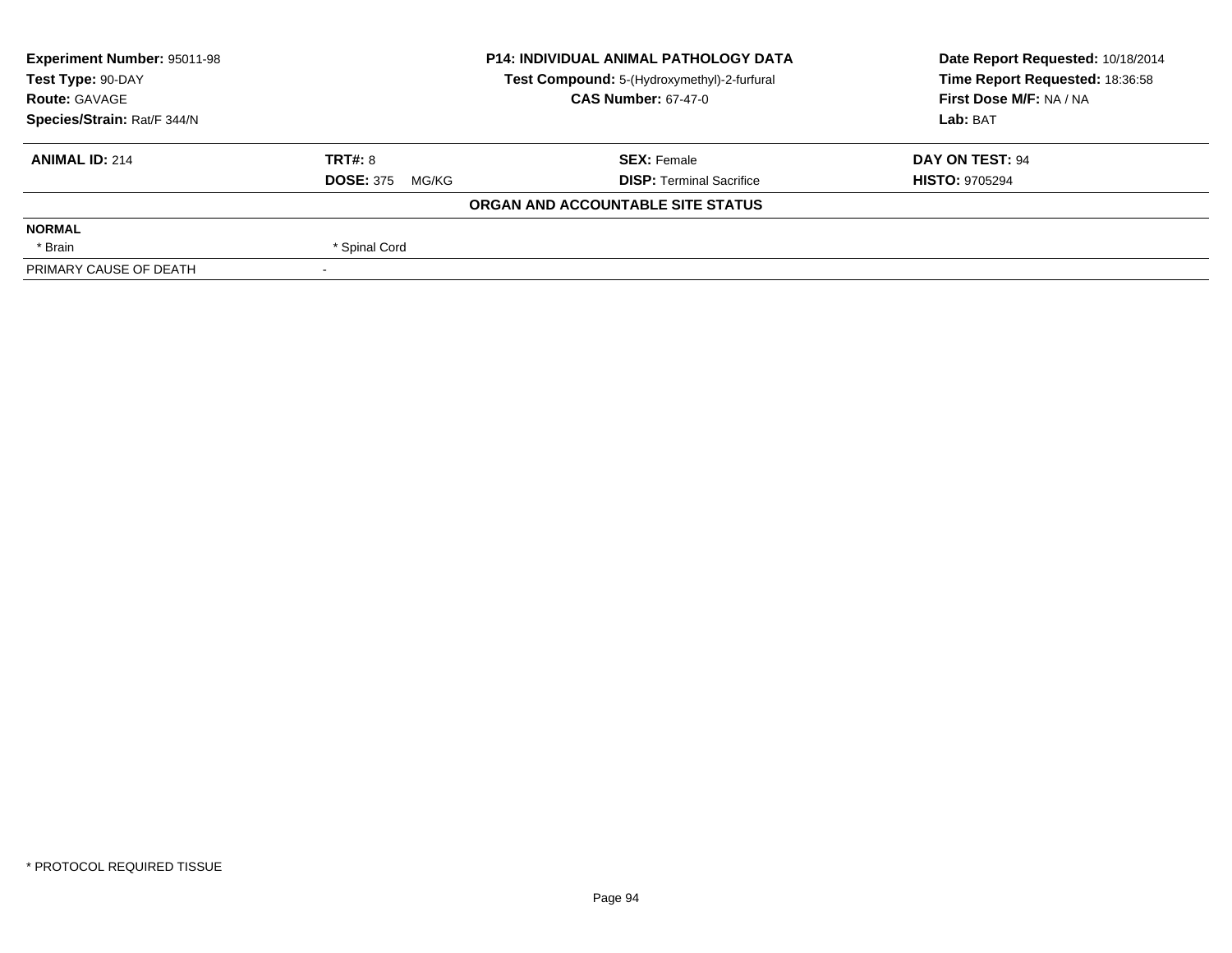| <b>Experiment Number: 95011-98</b> | <b>P14: INDIVIDUAL ANIMAL PATHOLOGY DATA</b> |                                             | Date Report Requested: 10/18/2014 |  |
|------------------------------------|----------------------------------------------|---------------------------------------------|-----------------------------------|--|
| Test Type: 90-DAY                  |                                              | Test Compound: 5-(Hydroxymethyl)-2-furfural | Time Report Requested: 18:36:58   |  |
| <b>Route: GAVAGE</b>               | <b>CAS Number: 67-47-0</b>                   |                                             | First Dose M/F: NA / NA           |  |
| Species/Strain: Rat/F 344/N        |                                              |                                             | Lab: BAT                          |  |
| <b>ANIMAL ID: 215</b>              | TRT#: 8                                      | <b>SEX: Female</b>                          | DAY ON TEST: 94                   |  |
|                                    | <b>DOSE: 375</b><br>MG/KG                    | <b>DISP: Terminal Sacrifice</b>             | <b>HISTO: 9705295</b>             |  |
|                                    |                                              | ORGAN AND ACCOUNTABLE SITE STATUS           |                                   |  |
| <b>NORMAL</b>                      |                                              |                                             |                                   |  |
| * Brain                            | * Spinal Cord                                |                                             |                                   |  |
| PRIMARY CAUSE OF DEATH             |                                              |                                             |                                   |  |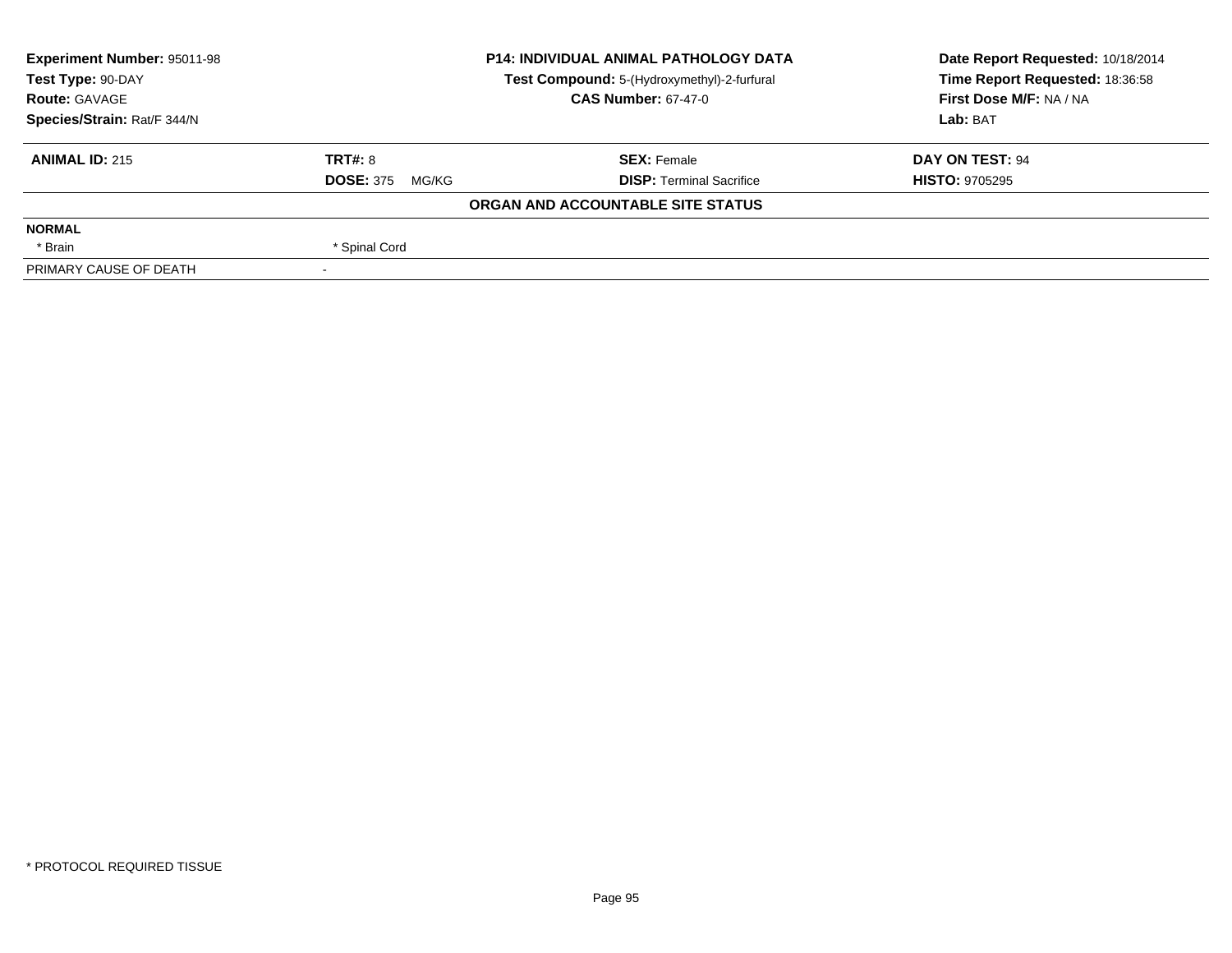| <b>Experiment Number: 95011-98</b> | <b>P14: INDIVIDUAL ANIMAL PATHOLOGY DATA</b> |                                             | Date Report Requested: 10/18/2014 |  |
|------------------------------------|----------------------------------------------|---------------------------------------------|-----------------------------------|--|
| Test Type: 90-DAY                  |                                              | Test Compound: 5-(Hydroxymethyl)-2-furfural | Time Report Requested: 18:36:58   |  |
| <b>Route: GAVAGE</b>               | <b>CAS Number: 67-47-0</b>                   |                                             | First Dose M/F: NA / NA           |  |
| Species/Strain: Rat/F 344/N        |                                              |                                             | Lab: BAT                          |  |
| <b>ANIMAL ID: 216</b>              | TRT#: 8                                      | <b>SEX: Female</b>                          | DAY ON TEST: 94                   |  |
|                                    | <b>DOSE: 375</b><br>MG/KG                    | <b>DISP: Terminal Sacrifice</b>             | <b>HISTO: 9705296</b>             |  |
|                                    |                                              | ORGAN AND ACCOUNTABLE SITE STATUS           |                                   |  |
| <b>NORMAL</b>                      |                                              |                                             |                                   |  |
| * Brain                            | * Spinal Cord                                |                                             |                                   |  |
| PRIMARY CAUSE OF DEATH             |                                              |                                             |                                   |  |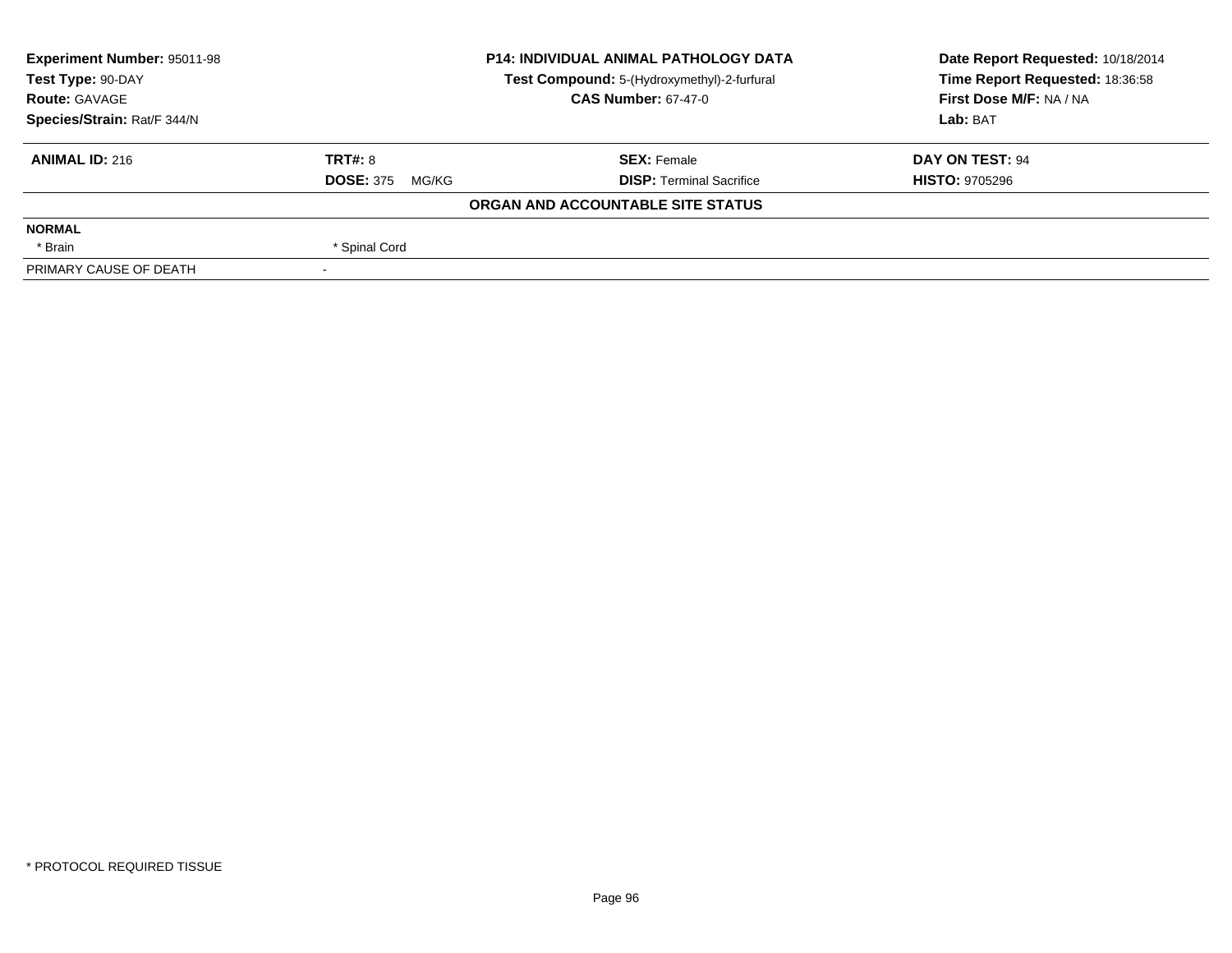| <b>Experiment Number: 95011-98</b><br>Test Type: 90-DAY<br><b>Route: GAVAGE</b><br>Species/Strain: Rat/F 344/N | <b>P14: INDIVIDUAL ANIMAL PATHOLOGY DATA</b><br>Test Compound: 5-(Hydroxymethyl)-2-furfural<br><b>CAS Number: 67-47-0</b> |                                                       | Date Report Requested: 10/18/2014<br>Time Report Requested: 18:36:58<br>First Dose M/F: NA / NA<br>Lab: BAT |
|----------------------------------------------------------------------------------------------------------------|---------------------------------------------------------------------------------------------------------------------------|-------------------------------------------------------|-------------------------------------------------------------------------------------------------------------|
| <b>ANIMAL ID: 217</b>                                                                                          | TRT#: 8<br><b>DOSE: 375</b><br>MG/KG                                                                                      | <b>SEX:</b> Female<br><b>DISP: Terminal Sacrifice</b> | DAY ON TEST: 94<br><b>HISTO: 9705297</b>                                                                    |
|                                                                                                                |                                                                                                                           | *** NECROPSIED - NO MICROSCOPIC EXAMINATION           |                                                                                                             |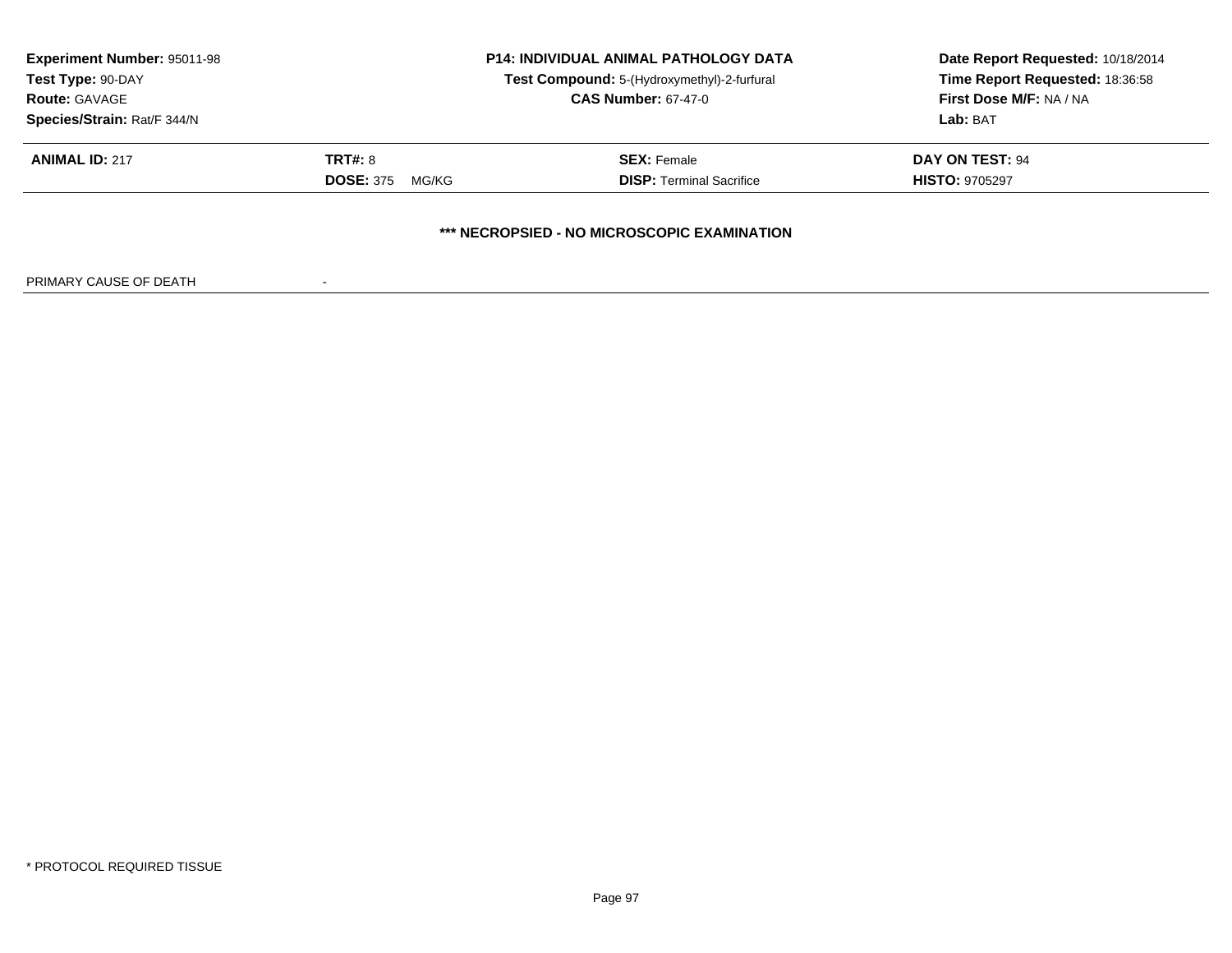| <b>Experiment Number: 95011-98</b><br>Test Type: 90-DAY<br><b>Route: GAVAGE</b><br>Species/Strain: Rat/F 344/N | <b>P14: INDIVIDUAL ANIMAL PATHOLOGY DATA</b><br>Test Compound: 5-(Hydroxymethyl)-2-furfural<br><b>CAS Number: 67-47-0</b> |                                                       | Date Report Requested: 10/18/2014<br>Time Report Requested: 18:36:58<br>First Dose M/F: NA / NA<br>Lab: BAT |  |
|----------------------------------------------------------------------------------------------------------------|---------------------------------------------------------------------------------------------------------------------------|-------------------------------------------------------|-------------------------------------------------------------------------------------------------------------|--|
| <b>ANIMAL ID: 218</b>                                                                                          | TRT#: 8<br><b>DOSE: 375</b><br>MG/KG                                                                                      | <b>SEX: Female</b><br><b>DISP: Terminal Sacrifice</b> | DAY ON TEST: 94<br><b>HISTO: 9705298</b>                                                                    |  |
|                                                                                                                |                                                                                                                           | *** NECROPSIED - NO MICROSCOPIC EXAMINATION           |                                                                                                             |  |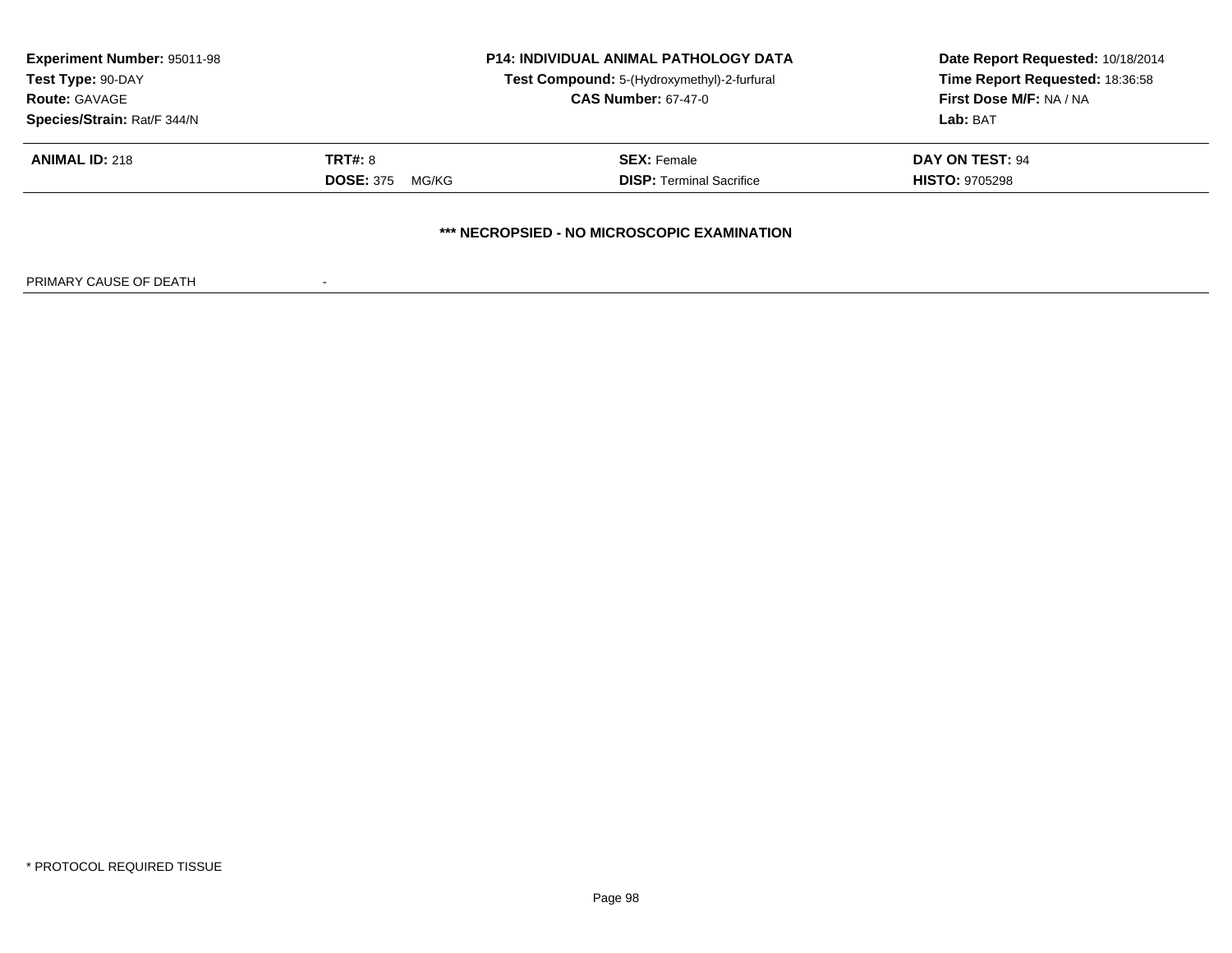| <b>Experiment Number: 95011-98</b> |                                             | <b>P14: INDIVIDUAL ANIMAL PATHOLOGY DATA</b> | Date Report Requested: 10/18/2014 |  |
|------------------------------------|---------------------------------------------|----------------------------------------------|-----------------------------------|--|
| Test Type: 90-DAY                  | Test Compound: 5-(Hydroxymethyl)-2-furfural |                                              | Time Report Requested: 18:36:58   |  |
| <b>Route: GAVAGE</b>               |                                             | <b>CAS Number: 67-47-0</b>                   | First Dose M/F: NA / NA           |  |
| Species/Strain: Rat/F 344/N        |                                             |                                              | Lab: BAT                          |  |
| <b>ANIMAL ID: 219</b>              | TRT#: 8                                     | <b>SEX: Female</b>                           | <b>DAY ON TEST: 94</b>            |  |
|                                    | <b>DOSE: 375</b><br>MG/KG                   | <b>DISP: Terminal Sacrifice</b>              | <b>HISTO: 9705299</b>             |  |
|                                    |                                             | ORGAN AND ACCOUNTABLE SITE STATUS            |                                   |  |
| <b>NORMAL</b>                      |                                             |                                              |                                   |  |
| * Brain                            | * Spinal Cord                               |                                              |                                   |  |
| PRIMARY CAUSE OF DEATH             |                                             |                                              |                                   |  |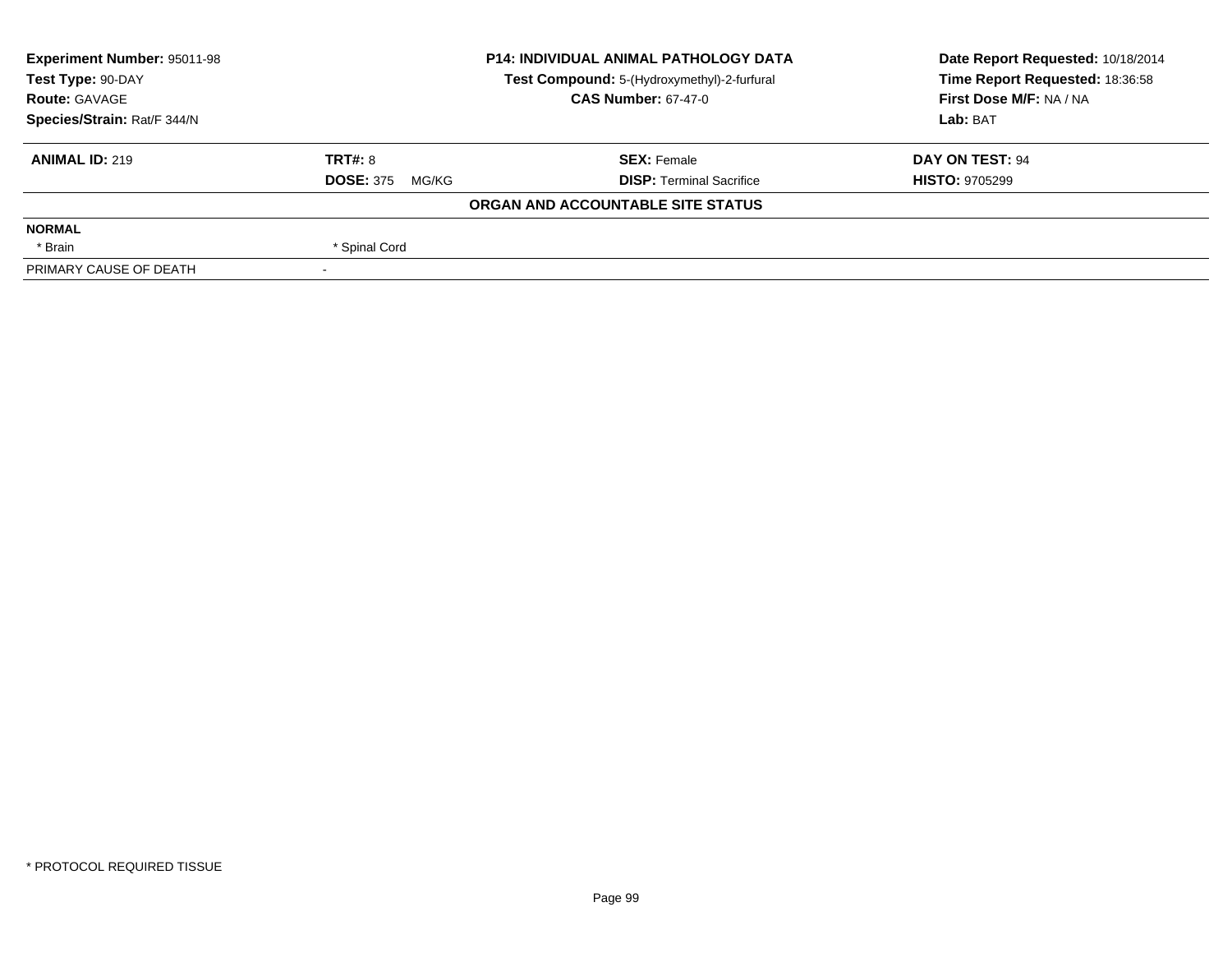| <b>Experiment Number: 95011-98</b> | <b>P14: INDIVIDUAL ANIMAL PATHOLOGY DATA</b><br>Test Compound: 5-(Hydroxymethyl)-2-furfural |                                   | Date Report Requested: 10/18/2014 |  |
|------------------------------------|---------------------------------------------------------------------------------------------|-----------------------------------|-----------------------------------|--|
| Test Type: 90-DAY                  |                                                                                             |                                   | Time Report Requested: 18:36:58   |  |
| <b>Route: GAVAGE</b>               |                                                                                             | <b>CAS Number: 67-47-0</b>        | First Dose M/F: NA / NA           |  |
| Species/Strain: Rat/F 344/N        |                                                                                             |                                   | Lab: BAT                          |  |
| <b>ANIMAL ID: 220</b>              | TRT#: 8                                                                                     | <b>SEX: Female</b>                | DAY ON TEST: 94                   |  |
|                                    | <b>DOSE: 375</b><br>MG/KG                                                                   | <b>DISP:</b> Terminal Sacrifice   | <b>HISTO: 9705300</b>             |  |
|                                    |                                                                                             | ORGAN AND ACCOUNTABLE SITE STATUS |                                   |  |
| <b>NORMAL</b>                      |                                                                                             |                                   |                                   |  |
| * Brain                            | * Spinal Cord                                                                               |                                   |                                   |  |
| PRIMARY CAUSE OF DEATH             |                                                                                             |                                   |                                   |  |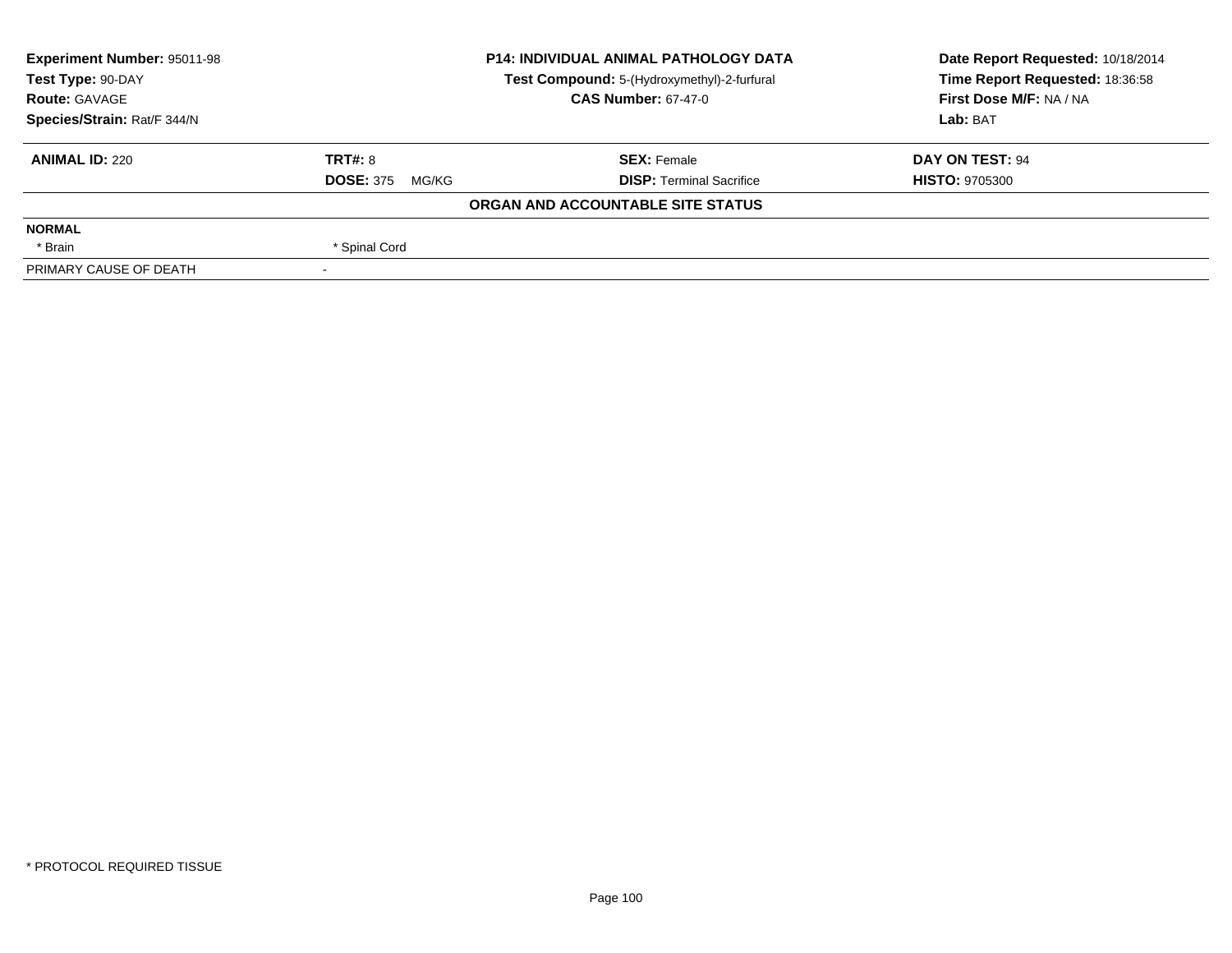| <b>Experiment Number: 95011-98</b><br>Test Type: 90-DAY |                           | <b>P14: INDIVIDUAL ANIMAL PATHOLOGY DATA</b><br>Test Compound: 5-(Hydroxymethyl)-2-furfural<br><b>CAS Number: 67-47-0</b> | Date Report Requested: 10/18/2014<br>Time Report Requested: 18:36:58<br>First Dose M/F: NA / NA<br>Lab: BAT |
|---------------------------------------------------------|---------------------------|---------------------------------------------------------------------------------------------------------------------------|-------------------------------------------------------------------------------------------------------------|
| <b>Route: GAVAGE</b><br>Species/Strain: Rat/F 344/N     |                           |                                                                                                                           |                                                                                                             |
| <b>ANIMAL ID: 221</b>                                   | <b>TRT#: 10</b>           | <b>SEX: Female</b>                                                                                                        | <b>DAY ON TEST: 94</b>                                                                                      |
|                                                         | <b>DOSE: 750</b><br>MG/KG | <b>DISP:</b> Terminal Sacrifice                                                                                           | <b>HISTO: 9705301</b>                                                                                       |
|                                                         |                           | *** NECROPSIED - NO MICROSCOPIC EXAMINATION                                                                               |                                                                                                             |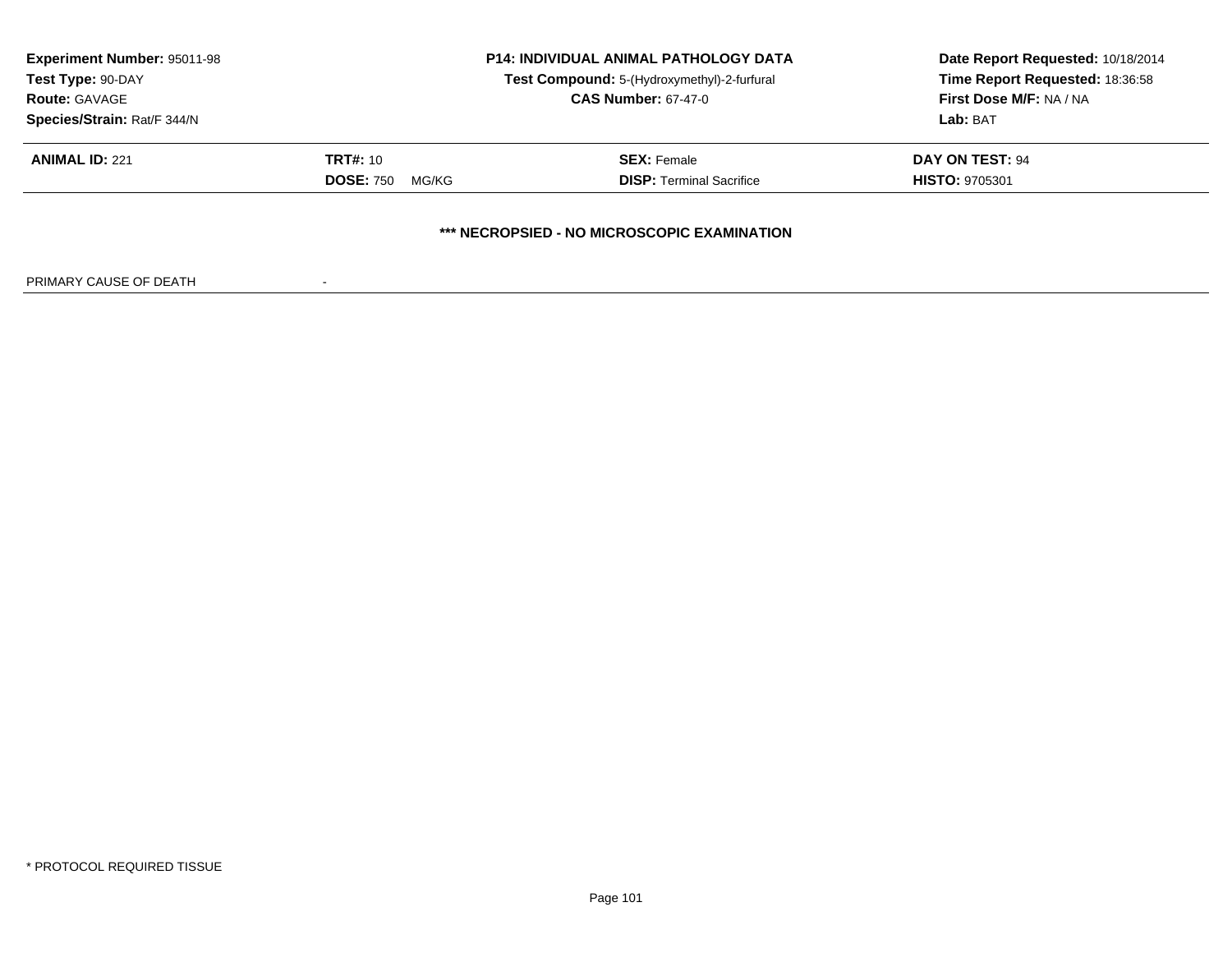| <b>Experiment Number: 95011-98</b><br>Test Type: 90-DAY<br><b>Route: GAVAGE</b> | <b>P14: INDIVIDUAL ANIMAL PATHOLOGY DATA</b><br>Test Compound: 5-(Hydroxymethyl)-2-furfural<br><b>CAS Number: 67-47-0</b> |                                                                                | Date Report Requested: 10/18/2014<br>Time Report Requested: 18:36:58<br>First Dose M/F: NA / NA<br>Lab: BAT |
|---------------------------------------------------------------------------------|---------------------------------------------------------------------------------------------------------------------------|--------------------------------------------------------------------------------|-------------------------------------------------------------------------------------------------------------|
| Species/Strain: Rat/F 344/N<br><b>ANIMAL ID: 222</b>                            | <b>TRT#: 10</b>                                                                                                           | <b>SEX: Female</b>                                                             | <b>DAY ON TEST: 94</b>                                                                                      |
|                                                                                 | <b>DOSE: 750</b><br>MG/KG                                                                                                 | <b>DISP:</b> Terminal Sacrifice<br>*** NECROPSIED - NO MICROSCOPIC EXAMINATION | <b>HISTO: 9705302</b>                                                                                       |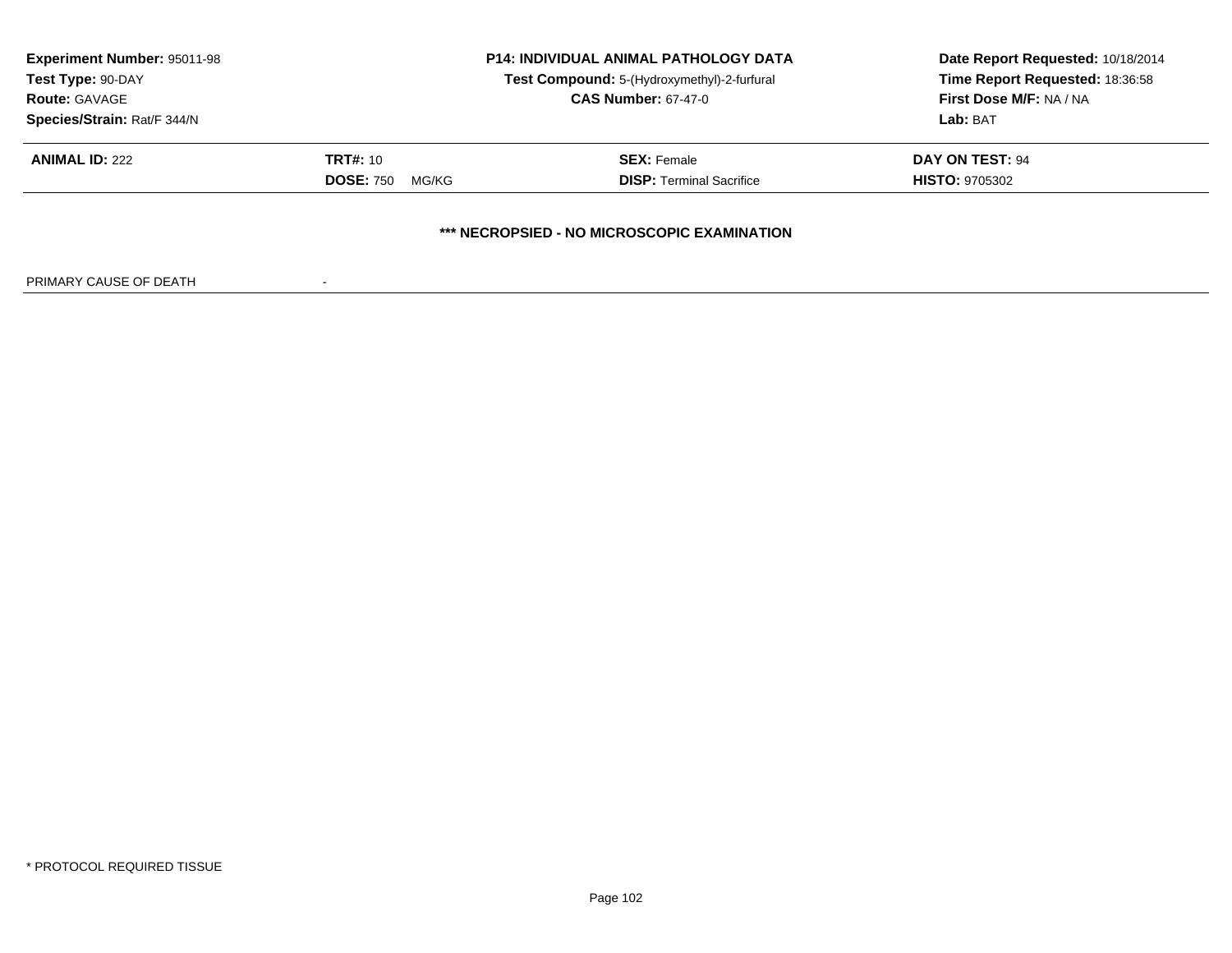| <b>Experiment Number: 95011-98</b><br>Test Type: 90-DAY<br><b>Route: GAVAGE</b> | <b>P14: INDIVIDUAL ANIMAL PATHOLOGY DATA</b><br>Test Compound: 5-(Hydroxymethyl)-2-furfural<br><b>CAS Number: 67-47-0</b> |                                             | Date Report Requested: 10/18/2014<br>Time Report Requested: 18:36:58<br>First Dose M/F: NA / NA<br>Lab: BAT |  |
|---------------------------------------------------------------------------------|---------------------------------------------------------------------------------------------------------------------------|---------------------------------------------|-------------------------------------------------------------------------------------------------------------|--|
| Species/Strain: Rat/F 344/N<br><b>ANIMAL ID: 223</b>                            | <b>TRT#:</b> 10                                                                                                           | <b>SEX: Female</b>                          | <b>DAY ON TEST: 94</b>                                                                                      |  |
|                                                                                 | <b>DOSE: 750</b><br>MG/KG                                                                                                 | <b>DISP:</b> Terminal Sacrifice             | <b>HISTO: 9705303</b>                                                                                       |  |
|                                                                                 |                                                                                                                           | *** NECROPSIED - NO MICROSCOPIC EXAMINATION |                                                                                                             |  |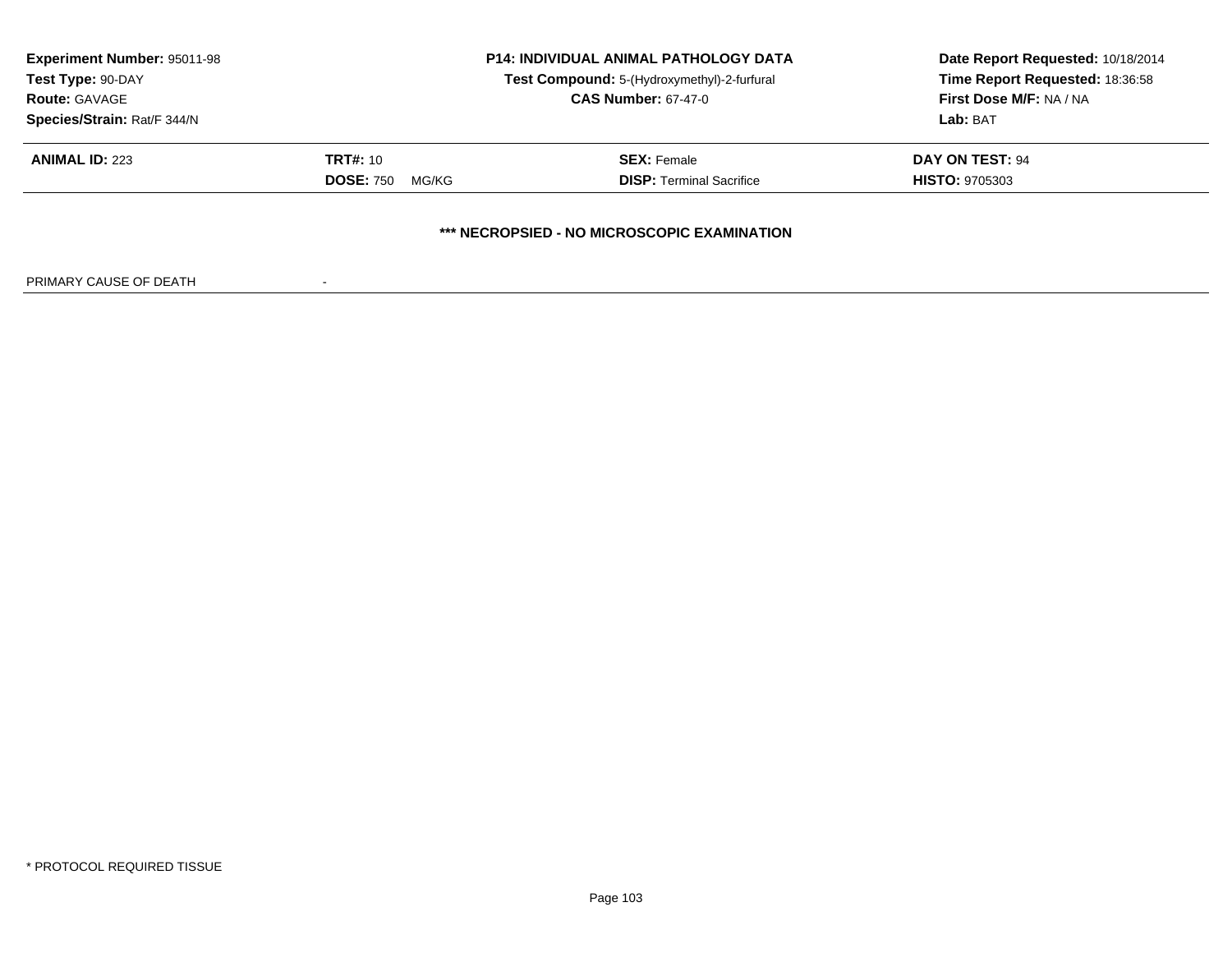| <b>Experiment Number: 95011-98</b> | <b>P14: INDIVIDUAL ANIMAL PATHOLOGY DATA</b><br>Test Compound: 5-(Hydroxymethyl)-2-furfural |                                   | Date Report Requested: 10/18/2014 |  |
|------------------------------------|---------------------------------------------------------------------------------------------|-----------------------------------|-----------------------------------|--|
| Test Type: 90-DAY                  |                                                                                             |                                   | Time Report Requested: 18:36:58   |  |
| <b>Route: GAVAGE</b>               |                                                                                             | <b>CAS Number: 67-47-0</b>        | First Dose M/F: NA / NA           |  |
| Species/Strain: Rat/F 344/N        |                                                                                             |                                   | Lab: BAT                          |  |
| <b>ANIMAL ID: 224</b>              | <b>TRT#: 10</b>                                                                             | <b>SEX: Female</b>                | DAY ON TEST: 94                   |  |
|                                    | <b>DOSE: 750</b><br>MG/KG                                                                   | <b>DISP: Terminal Sacrifice</b>   | <b>HISTO: 9705304</b>             |  |
|                                    |                                                                                             | ORGAN AND ACCOUNTABLE SITE STATUS |                                   |  |
| <b>NORMAL</b>                      |                                                                                             |                                   |                                   |  |
| * Brain                            | * Spinal Cord                                                                               |                                   |                                   |  |
| PRIMARY CAUSE OF DEATH             | $\overline{\phantom{0}}$                                                                    |                                   |                                   |  |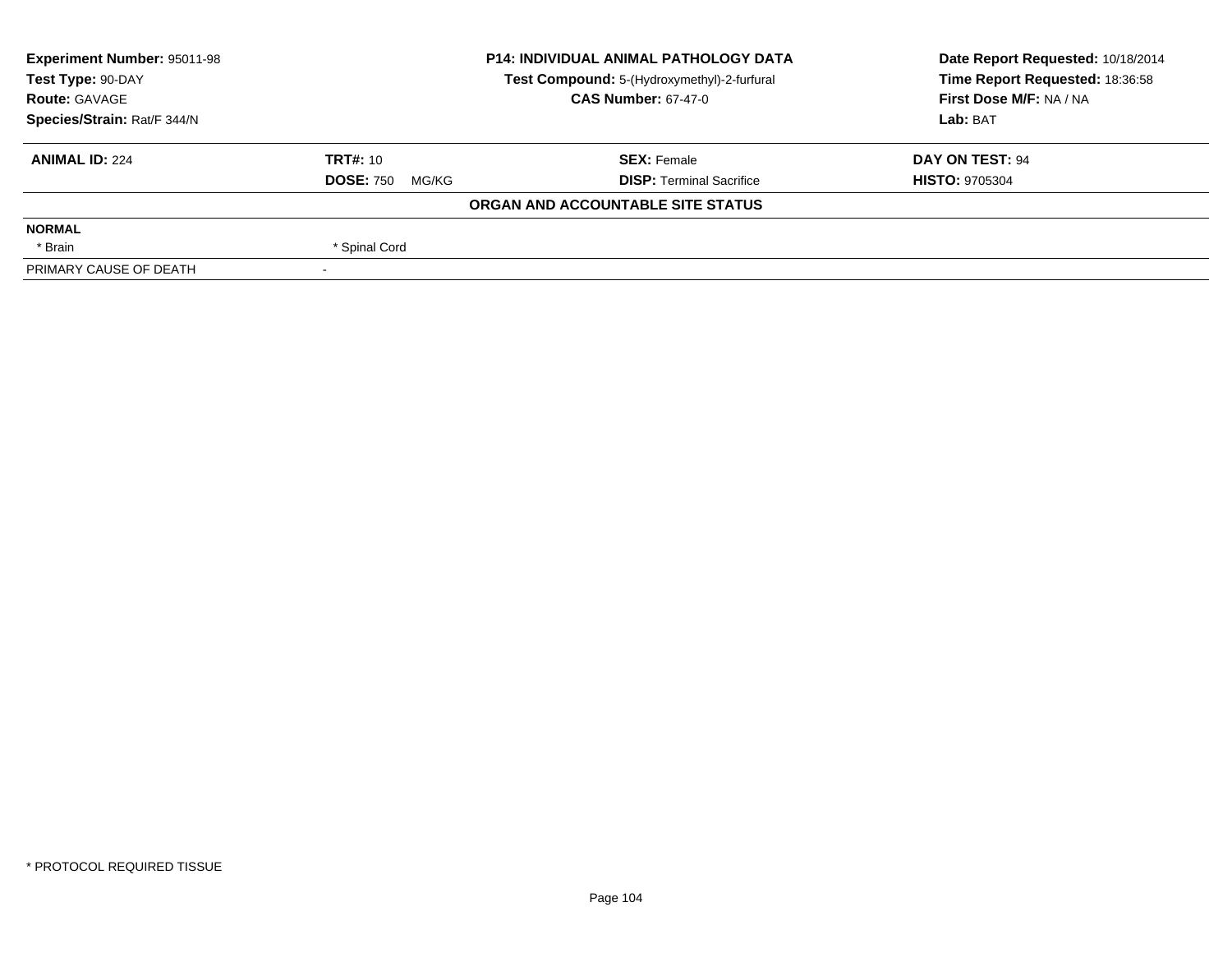| <b>P14: INDIVIDUAL ANIMAL PATHOLOGY DATA</b><br><b>Experiment Number: 95011-98</b> |                                             | Date Report Requested: 10/18/2014 |                                 |  |
|------------------------------------------------------------------------------------|---------------------------------------------|-----------------------------------|---------------------------------|--|
| Test Type: 90-DAY                                                                  | Test Compound: 5-(Hydroxymethyl)-2-furfural |                                   | Time Report Requested: 18:36:58 |  |
| <b>Route: GAVAGE</b>                                                               |                                             | <b>CAS Number: 67-47-0</b>        | First Dose M/F: NA / NA         |  |
| Species/Strain: Rat/F 344/N                                                        |                                             |                                   | Lab: BAT                        |  |
| <b>ANIMAL ID: 225</b>                                                              | <b>TRT#: 10</b>                             | <b>SEX: Female</b>                | DAY ON TEST: 94                 |  |
|                                                                                    | <b>DOSE: 750</b><br>MG/KG                   | <b>DISP: Terminal Sacrifice</b>   | <b>HISTO: 9705305</b>           |  |
|                                                                                    |                                             | ORGAN AND ACCOUNTABLE SITE STATUS |                                 |  |
| <b>NORMAL</b>                                                                      |                                             |                                   |                                 |  |
| * Brain                                                                            | * Spinal Cord                               |                                   |                                 |  |
| PRIMARY CAUSE OF DEATH                                                             |                                             |                                   |                                 |  |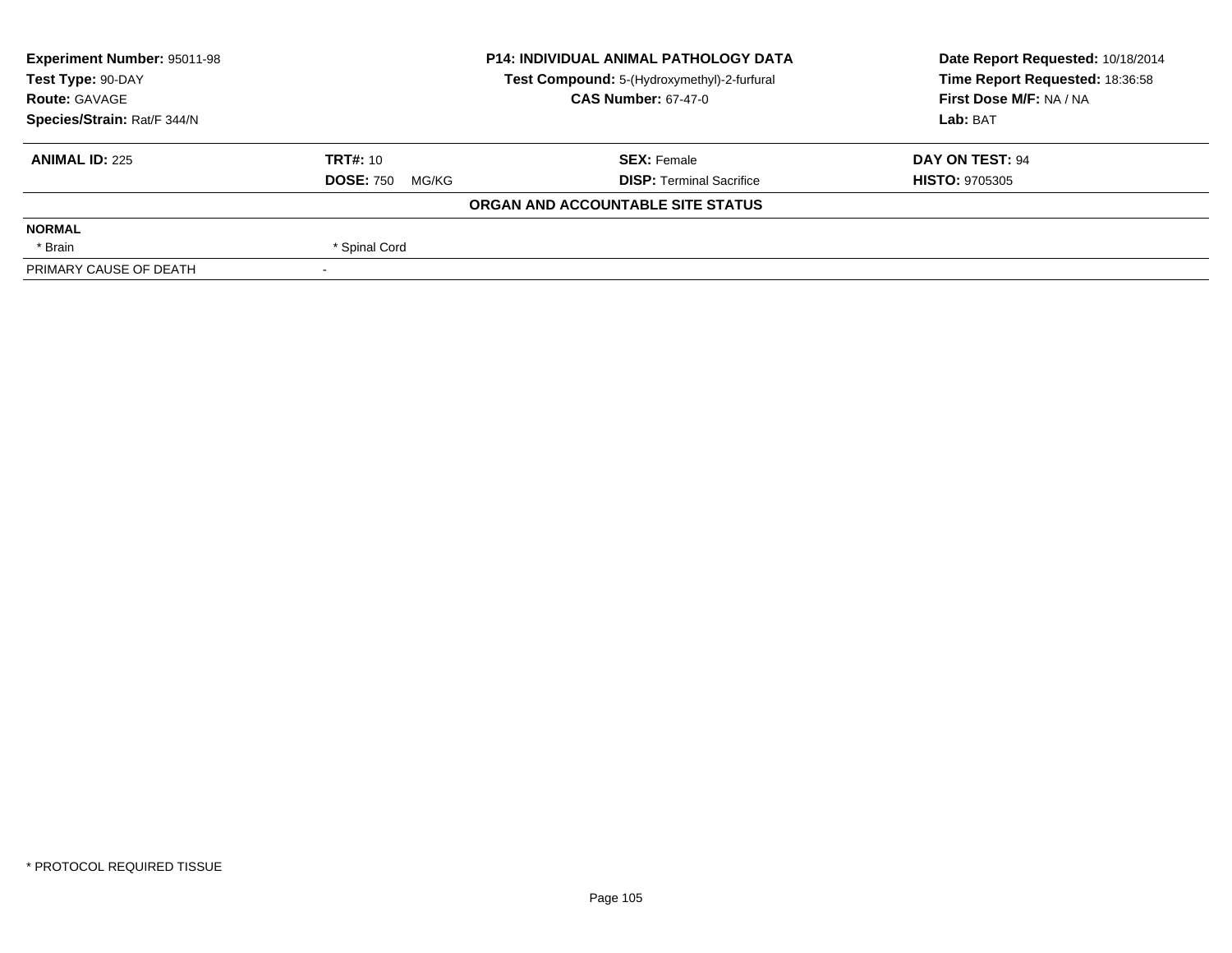| <b>P14: INDIVIDUAL ANIMAL PATHOLOGY DATA</b><br><b>Experiment Number: 95011-98</b> |                                             |                                   | Date Report Requested: 10/18/2014 |  |
|------------------------------------------------------------------------------------|---------------------------------------------|-----------------------------------|-----------------------------------|--|
| Test Type: 90-DAY                                                                  | Test Compound: 5-(Hydroxymethyl)-2-furfural |                                   | Time Report Requested: 18:36:58   |  |
| <b>Route: GAVAGE</b>                                                               |                                             | <b>CAS Number: 67-47-0</b>        | First Dose M/F: NA / NA           |  |
| Species/Strain: Rat/F 344/N                                                        |                                             |                                   | Lab: BAT                          |  |
| <b>ANIMAL ID: 226</b>                                                              | <b>TRT#: 10</b>                             | <b>SEX: Female</b>                | DAY ON TEST: 94                   |  |
|                                                                                    | <b>DOSE: 750</b><br>MG/KG                   | <b>DISP: Terminal Sacrifice</b>   | <b>HISTO: 9705306</b>             |  |
|                                                                                    |                                             | ORGAN AND ACCOUNTABLE SITE STATUS |                                   |  |
| <b>NORMAL</b>                                                                      |                                             |                                   |                                   |  |
| * Brain                                                                            | * Spinal Cord                               |                                   |                                   |  |
| PRIMARY CAUSE OF DEATH                                                             |                                             |                                   |                                   |  |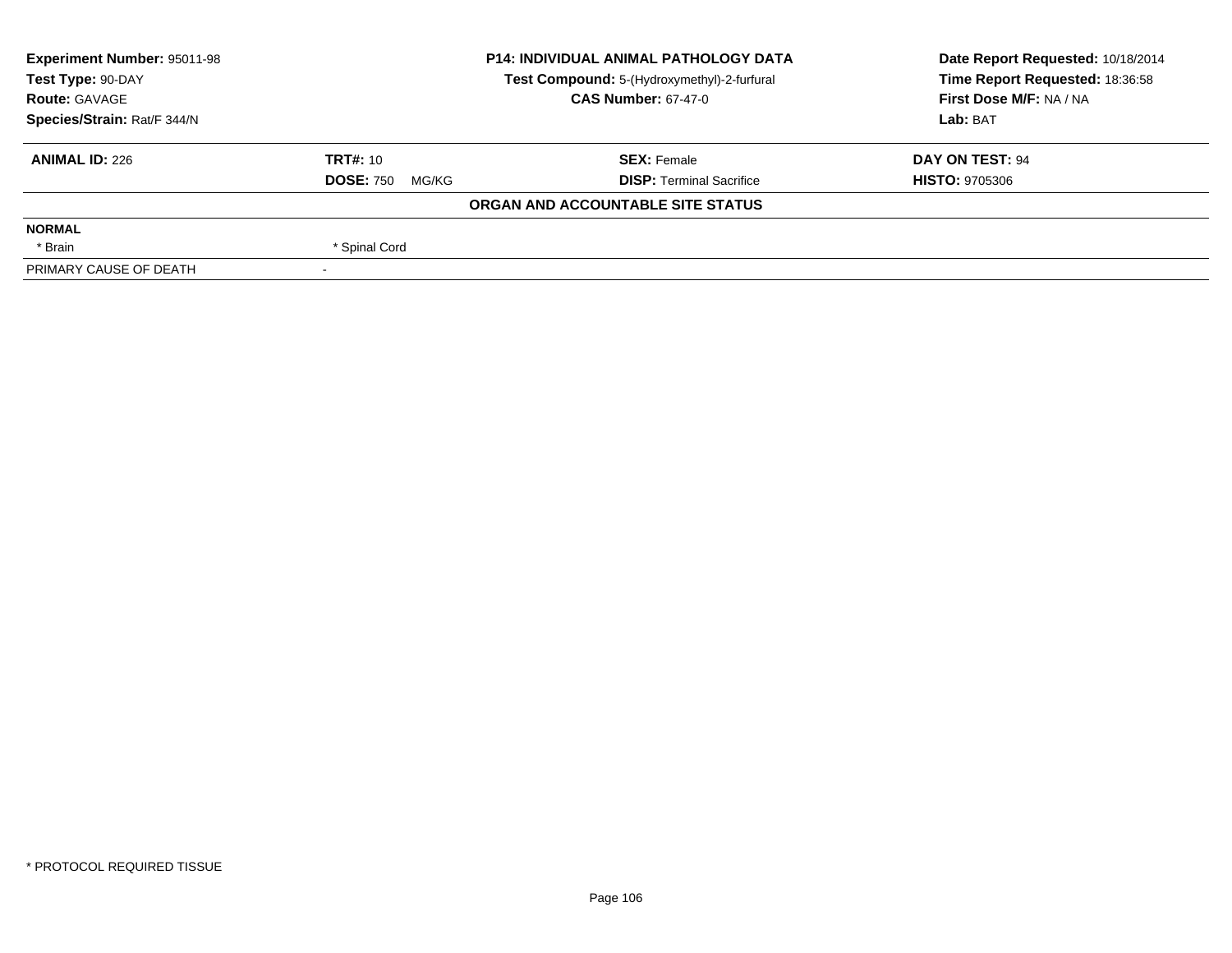| <b>Experiment Number: 95011-98</b><br><b>P14: INDIVIDUAL ANIMAL PATHOLOGY DATA</b><br>Test Compound: 5-(Hydroxymethyl)-2-furfural<br>Test Type: 90-DAY |                                                    |                                             | Date Report Requested: 10/18/2014<br>Time Report Requested: 18:36:58 |  |
|--------------------------------------------------------------------------------------------------------------------------------------------------------|----------------------------------------------------|---------------------------------------------|----------------------------------------------------------------------|--|
| Species/Strain: Rat/F 344/N                                                                                                                            | <b>CAS Number: 67-47-0</b><br><b>Route: GAVAGE</b> |                                             | First Dose M/F: NA / NA<br>Lab: BAT                                  |  |
| <b>ANIMAL ID: 227</b>                                                                                                                                  | <b>TRT#: 10</b>                                    | <b>SEX: Female</b>                          | <b>DAY ON TEST: 94</b>                                               |  |
|                                                                                                                                                        | <b>DOSE: 750</b><br>MG/KG                          | <b>DISP:</b> Terminal Sacrifice             | <b>HISTO: 9705307</b>                                                |  |
|                                                                                                                                                        |                                                    | *** NECROPSIED - NO MICROSCOPIC EXAMINATION |                                                                      |  |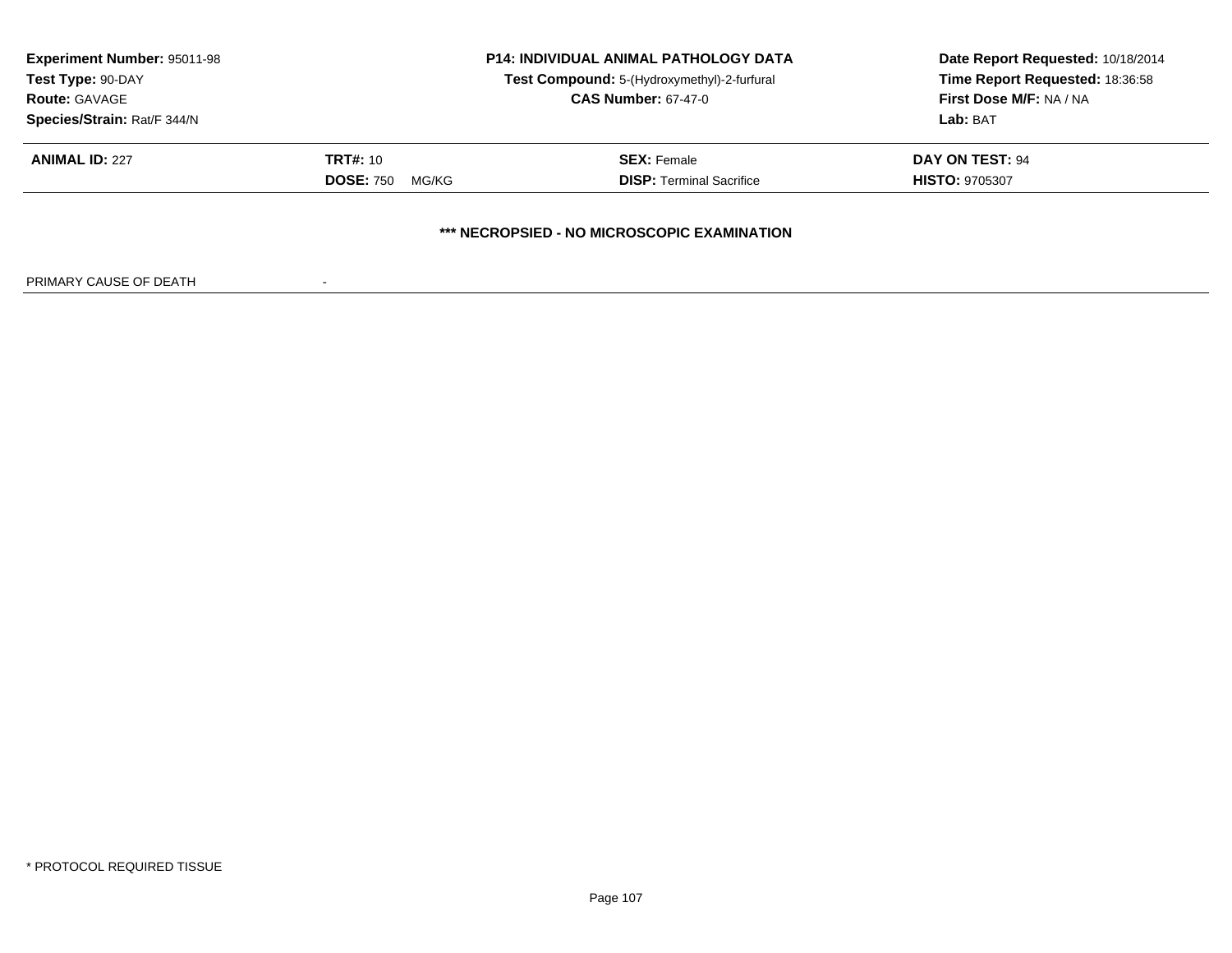| <b>Experiment Number: 95011-98</b><br>Test Type: 90-DAY<br><b>Route: GAVAGE</b> |                           | <b>P14: INDIVIDUAL ANIMAL PATHOLOGY DATA</b><br>Test Compound: 5-(Hydroxymethyl)-2-furfural | Date Report Requested: 10/18/2014<br>Time Report Requested: 18:36:58<br>First Dose M/F: NA / NA |
|---------------------------------------------------------------------------------|---------------------------|---------------------------------------------------------------------------------------------|-------------------------------------------------------------------------------------------------|
|                                                                                 |                           | <b>CAS Number: 67-47-0</b>                                                                  |                                                                                                 |
| Species/Strain: Rat/F 344/N                                                     |                           |                                                                                             | Lab: BAT                                                                                        |
| <b>ANIMAL ID: 228</b>                                                           | <b>TRT#:</b> 10           | <b>SEX: Female</b>                                                                          | <b>DAY ON TEST: 94</b>                                                                          |
|                                                                                 | <b>DOSE: 750</b><br>MG/KG | <b>DISP:</b> Terminal Sacrifice                                                             | <b>HISTO: 9705308</b>                                                                           |
|                                                                                 |                           | *** NECROPSIED - NO MICROSCOPIC EXAMINATION                                                 |                                                                                                 |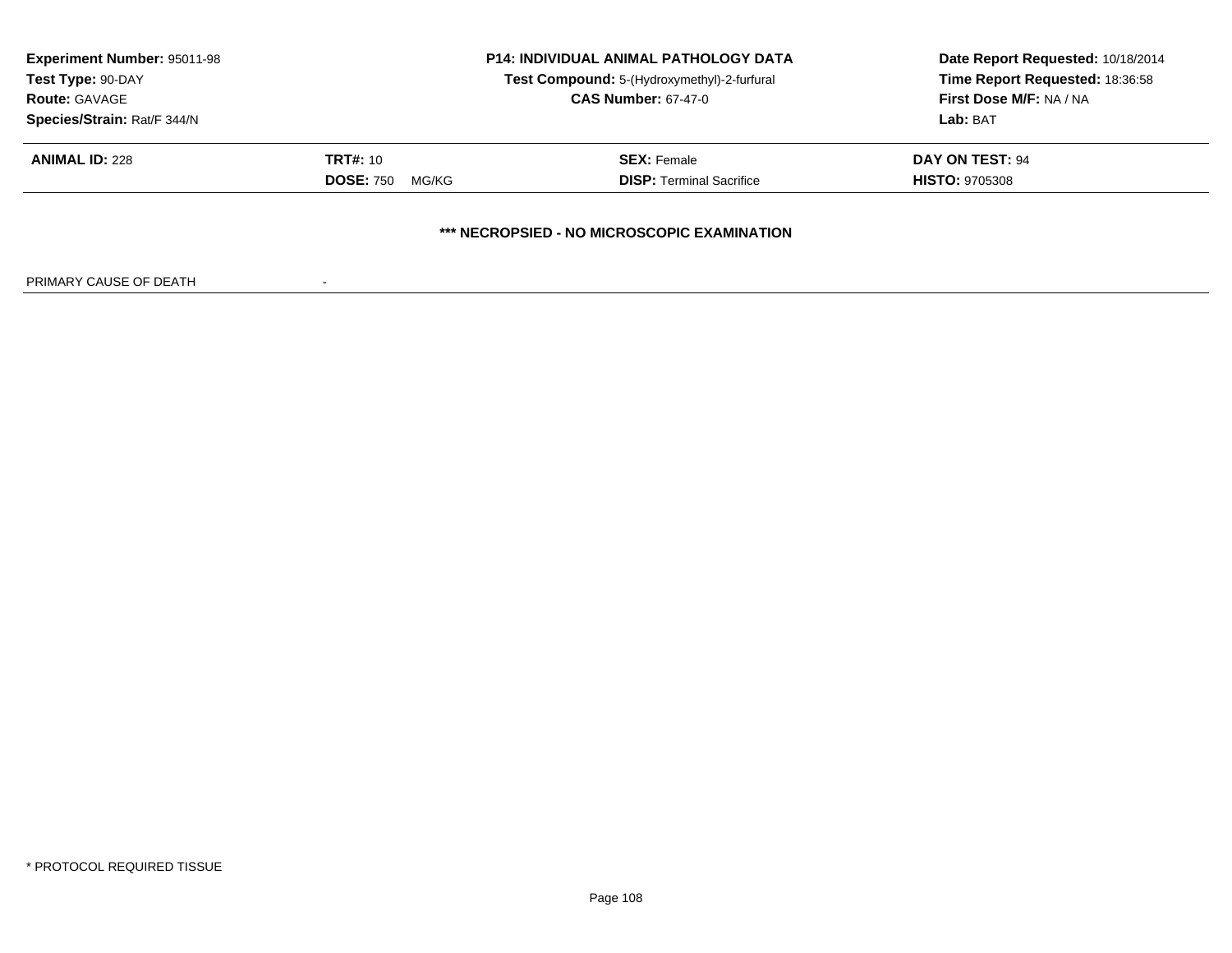| <b>Experiment Number: 95011-98</b> | <b>P14: INDIVIDUAL ANIMAL PATHOLOGY DATA</b><br>Test Compound: 5-(Hydroxymethyl)-2-furfural |                                   | Date Report Requested: 10/18/2014<br>Time Report Requested: 18:36:58 |  |
|------------------------------------|---------------------------------------------------------------------------------------------|-----------------------------------|----------------------------------------------------------------------|--|
| Test Type: 90-DAY                  |                                                                                             |                                   |                                                                      |  |
| <b>Route: GAVAGE</b>               |                                                                                             | <b>CAS Number: 67-47-0</b>        | First Dose M/F: NA / NA                                              |  |
| Species/Strain: Rat/F 344/N        |                                                                                             |                                   | Lab: BAT                                                             |  |
| <b>ANIMAL ID: 229</b>              | TRT#: 10                                                                                    | <b>SEX:</b> Female                | DAY ON TEST: 94                                                      |  |
|                                    | <b>DOSE: 750</b><br>MG/KG                                                                   | <b>DISP:</b> Terminal Sacrifice   | <b>HISTO: 9705309</b>                                                |  |
|                                    |                                                                                             | ORGAN AND ACCOUNTABLE SITE STATUS |                                                                      |  |
| <b>NORMAL</b>                      |                                                                                             |                                   |                                                                      |  |
| * Brain                            | * Spinal Cord                                                                               |                                   |                                                                      |  |
| PRIMARY CAUSE OF DEATH             | $\overline{\phantom{a}}$                                                                    |                                   |                                                                      |  |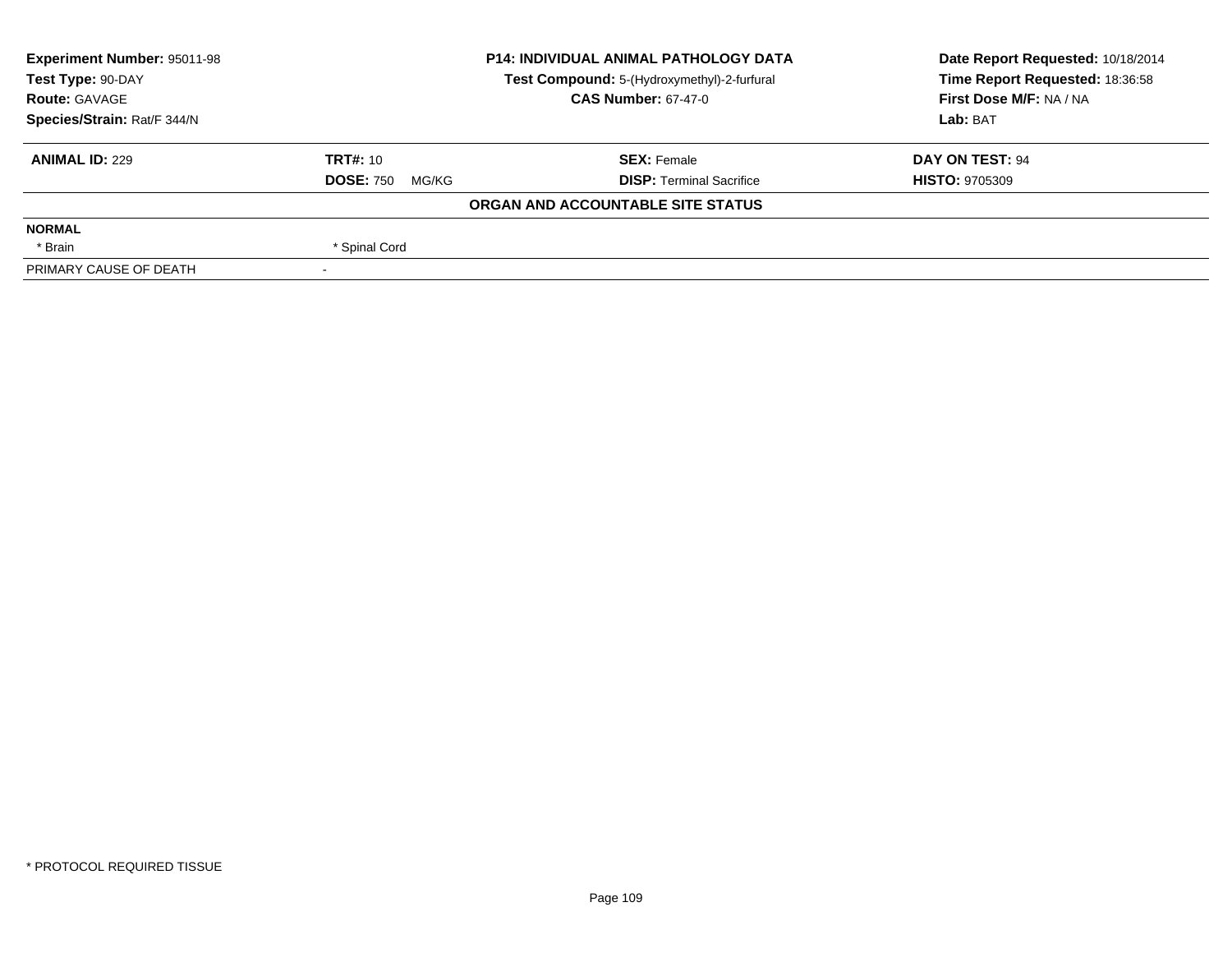| <b>Experiment Number: 95011-98</b> | <b>P14: INDIVIDUAL ANIMAL PATHOLOGY DATA</b><br>Test Compound: 5-(Hydroxymethyl)-2-furfural<br><b>CAS Number: 67-47-0</b> |                                   | Date Report Requested: 10/18/2014 |  |
|------------------------------------|---------------------------------------------------------------------------------------------------------------------------|-----------------------------------|-----------------------------------|--|
| Test Type: 90-DAY                  |                                                                                                                           |                                   | Time Report Requested: 18:36:58   |  |
| <b>Route: GAVAGE</b>               |                                                                                                                           |                                   | First Dose M/F: NA / NA           |  |
| Species/Strain: Rat/F 344/N        |                                                                                                                           |                                   | Lab: BAT                          |  |
| <b>ANIMAL ID: 230</b>              | TRT#: 10                                                                                                                  | <b>SEX:</b> Female                | DAY ON TEST: 94                   |  |
|                                    | <b>DOSE: 750</b><br>MG/KG                                                                                                 | <b>DISP:</b> Terminal Sacrifice   | <b>HISTO: 9705310</b>             |  |
|                                    |                                                                                                                           | ORGAN AND ACCOUNTABLE SITE STATUS |                                   |  |
| <b>NORMAL</b>                      |                                                                                                                           |                                   |                                   |  |
| * Brain                            | * Spinal Cord                                                                                                             |                                   |                                   |  |
| PRIMARY CAUSE OF DEATH             | $\overline{\phantom{a}}$                                                                                                  |                                   |                                   |  |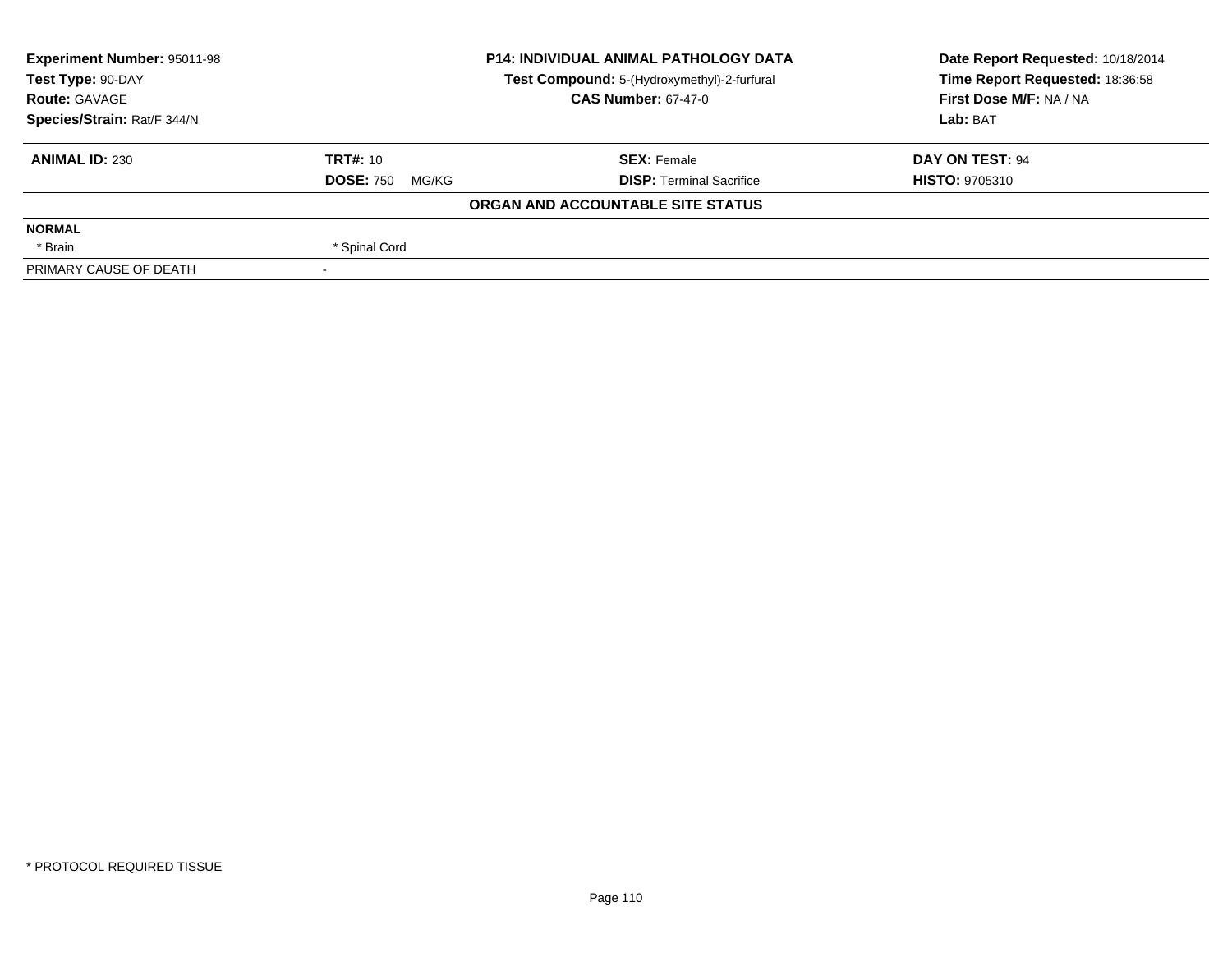| <b>Experiment Number: 95011-98</b> | <b>P14: INDIVIDUAL ANIMAL PATHOLOGY DATA</b><br>Test Compound: 5-(Hydroxymethyl)-2-furfural<br><b>CAS Number: 67-47-0</b> |                                   | Date Report Requested: 10/18/2014 |  |
|------------------------------------|---------------------------------------------------------------------------------------------------------------------------|-----------------------------------|-----------------------------------|--|
| Test Type: 90-DAY                  |                                                                                                                           |                                   | Time Report Requested: 18:36:58   |  |
| <b>Route: GAVAGE</b>               |                                                                                                                           |                                   | First Dose M/F: NA / NA           |  |
| Species/Strain: Rat/F 344/N        |                                                                                                                           |                                   | Lab: BAT                          |  |
| <b>ANIMAL ID: 232</b>              | <b>TRT#: 12</b>                                                                                                           | <b>SEX: Female</b>                | DAY ON TEST: 94                   |  |
|                                    | <b>DOSE: 1500 MG/KG</b>                                                                                                   | <b>DISP:</b> Terminal Sacrifice   | <b>HISTO: 9705312</b>             |  |
|                                    |                                                                                                                           | ORGAN AND ACCOUNTABLE SITE STATUS |                                   |  |
| <b>NORMAL</b>                      |                                                                                                                           |                                   |                                   |  |
| * Brain                            | * Spinal Cord                                                                                                             |                                   |                                   |  |
| PRIMARY CAUSE OF DEATH             | $\overline{\phantom{a}}$                                                                                                  |                                   |                                   |  |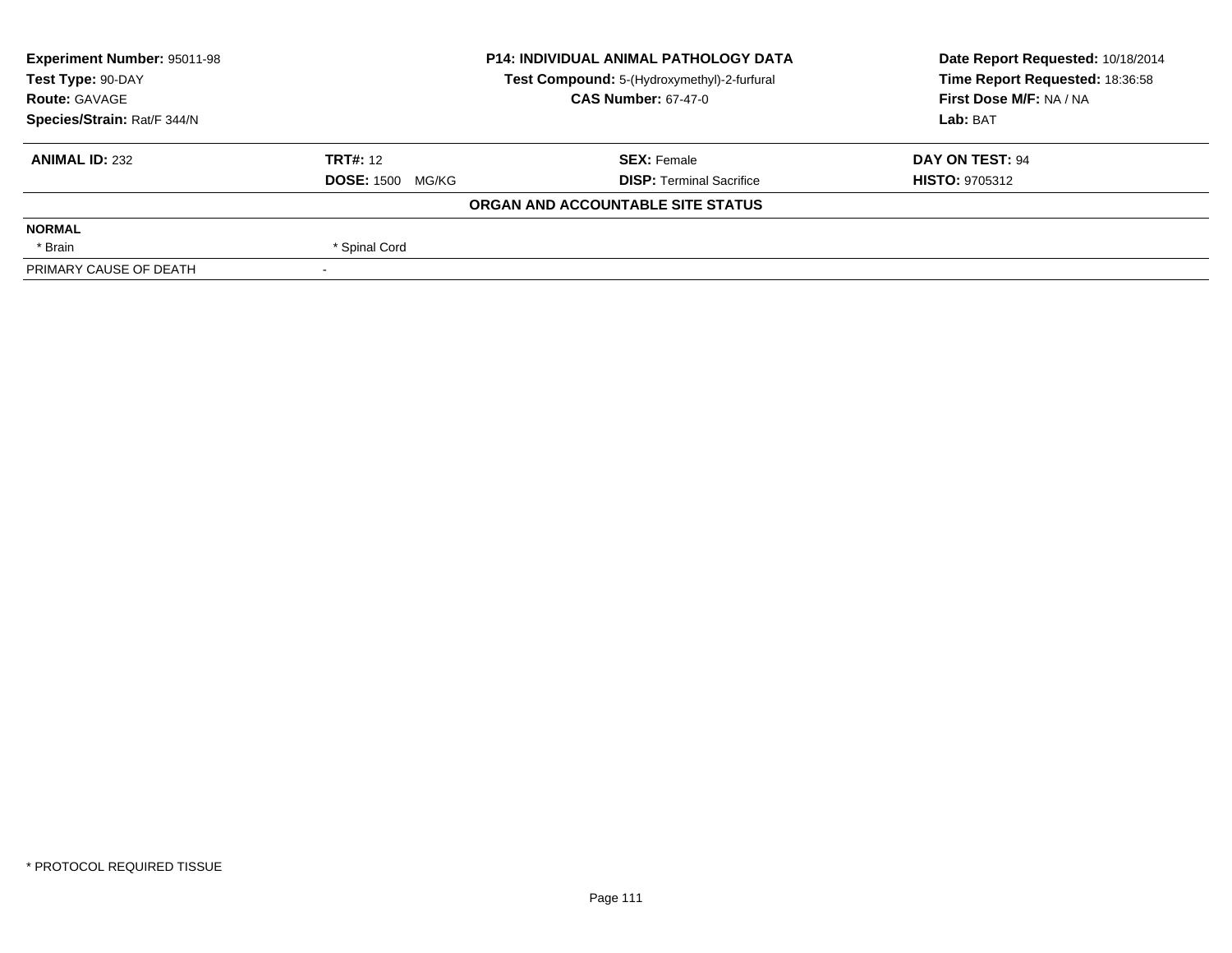| <b>Experiment Number: 95011-98</b><br>Test Type: 90-DAY<br><b>Route: GAVAGE</b> | <b>P14: INDIVIDUAL ANIMAL PATHOLOGY DATA</b><br>Test Compound: 5-(Hydroxymethyl)-2-furfural<br><b>CAS Number: 67-47-0</b> |                                             | Date Report Requested: 10/18/2014<br>Time Report Requested: 18:36:58<br>First Dose M/F: NA / NA |
|---------------------------------------------------------------------------------|---------------------------------------------------------------------------------------------------------------------------|---------------------------------------------|-------------------------------------------------------------------------------------------------|
| Species/Strain: Rat/F 344/N                                                     |                                                                                                                           |                                             | Lab: BAT                                                                                        |
| <b>ANIMAL ID: 233</b>                                                           | <b>TRT#: 12</b>                                                                                                           | <b>SEX:</b> Female                          | <b>DAY ON TEST: 94</b>                                                                          |
|                                                                                 | <b>DOSE: 1500</b><br>MG/KG                                                                                                | <b>DISP: Terminal Sacrifice</b>             | <b>HISTO: 9705313</b>                                                                           |
|                                                                                 |                                                                                                                           | *** NECROPSIED - NO MICROSCOPIC EXAMINATION |                                                                                                 |

PRIMARY CAUSE OF DEATH-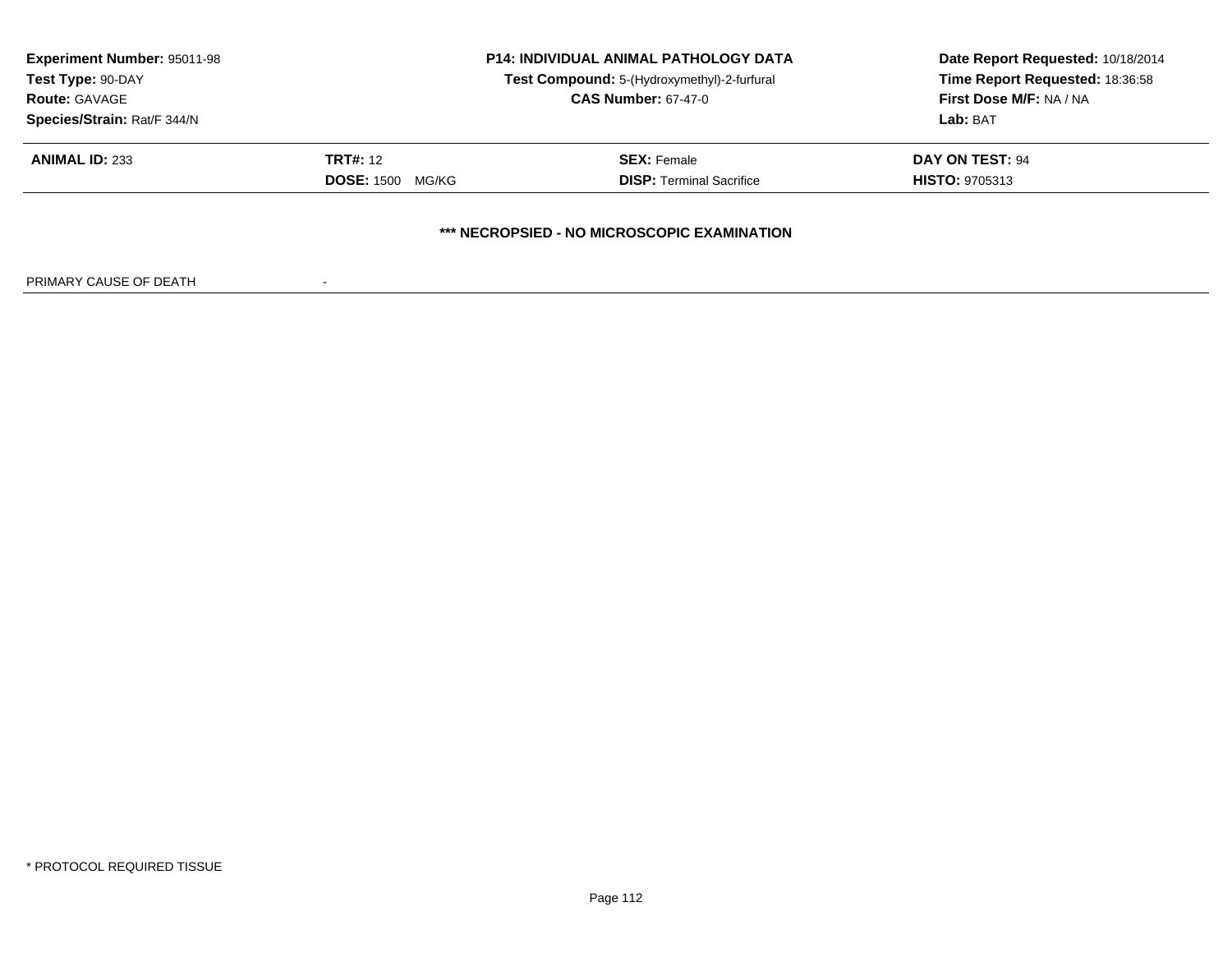| <b>Experiment Number: 95011-98</b> |                            | <b>P14: INDIVIDUAL ANIMAL PATHOLOGY DATA</b> | Date Report Requested: 10/18/2014 |  |
|------------------------------------|----------------------------|----------------------------------------------|-----------------------------------|--|
| Test Type: 90-DAY                  |                            | Test Compound: 5-(Hydroxymethyl)-2-furfural  | Time Report Requested: 18:36:58   |  |
| <b>Route: GAVAGE</b>               | <b>CAS Number: 67-47-0</b> |                                              | First Dose M/F: NA / NA           |  |
| Species/Strain: Rat/F 344/N        |                            |                                              | Lab: BAT                          |  |
| <b>ANIMAL ID: 234</b>              | <b>TRT#: 12</b>            | <b>SEX: Female</b>                           | DAY ON TEST: 94                   |  |
|                                    | <b>DOSE: 1500 MG/KG</b>    | <b>DISP: Terminal Sacrifice</b>              | <b>HISTO: 9705314</b>             |  |
|                                    |                            | ORGAN AND ACCOUNTABLE SITE STATUS            |                                   |  |
| <b>NORMAL</b>                      |                            |                                              |                                   |  |
| * Brain                            | * Spinal Cord              |                                              |                                   |  |
| PRIMARY CAUSE OF DEATH             |                            |                                              |                                   |  |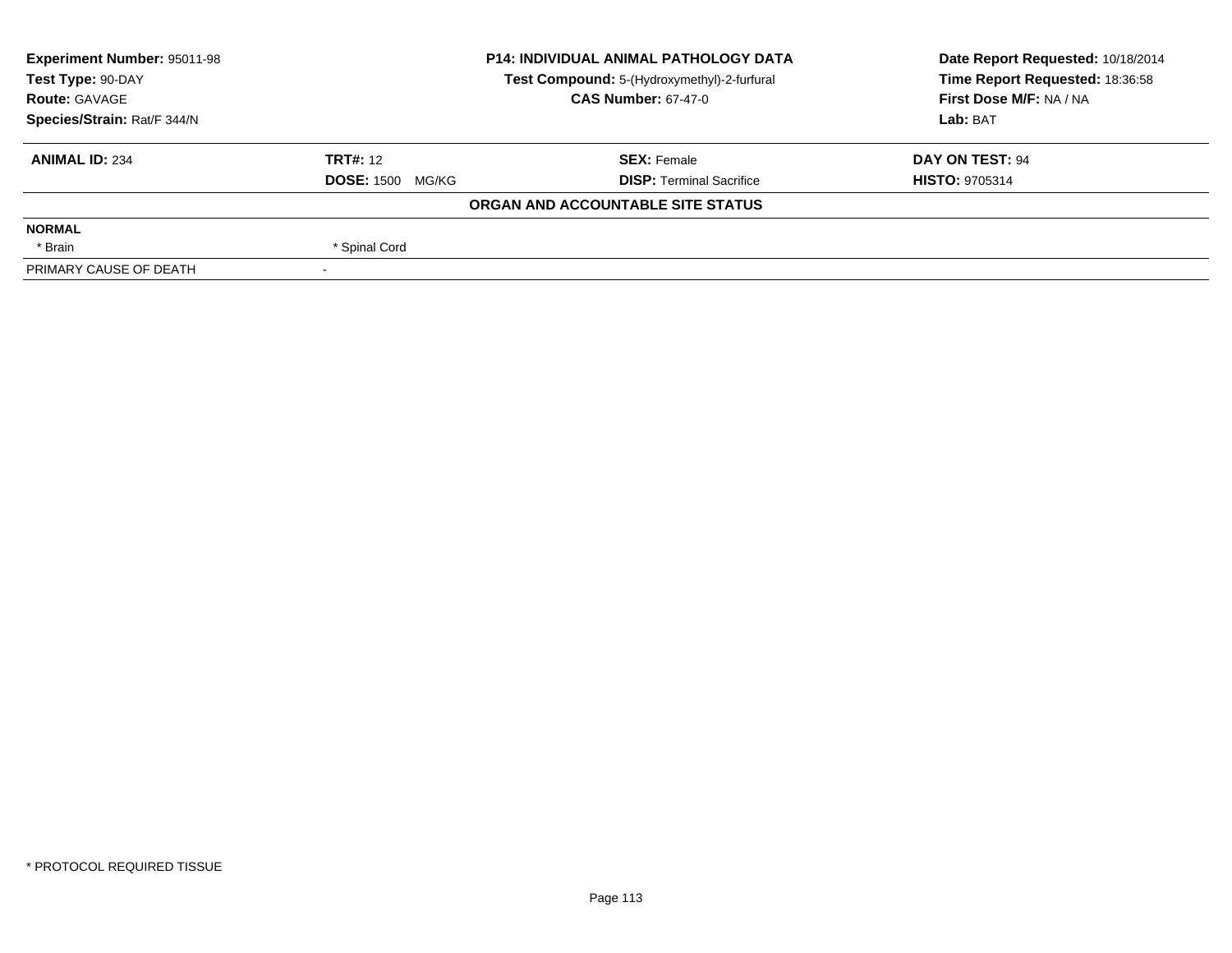| <b>Experiment Number: 95011-98</b> | <b>P14: INDIVIDUAL ANIMAL PATHOLOGY DATA</b><br>Test Compound: 5-(Hydroxymethyl)-2-furfural<br><b>CAS Number: 67-47-0</b> |                                   | Date Report Requested: 10/18/2014<br>Time Report Requested: 18:36:58 |  |
|------------------------------------|---------------------------------------------------------------------------------------------------------------------------|-----------------------------------|----------------------------------------------------------------------|--|
| Test Type: 90-DAY                  |                                                                                                                           |                                   |                                                                      |  |
| <b>Route: GAVAGE</b>               |                                                                                                                           |                                   | First Dose M/F: NA / NA                                              |  |
| Species/Strain: Rat/F 344/N        |                                                                                                                           |                                   | Lab: BAT                                                             |  |
| <b>ANIMAL ID: 235</b>              | <b>TRT#: 12</b>                                                                                                           | <b>SEX: Female</b>                | DAY ON TEST: 94                                                      |  |
|                                    | <b>DOSE: 1500 MG/KG</b>                                                                                                   | <b>DISP: Terminal Sacrifice</b>   | <b>HISTO: 9705315</b>                                                |  |
|                                    |                                                                                                                           | ORGAN AND ACCOUNTABLE SITE STATUS |                                                                      |  |
| <b>NORMAL</b>                      |                                                                                                                           |                                   |                                                                      |  |
| * Brain                            | * Spinal Cord                                                                                                             |                                   |                                                                      |  |
| PRIMARY CAUSE OF DEATH             |                                                                                                                           |                                   |                                                                      |  |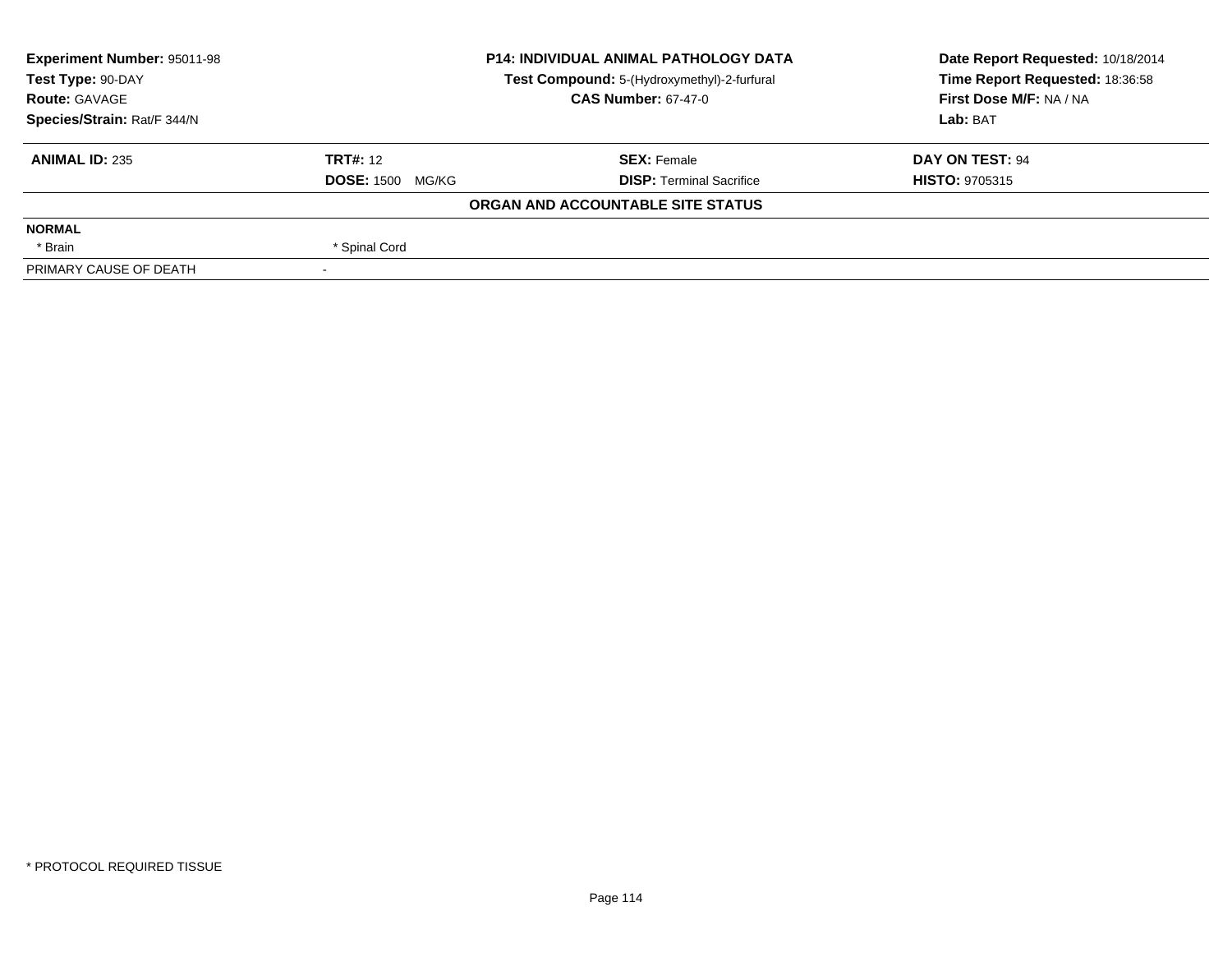| <b>Experiment Number: 95011-98</b> | <b>P14: INDIVIDUAL ANIMAL PATHOLOGY DATA</b><br>Test Compound: 5-(Hydroxymethyl)-2-furfural<br><b>CAS Number: 67-47-0</b> |                                   | Date Report Requested: 10/18/2014 |  |
|------------------------------------|---------------------------------------------------------------------------------------------------------------------------|-----------------------------------|-----------------------------------|--|
| Test Type: 90-DAY                  |                                                                                                                           |                                   | Time Report Requested: 18:36:58   |  |
| <b>Route: GAVAGE</b>               |                                                                                                                           |                                   | First Dose M/F: NA / NA           |  |
| Species/Strain: Rat/F 344/N        |                                                                                                                           |                                   | Lab: BAT                          |  |
| <b>ANIMAL ID: 236</b>              | <b>TRT#: 12</b>                                                                                                           | <b>SEX: Female</b>                | DAY ON TEST: 94                   |  |
|                                    | <b>DOSE: 1500 MG/KG</b>                                                                                                   | <b>DISP:</b> Terminal Sacrifice   | <b>HISTO: 9705316</b>             |  |
|                                    |                                                                                                                           | ORGAN AND ACCOUNTABLE SITE STATUS |                                   |  |
| <b>NORMAL</b>                      |                                                                                                                           |                                   |                                   |  |
| * Brain                            | * Spinal Cord                                                                                                             |                                   |                                   |  |
| PRIMARY CAUSE OF DEATH             |                                                                                                                           |                                   |                                   |  |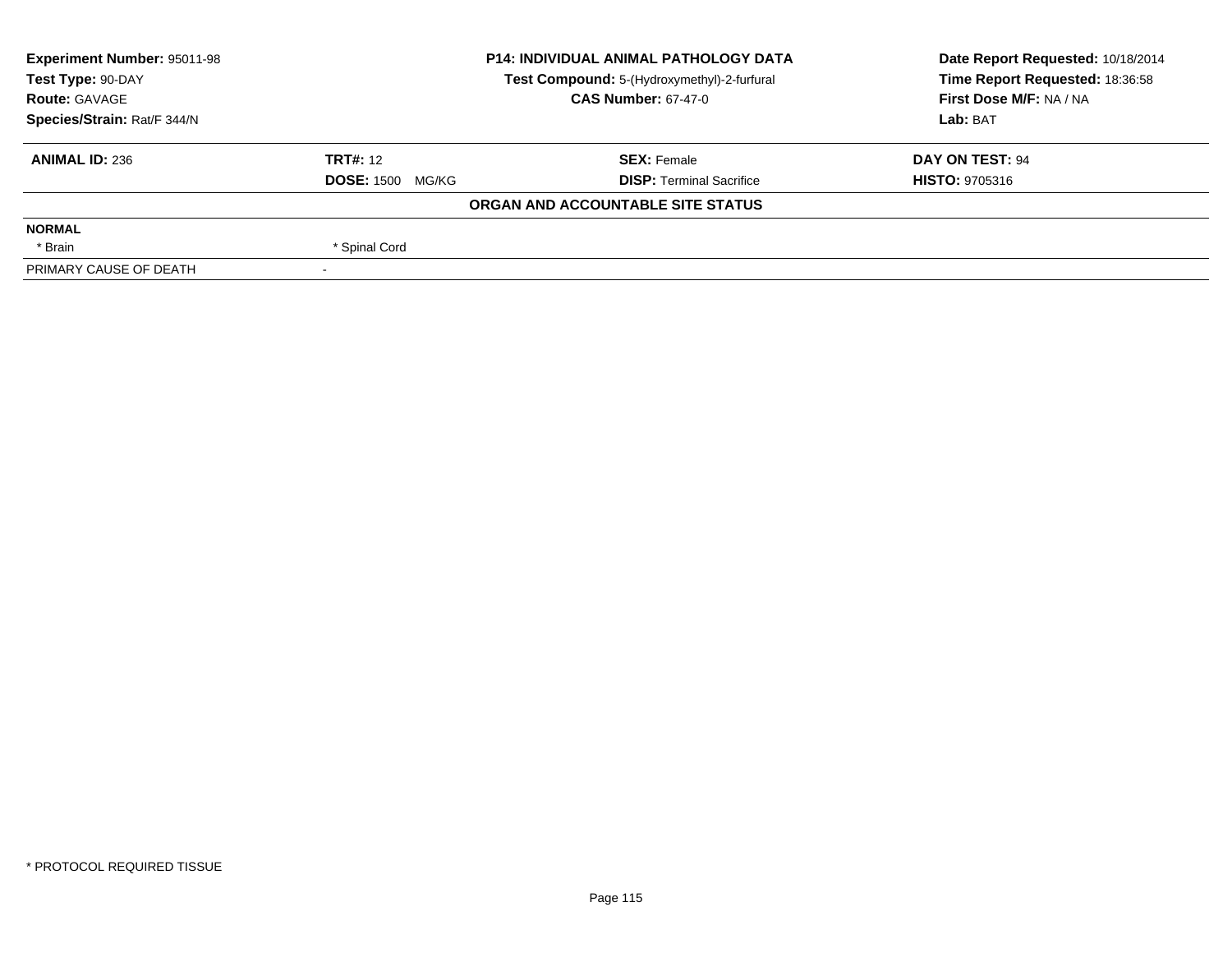| <b>Experiment Number: 95011-98</b><br>Test Type: 90-DAY<br><b>Route: GAVAGE</b> | <b>P14: INDIVIDUAL ANIMAL PATHOLOGY DATA</b><br>Test Compound: 5-(Hydroxymethyl)-2-furfural<br><b>CAS Number: 67-47-0</b> |                                             | Date Report Requested: 10/18/2014<br>Time Report Requested: 18:36:58<br>First Dose M/F: NA / NA |
|---------------------------------------------------------------------------------|---------------------------------------------------------------------------------------------------------------------------|---------------------------------------------|-------------------------------------------------------------------------------------------------|
| Species/Strain: Rat/F 344/N                                                     |                                                                                                                           |                                             | Lab: BAT                                                                                        |
| <b>ANIMAL ID: 238</b>                                                           | <b>TRT#: 12</b>                                                                                                           | <b>SEX:</b> Female                          | DAY ON TEST: 94                                                                                 |
|                                                                                 | <b>DOSE: 1500</b><br>MG/KG                                                                                                | <b>DISP: Terminal Sacrifice</b>             | <b>HISTO: 9705318</b>                                                                           |
|                                                                                 |                                                                                                                           | *** NECROPSIED - NO MICROSCOPIC EXAMINATION |                                                                                                 |

PRIMARY CAUSE OF DEATH-